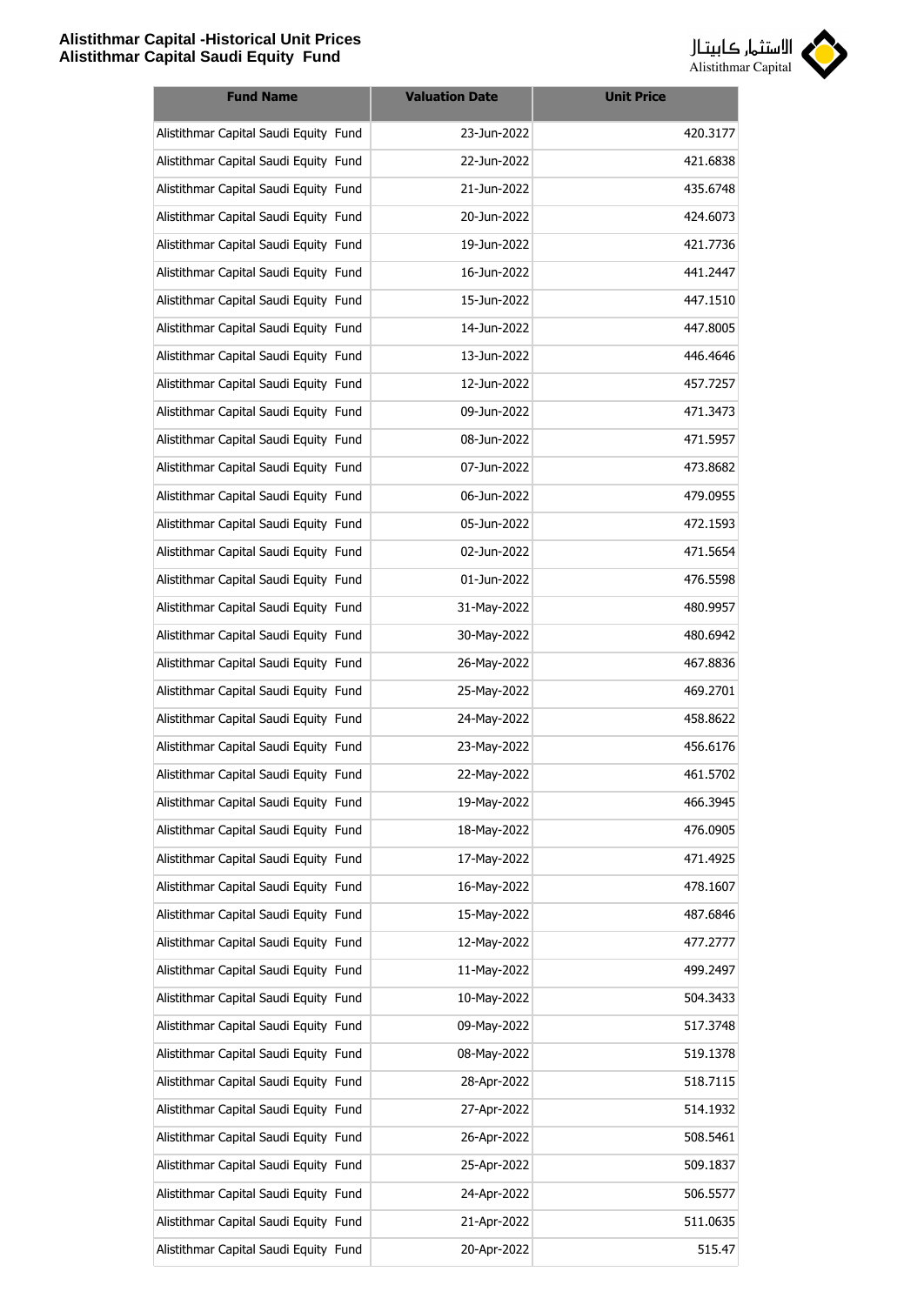

| <b>Fund Name</b>                      | <b>Valuation Date</b> | <b>Unit Price</b> |
|---------------------------------------|-----------------------|-------------------|
| Alistithmar Capital Saudi Equity Fund | 19-Apr-2022           | 508.4429          |
| Alistithmar Capital Saudi Equity Fund | 18-Apr-2022           | 515.4693          |
| Alistithmar Capital Saudi Equity Fund | 17-Apr-2022           | 513.2179          |
| Alistithmar Capital Saudi Equity Fund | 14-Apr-2022           | 511.5785          |
| Alistithmar Capital Saudi Equity Fund | 13-Apr-2022           | 510.4423          |
| Alistithmar Capital Saudi Equity Fund | 12-Apr-2022           | 512.4889          |
| Alistithmar Capital Saudi Equity Fund | 11-Apr-2022           | 506.1561          |
| Alistithmar Capital Saudi Equity Fund | 10-Apr-2022           | 501.4831          |
| Alistithmar Capital Saudi Equity Fund | 07-Apr-2022           | 497.2496          |
| Alistithmar Capital Saudi Equity Fund | 06-Apr-2022           | 495.2818          |
| Alistithmar Capital Saudi Equity Fund | 05-Apr-2022           | 495.0997          |
| Alistithmar Capital Saudi Equity Fund | 04-Apr-2022           | 491.8888          |
| Alistithmar Capital Saudi Equity Fund | 03-Apr-2022           | 487.8232          |
| Alistithmar Capital Saudi Equity Fund | 31-Mar-2022           | 488.4209          |
| Alistithmar Capital Saudi Equity Fund | 30-Mar-2022           | 488.4502          |
| Alistithmar Capital Saudi Equity Fund | 29-Mar-2022           | 489.5963          |
| Alistithmar Capital Saudi Equity Fund | 28-Mar-2022           | 486.8036          |
| Alistithmar Capital Saudi Equity Fund | 27-Mar-2022           | 485.5189          |
| Alistithmar Capital Saudi Equity Fund | 24-Mar-2022           | 482.6504          |
| Alistithmar Capital Saudi Equity Fund | 23-Mar-2022           | 480.9906          |
| Alistithmar Capital Saudi Equity Fund | 22-Mar-2022           | 477.8326          |
| Alistithmar Capital Saudi Equity Fund | 21-Mar-2022           | 474.0286          |
| Alistithmar Capital Saudi Equity Fund | 20-Mar-2022           | 475.8868          |
| Alistithmar Capital Saudi Equity Fund | 17-Mar-2022           | 471.7231          |
| Alistithmar Capital Saudi Equity Fund | 16-Mar-2022           | 466.9286          |
| Alistithmar Capital Saudi Equity Fund | 15-Mar-2022           | 458.4305          |
| Alistithmar Capital Saudi Equity Fund | 14-Mar-2022           | 462.9654          |
| Alistithmar Capital Saudi Equity Fund | 13-Mar-2022           | 464.80            |
| Alistithmar Capital Saudi Equity Fund | 10-Mar-2022           | 467.4231          |
| Alistithmar Capital Saudi Equity Fund | 09-Mar-2022           | 470.4868          |
| Alistithmar Capital Saudi Equity Fund | 08-Mar-2022           | 474.7945          |
| Alistithmar Capital Saudi Equity Fund | 07-Mar-2022           | 472.2028          |
| Alistithmar Capital Saudi Equity Fund | 06-Mar-2022           | 473.7748          |
| Alistithmar Capital Saudi Equity Fund | 03-Mar-2022           | 471.0441          |
| Alistithmar Capital Saudi Equity Fund | 02-Mar-2022           | 467.0225          |
| Alistithmar Capital Saudi Equity Fund | 01-Mar-2022           | 469.0878          |
| Alistithmar Capital Saudi Equity Fund | 28-Feb-2022           | 462.5198          |
| Alistithmar Capital Saudi Equity Fund | 27-Feb-2022           | 453.5393          |
| Alistithmar Capital Saudi Equity Fund | 24-Feb-2022           | 449.8337          |
| Alistithmar Capital Saudi Equity Fund | 23-Feb-2022           | 460.2490          |
| Alistithmar Capital Saudi Equity Fund | 21-Feb-2022           | 459.9237          |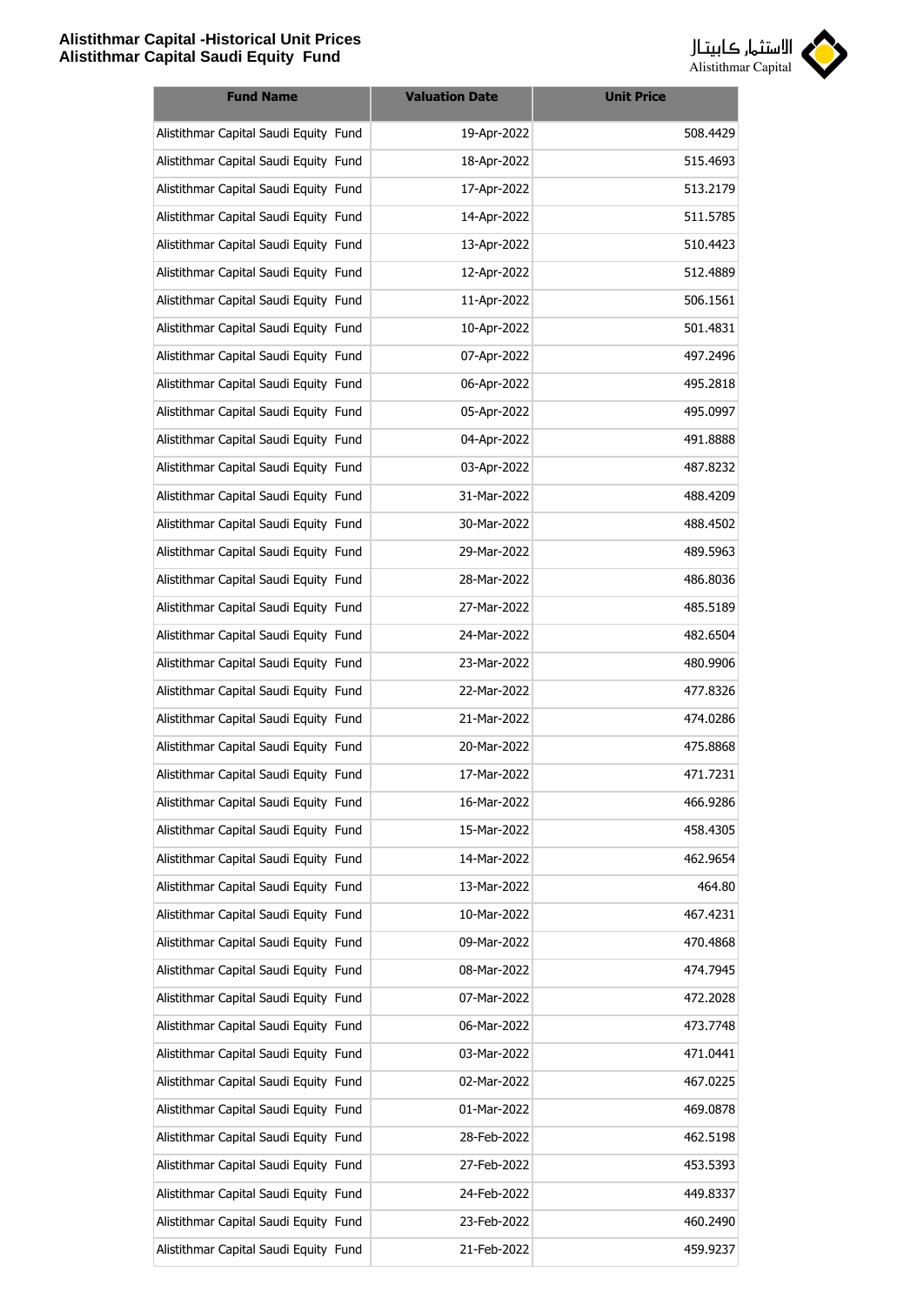

| <b>Fund Name</b>                      | <b>Valuation Date</b> | <b>Unit Price</b> |
|---------------------------------------|-----------------------|-------------------|
| Alistithmar Capital Saudi Equity Fund | 20-Feb-2022           | 456.2427          |
| Alistithmar Capital Saudi Equity Fund | 17-Feb-2022           | 459.5959          |
| Alistithmar Capital Saudi Equity Fund | 16-Feb-2022           | 457.0685          |
| Alistithmar Capital Saudi Equity Fund | 15-Feb-2022           | 448.4645          |
| Alistithmar Capital Saudi Equity Fund | 14-Feb-2022           | 442.9310          |
| Alistithmar Capital Saudi Equity Fund | 13-Feb-2022           | 435.2919          |
| Alistithmar Capital Saudi Equity Fund | 10-Feb-2022           | 443.4475          |
| Alistithmar Capital Saudi Equity Fund | 09-Feb-2022           | 440.3032          |
| Alistithmar Capital Saudi Equity Fund | 08-Feb-2022           | 440.0259          |
| Alistithmar Capital Saudi Equity Fund | 07-Feb-2022           | 440.9839          |
| Alistithmar Capital Saudi Equity Fund | 06-Feb-2022           | 439.7265          |
| Alistithmar Capital Saudi Equity Fund | 03-Feb-2022           | 437.6303          |
| Alistithmar Capital Saudi Equity Fund | 02-Feb-2022           | 440.1981          |
| Alistithmar Capital Saudi Equity Fund | 01-Feb-2022           | 443.9738          |
| Alistithmar Capital Saudi Equity Fund | 31-Jan-2022           | 442.8138          |
| Alistithmar Capital Saudi Equity Fund | 30-Jan-2022           | 441.5341          |
| Alistithmar Capital Saudi Equity Fund | 27-Jan-2022           | 437.8110          |
| Alistithmar Capital Saudi Equity Fund | 26-Jan-2022           | 438.2441          |
| Alistithmar Capital Saudi Equity Fund | 25-Jan-2022           | 436.0221          |
| Alistithmar Capital Saudi Equity Fund | 24-Jan-2022           | 435.0209          |
| Alistithmar Capital Saudi Equity Fund | 23-Jan-2022           | 436.9857          |
| Alistithmar Capital Saudi Equity Fund | 20-Jan-2022           | 442.3088          |
| Alistithmar Capital Saudi Equity Fund | 19-Jan-2022           | 440.8199          |
| Alistithmar Capital Saudi Equity Fund | 18-Jan-2022           | 439.2250          |
| Alistithmar Capital Saudi Equity Fund | 17-Jan-2022           | 438.5436          |
| Alistithmar Capital Saudi Equity Fund | 16-Jan-2022           | 435.3322          |
| Alistithmar Capital Saudi Equity Fund | 13-Jan-2022           | 434.5413          |
| Alistithmar Capital Saudi Equity Fund | 12-Jan-2022           | 430.4522          |
| Alistithmar Capital Saudi Equity Fund | 11-Jan-2022           | 426.5313          |
| Alistithmar Capital Saudi Equity Fund | 10-Jan-2022           | 420.1614          |
| Alistithmar Capital Saudi Equity Fund | 09-Jan-2022           | 416.7261          |
| Alistithmar Capital Saudi Equity Fund | 06-Jan-2022           | 412.2666          |
| Alistithmar Capital Saudi Equity Fund | 05-Jan-2022           | 412.5032          |
| Alistithmar Capital Saudi Equity Fund | 04-Jan-2022           | 409.0621          |
| Alistithmar Capital Saudi Equity Fund | 03-Jan-2022           | 407.4310          |
| Alistithmar Capital Saudi Equity Fund | 02-Jan-2022           | 407.1159          |
| Alistithmar Capital Saudi Equity Fund | 31-Dec-2021           | 403.6866          |
| Alistithmar Capital Saudi Equity Fund | 30-Dec-2021           | 403.7071          |
| Alistithmar Capital Saudi Equity Fund | 29-Dec-2021           | 400.8970          |
| Alistithmar Capital Saudi Equity Fund | 28-Dec-2021           | 404.6445          |
| Alistithmar Capital Saudi Equity Fund | 27-Dec-2021           | 398.3914          |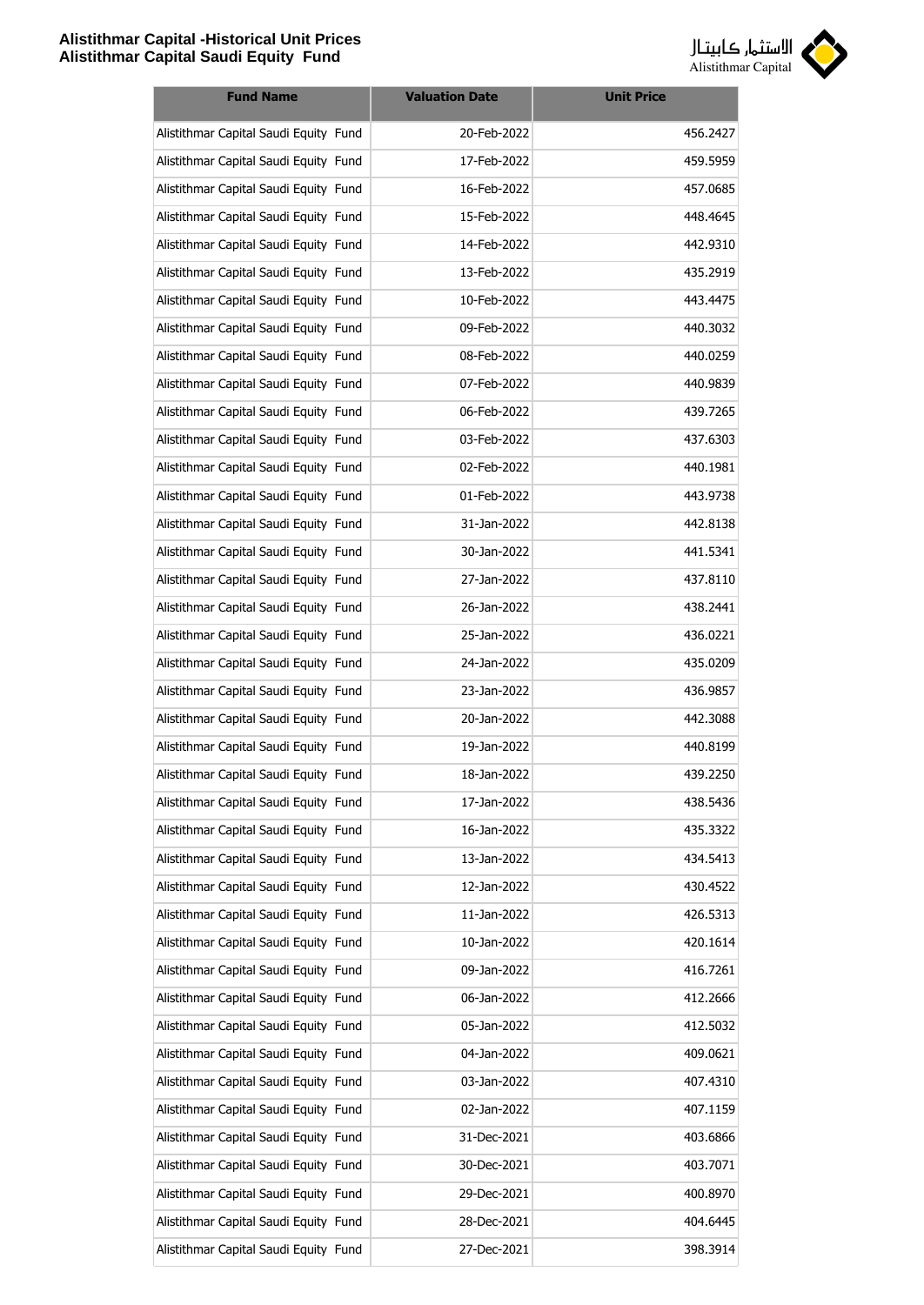

| <b>Fund Name</b>                      | <b>Valuation Date</b> | <b>Unit Price</b> |
|---------------------------------------|-----------------------|-------------------|
| Alistithmar Capital Saudi Equity Fund | 26-Dec-2021           | 398.1886          |
| Alistithmar Capital Saudi Equity Fund | 23-Dec-2021           | 401.4411          |
| Alistithmar Capital Saudi Equity Fund | 22-Dec-2021           | 399.9027          |
| Alistithmar Capital Saudi Equity Fund | 21-Dec-2021           | 402.3439          |
| Alistithmar Capital Saudi Equity Fund | 20-Dec-2021           | 398.7175          |
| Alistithmar Capital Saudi Equity Fund | 19-Dec-2021           | 398.6799          |
| Alistithmar Capital Saudi Equity Fund | 16-Dec-2021           | 404.8003          |
| Alistithmar Capital Saudi Equity Fund | 15-Dec-2021           | 398.3029          |
| Alistithmar Capital Saudi Equity Fund | 14-Dec-2021           | 393.6958          |
| Alistithmar Capital Saudi Equity Fund | 13-Dec-2021           | 394.2662          |
| Alistithmar Capital Saudi Equity Fund | 12-Dec-2021           | 392.6629          |
| Alistithmar Capital Saudi Equity Fund | 09-Dec-2021           | 391.3707          |
| Alistithmar Capital Saudi Equity Fund | 08-Dec-2021           | 392.5731          |
| Alistithmar Capital Saudi Equity Fund | 07-Dec-2021           | 395.5372          |
| Alistithmar Capital Saudi Equity Fund | 06-Dec-2021           | 392.7136          |
| Alistithmar Capital Saudi Equity Fund | 05-Dec-2021           | 395.9813          |
| Alistithmar Capital Saudi Equity Fund | 02-Dec-2021           | 387.9022          |
| Alistithmar Capital Saudi Equity Fund | 01-Dec-2021           | 387.2482          |
| Alistithmar Capital Saudi Equity Fund | 30-Nov-2021           | 385.1759          |
| Alistithmar Capital Saudi Equity Fund | 29-Nov-2021           | 387.6626          |
| Alistithmar Capital Saudi Equity Fund | 28-Nov-2021           | 386.2475          |
| Alistithmar Capital Saudi Equity Fund | 25-Nov-2021           | 405.9197          |
| Alistithmar Capital Saudi Equity Fund | 24-Nov-2021           | 407.9244          |
| Alistithmar Capital Saudi Equity Fund | 23-Nov-2021           | 404.9562          |
| Alistithmar Capital Saudi Equity Fund | 22-Nov-2021           | 401.7168          |
| Alistithmar Capital Saudi Equity Fund | 21-Nov-2021           | 412.6318          |
| Alistithmar Capital Saudi Equity Fund | 18-Nov-2021           | 420.12            |
| Alistithmar Capital Saudi Equity Fund | 17-Nov-2021           | 423.2590          |
| Alistithmar Capital Saudi Equity Fund | 16-Nov-2021           | 423.6069          |
| Alistithmar Capital Saudi Equity Fund | 15-Nov-2021           | 423.5489          |
| Alistithmar Capital Saudi Equity Fund | 14-Nov-2021           | 424.9993          |
| Alistithmar Capital Saudi Equity Fund | 11-Nov-2021           | 425.3224          |
| Alistithmar Capital Saudi Equity Fund | 10-Nov-2021           | 424.6549          |
| Alistithmar Capital Saudi Equity Fund | 09-Nov-2021           | 421.0692          |
| Alistithmar Capital Saudi Equity Fund | 08-Nov-2021           | 423.6036          |
| Alistithmar Capital Saudi Equity Fund | 07-Nov-2021           | 423.1098          |
| Alistithmar Capital Saudi Equity Fund | 04-Nov-2021           | 420.1772          |
| Alistithmar Capital Saudi Equity Fund | 03-Nov-2021           | 418.7191          |
| Alistithmar Capital Saudi Equity Fund | 02-Nov-2021           | 421.7889          |
| Alistithmar Capital Saudi Equity Fund | 01-Nov-2021           | 421.0397          |
| Alistithmar Capital Saudi Equity Fund | 31-Oct-2021           | 420.3507          |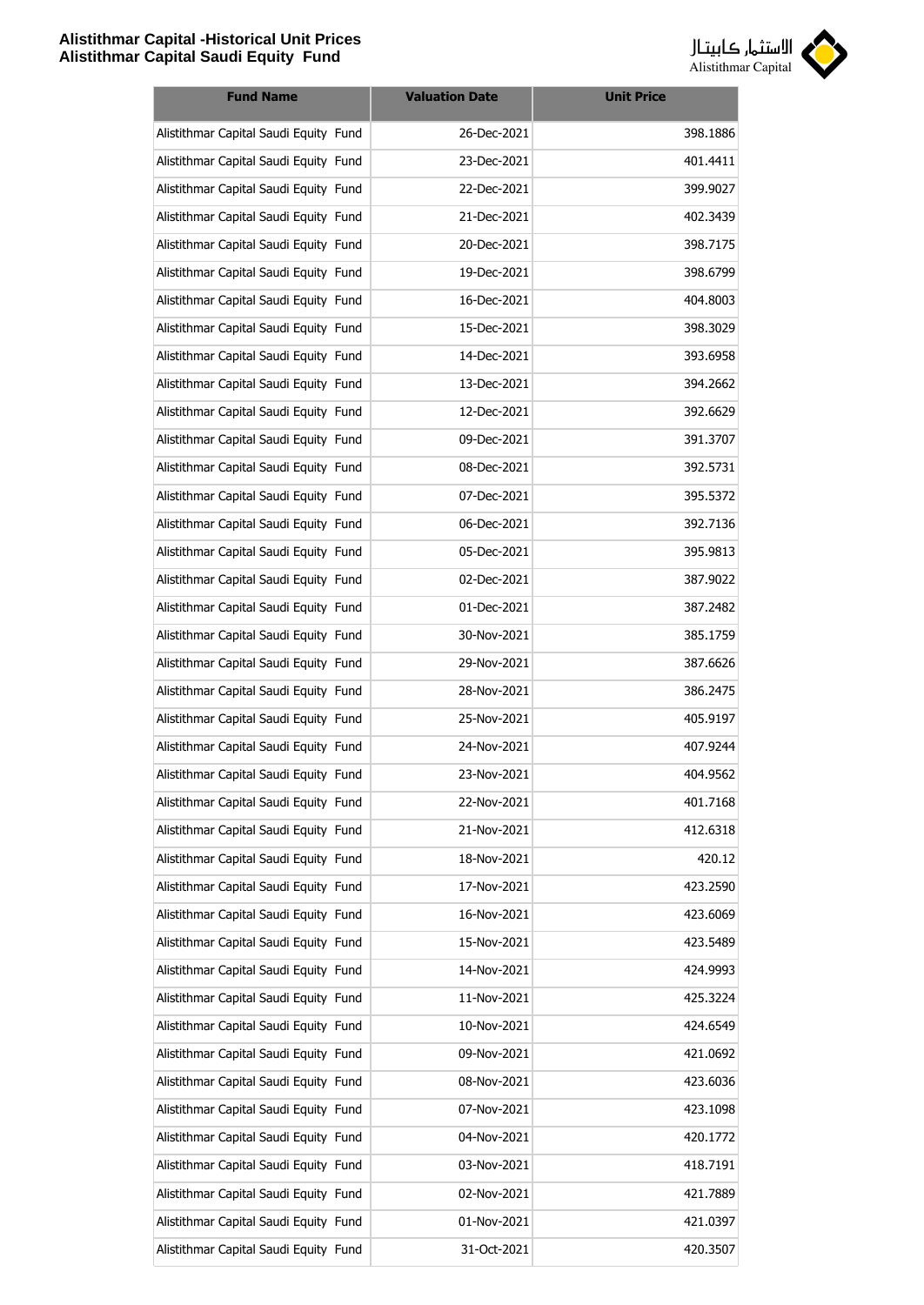

| <b>Fund Name</b>                      | <b>Valuation Date</b> | <b>Unit Price</b> |
|---------------------------------------|-----------------------|-------------------|
| Alistithmar Capital Saudi Equity Fund | 28-Oct-2021           | 422.3967          |
| Alistithmar Capital Saudi Equity Fund | 27-Oct-2021           | 422.9617          |
| Alistithmar Capital Saudi Equity Fund | 26-Oct-2021           | 425.7106          |
| Alistithmar Capital Saudi Equity Fund | 25-Oct-2021           | 426.9275          |
| Alistithmar Capital Saudi Equity Fund | 24-Oct-2021           | 425.4928          |
| Alistithmar Capital Saudi Equity Fund | 21-Oct-2021           | 427.2672          |
| Alistithmar Capital Saudi Equity Fund | 20-Oct-2021           | 425.6281          |
| Alistithmar Capital Saudi Equity Fund | 19-Oct-2021           | 422.1040          |
| Alistithmar Capital Saudi Equity Fund | 18-Oct-2021           | 421.4758          |
| Alistithmar Capital Saudi Equity Fund | 17-Oct-2021           | 422.0807          |
| Alistithmar Capital Saudi Equity Fund | 14-Oct-2021           | 418.3673          |
| Alistithmar Capital Saudi Equity Fund | 13-Oct-2021           | 415.8479          |
| Alistithmar Capital Saudi Equity Fund | 12-Oct-2021           | 413.0259          |
| Alistithmar Capital Saudi Equity Fund | 11-Oct-2021           | 412.1333          |
| Alistithmar Capital Saudi Equity Fund | 10-Oct-2021           | 409.9972          |
| Alistithmar Capital Saudi Equity Fund | 07-Oct-2021           | 411.2376          |
| Alistithmar Capital Saudi Equity Fund | 06-Oct-2021           | 410.34            |
| Alistithmar Capital Saudi Equity Fund | 05-Oct-2021           | 409.7142          |
| Alistithmar Capital Saudi Equity Fund | 04-Oct-2021           | 406.5149          |
| Alistithmar Capital Saudi Equity Fund | 03-Oct-2021           | 406.8862          |
| Alistithmar Capital Saudi Equity Fund | 30-Sep-2021           | 406.3315          |
| Alistithmar Capital Saudi Equity Fund | 29-Sep-2021           | 398.9498          |
| Alistithmar Capital Saudi Equity Fund | 28-Sep-2021           | 399.4534          |
| Alistithmar Capital Saudi Equity Fund | 27-Sep-2021           | 399.5008          |
| Alistithmar Capital Saudi Equity Fund | 26-Sep-2021           | 398.7510          |
| Alistithmar Capital Saudi Equity Fund | 22-Sep-2021           | 396.0350          |
| Alistithmar Capital Saudi Equity Fund | 21-Sep-2021           | 397.3326          |
| Alistithmar Capital Saudi Equity Fund | 20-Sep-2021           | 397.3508          |
| Alistithmar Capital Saudi Equity Fund | 19-Sep-2021           | 399.9403          |
| Alistithmar Capital Saudi Equity Fund | 16-Sep-2021           | 400.7807          |
| Alistithmar Capital Saudi Equity Fund | 15-Sep-2021           | 401.0164          |
| Alistithmar Capital Saudi Equity Fund | 14-Sep-2021           | 400.5295          |
| Alistithmar Capital Saudi Equity Fund | 13-Sep-2021           | 399.3803          |
| Alistithmar Capital Saudi Equity Fund | 12-Sep-2021           | 397.5933          |
| Alistithmar Capital Saudi Equity Fund | 09-Sep-2021           | 401.1065          |
| Alistithmar Capital Saudi Equity Fund | 08-Sep-2021           | 402.3603          |
| Alistithmar Capital Saudi Equity Fund | 07-Sep-2021           | 400.7085          |
| Alistithmar Capital Saudi Equity Fund | 06-Sep-2021           | 400.6258          |
| Alistithmar Capital Saudi Equity Fund | 05-Sep-2021           | 398.4415          |
| Alistithmar Capital Saudi Equity Fund | 02-Sep-2021           | 398.6899          |
| Alistithmar Capital Saudi Equity Fund | 01-Sep-2021           | 398.2848          |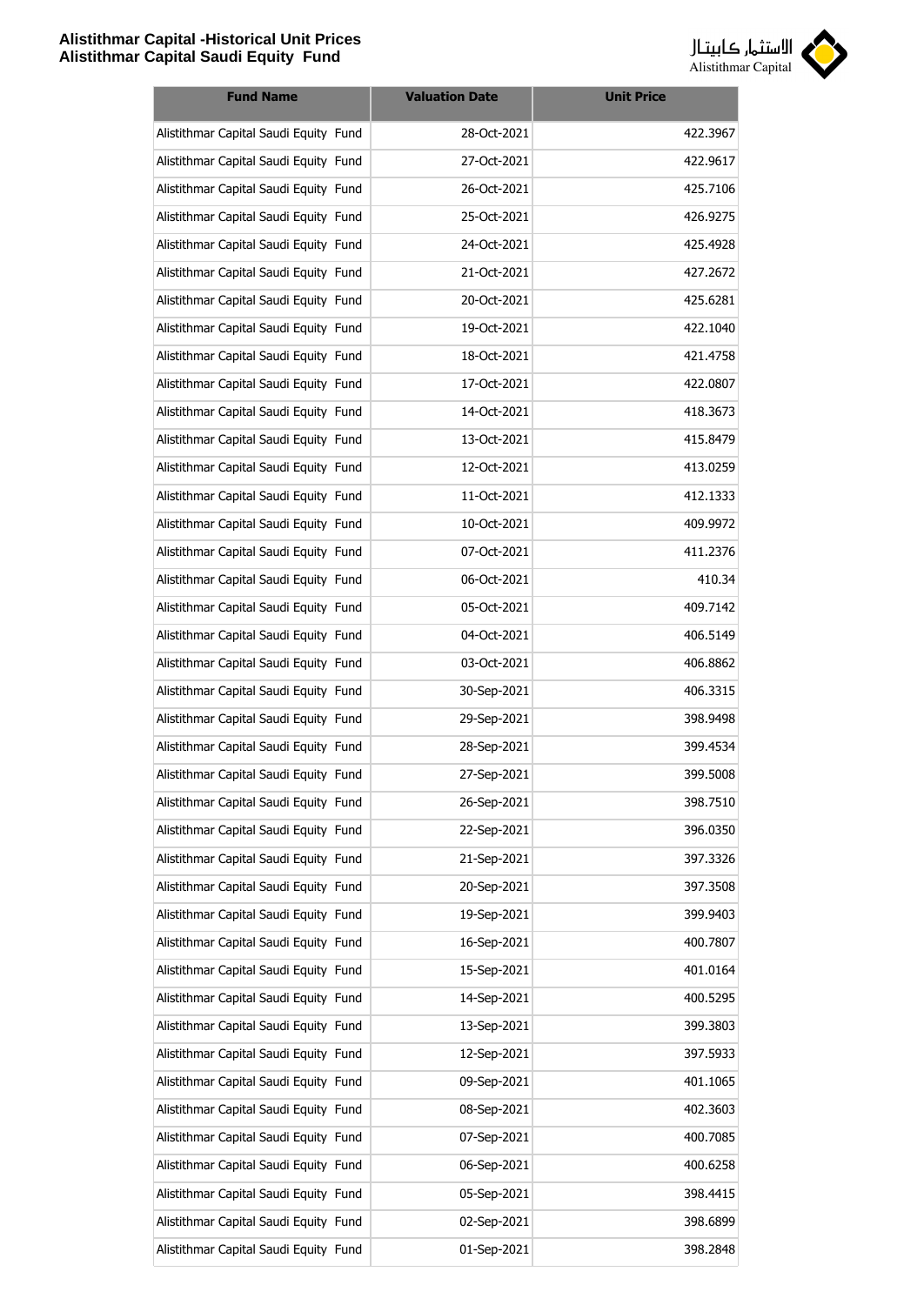

| <b>Fund Name</b>                      | <b>Valuation Date</b> | <b>Unit Price</b> |
|---------------------------------------|-----------------------|-------------------|
| Alistithmar Capital Saudi Equity Fund | 31-Aug-2021           | 397.3046          |
| Alistithmar Capital Saudi Equity Fund | 30-Aug-2021           | 396.0693          |
| Alistithmar Capital Saudi Equity Fund | 29-Aug-2021           | 394.0611          |
| Alistithmar Capital Saudi Equity Fund | 26-Aug-2021           | 392.6062          |
| Alistithmar Capital Saudi Equity Fund | 25-Aug-2021           | 393.2509          |
| Alistithmar Capital Saudi Equity Fund | 24-Aug-2021           | 392.9356          |
| Alistithmar Capital Saudi Equity Fund | 23-Aug-2021           | 390.3070          |
| Alistithmar Capital Saudi Equity Fund | 22-Aug-2021           | 390.4935          |
| Alistithmar Capital Saudi Equity Fund | 19-Aug-2021           | 394.4776          |
| Alistithmar Capital Saudi Equity Fund | 18-Aug-2021           | 399.3923          |
| Alistithmar Capital Saudi Equity Fund | 17-Aug-2021           | 400.5521          |
| Alistithmar Capital Saudi Equity Fund | 16-Aug-2021           | 398.7525          |
| Alistithmar Capital Saudi Equity Fund | 15-Aug-2021           | 399.6058          |
| Alistithmar Capital Saudi Equity Fund | 12-Aug-2021           | 397.3854          |
| Alistithmar Capital Saudi Equity Fund | 11-Aug-2021           | 398.0954          |
| Alistithmar Capital Saudi Equity Fund | 10-Aug-2021           | 397.4872          |
| Alistithmar Capital Saudi Equity Fund | 09-Aug-2021           | 394.1647          |
| Alistithmar Capital Saudi Equity Fund | 08-Aug-2021           | 394.0421          |
| Alistithmar Capital Saudi Equity Fund | 05-Aug-2021           | 393.6672          |
| Alistithmar Capital Saudi Equity Fund | 04-Aug-2021           | 389.8519          |
| Alistithmar Capital Saudi Equity Fund | 03-Aug-2021           | 389.8426          |
| Alistithmar Capital Saudi Equity Fund | 02-Aug-2021           | 389.1923          |
| Alistithmar Capital Saudi Equity Fund | 01-Aug-2021           | 387.2295          |
| Alistithmar Capital Saudi Equity Fund | 29-Jul-2021           | 385.7864          |
| Alistithmar Capital Saudi Equity Fund | 28-Jul-2021           | 383.2563          |
| Alistithmar Capital Saudi Equity Fund | 27-Jul-2021           | 384.0888          |
| Alistithmar Capital Saudi Equity Fund | 26-Jul-2021           | 384.2731          |
| Alistithmar Capital Saudi Equity Fund | 25-Jul-2021           | 383.7695          |
| Alistithmar Capital Saudi Equity Fund | 15-Jul-2021           | 378.5204          |
| Alistithmar Capital Saudi Equity Fund | 14-Jul-2021           | 376.8079          |
| Alistithmar Capital Saudi Equity Fund | 13-Jul-2021           | 374.4829          |
| Alistithmar Capital Saudi Equity Fund | 12-Jul-2021           | 373.5415          |
| Alistithmar Capital Saudi Equity Fund | 11-Jul-2021           | 372.6001          |
| Alistithmar Capital Saudi Equity Fund | 08-Jul-2021           | 376.1228          |
| Alistithmar Capital Saudi Equity Fund | 07-Jul-2021           | 381.5698          |
| Alistithmar Capital Saudi Equity Fund | 06-Jul-2021           | 381.0387          |
| Alistithmar Capital Saudi Equity Fund | 05-Jul-2021           | 380.4523          |
| Alistithmar Capital Saudi Equity Fund | 04-Jul-2021           | 380.8519          |
| Alistithmar Capital Saudi Equity Fund | 01-Jul-2021           | 378.4114          |
| Alistithmar Capital Saudi Equity Fund | 27-Jun-2021           | 374.5108          |
| Alistithmar Capital Saudi Equity Fund | 24-Jun-2021           | 371.1994          |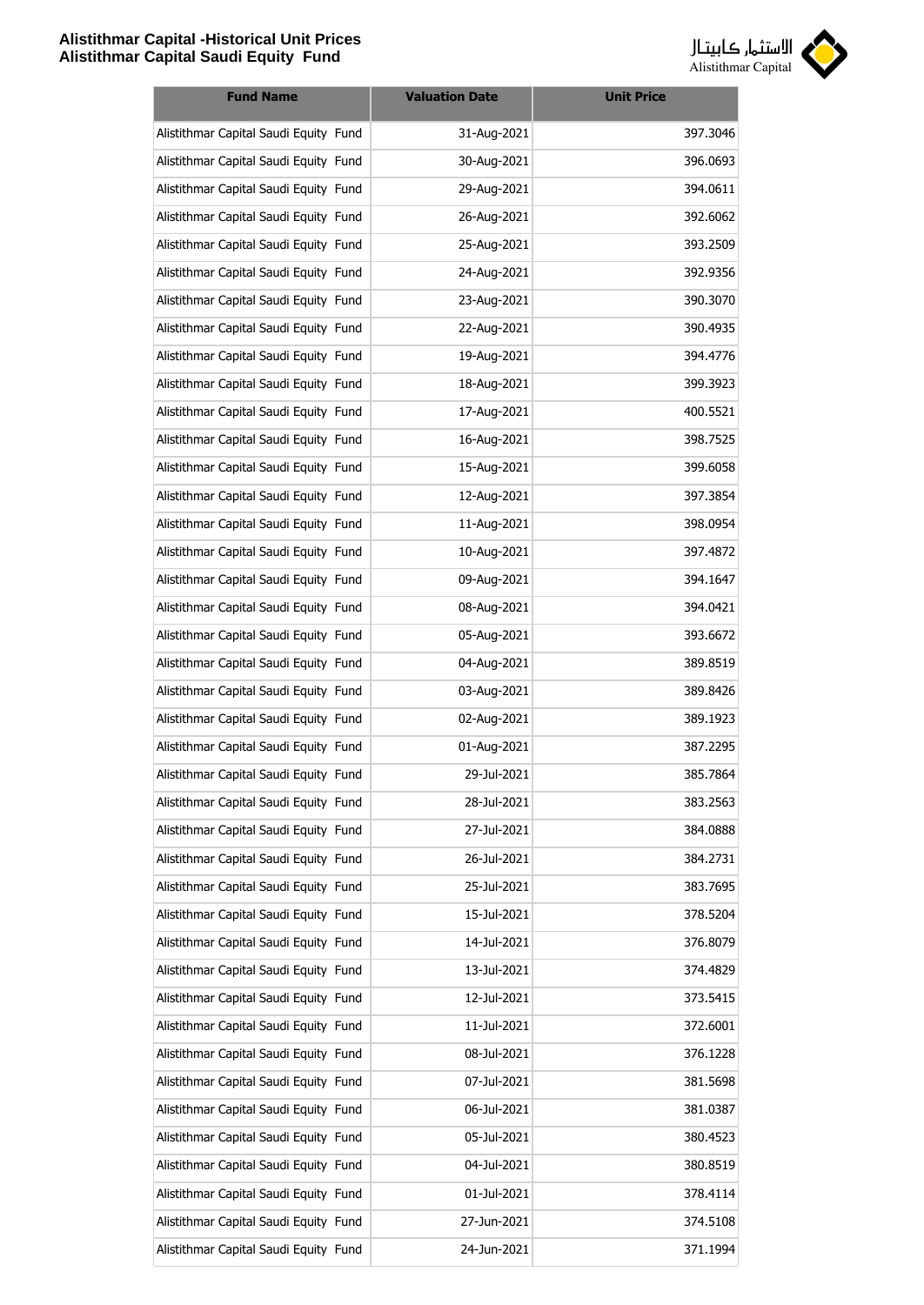

| <b>Fund Name</b>                      | <b>Valuation Date</b> | <b>Unit Price</b> |
|---------------------------------------|-----------------------|-------------------|
| Alistithmar Capital Saudi Equity Fund | 23-Jun-2021           | 368.9658          |
| Alistithmar Capital Saudi Equity Fund | 22-Jun-2021           | 368.6903          |
| Alistithmar Capital Saudi Equity Fund | 21-Jun-2021           | 367.8689          |
| Alistithmar Capital Saudi Equity Fund | 20-Jun-2021           | 366.6097          |
| Alistithmar Capital Saudi Equity Fund | 17-Jun-2021           | 368.3435          |
| Alistithmar Capital Saudi Equity Fund | 16-Jun-2021           | 367.5367          |
| Alistithmar Capital Saudi Equity Fund | 15-Jun-2021           | 364.4439          |
| Alistithmar Capital Saudi Equity Fund | 14-Jun-2021           | 366.6597          |
| Alistithmar Capital Saudi Equity Fund | 13-Jun-2021           | 365.9203          |
| Alistithmar Capital Saudi Equity Fund | 10-Jun-2021           | 363.1302          |
| Alistithmar Capital Saudi Equity Fund | 09-Jun-2021           | 363.1427          |
| Alistithmar Capital Saudi Equity Fund | 08-Jun-2021           | 361.5201          |
| Alistithmar Capital Saudi Equity Fund | 07-Jun-2021           | 361.9815          |
| Alistithmar Capital Saudi Equity Fund | 06-Jun-2021           | 360.9054          |
| Alistithmar Capital Saudi Equity Fund | 03-Jun-2021           | 361.9736          |
| Alistithmar Capital Saudi Equity Fund | 02-Jun-2021           | 361.3025          |
| Alistithmar Capital Saudi Equity Fund | 01-Jun-2021           | 359.5083          |
| Alistithmar Capital Saudi Equity Fund | 30-May-2021           | 357.8374          |
| Alistithmar Capital Saudi Equity Fund | 27-May-2021           | 356.5392          |
| Alistithmar Capital Saudi Equity Fund | 26-May-2021           | 354.8352          |
| Alistithmar Capital Saudi Equity Fund | 25-May-2021           | 354.5755          |
| Alistithmar Capital Saudi Equity Fund | 24-May-2021           | 348.6738          |
| Alistithmar Capital Saudi Equity Fund | 23-May-2021           | 350.2538          |
| Alistithmar Capital Saudi Equity Fund | 20-May-2021           | 350.9369          |
| Alistithmar Capital Saudi Equity Fund | 19-May-2021           | 352.2666          |
| Alistithmar Capital Saudi Equity Fund | 18-May-2021           | 353.9529          |
| Alistithmar Capital Saudi Equity Fund | 17-May-2021           | 352.5035          |
| Alistithmar Capital Saudi Equity Fund | 10-May-2021           | 349.1713          |
| Alistithmar Capital Saudi Equity Fund | 09-May-2021           | 345.5525          |
| Alistithmar Capital Saudi Equity Fund | 06-May-2021           | 344.8803          |
| Alistithmar Capital Saudi Equity Fund | 05-May-2021           | 344.0491          |
| Alistithmar Capital Saudi Equity Fund | 04-May-2021           | 346.1889          |
| Alistithmar Capital Saudi Equity Fund | 03-May-2021           | 347.2946          |
| Alistithmar Capital Saudi Equity Fund | 02-May-2021           | 350.3141          |
| Alistithmar Capital Saudi Equity Fund | 29-Apr-2021           | 351.6207          |
| Alistithmar Capital Saudi Equity Fund | 28-Apr-2021           | 353.8534          |
| Alistithmar Capital Saudi Equity Fund | 27-Apr-2021           | 344.9236          |
| Alistithmar Capital Saudi Equity Fund | 26-Apr-2021           | 343.1627          |
| Alistithmar Capital Saudi Equity Fund | 25-Apr-2021           | 339.3832          |
| Alistithmar Capital Saudi Equity Fund | 22-Apr-2021           | 339.5346          |
| Alistithmar Capital Saudi Equity Fund | 21-Apr-2021           | 337.5469          |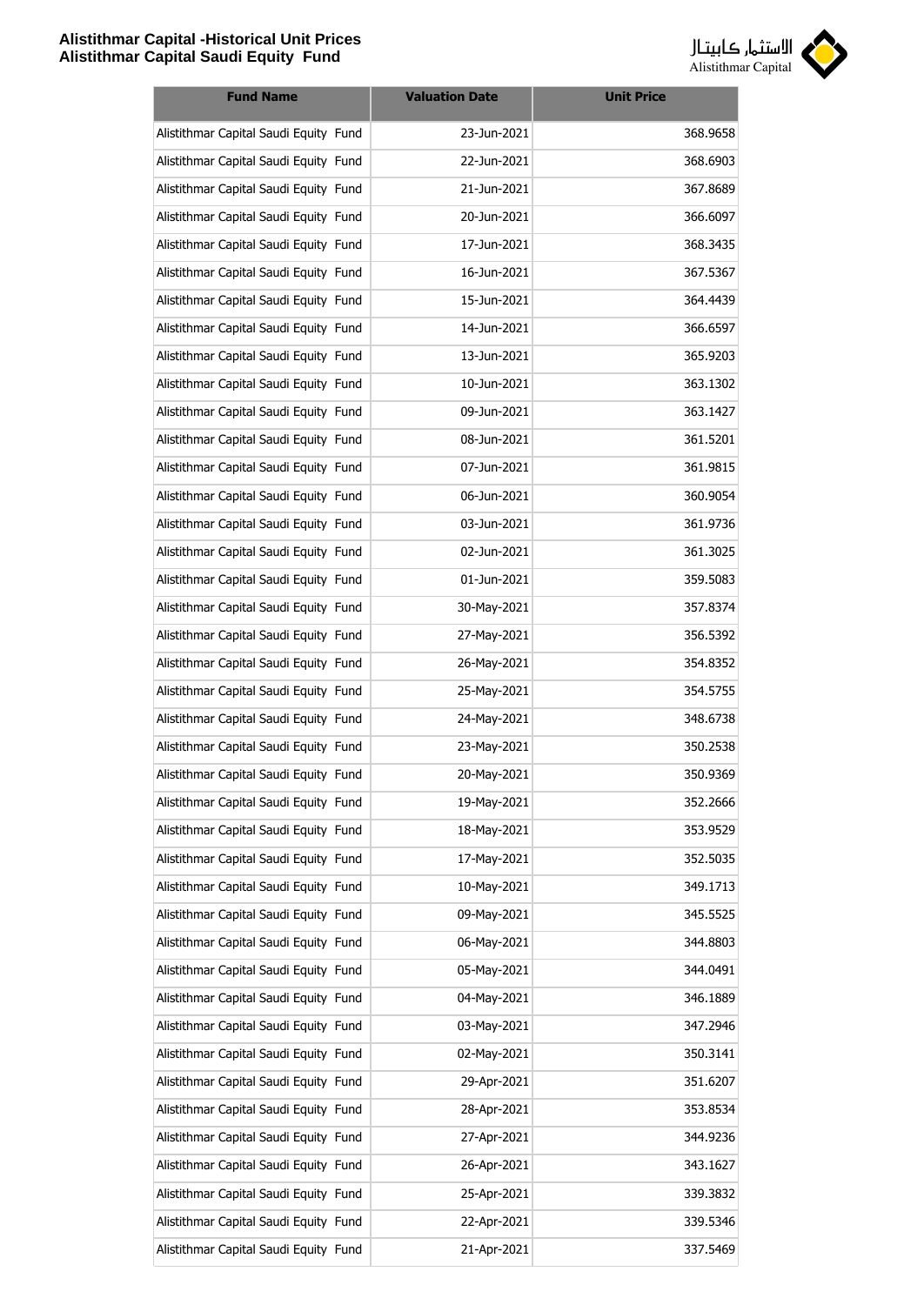

| <b>Fund Name</b>                      | <b>Valuation Date</b> | <b>Unit Price</b> |
|---------------------------------------|-----------------------|-------------------|
| Alistithmar Capital Saudi Equity Fund | 20-Apr-2021           | 338.3077          |
| Alistithmar Capital Saudi Equity Fund | 19-Apr-2021           | 336.9635          |
| Alistithmar Capital Saudi Equity Fund | 18-Apr-2021           | 334.7405          |
| Alistithmar Capital Saudi Equity Fund | 15-Apr-2021           | 332.0569          |
| Alistithmar Capital Saudi Equity Fund | 14-Apr-2021           | 326.4871          |
| Alistithmar Capital Saudi Equity Fund | 13-Apr-2021           | 325.9587          |
| Alistithmar Capital Saudi Equity Fund | 12-Apr-2021           | 328.6091          |
| Alistithmar Capital Saudi Equity Fund | 11-Apr-2021           | 329.2973          |
| Alistithmar Capital Saudi Equity Fund | 08-Apr-2021           | 330.3023          |
| Alistithmar Capital Saudi Equity Fund | 07-Apr-2021           | 330.9737          |
| Alistithmar Capital Saudi Equity Fund | 06-Apr-2021           | 329.9409          |
| Alistithmar Capital Saudi Equity Fund | 05-Apr-2021           | 328.5033          |
| Alistithmar Capital Saudi Equity Fund | 04-Apr-2021           | 328.0677          |
| Alistithmar Capital Saudi Equity Fund | 01-Apr-2021           | 324.6590          |
| Alistithmar Capital Saudi Equity Fund | 31-Mar-2021           | 323.3228          |
| Alistithmar Capital Saudi Equity Fund | 30-Mar-2021           | 316.1832          |
| Alistithmar Capital Saudi Equity Fund | 29-Mar-2021           | 313.0625          |
| Alistithmar Capital Saudi Equity Fund | 28-Mar-2021           | 306.9318          |
| Alistithmar Capital Saudi Equity Fund | 25-Mar-2021           | 304.7007          |
| Alistithmar Capital Saudi Equity Fund | 24-Mar-2021           | 305.9857          |
| Alistithmar Capital Saudi Equity Fund | 23-Mar-2021           | 307.1243          |
| Alistithmar Capital Saudi Equity Fund | 22-Mar-2021           | 309.1945          |
| Alistithmar Capital Saudi Equity Fund | 21-Mar-2021           | 307.7581          |
| Alistithmar Capital Saudi Equity Fund | 18-Mar-2021           | 307.1689          |
| Alistithmar Capital Saudi Equity Fund | 17-Mar-2021           | 310.5864          |
| Alistithmar Capital Saudi Equity Fund | 16-Mar-2021           | 312.3218          |
| Alistithmar Capital Saudi Equity Fund | 15-Mar-2021           | 310.5394          |
| Alistithmar Capital Saudi Equity Fund | 14-Mar-2021           | 311.1628          |
| Alistithmar Capital Saudi Equity Fund | 11-Mar-2021           | 308.2568          |
| Alistithmar Capital Saudi Equity Fund | 10-Mar-2021           | 307.6443          |
| Alistithmar Capital Saudi Equity Fund | 09-Mar-2021           | 304.2738          |
| Alistithmar Capital Saudi Equity Fund | 08-Mar-2021           | 301.9058          |
| Alistithmar Capital Saudi Equity Fund | 07-Mar-2021           | 300.8409          |
| Alistithmar Capital Saudi Equity Fund | 04-Mar-2021           | 297.8102          |
| Alistithmar Capital Saudi Equity Fund | 03-Mar-2021           | 300.0331          |
| Alistithmar Capital Saudi Equity Fund | 02-Mar-2021           | 298.6706          |
| Alistithmar Capital Saudi Equity Fund | 01-Mar-2021           | 295.3482          |
| Alistithmar Capital Saudi Equity Fund | 28-Feb-2021           | 295.0540          |
| Alistithmar Capital Saudi Equity Fund | 25-Feb-2021           | 295.8692          |
| Alistithmar Capital Saudi Equity Fund | 24-Feb-2021           | 293.4432          |
| Alistithmar Capital Saudi Equity Fund | 23-Feb-2021           | 294.3133          |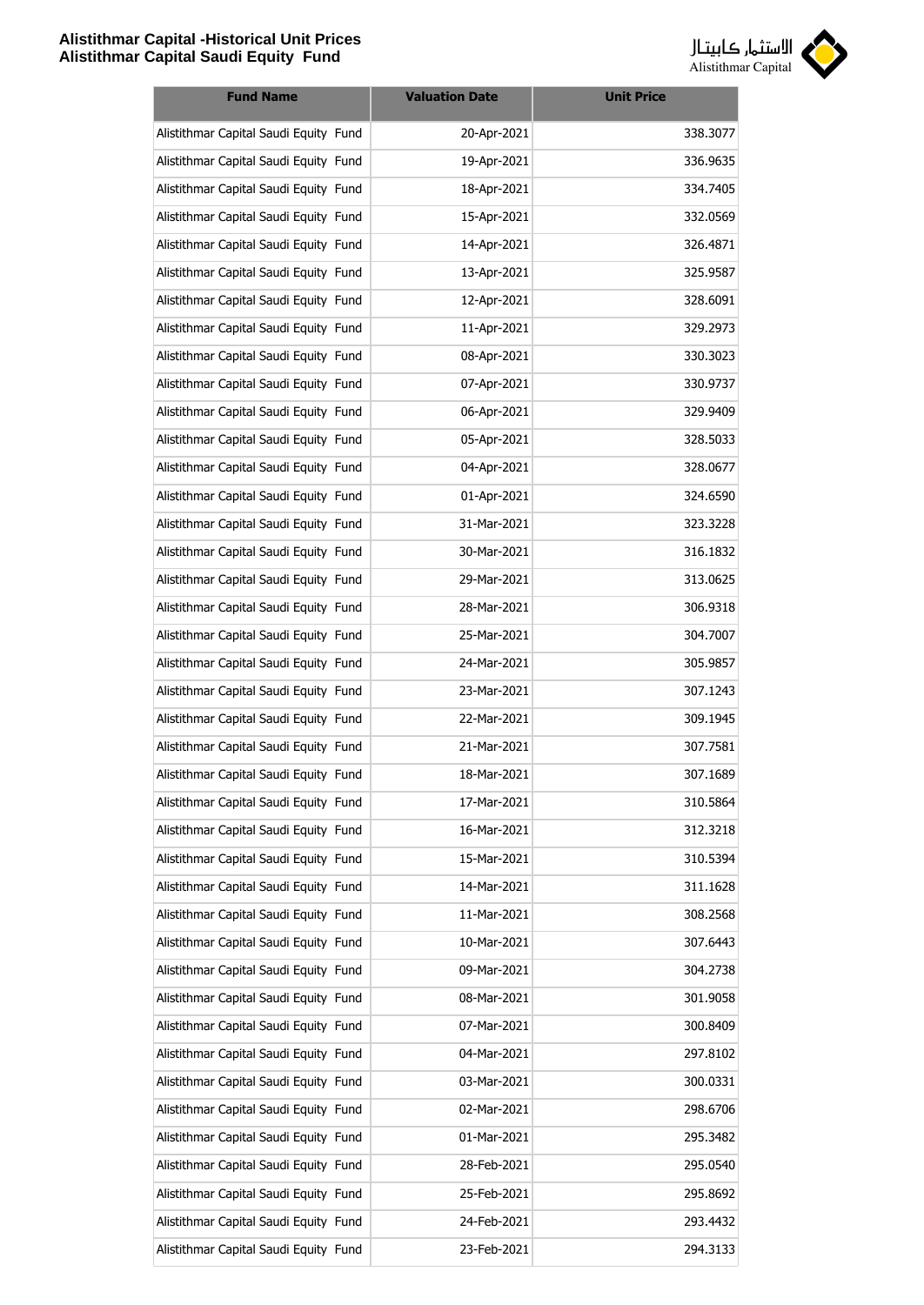

| <b>Fund Name</b>                      | <b>Valuation Date</b> | <b>Unit Price</b> |
|---------------------------------------|-----------------------|-------------------|
| Alistithmar Capital Saudi Equity Fund | 22-Feb-2021           | 292.1160          |
| Alistithmar Capital Saudi Equity Fund | 21-Feb-2021           | 291.4995          |
| Alistithmar Capital Saudi Equity Fund | 18-Feb-2021           | 289.6252          |
| Alistithmar Capital Saudi Equity Fund | 17-Feb-2021           | 290.7736          |
| Alistithmar Capital Saudi Equity Fund | 16-Feb-2021           | 289.4296          |
| Alistithmar Capital Saudi Equity Fund | 15-Feb-2021           | 288.6188          |
| Alistithmar Capital Saudi Equity Fund | 14-Feb-2021           | 287.8018          |
| Alistithmar Capital Saudi Equity Fund | 11-Feb-2021           | 284.4966          |
| Alistithmar Capital Saudi Equity Fund | 10-Feb-2021           | 283.1420          |
| Alistithmar Capital Saudi Equity Fund | 09-Feb-2021           | 283.2016          |
| Alistithmar Capital Saudi Equity Fund | 08-Feb-2021           | 281.1307          |
| Alistithmar Capital Saudi Equity Fund | 07-Feb-2021           | 276.7742          |
| Alistithmar Capital Saudi Equity Fund | 04-Feb-2021           | 273.9860          |
| Alistithmar Capital Saudi Equity Fund | 03-Feb-2021           | 272.5465          |
| Alistithmar Capital Saudi Equity Fund | 02-Feb-2021           | 275.1801          |
| Alistithmar Capital Saudi Equity Fund | 01-Feb-2021           | 276.4362          |
| Alistithmar Capital Saudi Equity Fund | 31-Jan-2021           | 278.4719          |
| Alistithmar Capital Saudi Equity Fund | 28-Jan-2021           | 281.7084          |
| Alistithmar Capital Saudi Equity Fund | 27-Jan-2021           | 280.7568          |
| Alistithmar Capital Saudi Equity Fund | 26-Jan-2021           | 281.0875          |
| Alistithmar Capital Saudi Equity Fund | 25-Jan-2021           | 283.0985          |
| Alistithmar Capital Saudi Equity Fund | 24-Jan-2021           | 282.2658          |
| Alistithmar Capital Saudi Equity Fund | 21-Jan-2021           | 284.2638          |
| Alistithmar Capital Saudi Equity Fund | 20-Jan-2021           | 284.1530          |
| Alistithmar Capital Saudi Equity Fund | 19-Jan-2021           | 284.6609          |
| Alistithmar Capital Saudi Equity Fund | 18-Jan-2021           | 284.5453          |
| Alistithmar Capital Saudi Equity Fund | 17-Jan-2021           | 283.1604          |
| Alistithmar Capital Saudi Equity Fund | 14-Jan-2021           | 284.6134          |
| Alistithmar Capital Saudi Equity Fund | 13-Jan-2021           | 285.6118          |
| Alistithmar Capital Saudi Equity Fund | 12-Jan-2021           | 284.3252          |
| Alistithmar Capital Saudi Equity Fund | 11-Jan-2021           | 283.6561          |
| Alistithmar Capital Saudi Equity Fund | 10-Jan-2021           | 282.5913          |
| Alistithmar Capital Saudi Equity Fund | 07-Jan-2021           | 280.0132          |
| Alistithmar Capital Saudi Equity Fund | 06-Jan-2021           | 277.1096          |
| Alistithmar Capital Saudi Equity Fund | 05-Jan-2021           | 277.3132          |
| Alistithmar Capital Saudi Equity Fund | 04-Jan-2021           | 277.6752          |
| Alistithmar Capital Saudi Equity Fund | 03-Jan-2021           | 275.3142          |
| Alistithmar Capital Saudi Equity Fund | 31-Dec-2020           | 278.7310          |
| Alistithmar Capital Saudi Equity Fund | 30-Dec-2020           | 281.1737          |
| Alistithmar Capital Saudi Equity Fund | 29-Dec-2020           | 281.1243          |
| Alistithmar Capital Saudi Equity Fund | 28-Dec-2020           | 280.2446          |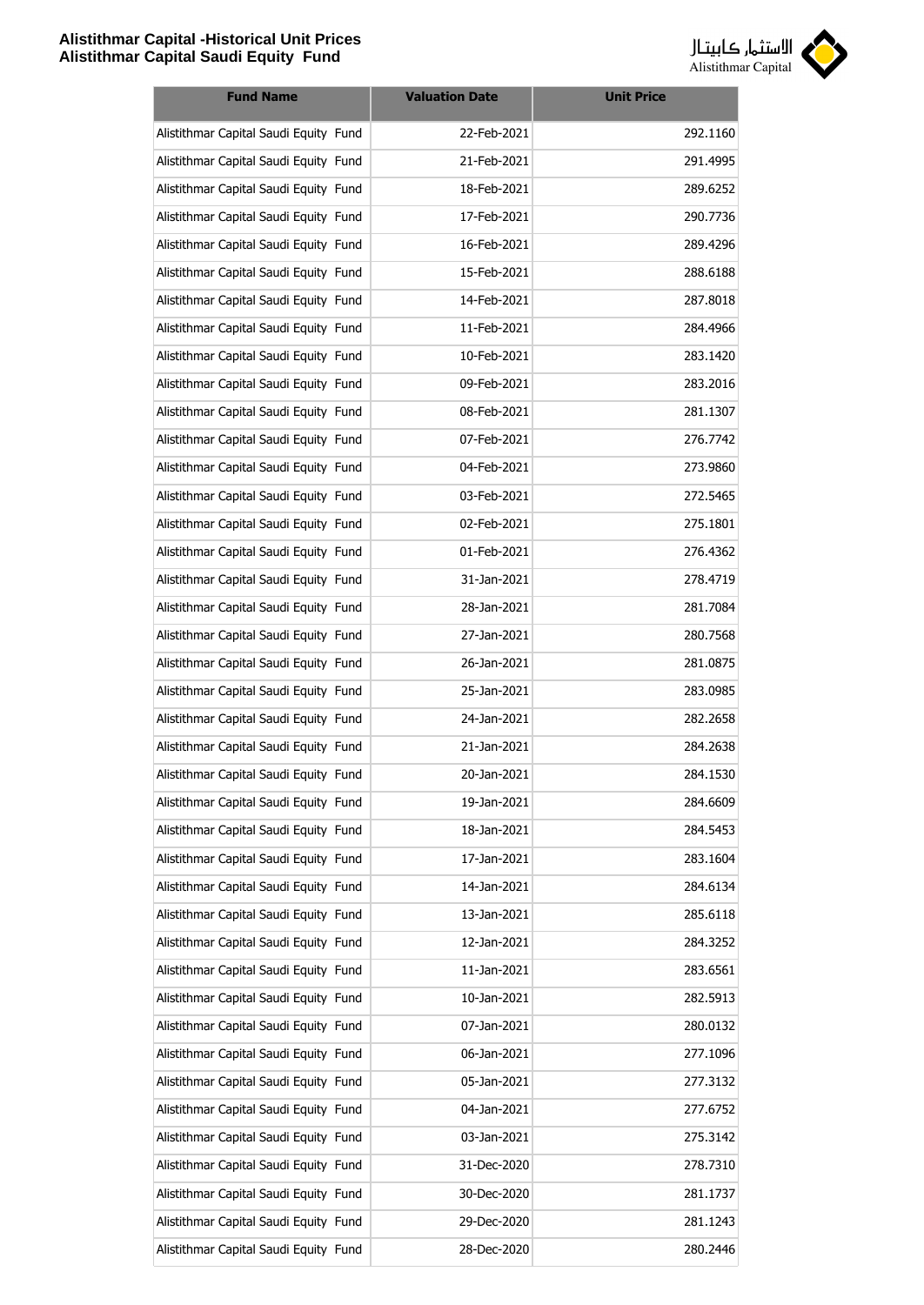

| <b>Fund Name</b>                      | <b>Valuation Date</b> | <b>Unit Price</b> |
|---------------------------------------|-----------------------|-------------------|
| Alistithmar Capital Saudi Equity Fund | 27-Dec-2020           | 280.7345          |
| Alistithmar Capital Saudi Equity Fund | 24-Dec-2020           | 279.1278          |
| Alistithmar Capital Saudi Equity Fund | 23-Dec-2020           | 278.9812          |
| Alistithmar Capital Saudi Equity Fund | 22-Dec-2020           | 277.6606          |
| Alistithmar Capital Saudi Equity Fund | 21-Dec-2020           | 271.9191          |
| Alistithmar Capital Saudi Equity Fund | 20-Dec-2020           | 277.2473          |
| Alistithmar Capital Saudi Equity Fund | 17-Dec-2020           | 278,6007          |
| Alistithmar Capital Saudi Equity Fund | 16-Dec-2020           | 279.6333          |
| Alistithmar Capital Saudi Equity Fund | 15-Dec-2020           | 277.8423          |
| Alistithmar Capital Saudi Equity Fund | 14-Dec-2020           | 277.3480          |
| Alistithmar Capital Saudi Equity Fund | 13-Dec-2020           | 276.3581          |
| Alistithmar Capital Saudi Equity Fund | 10-Dec-2020           | 276.8576          |
| Alistithmar Capital Saudi Equity Fund | 09-Dec-2020           | 277.1760          |
| Alistithmar Capital Saudi Equity Fund | 08-Dec-2020           | 275.3339          |
| Alistithmar Capital Saudi Equity Fund | 07-Dec-2020           | 275.3242          |
| Alistithmar Capital Saudi Equity Fund | 06-Dec-2020           | 273.1133          |
| Alistithmar Capital Saudi Equity Fund | 03-Dec-2020           | 277.5502          |
| Alistithmar Capital Saudi Equity Fund | 02-Dec-2020           | 277.7557          |
| Alistithmar Capital Saudi Equity Fund | 01-Dec-2020           | 278.6730          |
| Alistithmar Capital Saudi Equity Fund | 30-Nov-2020           | 279.4745          |
| Alistithmar Capital Saudi Equity Fund | 29-Nov-2020           | 278.8397          |
| Alistithmar Capital Saudi Equity Fund | 26-Nov-2020           | 277.7493          |
| Alistithmar Capital Saudi Equity Fund | 25-Nov-2020           | 277.2996          |
| Alistithmar Capital Saudi Equity Fund | 24-Nov-2020           | 276.1710          |
| Alistithmar Capital Saudi Equity Fund | 23-Nov-2020           | 274.0437          |
| Alistithmar Capital Saudi Equity Fund | 22-Nov-2020           | 273.0540          |
| Alistithmar Capital Saudi Equity Fund | 19-Nov-2020           | 273.0096          |
| Alistithmar Capital Saudi Equity Fund | 18-Nov-2020           | 273.9547          |
| Alistithmar Capital Saudi Equity Fund | 17-Nov-2020           | 272.2813          |
| Alistithmar Capital Saudi Equity Fund | 16-Nov-2020           | 270.8892          |
| Alistithmar Capital Saudi Equity Fund | 15-Nov-2020           | 270.1649          |
| Alistithmar Capital Saudi Equity Fund | 12-Nov-2020           | 268.3570          |
| Alistithmar Capital Saudi Equity Fund | 11-Nov-2020           | 268.4929          |
| Alistithmar Capital Saudi Equity Fund | 10-Nov-2020           | 267.2171          |
| Alistithmar Capital Saudi Equity Fund | 09-Nov-2020           | 265.2616          |
| Alistithmar Capital Saudi Equity Fund | 08-Nov-2020           | 259.5855          |
| Alistithmar Capital Saudi Equity Fund | 05-Nov-2020           | 257.0964          |
| Alistithmar Capital Saudi Equity Fund | 04-Nov-2020           | 257.2144          |
| Alistithmar Capital Saudi Equity Fund | 03-Nov-2020           | 254.0723          |
| Alistithmar Capital Saudi Equity Fund | 02-Nov-2020           | 255.2362          |
| Alistithmar Capital Saudi Equity Fund | 01-Nov-2020           | 250.2472          |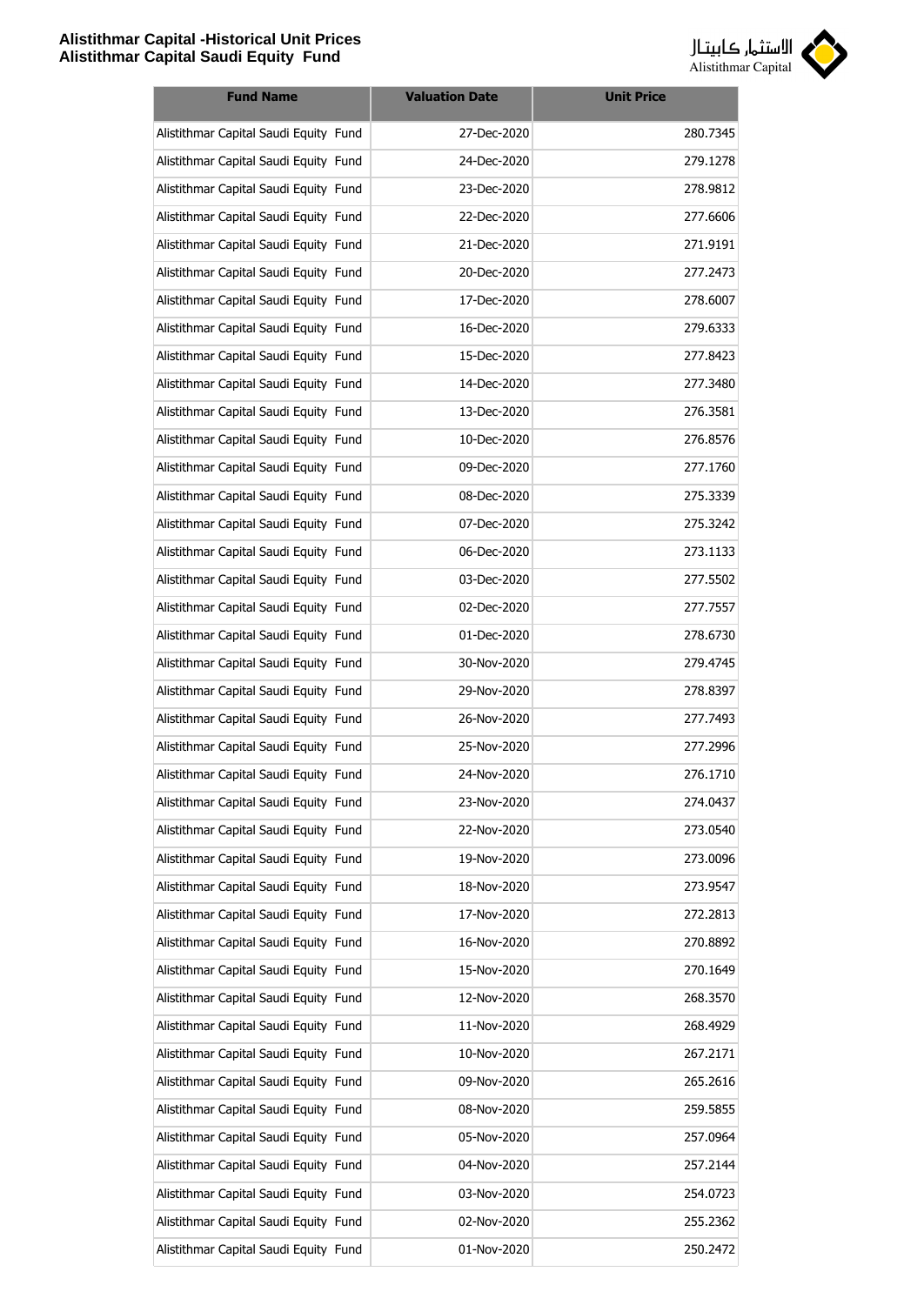

| <b>Fund Name</b>                      | <b>Valuation Date</b> | <b>Unit Price</b> |
|---------------------------------------|-----------------------|-------------------|
| Alistithmar Capital Saudi Equity Fund | 29-Oct-2020           | 252.2872          |
| Alistithmar Capital Saudi Equity Fund | 28-Oct-2020           | 257.3277          |
| Alistithmar Capital Saudi Equity Fund | 27-Oct-2020           | 260.4291          |
| Alistithmar Capital Saudi Equity Fund | 26-Oct-2020           | 259.0573          |
| Alistithmar Capital Saudi Equity Fund | 25-Oct-2020           | 257.3053          |
| Alistithmar Capital Saudi Equity Fund | 22-Oct-2020           | 268.6690          |
| Alistithmar Capital Saudi Equity Fund | 21-Oct-2020           | 268.9473          |
| Alistithmar Capital Saudi Equity Fund | 20-Oct-2020           | 268.8775          |
| Alistithmar Capital Saudi Equity Fund | 19-Oct-2020           | 269.4953          |
| Alistithmar Capital Saudi Equity Fund | 18-Oct-2020           | 270.3143          |
| Alistithmar Capital Saudi Equity Fund | 15-Oct-2020           | 270.8216          |
| Alistithmar Capital Saudi Equity Fund | 14-Oct-2020           | 272.5501          |
| Alistithmar Capital Saudi Equity Fund | 13-Oct-2020           | 271.8720          |
| Alistithmar Capital Saudi Equity Fund | 12-Oct-2020           | 270.0927          |
| Alistithmar Capital Saudi Equity Fund | 11-Oct-2020           | 269.5659          |
| Alistithmar Capital Saudi Equity Fund | 08-Oct-2020           | 266.9202          |
| Alistithmar Capital Saudi Equity Fund | 07-Oct-2020           | 265.7231          |
| Alistithmar Capital Saudi Equity Fund | 06-Oct-2020           | 266.0172          |
| Alistithmar Capital Saudi Equity Fund | 05-Oct-2020           | 262.7975          |
| Alistithmar Capital Saudi Equity Fund | 04-Oct-2020           | 260.9343          |
| Alistithmar Capital Saudi Equity Fund | 01-Oct-2020           | 264.0974          |
| Alistithmar Capital Saudi Equity Fund | 30-Sep-2020           | 264.2968          |
| Alistithmar Capital Saudi Equity Fund | 29-Sep-2020           | 262.7408          |
| Alistithmar Capital Saudi Equity Fund | 28-Sep-2020           | 264.0836          |
| Alistithmar Capital Saudi Equity Fund | 27-Sep-2020           | 260.8390          |
| Alistithmar Capital Saudi Equity Fund | 24-Sep-2020           | 257.7415          |
| Alistithmar Capital Saudi Equity Fund | 22-Sep-2020           | 257.5109          |
| Alistithmar Capital Saudi Equity Fund | 21-Sep-2020           | 258.5150          |
| Alistithmar Capital Saudi Equity Fund | 20-Sep-2020           | 260.4155          |
| Alistithmar Capital Saudi Equity Fund | 17-Sep-2020           | 258.1445          |
| Alistithmar Capital Saudi Equity Fund | 16-Sep-2020           | 257.4877          |
| Alistithmar Capital Saudi Equity Fund | 15-Sep-2020           | 257.7739          |
| Alistithmar Capital Saudi Equity Fund | 14-Sep-2020           | 255.7203          |
| Alistithmar Capital Saudi Equity Fund | 13-Sep-2020           | 254.1735          |
| Alistithmar Capital Saudi Equity Fund | 10-Sep-2020           | 251.9544          |
| Alistithmar Capital Saudi Equity Fund | 09-Sep-2020           | 250.3024          |
| Alistithmar Capital Saudi Equity Fund | 08-Sep-2020           | 249.8444          |
| Alistithmar Capital Saudi Equity Fund | 07-Sep-2020           | 248.8679          |
| Alistithmar Capital Saudi Equity Fund | 06-Sep-2020           | 247.7896          |
| Alistithmar Capital Saudi Equity Fund | 03-Sep-2020           | 248.1163          |
| Alistithmar Capital Saudi Equity Fund | 02-Sep-2020           | 247.8886          |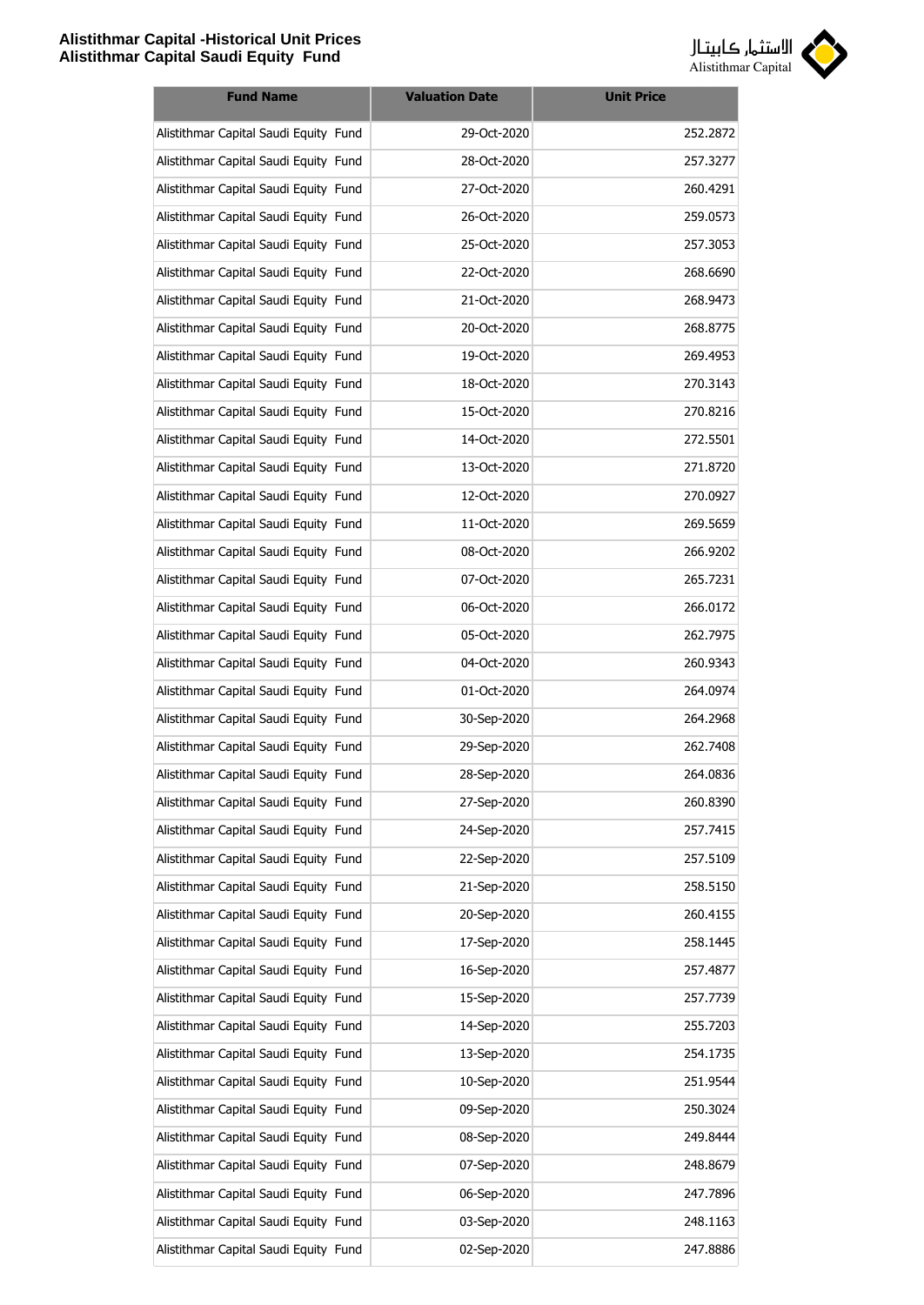

| <b>Fund Name</b>                      | <b>Valuation Date</b> | <b>Unit Price</b> |
|---------------------------------------|-----------------------|-------------------|
| Alistithmar Capital Saudi Equity Fund | 01-Sep-2020           | 245.2412          |
| Alistithmar Capital Saudi Equity Fund | 31-Aug-2020           | 246.2748          |
| Alistithmar Capital Saudi Equity Fund | 30-Aug-2020           | 246.9404          |
| Alistithmar Capital Saudi Equity Fund | 27-Aug-2020           | 245.5080          |
| Alistithmar Capital Saudi Equity Fund | 26-Aug-2020           | 246.1702          |
| Alistithmar Capital Saudi Equity Fund | 25-Aug-2020           | 245.7636          |
| Alistithmar Capital Saudi Equity Fund | 24-Aug-2020           | 246.3410          |
| Alistithmar Capital Saudi Equity Fund | 23-Aug-2020           | 244.6227          |
| Alistithmar Capital Saudi Equity Fund | 20-Aug-2020           | 242.5979          |
| Alistithmar Capital Saudi Equity Fund | 19-Aug-2020           | 242.6744          |
| Alistithmar Capital Saudi Equity Fund | 18-Aug-2020           | 242.2227          |
| Alistithmar Capital Saudi Equity Fund | 17-Aug-2020           | 239.4509          |
| Alistithmar Capital Saudi Equity Fund | 16-Aug-2020           | 239.8836          |
| Alistithmar Capital Saudi Equity Fund | 13-Aug-2020           | 238.2901          |
| Alistithmar Capital Saudi Equity Fund | 12-Aug-2020           | 236.4240          |
| Alistithmar Capital Saudi Equity Fund | 11-Aug-2020           | 236.6001          |
| Alistithmar Capital Saudi Equity Fund | 10-Aug-2020           | 233.4490          |
| Alistithmar Capital Saudi Equity Fund | 09-Aug-2020           | 233.3072          |
| Alistithmar Capital Saudi Equity Fund | 06-Aug-2020           | 232.1396          |
| Alistithmar Capital Saudi Equity Fund | 05-Aug-2020           | 231.4417          |
| Alistithmar Capital Saudi Equity Fund | 28-Jul-2020           | 229.5487          |
| Alistithmar Capital Saudi Equity Fund | 27-Jul-2020           | 228.9416          |
| Alistithmar Capital Saudi Equity Fund | 26-Jul-2020           | 228.5757          |
| Alistithmar Capital Saudi Equity Fund | 23-Jul-2020           | 228.6995          |
| Alistithmar Capital Saudi Equity Fund | 22-Jul-2020           | 228.3732          |
| Alistithmar Capital Saudi Equity Fund | 21-Jul-2020           | 228.1564          |
| Alistithmar Capital Saudi Equity Fund | 20-Jul-2020           | 227.1844          |
| Alistithmar Capital Saudi Equity Fund | 19-Jul-2020           | 228.3474          |
| Alistithmar Capital Saudi Equity Fund | 16-Jul-2020           | 228.5374          |
| Alistithmar Capital Saudi Equity Fund | 15-Jul-2020           | 227.9649          |
| Alistithmar Capital Saudi Equity Fund | 14-Jul-2020           | 226.3402          |
| Alistithmar Capital Saudi Equity Fund | 13-Jul-2020           | 227.3057          |
| Alistithmar Capital Saudi Equity Fund | 12-Jul-2020           | 228.5378          |
| Alistithmar Capital Saudi Equity Fund | 09-Jul-2020           | 227.3985          |
| Alistithmar Capital Saudi Equity Fund | 08-Jul-2020           | 226.4731          |
| Alistithmar Capital Saudi Equity Fund | 07-Jul-2020           | 224.7050          |
| Alistithmar Capital Saudi Equity Fund | 06-Jul-2020           | 223.8814          |
| Alistithmar Capital Saudi Equity Fund | 05-Jul-2020           | 223.7878          |
| Alistithmar Capital Saudi Equity Fund | 02-Jul-2020           | 220.3759          |
| Alistithmar Capital Saudi Equity Fund | 01-Jul-2020           | 218.9833          |
| Alistithmar Capital Saudi Equity Fund | 30-Jun-2020           | 217.3316          |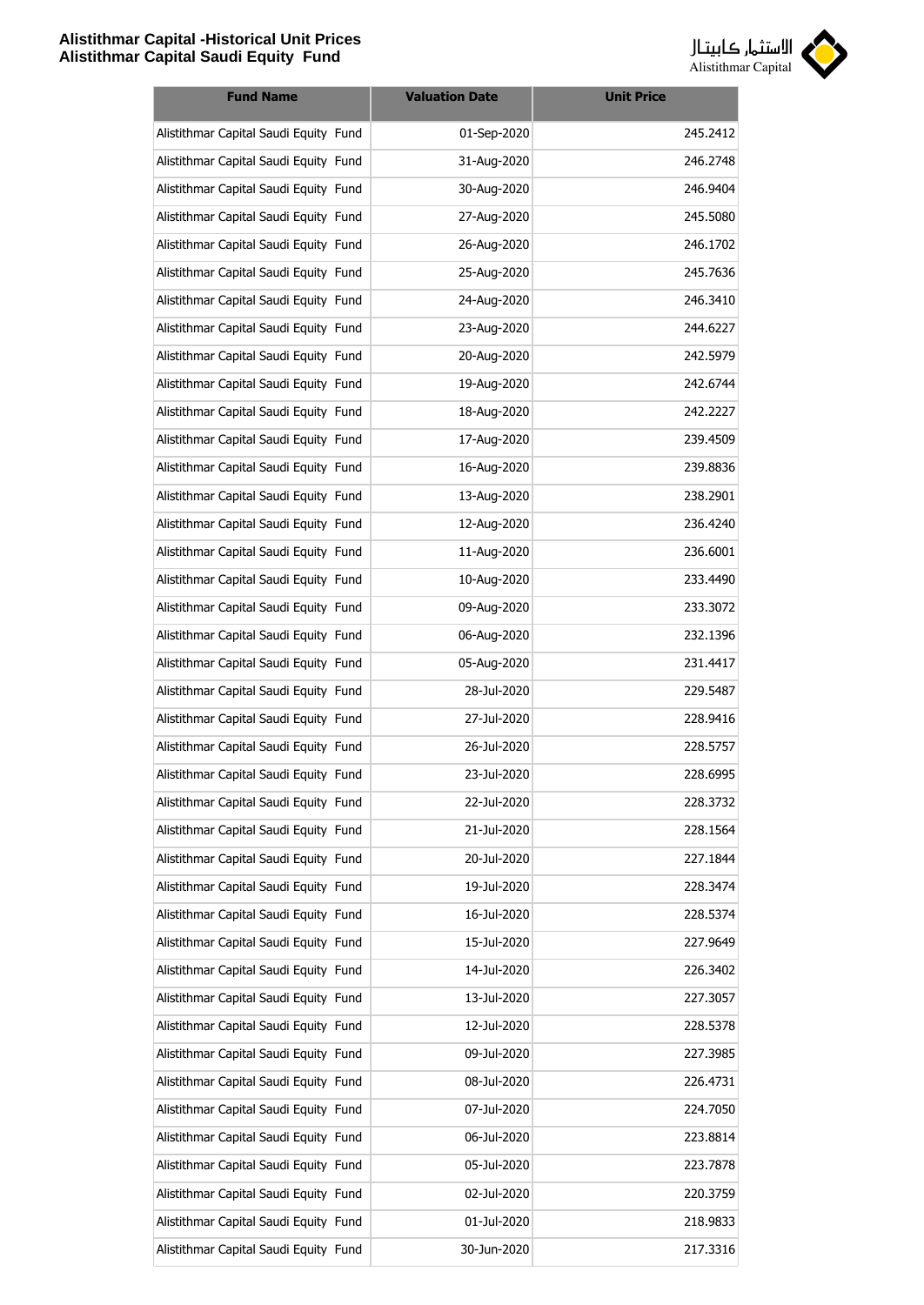

| <b>Fund Name</b>                      | <b>Valuation Date</b> | <b>Unit Price</b> |
|---------------------------------------|-----------------------|-------------------|
| Alistithmar Capital Saudi Equity Fund | 29-Jun-2020           | 218.8730          |
| Alistithmar Capital Saudi Equity Fund | 28-Jun-2020           | 219.1809          |
| Alistithmar Capital Saudi Equity Fund | 25-Jun-2020           | 216.2963          |
| Alistithmar Capital Saudi Equity Fund | 24-Jun-2020           | 214.6912          |
| Alistithmar Capital Saudi Equity Fund | 23-Jun-2020           | 216.4788          |
| Alistithmar Capital Saudi Equity Fund | 22-Jun-2020           | 215.7041          |
| Alistithmar Capital Saudi Equity Fund | 21-Jun-2020           | 218.7821          |
| Alistithmar Capital Saudi Equity Fund | 18-Jun-2020           | 218.7398          |
| Alistithmar Capital Saudi Equity Fund | 17-Jun-2020           | 217.7427          |
| Alistithmar Capital Saudi Equity Fund | 16-Jun-2020           | 218.0575          |
| Alistithmar Capital Saudi Equity Fund | 15-Jun-2020           | 216.3790          |
| Alistithmar Capital Saudi Equity Fund | 14-Jun-2020           | 217.4025          |
| Alistithmar Capital Saudi Equity Fund | 11-Jun-2020           | 217.6251          |
| Alistithmar Capital Saudi Equity Fund | 10-Jun-2020           | 217.4797          |
| Alistithmar Capital Saudi Equity Fund | 09-Jun-2020           | 217.5613          |
| Alistithmar Capital Saudi Equity Fund | 08-Jun-2020           | 216.3701          |
| Alistithmar Capital Saudi Equity Fund | 07-Jun-2020           | 214.9607          |
| Alistithmar Capital Saudi Equity Fund | 04-Jun-2020           | 213.1047          |
| Alistithmar Capital Saudi Equity Fund | 03-Jun-2020           | 213.7393          |
| Alistithmar Capital Saudi Equity Fund | 02-Jun-2020           | 215.3949          |
| Alistithmar Capital Saudi Equity Fund | 01-Jun-2020           | 215.5228          |
| Alistithmar Capital Saudi Equity Fund | 31-May-2020           | 214.6139          |
| Alistithmar Capital Saudi Equity Fund | 21-May-2020           | 209.5429          |
| Alistithmar Capital Saudi Equity Fund | 20-May-2020           | 209.4639          |
| Alistithmar Capital Saudi Equity Fund | 19-May-2020           | 209.7910          |
| Alistithmar Capital Saudi Equity Fund | 18-May-2020           | 207.1172          |
| Alistithmar Capital Saudi Equity Fund | 17-May-2020           | 204.3412          |
| Alistithmar Capital Saudi Equity Fund | 14-May-2020           | 201.0240          |
| Alistithmar Capital Saudi Equity Fund | 13-May-2020           | 200.8814          |
| Alistithmar Capital Saudi Equity Fund | 12-May-2020           | 200.9570          |
| Alistithmar Capital Saudi Equity Fund | 11-May-2020           | 199.3440          |
| Alistithmar Capital Saudi Equity Fund | 10-May-2020           | 201.4534          |
| Alistithmar Capital Saudi Equity Fund | 07-May-2020           | 199.4839          |
| Alistithmar Capital Saudi Equity Fund | 06-May-2020           | 200.9227          |
| Alistithmar Capital Saudi Equity Fund | 05-May-2020           | 202.2446          |
| Alistithmar Capital Saudi Equity Fund | 04-May-2020           | 198.1306          |
| Alistithmar Capital Saudi Equity Fund | 03-May-2020           | 197.5912          |
| Alistithmar Capital Saudi Equity Fund | 30-Apr-2020           | 213.4560          |
| Alistithmar Capital Saudi Equity Fund | 29-Apr-2020           | 210.0468          |
| Alistithmar Capital Saudi Equity Fund | 28-Apr-2020           | 207.1385          |
| Alistithmar Capital Saudi Equity Fund | 27-Apr-2020           | 205.3087          |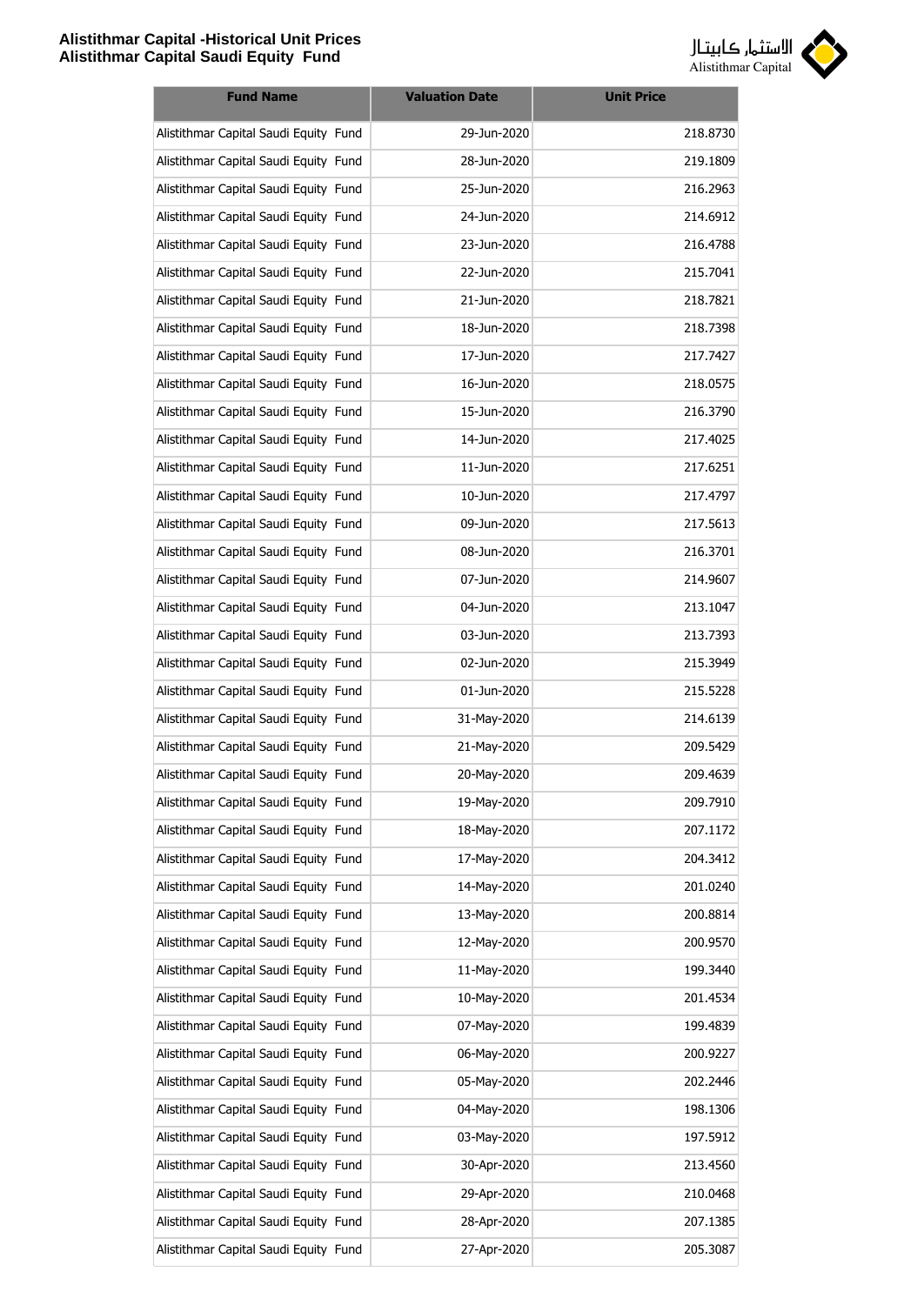

| <b>Fund Name</b>                      | <b>Valuation Date</b> | <b>Unit Price</b> |
|---------------------------------------|-----------------------|-------------------|
| Alistithmar Capital Saudi Equity Fund | 26-Apr-2020           | 204.7970          |
| Alistithmar Capital Saudi Equity Fund | 23-Apr-2020           | 198.2381          |
| Alistithmar Capital Saudi Equity Fund | 22-Apr-2020           | 195.4385          |
| Alistithmar Capital Saudi Equity Fund | 21-Apr-2020           | 193.9097          |
| Alistithmar Capital Saudi Equity Fund | 20-Apr-2020           | 196.0434          |
| Alistithmar Capital Saudi Equity Fund | 19-Apr-2020           | 197.4667          |
| Alistithmar Capital Saudi Equity Fund | 16-Apr-2020           | 196.1498          |
| Alistithmar Capital Saudi Equity Fund | 15-Apr-2020           | 200.6790          |
| Alistithmar Capital Saudi Equity Fund | 14-Apr-2020           | 202.4934          |
| Alistithmar Capital Saudi Equity Fund | 13-Apr-2020           | 200.2364          |
| Alistithmar Capital Saudi Equity Fund | 12-Apr-2020           | 202.1290          |
| Alistithmar Capital Saudi Equity Fund | 09-Apr-2020           | 205.9980          |
| Alistithmar Capital Saudi Equity Fund | 08-Apr-2020           | 206.1466          |
| Alistithmar Capital Saudi Equity Fund | 07-Apr-2020           | 206.3094          |
| Alistithmar Capital Saudi Equity Fund | 06-Apr-2020           | 203.2899          |
| Alistithmar Capital Saudi Equity Fund | 05-Apr-2020           | 199.5902          |
| Alistithmar Capital Saudi Equity Fund | 02-Apr-2020           | 200.3442          |
| Alistithmar Capital Saudi Equity Fund | 01-Apr-2020           | 196.0268          |
| Alistithmar Capital Saudi Equity Fund | 31-Mar-2020           | 194.0205          |
| Alistithmar Capital Saudi Equity Fund | 30-Mar-2020           | 189.9927          |
| Alistithmar Capital Saudi Equity Fund | 29-Mar-2020           | 190.1254          |
| Alistithmar Capital Saudi Equity Fund | 26-Mar-2020           | 188.9308          |
| Alistithmar Capital Saudi Equity Fund | 25-Mar-2020           | 185.2738          |
| Alistithmar Capital Saudi Equity Fund | 24-Mar-2020           | 185.8235          |
| Alistithmar Capital Saudi Equity Fund | 23-Mar-2020           | 180.1976          |
| Alistithmar Capital Saudi Equity Fund | 22-Mar-2020           | 185.7969          |
| Alistithmar Capital Saudi Equity Fund | 19-Mar-2020           | 189.0058          |
| Alistithmar Capital Saudi Equity Fund | 18-Mar-2020           | 186.2983          |
| Alistithmar Capital Saudi Equity Fund | 17-Mar-2020           | 184.5687          |
| Alistithmar Capital Saudi Equity Fund | 16-Mar-2020           | 179.2826          |
| Alistithmar Capital Saudi Equity Fund | 15-Mar-2020           | 186.7558          |
| Alistithmar Capital Saudi Equity Fund | 12-Mar-2020           | 188.9350          |
| Alistithmar Capital Saudi Equity Fund | 11-Mar-2020           | 194.5076          |
| Alistithmar Capital Saudi Equity Fund | 10-Mar-2020           | 201.1133          |
| Alistithmar Capital Saudi Equity Fund | 09-Mar-2020           | 190.1557          |
| Alistithmar Capital Saudi Equity Fund | 08-Mar-2020           | 203.4778          |
| Alistithmar Capital Saudi Equity Fund | 05-Mar-2020           | 221.3285          |
| Alistithmar Capital Saudi Equity Fund | 04-Mar-2020           | 222.3557          |
| Alistithmar Capital Saudi Equity Fund | 03-Mar-2020           | 223.5160          |
| Alistithmar Capital Saudi Equity Fund | 02-Mar-2020           | 218.2096          |
| Alistithmar Capital Saudi Equity Fund | 01-Mar-2020           | 218.1493          |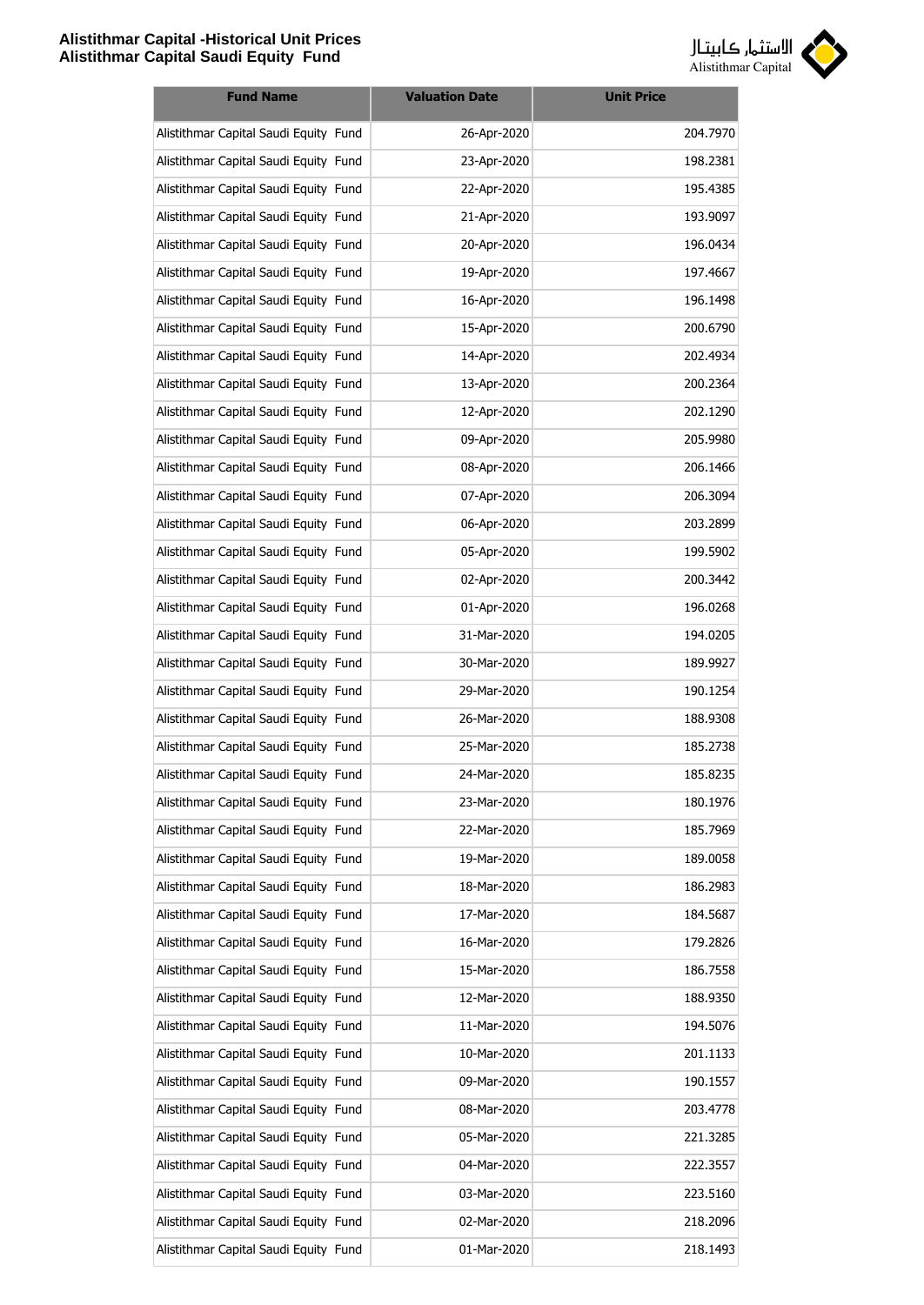

| <b>Fund Name</b>                      | <b>Valuation Date</b> | <b>Unit Price</b> |
|---------------------------------------|-----------------------|-------------------|
| Alistithmar Capital Saudi Equity Fund | 27-Feb-2020           | 225.8512          |
| Alistithmar Capital Saudi Equity Fund | 26-Feb-2020           | 229.0297          |
| Alistithmar Capital Saudi Equity Fund | 25-Feb-2020           | 231.0256          |
| Alistithmar Capital Saudi Equity Fund | 24-Feb-2020           | 231.6584          |
| Alistithmar Capital Saudi Equity Fund | 23-Feb-2020           | 238.2296          |
| Alistithmar Capital Saudi Equity Fund | 20-Feb-2020           | 239.1219          |
| Alistithmar Capital Saudi Equity Fund | 19-Feb-2020           | 237.6716          |
| Alistithmar Capital Saudi Equity Fund | 18-Feb-2020           | 233.8951          |
| Alistithmar Capital Saudi Equity Fund | 17-Feb-2020           | 233.9563          |
| Alistithmar Capital Saudi Equity Fund | 16-Feb-2020           | 232.9212          |
| Alistithmar Capital Saudi Equity Fund | 13-Feb-2020           | 233.5566          |
| Alistithmar Capital Saudi Equity Fund | 12-Feb-2020           | 233.9258          |
| Alistithmar Capital Saudi Equity Fund | 11-Feb-2020           | 233.1456          |
| Alistithmar Capital Saudi Equity Fund | 10-Feb-2020           | 235.4871          |
| Alistithmar Capital Saudi Equity Fund | 09-Feb-2020           | 235.0098          |
| Alistithmar Capital Saudi Equity Fund | 06-Feb-2020           | 237.4761          |
| Alistithmar Capital Saudi Equity Fund | 05-Feb-2020           | 238.7582          |
| Alistithmar Capital Saudi Equity Fund | 04-Feb-2020           | 238.8920          |
| Alistithmar Capital Saudi Equity Fund | 03-Feb-2020           | 237.6351          |
| Alistithmar Capital Saudi Equity Fund | 02-Feb-2020           | 237.8683          |
| Alistithmar Capital Saudi Equity Fund | 30-Jan-2020           | 240.7297          |
| Alistithmar Capital Saudi Equity Fund | 29-Jan-2020           | 238.1990          |
| Alistithmar Capital Saudi Equity Fund | 28-Jan-2020           | 237.2523          |
| Alistithmar Capital Saudi Equity Fund | 27-Jan-2020           | 237.0751          |
| Alistithmar Capital Saudi Equity Fund | 26-Jan-2020           | 241.5564          |
| Alistithmar Capital Saudi Equity Fund | 23-Jan-2020           | 242.6045          |
| Alistithmar Capital Saudi Equity Fund | 22-Jan-2020           | 243.2715          |
| Alistithmar Capital Saudi Equity Fund | 21-Jan-2020           | 243.5299          |
| Alistithmar Capital Saudi Equity Fund | 20-Jan-2020           | 243.7009          |
| Alistithmar Capital Saudi Equity Fund | 19-Jan-2020           | 242.8787          |
| Alistithmar Capital Saudi Equity Fund | 16-Jan-2020           | 242.2194          |
| Alistithmar Capital Saudi Equity Fund | 15-Jan-2020           | 241.5453          |
| Alistithmar Capital Saudi Equity Fund | 14-Jan-2020           | 242.2011          |
| Alistithmar Capital Saudi Equity Fund | 13-Jan-2020           | 241.4407          |
| Alistithmar Capital Saudi Equity Fund | 12-Jan-2020           | 240.0072          |
| Alistithmar Capital Saudi Equity Fund | 09-Jan-2020           | 238.3175          |
| Alistithmar Capital Saudi Equity Fund | 08-Jan-2020           | 231.6369          |
| Alistithmar Capital Saudi Equity Fund | 07-Jan-2020           | 234.2324          |
| Alistithmar Capital Saudi Equity Fund | 06-Jan-2020           | 233.9434          |
| Alistithmar Capital Saudi Equity Fund | 05-Jan-2020           | 233.6810          |
| Alistithmar Capital Saudi Equity Fund | 02-Jan-2020           | 239.3459          |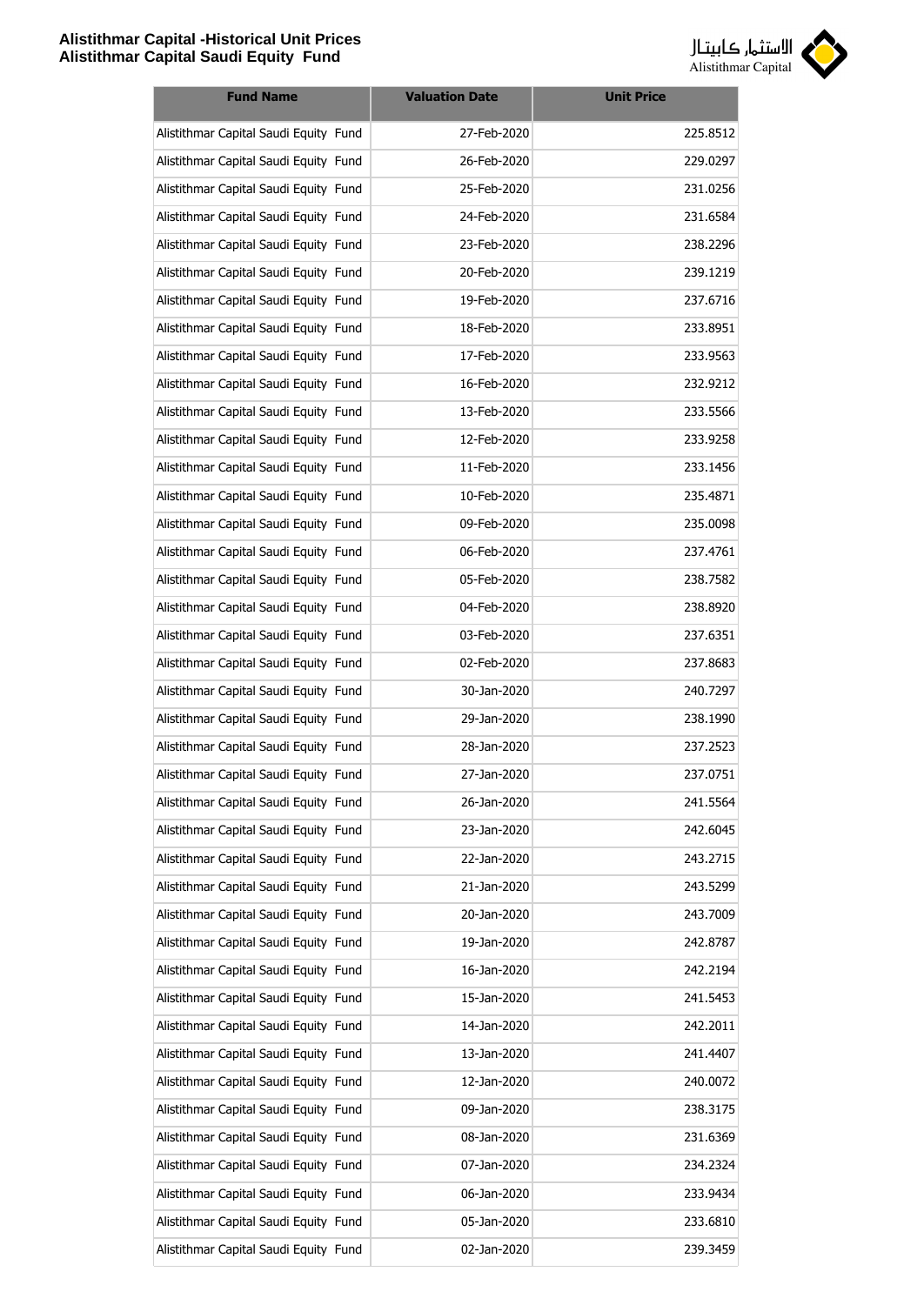

| <b>Fund Name</b>                      | <b>Valuation Date</b> | <b>Unit Price</b> |
|---------------------------------------|-----------------------|-------------------|
| Alistithmar Capital Saudi Equity Fund | 01-Jan-2020           | 238.6280          |
| Alistithmar Capital Saudi Equity Fund | 31-Dec-2019           | 238.7870          |
| Alistithmar Capital Saudi Equity Fund | 30-Dec-2019           | 237.4844          |
| Alistithmar Capital Saudi Equity Fund | 29-Dec-2019           | 239.0166          |
| Alistithmar Capital Saudi Equity Fund | 26-Dec-2019           | 236.7997          |
| Alistithmar Capital Saudi Equity Fund | 25-Dec-2019           | 236.3128          |
| Alistithmar Capital Saudi Equity Fund | 24-Dec-2019           | 238.1520          |
| Alistithmar Capital Saudi Equity Fund | 23-Dec-2019           | 237.6501          |
| Alistithmar Capital Saudi Equity Fund | 22-Dec-2019           | 235.3509          |
| Alistithmar Capital Saudi Equity Fund | 19-Dec-2019           | 235.3495          |
| Alistithmar Capital Saudi Equity Fund | 18-Dec-2019           | 233.5260          |
| Alistithmar Capital Saudi Equity Fund | 17-Dec-2019           | 231.1527          |
| Alistithmar Capital Saudi Equity Fund | 16-Dec-2019           | 230.0101          |
| Alistithmar Capital Saudi Equity Fund | 15-Dec-2019           | 227.3609          |
| Alistithmar Capital Saudi Equity Fund | 12-Dec-2019           | 225.3953          |
| Alistithmar Capital Saudi Equity Fund | 11-Dec-2019           | 228.0024          |
| Alistithmar Capital Saudi Equity Fund | 10-Dec-2019           | 226.0643          |
| Alistithmar Capital Saudi Equity Fund | 09-Dec-2019           | 226.6539          |
| Alistithmar Capital Saudi Equity Fund | 08-Dec-2019           | 225.7558          |
| Alistithmar Capital Saudi Equity Fund | 05-Dec-2019           | 220.5240          |
| Alistithmar Capital Saudi Equity Fund | 04-Dec-2019           | 219.1934          |
| Alistithmar Capital Saudi Equity Fund | 03-Dec-2019           | 219.7290          |
| Alistithmar Capital Saudi Equity Fund | 02-Dec-2019           | 219.2391          |
| Alistithmar Capital Saudi Equity Fund | 01-Dec-2019           | 221.1203          |
| Alistithmar Capital Saudi Equity Fund | 28-Nov-2019           | 220.2017          |
| Alistithmar Capital Saudi Equity Fund | 27-Nov-2019           | 219.5746          |
| Alistithmar Capital Saudi Equity Fund | 26-Nov-2019           | 219.6199          |
| Alistithmar Capital Saudi Equity Fund | 25-Nov-2019           | 223.1172          |
| Alistithmar Capital Saudi Equity Fund | 24-Nov-2019           | 223.1547          |
| Alistithmar Capital Saudi Equity Fund | 21-Nov-2019           | 224.3871          |
| Alistithmar Capital Saudi Equity Fund | 20-Nov-2019           | 223.7646          |
| Alistithmar Capital Saudi Equity Fund | 19-Nov-2019           | 222.4764          |
| Alistithmar Capital Saudi Equity Fund | 18-Nov-2019           | 221.1566          |
| Alistithmar Capital Saudi Equity Fund | 17-Nov-2019           | 219.3928          |
| Alistithmar Capital Saudi Equity Fund | 14-Nov-2019           | 219.0591          |
| Alistithmar Capital Saudi Equity Fund | 13-Nov-2019           | 219.6312          |
| Alistithmar Capital Saudi Equity Fund | 12-Nov-2019           | 221.9599          |
| Alistithmar Capital Saudi Equity Fund | 11-Nov-2019           | 220.0109          |
| Alistithmar Capital Saudi Equity Fund | 10-Nov-2019           | 217.4388          |
| Alistithmar Capital Saudi Equity Fund | 07-Nov-2019           | 214.8283          |
| Alistithmar Capital Saudi Equity Fund | 06-Nov-2019           | 214.0662          |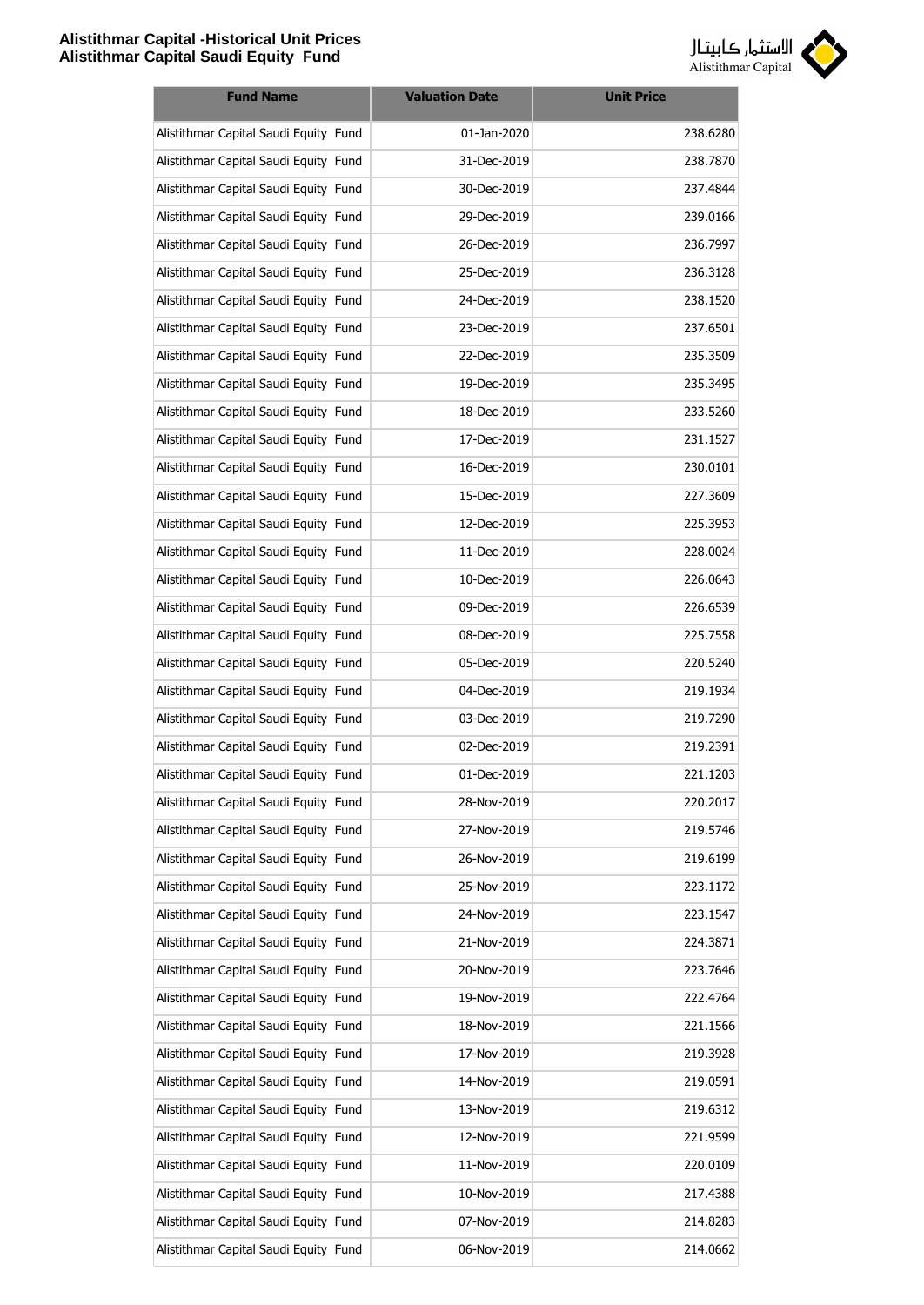

| <b>Fund Name</b>                      | <b>Valuation Date</b> | <b>Unit Price</b> |
|---------------------------------------|-----------------------|-------------------|
| Alistithmar Capital Saudi Equity Fund | 05-Nov-2019           | 214.9048          |
| Alistithmar Capital Saudi Equity Fund | 04-Nov-2019           | 211.2608          |
| Alistithmar Capital Saudi Equity Fund | 03-Nov-2019           | 209.0954          |
| Alistithmar Capital Saudi Equity Fund | 31-Oct-2019           | 212.9008          |
| Alistithmar Capital Saudi Equity Fund | 30-Oct-2019           | 213.4910          |
| Alistithmar Capital Saudi Equity Fund | 29-Oct-2019           | 210.9705          |
| Alistithmar Capital Saudi Equity Fund | 28-Oct-2019           | 212.9455          |
| Alistithmar Capital Saudi Equity Fund | 27-Oct-2019           | 215.8504          |
| Alistithmar Capital Saudi Equity Fund | 24-Oct-2019           | 215.7563          |
| Alistithmar Capital Saudi Equity Fund | 23-Oct-2019           | 215.1190          |
| Alistithmar Capital Saudi Equity Fund | 22-Oct-2019           | 214.2387          |
| Alistithmar Capital Saudi Equity Fund | 21-Oct-2019           | 211.2848          |
| Alistithmar Capital Saudi Equity Fund | 20-Oct-2019           | 211.8972          |
| Alistithmar Capital Saudi Equity Fund | 17-Oct-2019           | 209.1898          |
| Alistithmar Capital Saudi Equity Fund | 16-Oct-2019           | 206.2379          |
| Alistithmar Capital Saudi Equity Fund | 15-Oct-2019           | 205.2368          |
| Alistithmar Capital Saudi Equity Fund | 14-Oct-2019           | 207.5269          |
| Alistithmar Capital Saudi Equity Fund | 13-Oct-2019           | 209.0593          |
| Alistithmar Capital Saudi Equity Fund | 10-Oct-2019           | 209.7729          |
| Alistithmar Capital Saudi Equity Fund | 09-Oct-2019           | 210.3825          |
| Alistithmar Capital Saudi Equity Fund | 08-Oct-2019           | 213.4041          |
| Alistithmar Capital Saudi Equity Fund | 07-Oct-2019           | 214.9641          |
| Alistithmar Capital Saudi Equity Fund | 06-Oct-2019           | 215.7002          |
| Alistithmar Capital Saudi Equity Fund | 03-Oct-2019           | 213.7272          |
| Alistithmar Capital Saudi Equity Fund | 02-Oct-2019           | 214.9157          |
| Alistithmar Capital Saudi Equity Fund | 01-Oct-2019           | 216.2205          |
| Alistithmar Capital Saudi Equity Fund | 30-Sep-2019           | 216.6954          |
| Alistithmar Capital Saudi Equity Fund | 29-Sep-2019           | 215.4963          |
| Alistithmar Capital Saudi Equity Fund | 26-Sep-2019           | 213.9915          |
| Alistithmar Capital Saudi Equity Fund | 25-Sep-2019           | 213.9401          |
| Alistithmar Capital Saudi Equity Fund | 24-Sep-2019           | 215.6306          |
| Alistithmar Capital Saudi Equity Fund | 22-Sep-2019           | 213.0352          |
| Alistithmar Capital Saudi Equity Fund | 19-Sep-2019           | 211.4555          |
| Alistithmar Capital Saudi Equity Fund | 18-Sep-2019           | 210.3811          |
| Alistithmar Capital Saudi Equity Fund | 17-Sep-2019           | 209.3674          |
| Alistithmar Capital Saudi Equity Fund | 16-Sep-2019           | 209.7133          |
| Alistithmar Capital Saudi Equity Fund | 15-Sep-2019           | 207.9042          |
| Alistithmar Capital Saudi Equity Fund | 12-Sep-2019           | 209.3884          |
| Alistithmar Capital Saudi Equity Fund | 11-Sep-2019           | 209.3308          |
| Alistithmar Capital Saudi Equity Fund | 10-Sep-2019           | 212.6822          |
| Alistithmar Capital Saudi Equity Fund | 09-Sep-2019           | 215.4759          |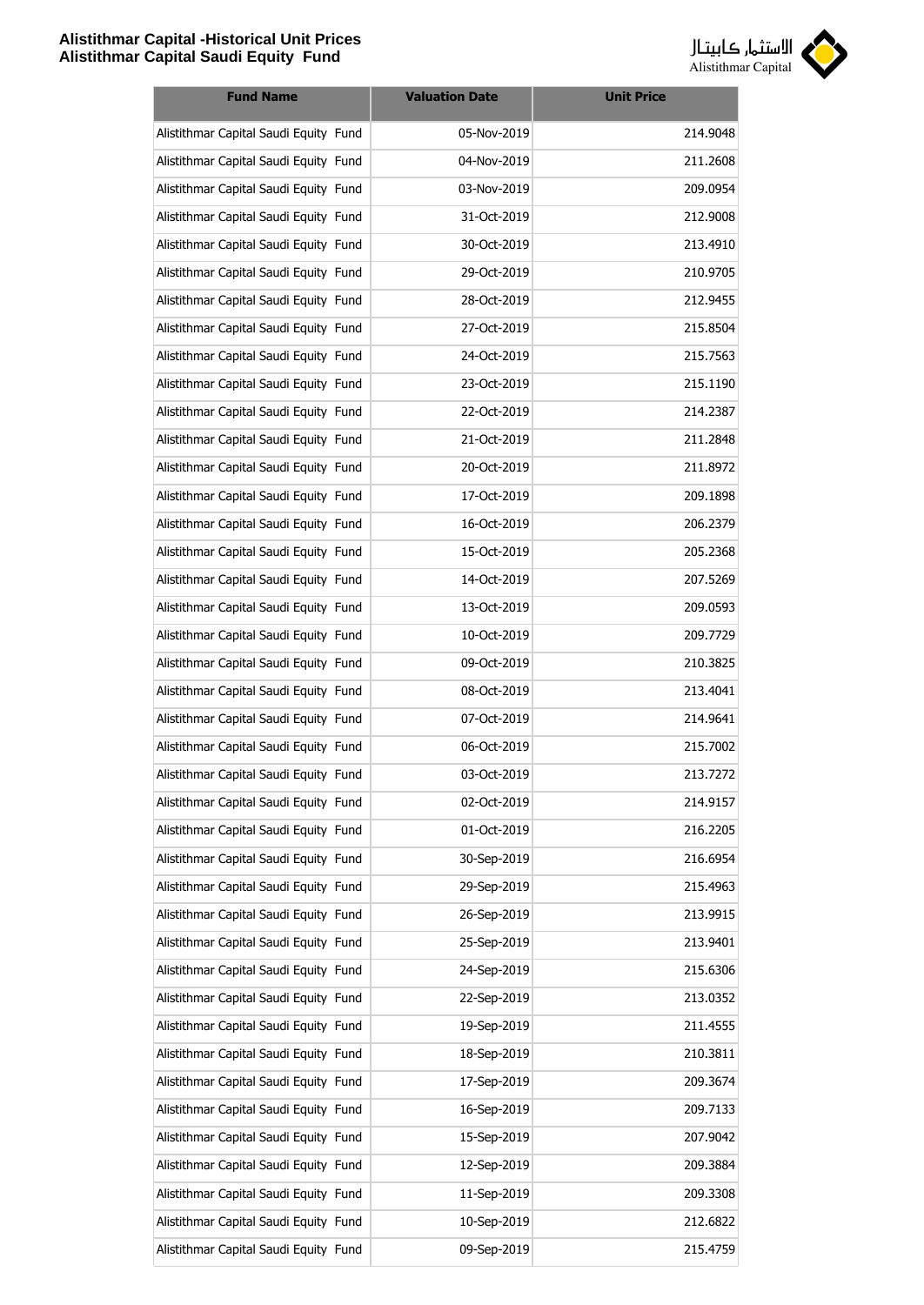

| <b>Fund Name</b>                      | <b>Valuation Date</b> | <b>Unit Price</b> |
|---------------------------------------|-----------------------|-------------------|
| Alistithmar Capital Saudi Equity Fund | 08-Sep-2019           | 215.5421          |
| Alistithmar Capital Saudi Equity Fund | 05-Sep-2019           | 215.4181          |
| Alistithmar Capital Saudi Equity Fund | 04-Sep-2019           | 214.8514          |
| Alistithmar Capital Saudi Equity Fund | 03-Sep-2019           | 211.7354          |
| Alistithmar Capital Saudi Equity Fund | 02-Sep-2019           | 212.8472          |
| Alistithmar Capital Saudi Equity Fund | 01-Sep-2019           | 211.2839          |
| Alistithmar Capital Saudi Equity Fund | 29-Aug-2019           | 214.0459          |
| Alistithmar Capital Saudi Equity Fund | 28-Aug-2019           | 217.0313          |
| Alistithmar Capital Saudi Equity Fund | 27-Aug-2019           | 219.0154          |
| Alistithmar Capital Saudi Equity Fund | 26-Aug-2019           | 219.3545          |
| Alistithmar Capital Saudi Equity Fund | 25-Aug-2019           | 218.3962          |
| Alistithmar Capital Saudi Equity Fund | 22-Aug-2019           | 223.1693          |
| Alistithmar Capital Saudi Equity Fund | 21-Aug-2019           | 224.9723          |
| Alistithmar Capital Saudi Equity Fund | 20-Aug-2019           | 226.7440          |
| Alistithmar Capital Saudi Equity Fund | 19-Aug-2019           | 226.2252          |
| Alistithmar Capital Saudi Equity Fund | 18-Aug-2019           | 225.6884          |
| Alistithmar Capital Saudi Equity Fund | 08-Aug-2019           | 226.4861          |
| Alistithmar Capital Saudi Equity Fund | 07-Aug-2019           | 225.0322          |
| Alistithmar Capital Saudi Equity Fund | 06-Aug-2019           | 222.7672          |
| Alistithmar Capital Saudi Equity Fund | 05-Aug-2019           | 224.1770          |
| Alistithmar Capital Saudi Equity Fund | 04-Aug-2019           | 227.2118          |
| Alistithmar Capital Saudi Equity Fund | 01-Aug-2019           | 228.8016          |
| Alistithmar Capital Saudi Equity Fund | 31-Jul-2019           | 230.7439          |
| Alistithmar Capital Saudi Equity Fund | 30-Jul-2019           | 229.7259          |
| Alistithmar Capital Saudi Equity Fund | 29-Jul-2019           | 228.6687          |
| Alistithmar Capital Saudi Equity Fund | 28-Jul-2019           | 231.4575          |
| Alistithmar Capital Saudi Equity Fund | 25-Jul-2019           | 230.3842          |
| Alistithmar Capital Saudi Equity Fund | 24-Jul-2019           | 229.5767          |
| Alistithmar Capital Saudi Equity Fund | 23-Jul-2019           | 230.2423          |
| Alistithmar Capital Saudi Equity Fund | 22-Jul-2019           | 232.4860          |
| Alistithmar Capital Saudi Equity Fund | 21-Jul-2019           | 232.47            |
| Alistithmar Capital Saudi Equity Fund | 18-Jul-2019           | 234.3952          |
| Alistithmar Capital Saudi Equity Fund | 17-Jul-2019           | 235.2641          |
| Alistithmar Capital Saudi Equity Fund | 16-Jul-2019           | 235.4538          |
| Alistithmar Capital Saudi Equity Fund | 15-Jul-2019           | 233.8001          |
| Alistithmar Capital Saudi Equity Fund | 14-Jul-2019           | 233.3478          |
| Alistithmar Capital Saudi Equity Fund | 11-Jul-2019           | 232.1526          |
| Alistithmar Capital Saudi Equity Fund | 10-Jul-2019           | 230.9683          |
| Alistithmar Capital Saudi Equity Fund | 09-Jul-2019           | 229.8460          |
| Alistithmar Capital Saudi Equity Fund | 08-Jul-2019           | 228.4535          |
| Alistithmar Capital Saudi Equity Fund | 07-Jul-2019           | 227.7181          |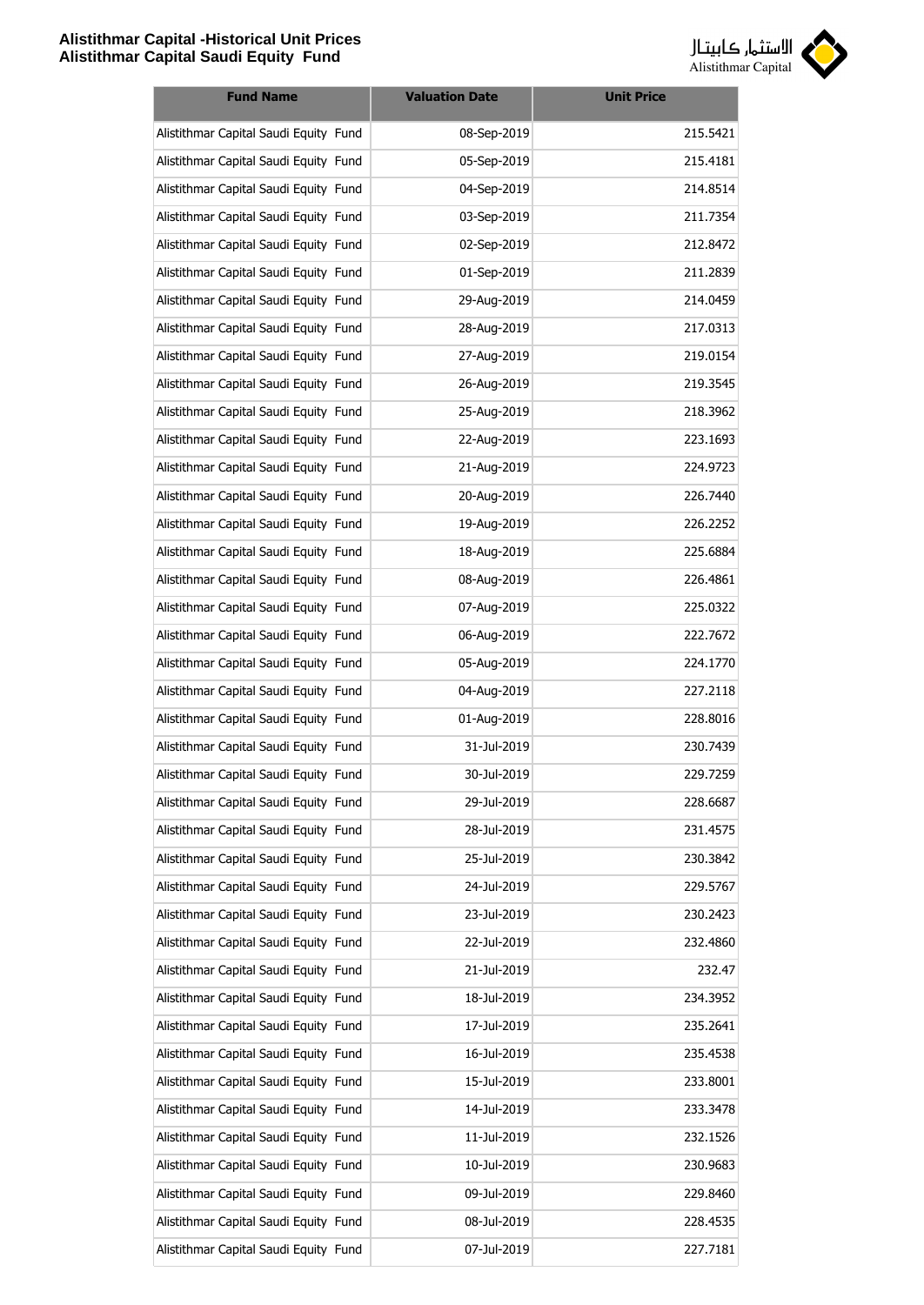

| <b>Fund Name</b>                      | <b>Valuation Date</b> | <b>Unit Price</b> |
|---------------------------------------|-----------------------|-------------------|
| Alistithmar Capital Saudi Equity Fund | 04-Jul-2019           | 228.7991          |
| Alistithmar Capital Saudi Equity Fund | 03-Jul-2019           | 228.2771          |
| Alistithmar Capital Saudi Equity Fund | 02-Jul-2019           | 227.3842          |
| Alistithmar Capital Saudi Equity Fund | 01-Jul-2019           | 227.9572          |
| Alistithmar Capital Saudi Equity Fund | 30-Jun-2019           | 226.9714          |
| Alistithmar Capital Saudi Equity Fund | 27-Jun-2019           | 225.7007          |
| Alistithmar Capital Saudi Equity Fund | 26-Jun-2019           | 223.0786          |
| Alistithmar Capital Saudi Equity Fund | 25-Jun-2019           | 222.3672          |
| Alistithmar Capital Saudi Equity Fund | 24-Jun-2019           | 221.6262          |
| Alistithmar Capital Saudi Equity Fund | 23-Jun-2019           | 223.9897          |
| Alistithmar Capital Saudi Equity Fund | 20-Jun-2019           | 226.6867          |
| Alistithmar Capital Saudi Equity Fund | 19-Jun-2019           | 228.4419          |
| Alistithmar Capital Saudi Equity Fund | 18-Jun-2019           | 229.0316          |
| Alistithmar Capital Saudi Equity Fund | 17-Jun-2019           | 227.4732          |
| Alistithmar Capital Saudi Equity Fund | 16-Jun-2019           | 225.4308          |
| Alistithmar Capital Saudi Equity Fund | 13-Jun-2019           | 226.4917          |
| Alistithmar Capital Saudi Equity Fund | 12-Jun-2019           | 230.2783          |
| Alistithmar Capital Saudi Equity Fund | 11-Jun-2019           | 228.2636          |
| Alistithmar Capital Saudi Equity Fund | 10-Jun-2019           | 224.8074          |
| Alistithmar Capital Saudi Equity Fund | 09-Jun-2019           | 220.9458          |
| Alistithmar Capital Saudi Equity Fund | 30-May-2019           | 216.3149          |
| Alistithmar Capital Saudi Equity Fund | 29-May-2019           | 213.7395          |
| Alistithmar Capital Saudi Equity Fund | 28-May-2019           | 216.6627          |
| Alistithmar Capital Saudi Equity Fund | 27-May-2019           | 213.2040          |
| Alistithmar Capital Saudi Equity Fund | 26-May-2019           | 212.6793          |
| Alistithmar Capital Saudi Equity Fund | 23-May-2019           | 215.9962          |
| Alistithmar Capital Saudi Equity Fund | 22-May-2019           | 218.5030          |
| Alistithmar Capital Saudi Equity Fund | 21-May-2019           | 217.8518          |
| Alistithmar Capital Saudi Equity Fund | 20-May-2019           | 214.6708          |
| Alistithmar Capital Saudi Equity Fund | 19-May-2019           | 215.6714          |
| Alistithmar Capital Saudi Equity Fund | 16-May-2019           | 218.1242          |
| Alistithmar Capital Saudi Equity Fund | 15-May-2019           | 214.5524          |
| Alistithmar Capital Saudi Equity Fund | 14-May-2019           | 211.1523          |
| Alistithmar Capital Saudi Equity Fund | 13-May-2019           | 211.3230          |
| Alistithmar Capital Saudi Equity Fund | 12-May-2019           | 218.3364          |
| Alistithmar Capital Saudi Equity Fund | 09-May-2019           | 222.0411          |
| Alistithmar Capital Saudi Equity Fund | 08-May-2019           | 223.3321          |
| Alistithmar Capital Saudi Equity Fund | 07-May-2019           | 223.9623          |
| Alistithmar Capital Saudi Equity Fund | 06-May-2019           | 225.2515          |
| Alistithmar Capital Saudi Equity Fund | 05-May-2019           | 229.4599          |
| Alistithmar Capital Saudi Equity Fund | 02-May-2019           | 233.9979          |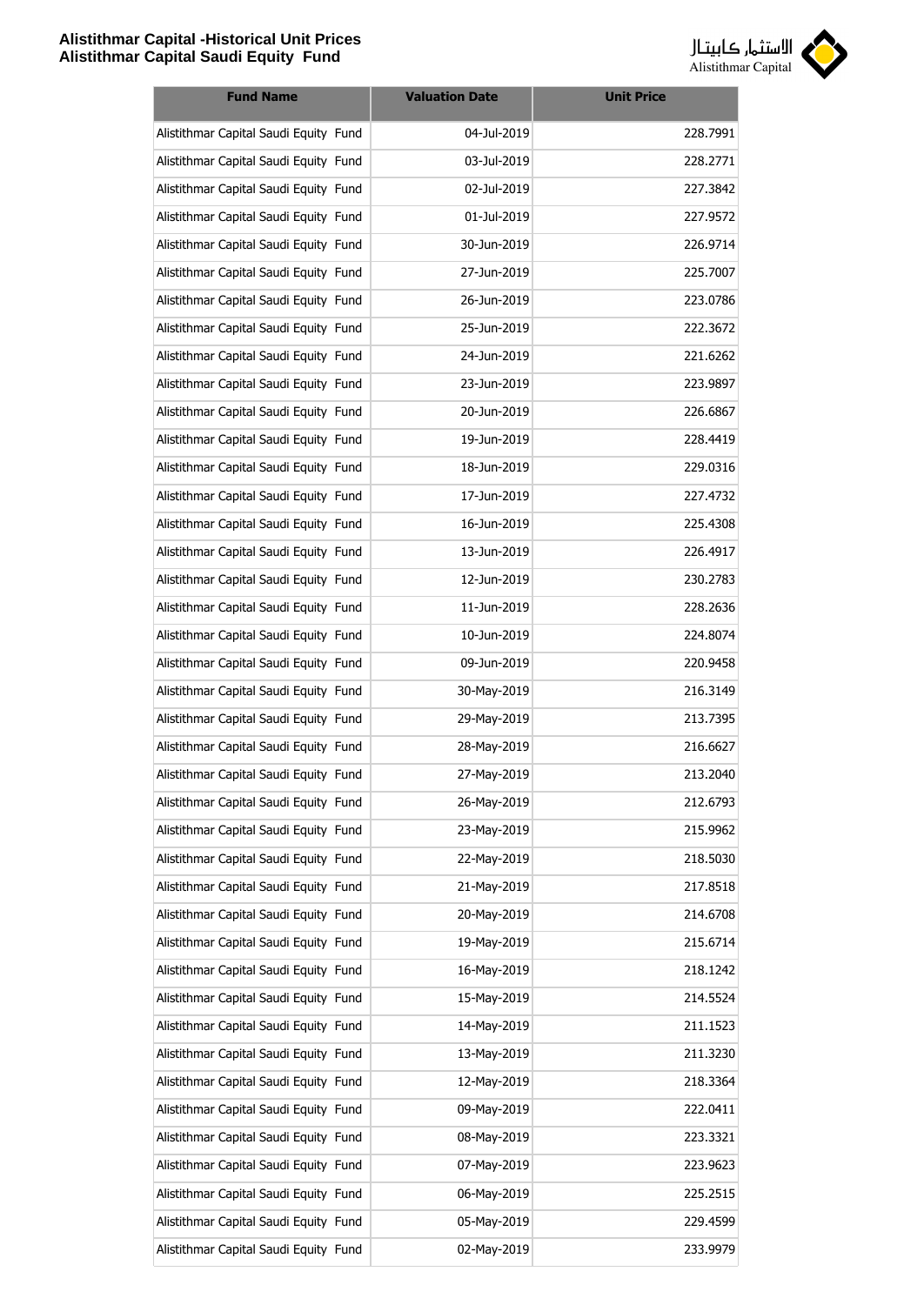

| <b>Fund Name</b>                      | <b>Valuation Date</b> | <b>Unit Price</b> |
|---------------------------------------|-----------------------|-------------------|
| Alistithmar Capital Saudi Equity Fund | 01-May-2019           | 233.8330          |
| Alistithmar Capital Saudi Equity Fund | 30-Apr-2019           | 232.2572          |
| Alistithmar Capital Saudi Equity Fund | 29-Apr-2019           | 231.5380          |
| Alistithmar Capital Saudi Equity Fund | 28-Apr-2019           | 231.7615          |
| Alistithmar Capital Saudi Equity Fund | 25-Apr-2019           | 231.8033          |
| Alistithmar Capital Saudi Equity Fund | 24-Apr-2019           | 231.2821          |
| Alistithmar Capital Saudi Equity Fund | 23-Apr-2019           | 230.6876          |
| Alistithmar Capital Saudi Equity Fund | 22-Apr-2019           | 229.8502          |
| Alistithmar Capital Saudi Equity Fund | 21-Apr-2019           | 230.9265          |
| Alistithmar Capital Saudi Equity Fund | 18-Apr-2019           | 230.5009          |
| Alistithmar Capital Saudi Equity Fund | 17-Apr-2019           | 231.8132          |
| Alistithmar Capital Saudi Equity Fund | 16-Apr-2019           | 228.9926          |
| Alistithmar Capital Saudi Equity Fund | 15-Apr-2019           | 228.0873          |
| Alistithmar Capital Saudi Equity Fund | 14-Apr-2019           | 227.6871          |
| Alistithmar Capital Saudi Equity Fund | 11-Apr-2019           | 228.3448          |
| Alistithmar Capital Saudi Equity Fund | 10-Apr-2019           | 227.1566          |
| Alistithmar Capital Saudi Equity Fund | 09-Apr-2019           | 226.1482          |
| Alistithmar Capital Saudi Equity Fund | 08-Apr-2019           | 225.8989          |
| Alistithmar Capital Saudi Equity Fund | 07-Apr-2019           | 224.6213          |
| Alistithmar Capital Saudi Equity Fund | 04-Apr-2019           | 225.6137          |
| Alistithmar Capital Saudi Equity Fund | 03-Apr-2019           | 223.4186          |
| Alistithmar Capital Saudi Equity Fund | 02-Apr-2019           | 222.6159          |
| Alistithmar Capital Saudi Equity Fund | 01-Apr-2019           | 221.2710          |
| Alistithmar Capital Saudi Equity Fund | 31-Mar-2019           | 219.1564          |
| Alistithmar Capital Saudi Equity Fund | 28-Mar-2019           | 218.3389          |
| Alistithmar Capital Saudi Equity Fund | 27-Mar-2019           | 217.1521          |
| Alistithmar Capital Saudi Equity Fund | 26-Mar-2019           | 214.4822          |
| Alistithmar Capital Saudi Equity Fund | 25-Mar-2019           | 213.7043          |
| Alistithmar Capital Saudi Equity Fund | 24-Mar-2019           | 213.2411          |
| Alistithmar Capital Saudi Equity Fund | 21-Mar-2019           | 214.7292          |
| Alistithmar Capital Saudi Equity Fund | 20-Mar-2019           | 213.5234          |
| Alistithmar Capital Saudi Equity Fund | 19-Mar-2019           | 213.8275          |
| Alistithmar Capital Saudi Equity Fund | 18-Mar-2019           | 213.1012          |
| Alistithmar Capital Saudi Equity Fund | 17-Mar-2019           | 210.9707          |
| Alistithmar Capital Saudi Equity Fund | 14-Mar-2019           | 211.6172          |
| Alistithmar Capital Saudi Equity Fund | 13-Mar-2019           | 210.3966          |
| Alistithmar Capital Saudi Equity Fund | 12-Mar-2019           | 207.9746          |
| Alistithmar Capital Saudi Equity Fund | 11-Mar-2019           | 207.6414          |
| Alistithmar Capital Saudi Equity Fund | 10-Mar-2019           | 208.3672          |
| Alistithmar Capital Saudi Equity Fund | 07-Mar-2019           | 208.7691          |
| Alistithmar Capital Saudi Equity Fund | 06-Mar-2019           | 210.3665          |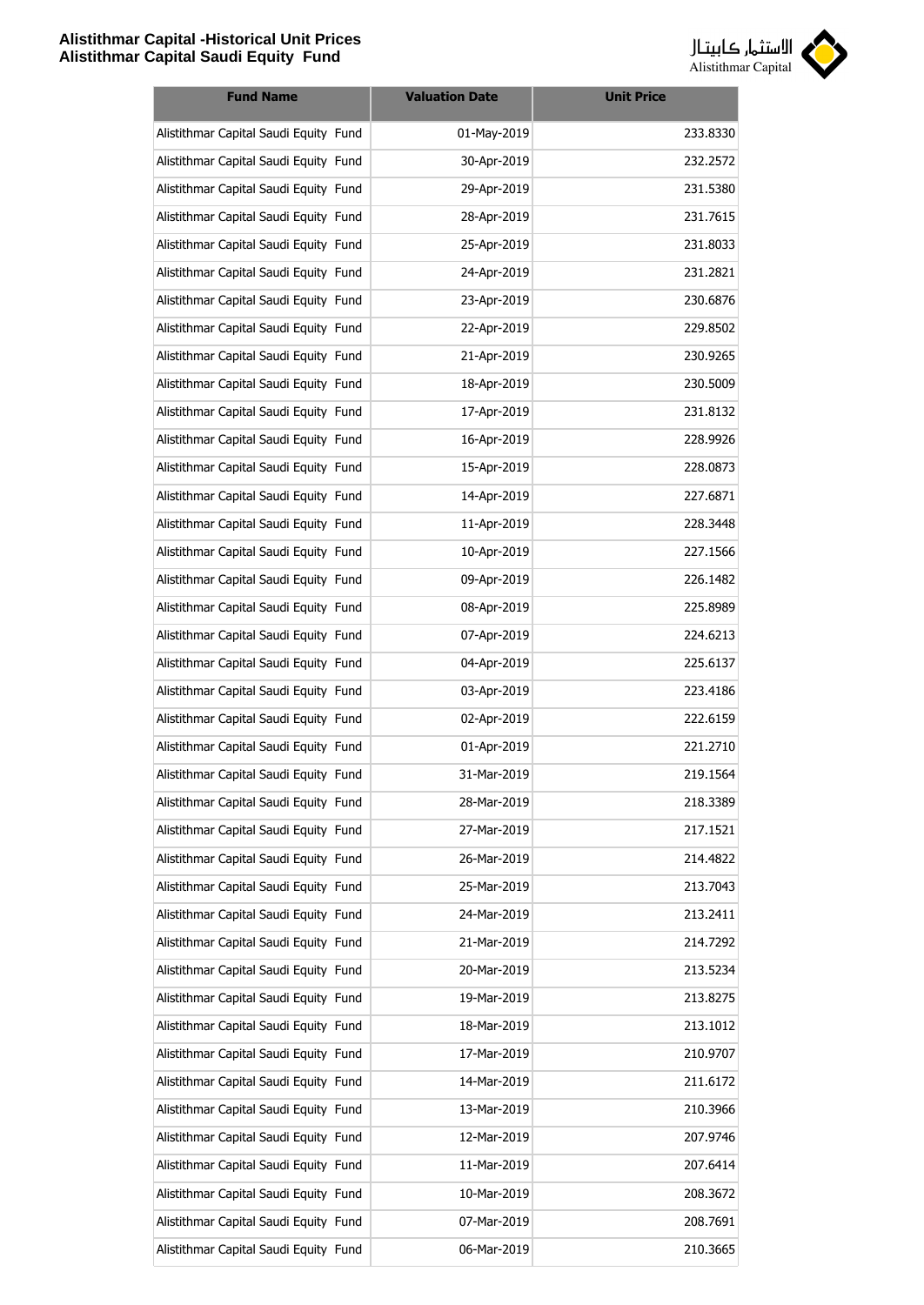

| <b>Fund Name</b>                      | <b>Valuation Date</b> | <b>Unit Price</b> |
|---------------------------------------|-----------------------|-------------------|
| Alistithmar Capital Saudi Equity Fund | 05-Mar-2019           | 210.8012          |
| Alistithmar Capital Saudi Equity Fund | 04-Mar-2019           | 211.2442          |
| Alistithmar Capital Saudi Equity Fund | 03-Mar-2019           | 210.8038          |
| Alistithmar Capital Saudi Equity Fund | 28-Feb-2019           | 209.7678          |
| Alistithmar Capital Saudi Equity Fund | 27-Feb-2019           | 209.5428          |
| Alistithmar Capital Saudi Equity Fund | 26-Feb-2019           | 209.2281          |
| Alistithmar Capital Saudi Equity Fund | 25-Feb-2019           | 208.7898          |
| Alistithmar Capital Saudi Equity Fund | 24-Feb-2019           | 210.3614          |
| Alistithmar Capital Saudi Equity Fund | 21-Feb-2019           | 210.8459          |
| Alistithmar Capital Saudi Equity Fund | 20-Feb-2019           | 211.4622          |
| Alistithmar Capital Saudi Equity Fund | 19-Feb-2019           | 210.3997          |
| Alistithmar Capital Saudi Equity Fund | 18-Feb-2019           | 211.6938          |
| Alistithmar Capital Saudi Equity Fund | 17-Feb-2019           | 212.3244          |
| Alistithmar Capital Saudi Equity Fund | 14-Feb-2019           | 212.4940          |
| Alistithmar Capital Saudi Equity Fund | 13-Feb-2019           | 212.3459          |
| Alistithmar Capital Saudi Equity Fund | 12-Feb-2019           | 211.7162          |
| Alistithmar Capital Saudi Equity Fund | 11-Feb-2019           | 210.4927          |
| Alistithmar Capital Saudi Equity Fund | 10-Feb-2019           | 211.4586          |
| Alistithmar Capital Saudi Equity Fund | 07-Feb-2019           | 212.2105          |
| Alistithmar Capital Saudi Equity Fund | 06-Feb-2019           | 212.6501          |
| Alistithmar Capital Saudi Equity Fund | 05-Feb-2019           | 212.7678          |
| Alistithmar Capital Saudi Equity Fund | 04-Feb-2019           | 210.1116          |
| Alistithmar Capital Saudi Equity Fund | 03-Feb-2019           | 210.3283          |
| Alistithmar Capital Saudi Equity Fund | 31-Jan-2019           | 210.9363          |
| Alistithmar Capital Saudi Equity Fund | 30-Jan-2019           | 211.2685          |
| Alistithmar Capital Saudi Equity Fund | 29-Jan-2019           | 211.3409          |
| Alistithmar Capital Saudi Equity Fund | 28-Jan-2019           | 212.5816          |
| Alistithmar Capital Saudi Equity Fund | 27-Jan-2019           | 210.0404          |
| Alistithmar Capital Saudi Equity Fund | 24-Jan-2019           | 208.2146          |
| Alistithmar Capital Saudi Equity Fund | 23-Jan-2019           | 209.0636          |
| Alistithmar Capital Saudi Equity Fund | 22-Jan-2019           | 207.5303          |
| Alistithmar Capital Saudi Equity Fund | 21-Jan-2019           | 207.2741          |
| Alistithmar Capital Saudi Equity Fund | 20-Jan-2019           | 206.8389          |
| Alistithmar Capital Saudi Equity Fund | 17-Jan-2019           | 208.4512          |
| Alistithmar Capital Saudi Equity Fund | 16-Jan-2019           | 207.2116          |
| Alistithmar Capital Saudi Equity Fund | 15-Jan-2019           | 206.0925          |
| Alistithmar Capital Saudi Equity Fund | 14-Jan-2019           | 204.3152          |
| Alistithmar Capital Saudi Equity Fund | 13-Jan-2019           | 205.0497          |
| Alistithmar Capital Saudi Equity Fund | 10-Jan-2019           | 203.0234          |
| Alistithmar Capital Saudi Equity Fund | 09-Jan-2019           | 200.6572          |
| Alistithmar Capital Saudi Equity Fund | 08-Jan-2019           | 198.6931          |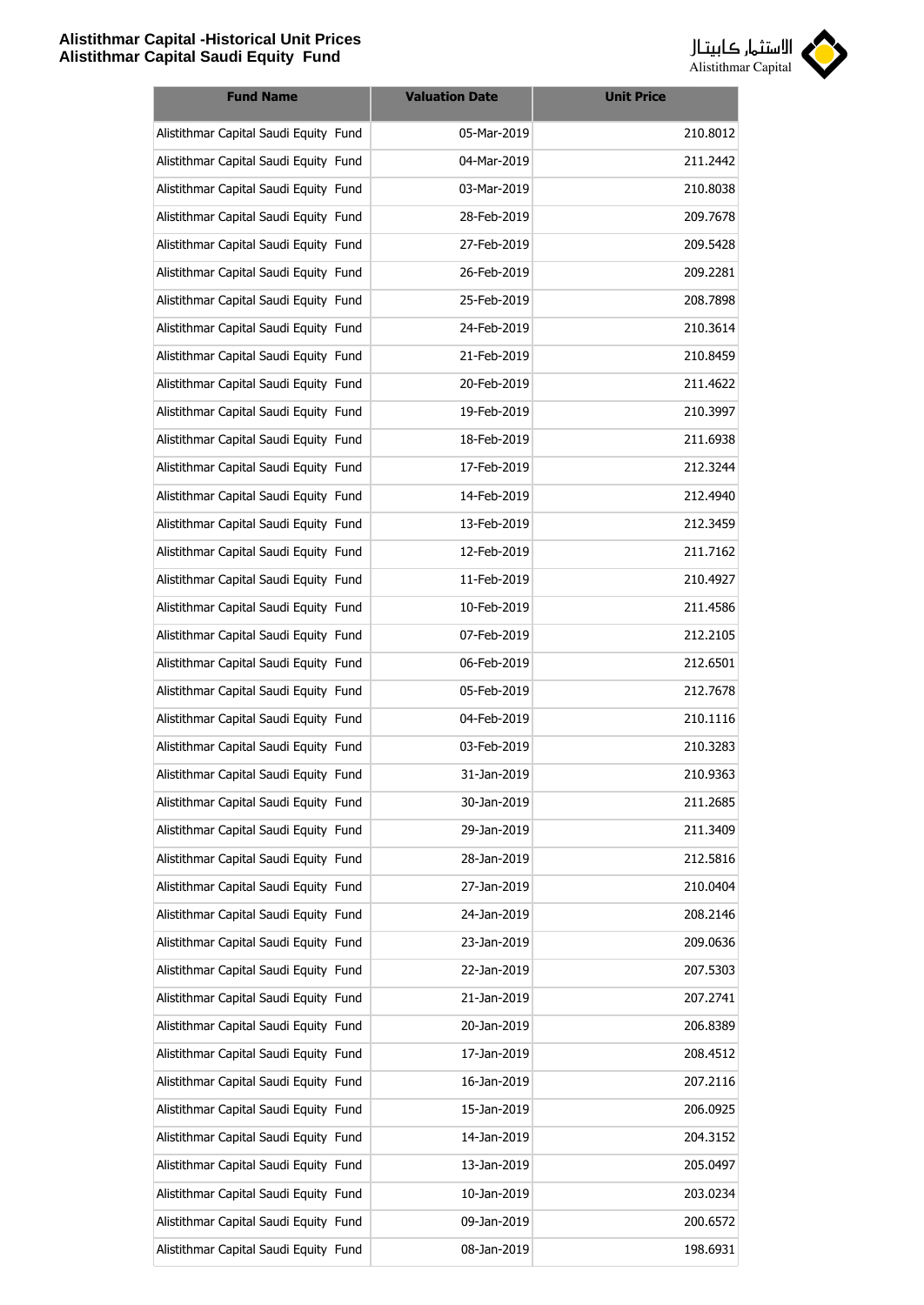

| <b>Fund Name</b>                      | <b>Valuation Date</b> | <b>Unit Price</b> |
|---------------------------------------|-----------------------|-------------------|
| Alistithmar Capital Saudi Equity Fund | 07-Jan-2019           | 198.4409          |
| Alistithmar Capital Saudi Equity Fund | 06-Jan-2019           | 195.0141          |
| Alistithmar Capital Saudi Equity Fund | 03-Jan-2019           | 192.5561          |
| Alistithmar Capital Saudi Equity Fund | 02-Jan-2019           | 191.5087          |
| Alistithmar Capital Saudi Equity Fund | 01-Jan-2019           | 191.6948          |
| Alistithmar Capital Saudi Equity Fund | 31-Dec-2018           | 192.1573          |
| Alistithmar Capital Saudi Equity Fund | 30-Dec-2018           | 191.1587          |
| Alistithmar Capital Saudi Equity Fund | 27-Dec-2018           | 189.7049          |
| Alistithmar Capital Saudi Equity Fund | 26-Dec-2018           | 188.3796          |
| Alistithmar Capital Saudi Equity Fund | 25-Dec-2018           | 189.1257          |
| Alistithmar Capital Saudi Equity Fund | 24-Dec-2018           | 190.1381          |
| Alistithmar Capital Saudi Equity Fund | 23-Dec-2018           | 189.5835          |
| Alistithmar Capital Saudi Equity Fund | 20-Dec-2018           | 190.1174          |
| Alistithmar Capital Saudi Equity Fund | 19-Dec-2018           | 192.8650          |
| Alistithmar Capital Saudi Equity Fund | 18-Dec-2018           | 195.2303          |
| Alistithmar Capital Saudi Equity Fund | 17-Dec-2018           | 195.8734          |
| Alistithmar Capital Saudi Equity Fund | 16-Dec-2018           | 194.4066          |
| Alistithmar Capital Saudi Equity Fund | 13-Dec-2018           | 194.5750          |
| Alistithmar Capital Saudi Equity Fund | 12-Dec-2018           | 193.8005          |
| Alistithmar Capital Saudi Equity Fund | 11-Dec-2018           | 192.2236          |
| Alistithmar Capital Saudi Equity Fund | 10-Dec-2018           | 191.4584          |
| Alistithmar Capital Saudi Equity Fund | 09-Dec-2018           | 191.6853          |
| Alistithmar Capital Saudi Equity Fund | 06-Dec-2018           | 191.6623          |
| Alistithmar Capital Saudi Equity Fund | 05-Dec-2018           | 192.4010          |
| Alistithmar Capital Saudi Equity Fund | 04-Dec-2018           | 192.8984          |
| Alistithmar Capital Saudi Equity Fund | 03-Dec-2018           | 193.3677          |
| Alistithmar Capital Saudi Equity Fund | 02-Dec-2018           | 191.3643          |
| Alistithmar Capital Saudi Equity Fund | 29-Nov-2018           | 187.8742          |
| Alistithmar Capital Saudi Equity Fund | 28-Nov-2018           | 186.1362          |
| Alistithmar Capital Saudi Equity Fund | 27-Nov-2018           | 184.5592          |
| Alistithmar Capital Saudi Equity Fund | 26-Nov-2018           | 183.5206          |
| Alistithmar Capital Saudi Equity Fund | 25-Nov-2018           | 183.1330          |
| Alistithmar Capital Saudi Equity Fund | 22-Nov-2018           | 185.6401          |
| Alistithmar Capital Saudi Equity Fund | 21-Nov-2018           | 183.5495          |
| Alistithmar Capital Saudi Equity Fund | 20-Nov-2018           | 183.3198          |
| Alistithmar Capital Saudi Equity Fund | 19-Nov-2018           | 184.8435          |
| Alistithmar Capital Saudi Equity Fund | 18-Nov-2018           | 183.2476          |
| Alistithmar Capital Saudi Equity Fund | 15-Nov-2018           | 187.5879          |
| Alistithmar Capital Saudi Equity Fund | 14-Nov-2018           | 187.4552          |
| Alistithmar Capital Saudi Equity Fund | 13-Nov-2018           | 189.7788          |
| Alistithmar Capital Saudi Equity Fund | 12-Nov-2018           | 190.5053          |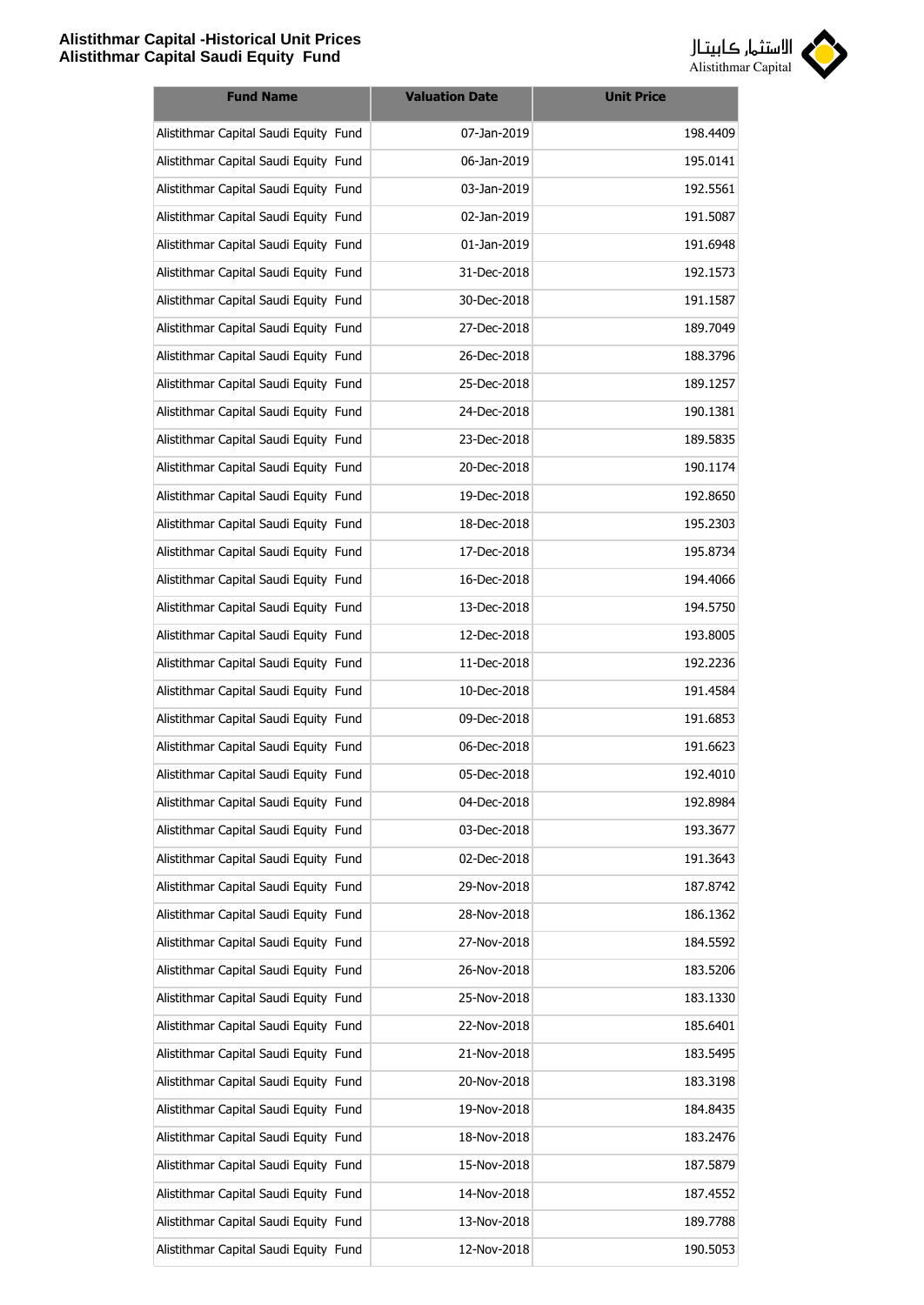

| <b>Fund Name</b>                      | <b>Valuation Date</b> | <b>Unit Price</b> |
|---------------------------------------|-----------------------|-------------------|
| Alistithmar Capital Saudi Equity Fund | 11-Nov-2018           | 189.0644          |
| Alistithmar Capital Saudi Equity Fund | 08-Nov-2018           | 190.3828          |
| Alistithmar Capital Saudi Equity Fund | 07-Nov-2018           | 191.2294          |
| Alistithmar Capital Saudi Equity Fund | 06-Nov-2018           | 192.7272          |
| Alistithmar Capital Saudi Equity Fund | 05-Nov-2018           | 192.5208          |
| Alistithmar Capital Saudi Equity Fund | 04-Nov-2018           | 194.5169          |
| Alistithmar Capital Saudi Equity Fund | 01-Nov-2018           | 194.8419          |
| Alistithmar Capital Saudi Equity Fund | 31-Oct-2018           | 195.7282          |
| Alistithmar Capital Saudi Equity Fund | 30-Oct-2018           | 194.3754          |
| Alistithmar Capital Saudi Equity Fund | 29-Oct-2018           | 195.1936          |
| Alistithmar Capital Saudi Equity Fund | 28-Oct-2018           | 194.9220          |
| Alistithmar Capital Saudi Equity Fund | 25-Oct-2018           | 193.9329          |
| Alistithmar Capital Saudi Equity Fund | 24-Oct-2018           | 185.3506          |
| Alistithmar Capital Saudi Equity Fund | 23-Oct-2018           | 186.1045          |
| Alistithmar Capital Saudi Equity Fund | 22-Oct-2018           | 188.1810          |
| Alistithmar Capital Saudi Equity Fund | 21-Oct-2018           | 188.4429          |
| Alistithmar Capital Saudi Equity Fund | 18-Oct-2018           | 188.2623          |
| Alistithmar Capital Saudi Equity Fund | 17-Oct-2018           | 188.2750          |
| Alistithmar Capital Saudi Equity Fund | 16-Oct-2018           | 187.6326          |
| Alistithmar Capital Saudi Equity Fund | 15-Oct-2018           | 185.1910          |
| Alistithmar Capital Saudi Equity Fund | 14-Oct-2018           | 177.8697          |
| Alistithmar Capital Saudi Equity Fund | 11-Oct-2018           | 184.9279          |
| Alistithmar Capital Saudi Equity Fund | 10-Oct-2018           | 193.0723          |
| Alistithmar Capital Saudi Equity Fund | 09-Oct-2018           | 194.6978          |
| Alistithmar Capital Saudi Equity Fund | 08-Oct-2018           | 195.3802          |
| Alistithmar Capital Saudi Equity Fund | 07-Oct-2018           | 195.0066          |
| Alistithmar Capital Saudi Equity Fund | 04-Oct-2018           | 198.6594          |
| Alistithmar Capital Saudi Equity Fund | 03-Oct-2018           | 199.5746          |
| Alistithmar Capital Saudi Equity Fund | 02-Oct-2018           | 198.5204          |
| Alistithmar Capital Saudi Equity Fund | 01-Oct-2018           | 200.8832          |
| Alistithmar Capital Saudi Equity Fund | 30-Sep-2018           | 199.2551          |
| Alistithmar Capital Saudi Equity Fund | 27-Sep-2018           | 196.8687          |
| Alistithmar Capital Saudi Equity Fund | 26-Sep-2018           | 195.7036          |
| Alistithmar Capital Saudi Equity Fund | 25-Sep-2018           | 195.8206          |
| Alistithmar Capital Saudi Equity Fund | 20-Sep-2018           | 192.7739          |
| Alistithmar Capital Saudi Equity Fund | 19-Sep-2018           | 192.0978          |
| Alistithmar Capital Saudi Equity Fund | 18-Sep-2018           | 190.0958          |
| Alistithmar Capital Saudi Equity Fund | 17-Sep-2018           | 188.6001          |
| Alistithmar Capital Saudi Equity Fund | 16-Sep-2018           | 185.5232          |
| Alistithmar Capital Saudi Equity Fund | 13-Sep-2018           | 189.1556          |
| Alistithmar Capital Saudi Equity Fund | 12-Sep-2018           | 190.0376          |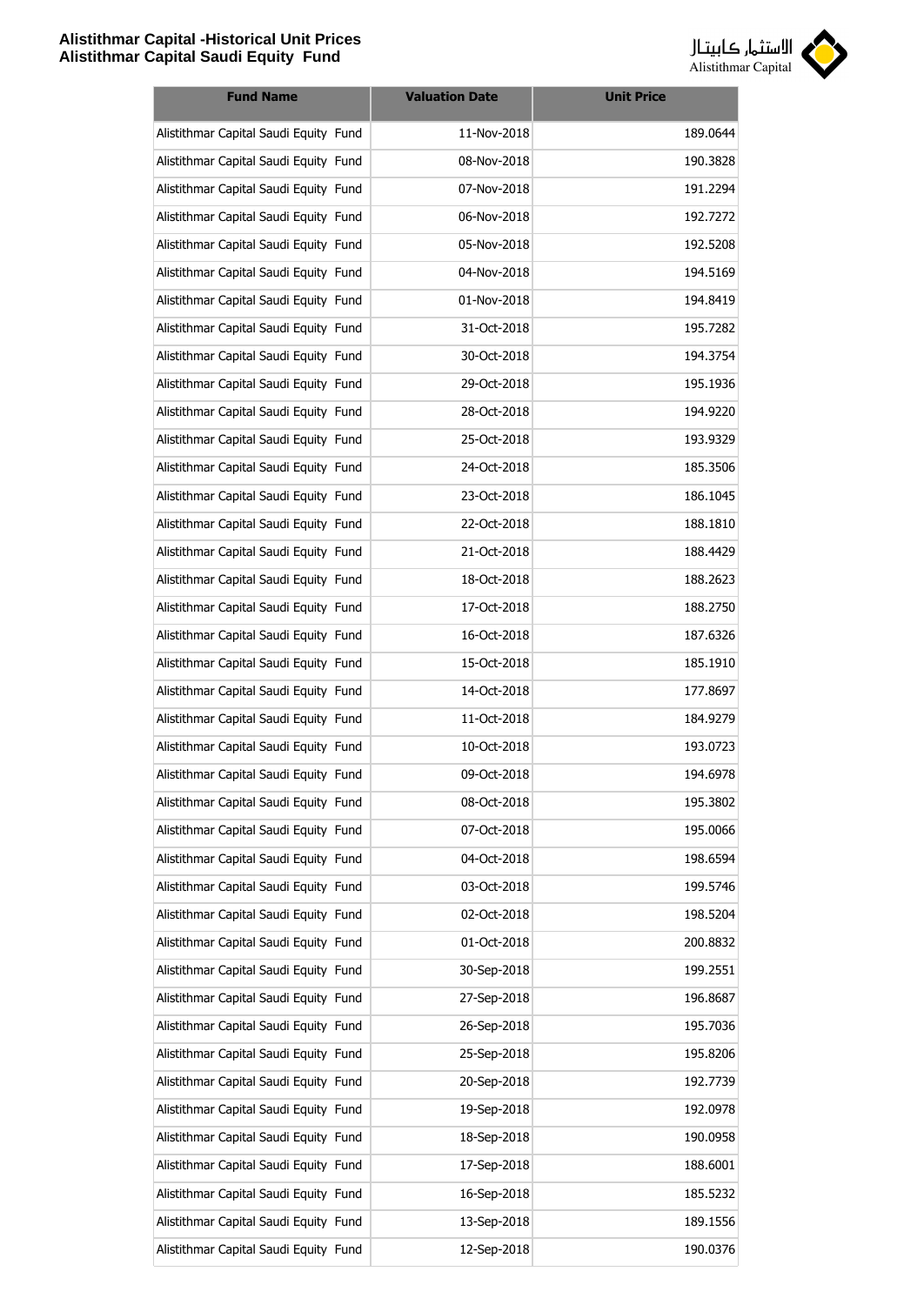

| <b>Fund Name</b>                      | <b>Valuation Date</b> | <b>Unit Price</b> |
|---------------------------------------|-----------------------|-------------------|
| Alistithmar Capital Saudi Equity Fund | 11-Sep-2018           | 191.7740          |
| Alistithmar Capital Saudi Equity Fund | 10-Sep-2018           | 191.9572          |
| Alistithmar Capital Saudi Equity Fund | 09-Sep-2018           | 192.0143          |
| Alistithmar Capital Saudi Equity Fund | 06-Sep-2018           | 191.1590          |
| Alistithmar Capital Saudi Equity Fund | 05-Sep-2018           | 191.1979          |
| Alistithmar Capital Saudi Equity Fund | 04-Sep-2018           | 197.4660          |
| Alistithmar Capital Saudi Equity Fund | 03-Sep-2018           | 197.4636          |
| Alistithmar Capital Saudi Equity Fund | 02-Sep-2018           | 197.3275          |
| Alistithmar Capital Saudi Equity Fund | 30-Aug-2018           | 197.8427          |
| Alistithmar Capital Saudi Equity Fund | 29-Aug-2018           | 199.6644          |
| Alistithmar Capital Saudi Equity Fund | 28-Aug-2018           | 200.1431          |
| Alistithmar Capital Saudi Equity Fund | 27-Aug-2018           | 199.6376          |
| Alistithmar Capital Saudi Equity Fund | 26-Aug-2018           | 199.2611          |
| Alistithmar Capital Saudi Equity Fund | 16-Aug-2018           | 197.0238          |
| Alistithmar Capital Saudi Equity Fund | 15-Aug-2018           | 196.7775          |
| Alistithmar Capital Saudi Equity Fund | 14-Aug-2018           | 197.1096          |
| Alistithmar Capital Saudi Equity Fund | 13-Aug-2018           | 196.7426          |
| Alistithmar Capital Saudi Equity Fund | 12-Aug-2018           | 201.0358          |
| Alistithmar Capital Saudi Equity Fund | 09-Aug-2018           | 203.0649          |
| Alistithmar Capital Saudi Equity Fund | 08-Aug-2018           | 204.2312          |
| Alistithmar Capital Saudi Equity Fund | 07-Aug-2018           | 204.2698          |
| Alistithmar Capital Saudi Equity Fund | 06-Aug-2018           | 204.4707          |
| Alistithmar Capital Saudi Equity Fund | 05-Aug-2018           | 204.6780          |
| Alistithmar Capital Saudi Equity Fund | 02-Aug-2018           | 204.6007          |
| Alistithmar Capital Saudi Equity Fund | 01-Aug-2018           | 205.3558          |
| Alistithmar Capital Saudi Equity Fund | 31-Jul-2018           | 205.6093          |
| Alistithmar Capital Saudi Equity Fund | 30-Jul-2018           | 205.7543          |
| Alistithmar Capital Saudi Equity Fund | 29-Jul-2018           | 205.9299          |
| Alistithmar Capital Saudi Equity Fund | 26-Jul-2018           | 207.9099          |
| Alistithmar Capital Saudi Equity Fund | 25-Jul-2018           | 209.4299          |
| Alistithmar Capital Saudi Equity Fund | 24-Jul-2018           | 209.9986          |
| Alistithmar Capital Saudi Equity Fund | 23-Jul-2018           | 212.3241          |
| Alistithmar Capital Saudi Equity Fund | 22-Jul-2018           | 213.0818          |
| Alistithmar Capital Saudi Equity Fund | 19-Jul-2018           | 212.0940          |
| Alistithmar Capital Saudi Equity Fund | 18-Jul-2018           | 211.9977          |
| Alistithmar Capital Saudi Equity Fund | 17-Jul-2018           | 212.8508          |
| Alistithmar Capital Saudi Equity Fund | 16-Jul-2018           | 213.7487          |
| Alistithmar Capital Saudi Equity Fund | 15-Jul-2018           | 211.8308          |
| Alistithmar Capital Saudi Equity Fund | 12-Jul-2018           | 211.2030          |
| Alistithmar Capital Saudi Equity Fund | 11-Jul-2018           | 211.8991          |
| Alistithmar Capital Saudi Equity Fund | 10-Jul-2018           | 212.4845          |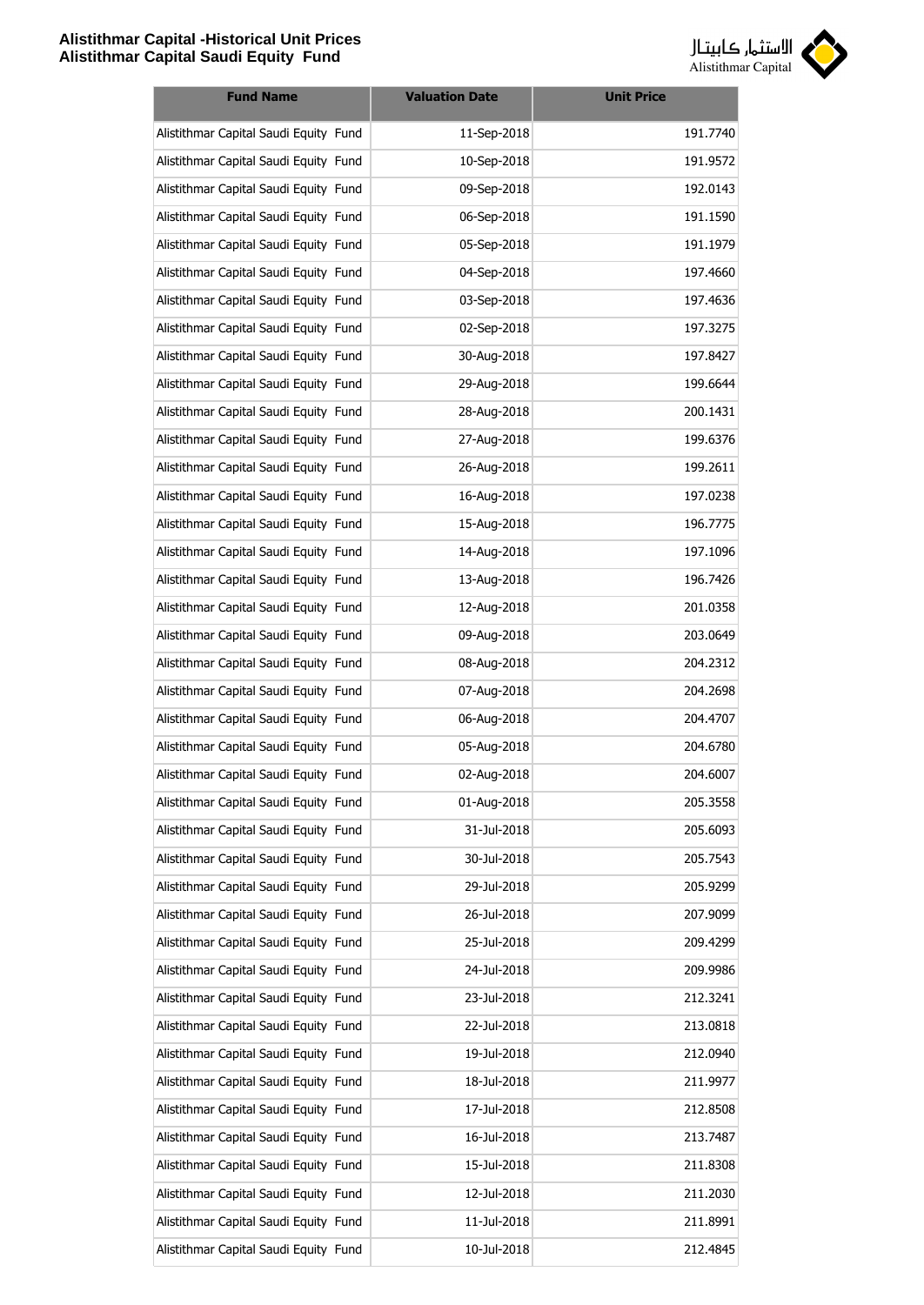

| <b>Fund Name</b>                      | <b>Valuation Date</b> | <b>Unit Price</b> |
|---------------------------------------|-----------------------|-------------------|
| Alistithmar Capital Saudi Equity Fund | 09-Jul-2018           | 210.4681          |
| Alistithmar Capital Saudi Equity Fund | 08-Jul-2018           | 207.6632          |
| Alistithmar Capital Saudi Equity Fund | 05-Jul-2018           | 206.8302          |
| Alistithmar Capital Saudi Equity Fund | 04-Jul-2018           | 208.0507          |
| Alistithmar Capital Saudi Equity Fund | 03-Jul-2018           | 207.5147          |
| Alistithmar Capital Saudi Equity Fund | 02-Jul-2018           | 208.3193          |
| Alistithmar Capital Saudi Equity Fund | 01-Jul-2018           | 210.2436          |
| Alistithmar Capital Saudi Equity Fund | 28-Jun-2018           | 209.5260          |
| Alistithmar Capital Saudi Equity Fund | 27-Jun-2018           | 210.0117          |
| Alistithmar Capital Saudi Equity Fund | 26-Jun-2018           | 209.1407          |
| Alistithmar Capital Saudi Equity Fund | 25-Jun-2018           | 210.3718          |
| Alistithmar Capital Saudi Equity Fund | 24-Jun-2018           | 210.5298          |
| Alistithmar Capital Saudi Equity Fund | 21-Jun-2018           | 206.6356          |
| Alistithmar Capital Saudi Equity Fund | 20-Jun-2018           | 205.4546          |
| Alistithmar Capital Saudi Equity Fund | 12-Jun-2018           | 208.0005          |
| Alistithmar Capital Saudi Equity Fund | 11-Jun-2018           | 207.2764          |
| Alistithmar Capital Saudi Equity Fund | 10-Jun-2018           | 207.9570          |
| Alistithmar Capital Saudi Equity Fund | 07-Jun-2018           | 208.6443          |
| Alistithmar Capital Saudi Equity Fund | 06-Jun-2018           | 209.3576          |
| Alistithmar Capital Saudi Equity Fund | 05-Jun-2018           | 209.0725          |
| Alistithmar Capital Saudi Equity Fund | 04-Jun-2018           | 207.0337          |
| Alistithmar Capital Saudi Equity Fund | 03-Jun-2018           | 206.6474          |
| Alistithmar Capital Saudi Equity Fund | 31-May-2018           | 202.6601          |
| Alistithmar Capital Saudi Equity Fund | 30-May-2018           | 199.3673          |
| Alistithmar Capital Saudi Equity Fund | 29-May-2018           | 199.1902          |
| Alistithmar Capital Saudi Equity Fund | 28-May-2018           | 198.6293          |
| Alistithmar Capital Saudi Equity Fund | 27-May-2018           | 199.2293          |
| Alistithmar Capital Saudi Equity Fund | 24-May-2018           | 200.4221          |
| Alistithmar Capital Saudi Equity Fund | 23-May-2018           | 200.6618          |
| Alistithmar Capital Saudi Equity Fund | 22-May-2018           | 200.6552          |
| Alistithmar Capital Saudi Equity Fund | 21-May-2018           | 199.7477          |
| Alistithmar Capital Saudi Equity Fund | 20-May-2018           | 200.4978          |
| Alistithmar Capital Saudi Equity Fund | 17-May-2018           | 200.7774          |
| Alistithmar Capital Saudi Equity Fund | 16-May-2018           | 200.0315          |
| Alistithmar Capital Saudi Equity Fund | 15-May-2018           | 201.7236          |
| Alistithmar Capital Saudi Equity Fund | 14-May-2018           | 202.3337          |
| Alistithmar Capital Saudi Equity Fund | 13-May-2018           | 201.1437          |
| Alistithmar Capital Saudi Equity Fund | 10-May-2018           | 198.9588          |
| Alistithmar Capital Saudi Equity Fund | 09-May-2018           | 197.7948          |
| Alistithmar Capital Saudi Equity Fund | 08-May-2018           | 201.40            |
| Alistithmar Capital Saudi Equity Fund | 07-May-2018           | 203.4702          |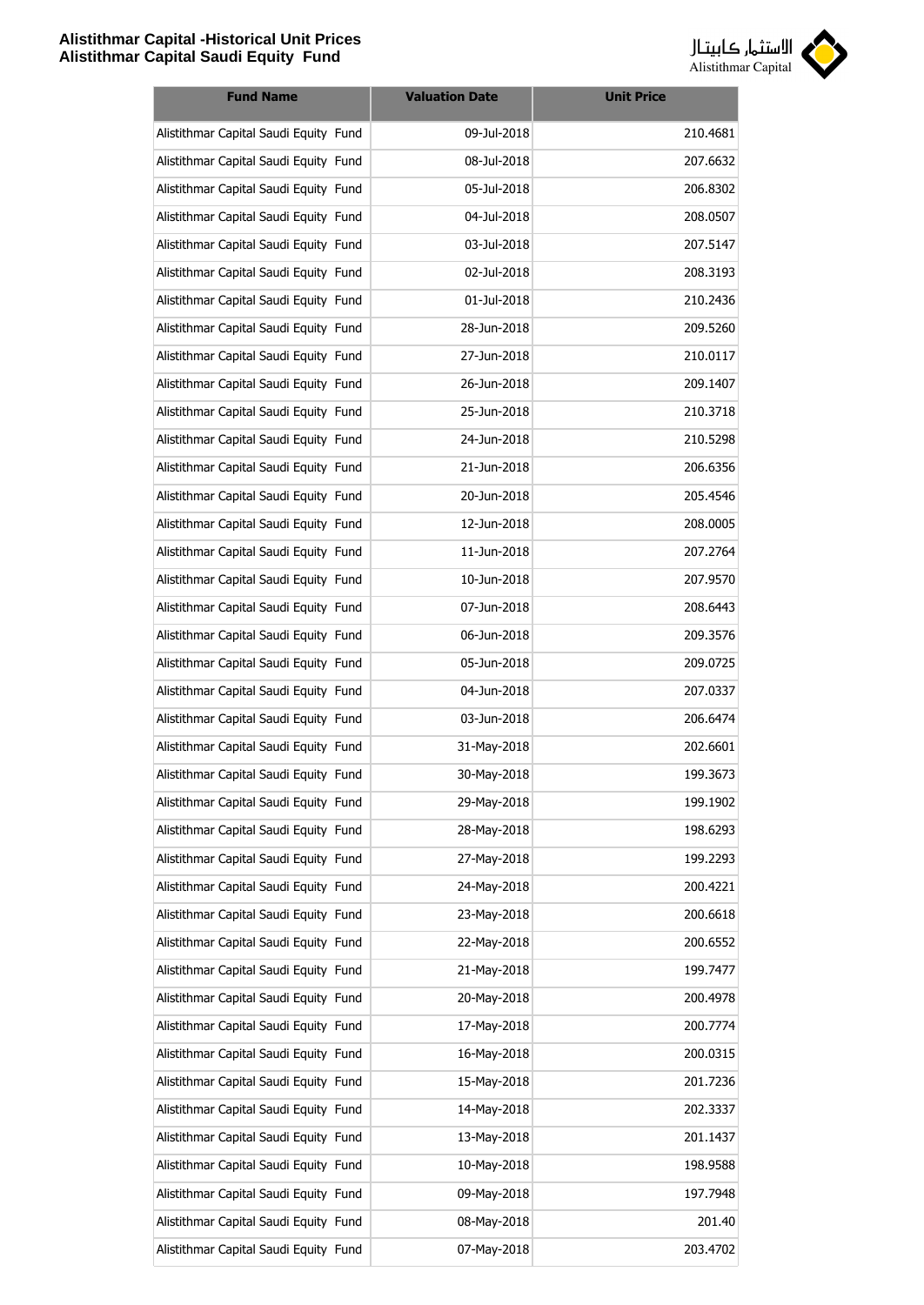

| <b>Fund Name</b>                      | <b>Valuation Date</b> | <b>Unit Price</b> |
|---------------------------------------|-----------------------|-------------------|
| Alistithmar Capital Saudi Equity Fund | 06-May-2018           | 203.3473          |
| Alistithmar Capital Saudi Equity Fund | 03-May-2018           | 202.9087          |
| Alistithmar Capital Saudi Equity Fund | 02-May-2018           | 203.5890          |
| Alistithmar Capital Saudi Equity Fund | 01-May-2018           | 205.6349          |
| Alistithmar Capital Saudi Equity Fund | 30-Apr-2018           | 207.0552          |
| Alistithmar Capital Saudi Equity Fund | 29-Apr-2018           | 208.1428          |
| Alistithmar Capital Saudi Equity Fund | 26-Apr-2018           | 208.7605          |
| Alistithmar Capital Saudi Equity Fund | 25-Apr-2018           | 210.3105          |
| Alistithmar Capital Saudi Equity Fund | 24-Apr-2018           | 212.5973          |
| Alistithmar Capital Saudi Equity Fund | 23-Apr-2018           | 213.7636          |
| Alistithmar Capital Saudi Equity Fund | 22-Apr-2018           | 211.5955          |
| Alistithmar Capital Saudi Equity Fund | 19-Apr-2018           | 211.3445          |
| Alistithmar Capital Saudi Equity Fund | 18-Apr-2018           | 207.8358          |
| Alistithmar Capital Saudi Equity Fund | 17-Apr-2018           | 206.3766          |
| Alistithmar Capital Saudi Equity Fund | 16-Apr-2018           | 205.5471          |
| Alistithmar Capital Saudi Equity Fund | 15-Apr-2018           | 202.2234          |
| Alistithmar Capital Saudi Equity Fund | 12-Apr-2018           | 198.4163          |
| Alistithmar Capital Saudi Equity Fund | 11-Apr-2018           | 197.8453          |
| Alistithmar Capital Saudi Equity Fund | 10-Apr-2018           | 201.1465          |
| Alistithmar Capital Saudi Equity Fund | 09-Apr-2018           | 201.4957          |
| Alistithmar Capital Saudi Equity Fund | 08-Apr-2018           | 201.4844          |
| Alistithmar Capital Saudi Equity Fund | 05-Apr-2018           | 200.7966          |
| Alistithmar Capital Saudi Equity Fund | 04-Apr-2018           | 198.3185          |
| Alistithmar Capital Saudi Equity Fund | 03-Apr-2018           | 196.6810          |
| Alistithmar Capital Saudi Equity Fund | 02-Apr-2018           | 196.3750          |
| Alistithmar Capital Saudi Equity Fund | 01-Apr-2018           | 196.0931          |
| Alistithmar Capital Saudi Equity Fund | 29-Mar-2018           | 197.6997          |
| Alistithmar Capital Saudi Equity Fund | 28-Mar-2018           | 198.43            |
| Alistithmar Capital Saudi Equity Fund | 27-Mar-2018           | 199.3899          |
| Alistithmar Capital Saudi Equity Fund | 26-Mar-2018           | 197.2237          |
| Alistithmar Capital Saudi Equity Fund | 25-Mar-2018           | 196.1583          |
| Alistithmar Capital Saudi Equity Fund | 22-Mar-2018           | 196.2634          |
| Alistithmar Capital Saudi Equity Fund | 21-Mar-2018           | 195.1294          |
| Alistithmar Capital Saudi Equity Fund | 20-Mar-2018           | 194.2114          |
| Alistithmar Capital Saudi Equity Fund | 19-Mar-2018           | 194.0172          |
| Alistithmar Capital Saudi Equity Fund | 18-Mar-2018           | 194.0744          |
| Alistithmar Capital Saudi Equity Fund | 15-Mar-2018           | 194.1609          |
| Alistithmar Capital Saudi Equity Fund | 14-Mar-2018           | 195.0894          |
| Alistithmar Capital Saudi Equity Fund | 13-Mar-2018           | 195.4148          |
| Alistithmar Capital Saudi Equity Fund | 12-Mar-2018           | 195.8062          |
| Alistithmar Capital Saudi Equity Fund | 11-Mar-2018           | 194.1013          |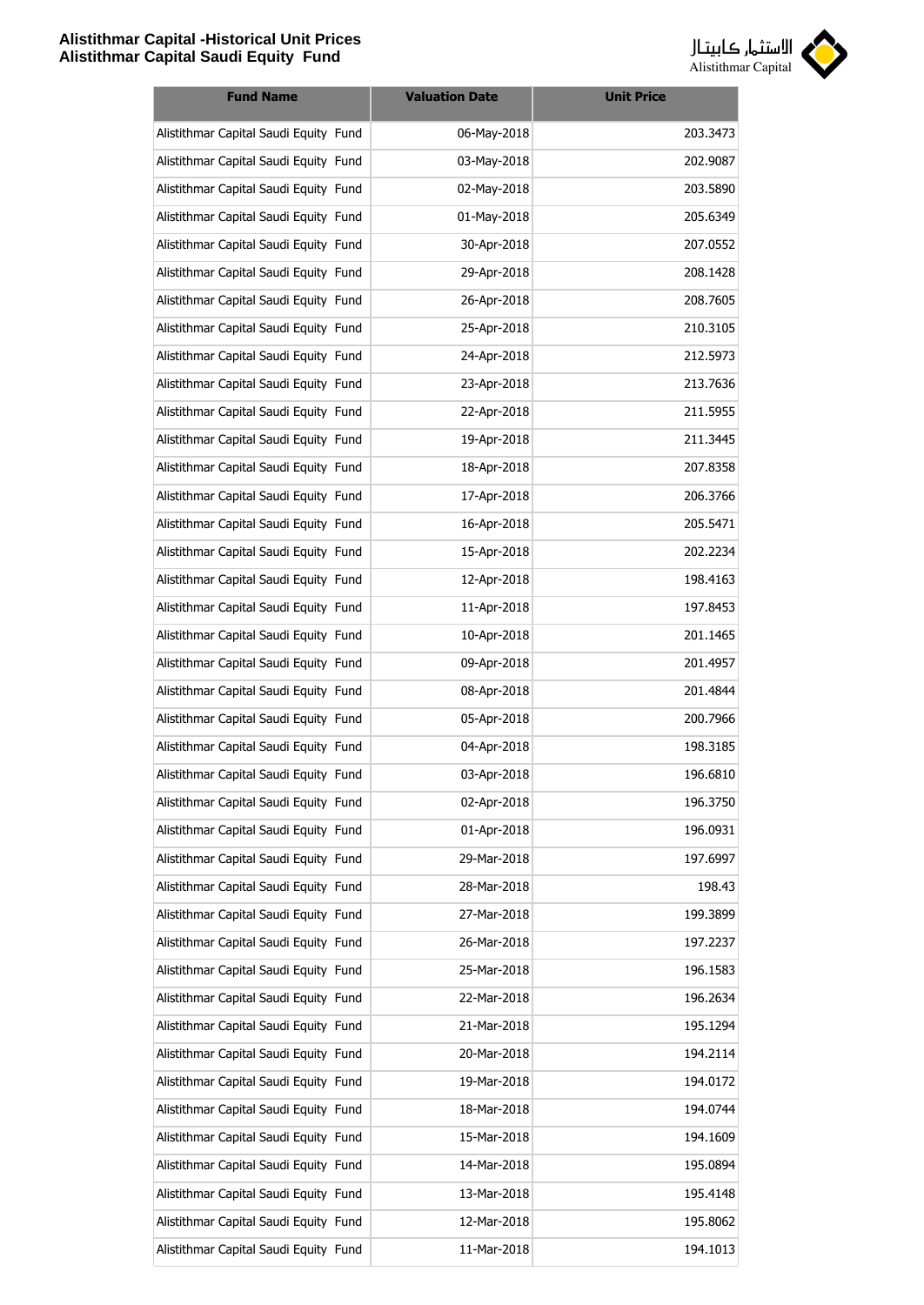

| <b>Fund Name</b>                      | <b>Valuation Date</b> | <b>Unit Price</b> |
|---------------------------------------|-----------------------|-------------------|
| Alistithmar Capital Saudi Equity Fund | 08-Mar-2018           | 191.8007          |
| Alistithmar Capital Saudi Equity Fund | 07-Mar-2018           | 189.3863          |
| Alistithmar Capital Saudi Equity Fund | 06-Mar-2018           | 189.1675          |
| Alistithmar Capital Saudi Equity Fund | 05-Mar-2018           | 187.8301          |
| Alistithmar Capital Saudi Equity Fund | 04-Mar-2018           | 187.0159          |
| Alistithmar Capital Saudi Equity Fund | 01-Mar-2018           | 187.6083          |
| Alistithmar Capital Saudi Equity Fund | 28-Feb-2018           | 187.6564          |
| Alistithmar Capital Saudi Equity Fund | 27-Feb-2018           | 188.7846          |
| Alistithmar Capital Saudi Equity Fund | 26-Feb-2018           | 188.7855          |
| Alistithmar Capital Saudi Equity Fund | 25-Feb-2018           | 189.8108          |
| Alistithmar Capital Saudi Equity Fund | 22-Feb-2018           | 190.6952          |
| Alistithmar Capital Saudi Equity Fund | 21-Feb-2018           | 190.4215          |
| Alistithmar Capital Saudi Equity Fund | 20-Feb-2018           | 190.2510          |
| Alistithmar Capital Saudi Equity Fund | 19-Feb-2018           | 190.8495          |
| Alistithmar Capital Saudi Equity Fund | 18-Feb-2018           | 189.3212          |
| Alistithmar Capital Saudi Equity Fund | 15-Feb-2018           | 189.3070          |
| Alistithmar Capital Saudi Equity Fund | 14-Feb-2018           | 186.7790          |
| Alistithmar Capital Saudi Equity Fund | 13-Feb-2018           | 186.9353          |
| Alistithmar Capital Saudi Equity Fund | 12-Feb-2018           | 186.8428          |
| Alistithmar Capital Saudi Equity Fund | 11-Feb-2018           | 184.4348          |
| Alistithmar Capital Saudi Equity Fund | 08-Feb-2018           | 186.9803          |
| Alistithmar Capital Saudi Equity Fund | 07-Feb-2018           | 186.8835          |
| Alistithmar Capital Saudi Equity Fund | 06-Feb-2018           | 187.0303          |
| Alistithmar Capital Saudi Equity Fund | 05-Feb-2018           | 190.3106          |
| Alistithmar Capital Saudi Equity Fund | 04-Feb-2018           | 190.8854          |
| Alistithmar Capital Saudi Equity Fund | 01-Feb-2018           | 191.4519          |
| Alistithmar Capital Saudi Equity Fund | 31-Jan-2018           | 191.5042          |
| Alistithmar Capital Saudi Equity Fund | 30-Jan-2018           | 191.5584          |
| Alistithmar Capital Saudi Equity Fund | 29-Jan-2018           | 189.5016          |
| Alistithmar Capital Saudi Equity Fund | 28-Jan-2018           | 188.9241          |
| Alistithmar Capital Saudi Equity Fund | 25-Jan-2018           | 188.6175          |
| Alistithmar Capital Saudi Equity Fund | 24-Jan-2018           | 187.9951          |
| Alistithmar Capital Saudi Equity Fund | 23-Jan-2018           | 188.8514          |
| Alistithmar Capital Saudi Equity Fund | 22-Jan-2018           | 188.6408          |
| Alistithmar Capital Saudi Equity Fund | 21-Jan-2018           | 189.3810          |
| Alistithmar Capital Saudi Equity Fund | 18-Jan-2018           | 189.4528          |
| Alistithmar Capital Saudi Equity Fund | 17-Jan-2018           | 188.9841          |
| Alistithmar Capital Saudi Equity Fund | 16-Jan-2018           | 189.0561          |
| Alistithmar Capital Saudi Equity Fund | 15-Jan-2018           | 188.6553          |
| Alistithmar Capital Saudi Equity Fund | 14-Jan-2018           | 187.9465          |
| Alistithmar Capital Saudi Equity Fund | 11-Jan-2018           | 186.6746          |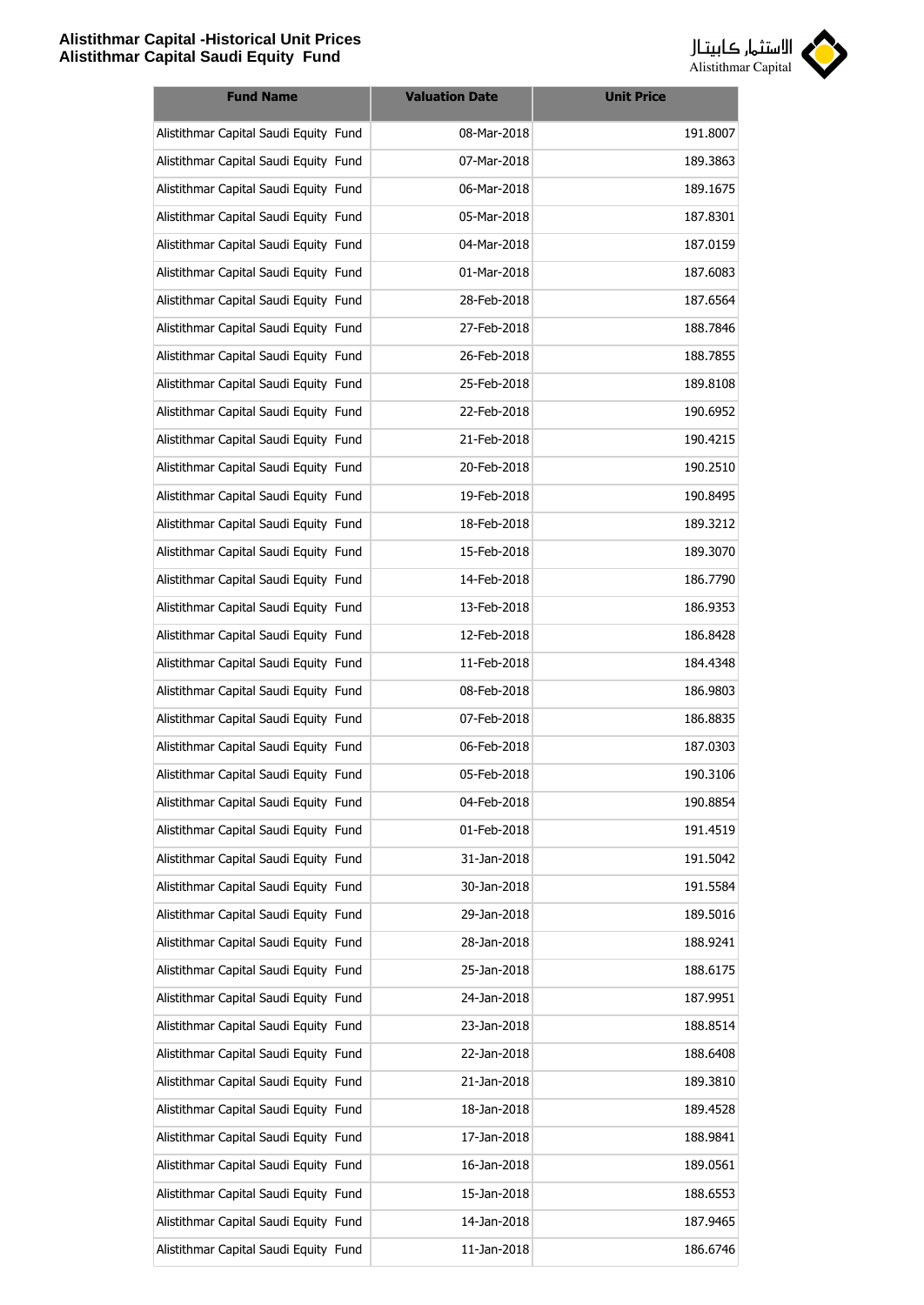

| <b>Fund Name</b>                      | <b>Valuation Date</b> | <b>Unit Price</b> |
|---------------------------------------|-----------------------|-------------------|
| Alistithmar Capital Saudi Equity Fund | 10-Jan-2018           | 185.8864          |
| Alistithmar Capital Saudi Equity Fund | 09-Jan-2018           | 185.9069          |
| Alistithmar Capital Saudi Equity Fund | 08-Jan-2018           | 186.4994          |
| Alistithmar Capital Saudi Equity Fund | 07-Jan-2018           | 186.7042          |
| Alistithmar Capital Saudi Equity Fund | 04-Jan-2018           | 186.03            |
| Alistithmar Capital Saudi Equity Fund | 03-Jan-2018           | 184.3563          |
| Alistithmar Capital Saudi Equity Fund | 02-Jan-2018           | 182.7912          |
| Alistithmar Capital Saudi Equity Fund | 01-Jan-2018           | 182.7917          |
| Alistithmar Capital Saudi Equity Fund | 31-Dec-2017           | 183.5329          |
| Alistithmar Capital Saudi Equity Fund | 28-Dec-2017           | 183.3786          |
| Alistithmar Capital Saudi Equity Fund | 27-Dec-2017           | 182.6510          |
| Alistithmar Capital Saudi Equity Fund | 26-Dec-2017           | 182.2724          |
| Alistithmar Capital Saudi Equity Fund | 25-Dec-2017           | 181.5771          |
| Alistithmar Capital Saudi Equity Fund | 24-Dec-2017           | 182.6754          |
| Alistithmar Capital Saudi Equity Fund | 21-Dec-2017           | 182.7772          |
| Alistithmar Capital Saudi Equity Fund | 20-Dec-2017           | 182.3527          |
| Alistithmar Capital Saudi Equity Fund | 19-Dec-2017           | 180.8755          |
| Alistithmar Capital Saudi Equity Fund | 18-Dec-2017           | 181.0912          |
| Alistithmar Capital Saudi Equity Fund | 17-Dec-2017           | 178.5869          |
| Alistithmar Capital Saudi Equity Fund | 14-Dec-2017           | 177.8953          |
| Alistithmar Capital Saudi Equity Fund | 13-Dec-2017           | 177.8684          |
| Alistithmar Capital Saudi Equity Fund | 12-Dec-2017           | 178.5386          |
| Alistithmar Capital Saudi Equity Fund | 11-Dec-2017           | 177.7371          |
| Alistithmar Capital Saudi Equity Fund | 10-Dec-2017           | 178.4443          |
| Alistithmar Capital Saudi Equity Fund | 07-Dec-2017           | 177.4134          |
| Alistithmar Capital Saudi Equity Fund | 06-Dec-2017           | 176.0728          |
| Alistithmar Capital Saudi Equity Fund | 05-Dec-2017           | 177.4616          |
| Alistithmar Capital Saudi Equity Fund | 04-Dec-2017           | 178.1648          |
| Alistithmar Capital Saudi Equity Fund | 03-Dec-2017           | 177.5433          |
| Alistithmar Capital Saudi Equity Fund | 30-Nov-2017           | 175.3037          |
| Alistithmar Capital Saudi Equity Fund | 29-Nov-2017           | 174.5194          |
| Alistithmar Capital Saudi Equity Fund | 28-Nov-2017           | 174.6062          |
| Alistithmar Capital Saudi Equity Fund | 27-Nov-2017           | 173.8780          |
| Alistithmar Capital Saudi Equity Fund | 26-Nov-2017           | 174.0120          |
| Alistithmar Capital Saudi Equity Fund | 23-Nov-2017           | 171.8414          |
| Alistithmar Capital Saudi Equity Fund | 22-Nov-2017           | 169.8570          |
| Alistithmar Capital Saudi Equity Fund | 21-Nov-2017           | 168.7070          |
| Alistithmar Capital Saudi Equity Fund | 20-Nov-2017           | 169.6746          |
| Alistithmar Capital Saudi Equity Fund | 19-Nov-2017           | 171.0369          |
| Alistithmar Capital Saudi Equity Fund | 16-Nov-2017           | 172.5852          |
| Alistithmar Capital Saudi Equity Fund | 15-Nov-2017           | 173.1489          |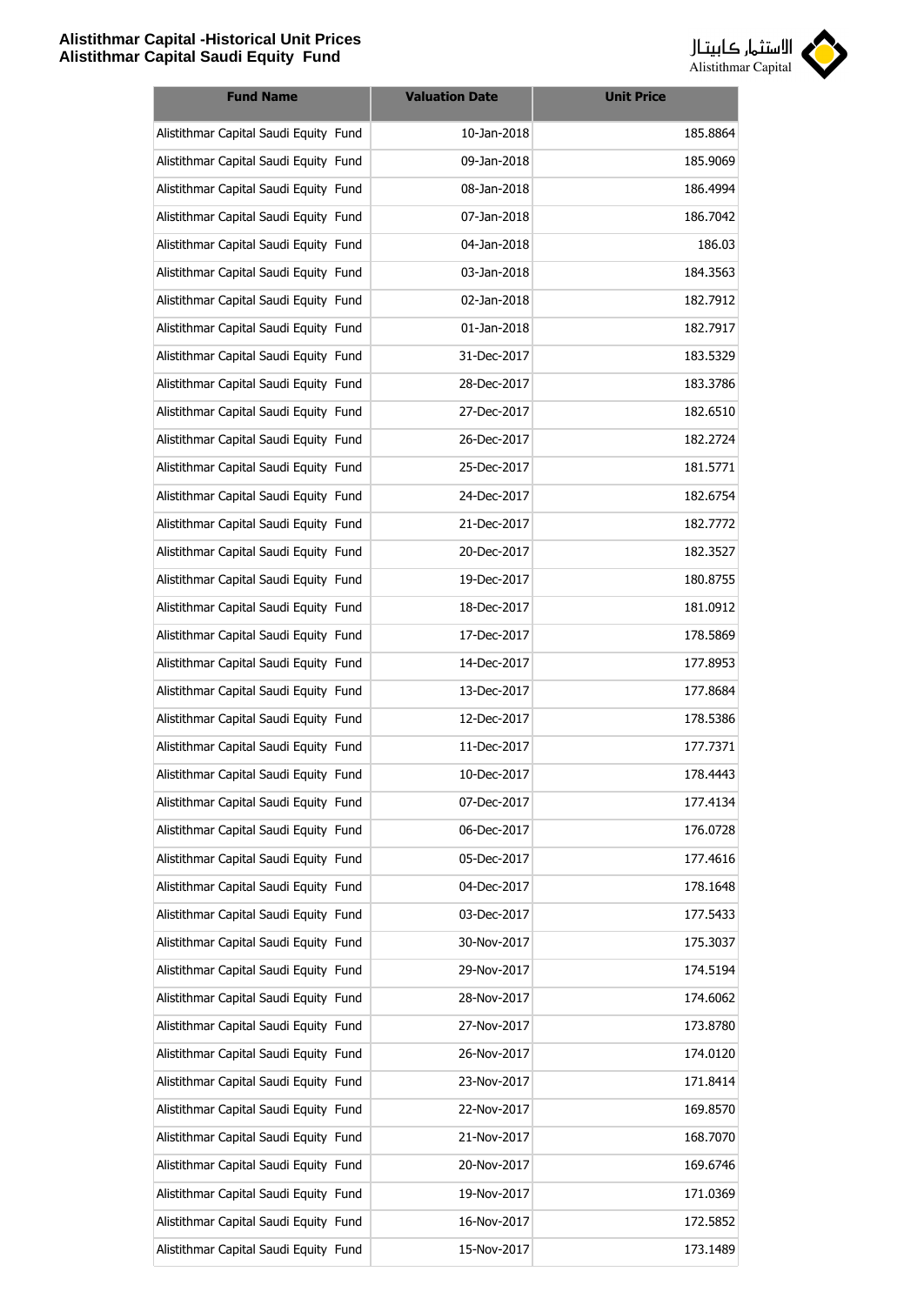

| <b>Fund Name</b>                      | <b>Valuation Date</b> | <b>Unit Price</b> |
|---------------------------------------|-----------------------|-------------------|
| Alistithmar Capital Saudi Equity Fund | 14-Nov-2017           | 173.9378          |
| Alistithmar Capital Saudi Equity Fund | 13-Nov-2017           | 172.5597          |
| Alistithmar Capital Saudi Equity Fund | 12-Nov-2017           | 171.5003          |
| Alistithmar Capital Saudi Equity Fund | 09-Nov-2017           | 172.4534          |
| Alistithmar Capital Saudi Equity Fund | 08-Nov-2017           | 171.5536          |
| Alistithmar Capital Saudi Equity Fund | 07-Nov-2017           | 172.8780          |
| Alistithmar Capital Saudi Equity Fund | 06-Nov-2017           | 174.0313          |
| Alistithmar Capital Saudi Equity Fund | 05-Nov-2017           | 175.7648          |
| Alistithmar Capital Saudi Equity Fund | 02-Nov-2017           | 175.9703          |
| Alistithmar Capital Saudi Equity Fund | 01-Nov-2017           | 175.0562          |
| Alistithmar Capital Saudi Equity Fund | 31-Oct-2017           | 174.3406          |
| Alistithmar Capital Saudi Equity Fund | 30-Oct-2017           | 174.6753          |
| Alistithmar Capital Saudi Equity Fund | 29-Oct-2017           | 174.4011          |
| Alistithmar Capital Saudi Equity Fund | 26-Oct-2017           | 173.28            |
| Alistithmar Capital Saudi Equity Fund | 25-Oct-2017           | 173.9124          |
| Alistithmar Capital Saudi Equity Fund | 24-Oct-2017           | 173.6108          |
| Alistithmar Capital Saudi Equity Fund | 23-Oct-2017           | 174.7418          |
| Alistithmar Capital Saudi Equity Fund | 22-Oct-2017           | 175.7195          |
| Alistithmar Capital Saudi Equity Fund | 19-Oct-2017           | 176.8351          |
| Alistithmar Capital Saudi Equity Fund | 18-Oct-2017           | 175.4683          |
| Alistithmar Capital Saudi Equity Fund | 17-Oct-2017           | 176.7238          |
| Alistithmar Capital Saudi Equity Fund | 16-Oct-2017           | 176.6035          |
| Alistithmar Capital Saudi Equity Fund | 15-Oct-2017           | 175.8008          |
| Alistithmar Capital Saudi Equity Fund | 12-Oct-2017           | 176.7463          |
| Alistithmar Capital Saudi Equity Fund | 11-Oct-2017           | 174.5102          |
| Alistithmar Capital Saudi Equity Fund | 10-Oct-2017           | 177.5649          |
| Alistithmar Capital Saudi Equity Fund | 09-Oct-2017           | 179.1438          |
| Alistithmar Capital Saudi Equity Fund | 08-Oct-2017           | 181.0173          |
| Alistithmar Capital Saudi Equity Fund | 05-Oct-2017           | 182.1831          |
| Alistithmar Capital Saudi Equity Fund | 04-Oct-2017           | 182.7519          |
| Alistithmar Capital Saudi Equity Fund | 03-Oct-2017           | 182.2896          |
| Alistithmar Capital Saudi Equity Fund | 02-Oct-2017           | 181.2861          |
| Alistithmar Capital Saudi Equity Fund | 01-Oct-2017           | 182.0365          |
| Alistithmar Capital Saudi Equity Fund | 28-Sep-2017           | 182.9856          |
| Alistithmar Capital Saudi Equity Fund | 27-Sep-2017           | 182.4057          |
| Alistithmar Capital Saudi Equity Fund | 26-Sep-2017           | 182.4377          |
| Alistithmar Capital Saudi Equity Fund | 25-Sep-2017           | 182.1603          |
| Alistithmar Capital Saudi Equity Fund | 21-Sep-2017           | 184.2387          |
| Alistithmar Capital Saudi Equity Fund | 20-Sep-2017           | 184.0778          |
| Alistithmar Capital Saudi Equity Fund | 19-Sep-2017           | 184.2053          |
| Alistithmar Capital Saudi Equity Fund | 18-Sep-2017           | 185.2780          |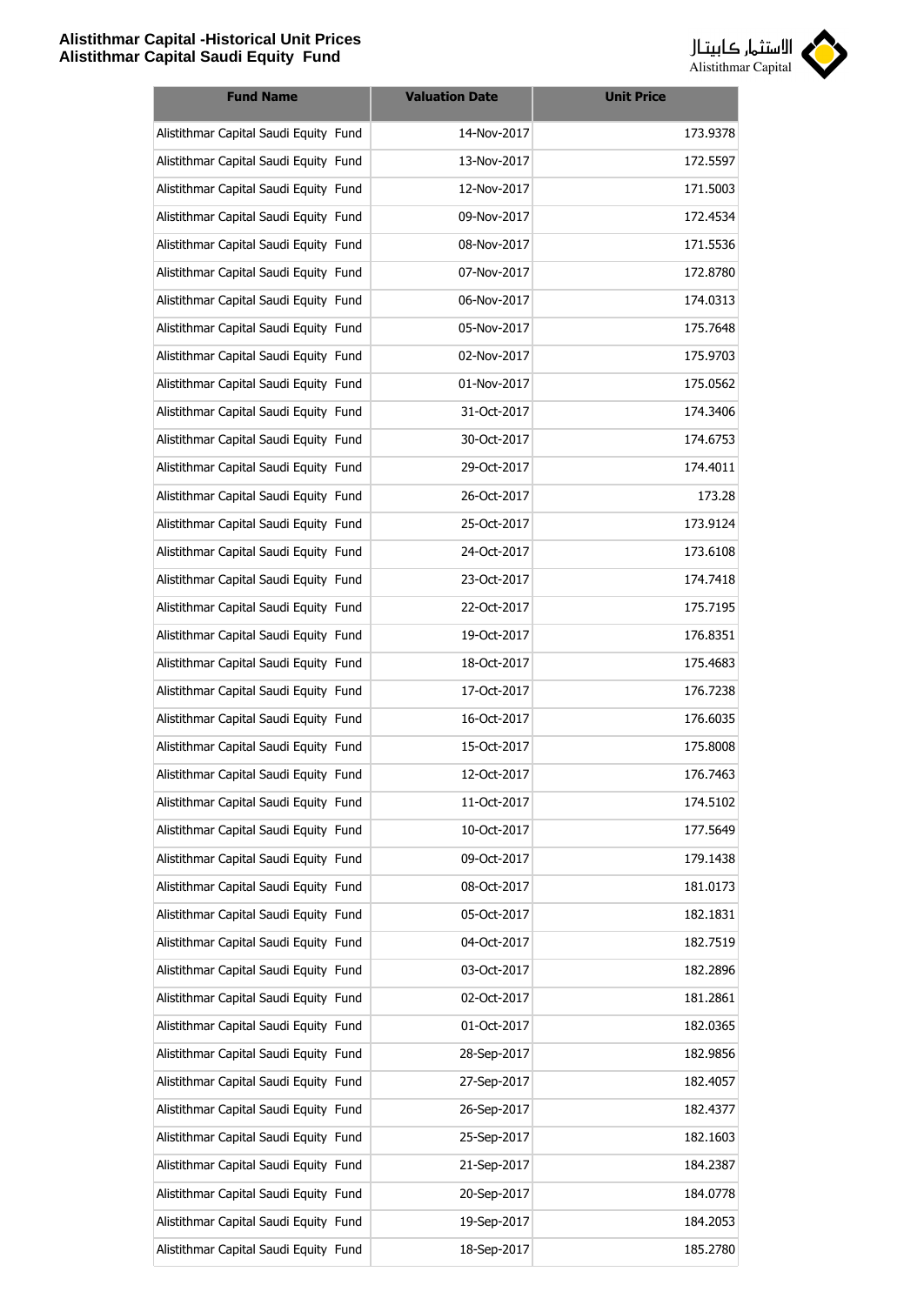

| <b>Fund Name</b>                      | <b>Valuation Date</b> | <b>Unit Price</b> |
|---------------------------------------|-----------------------|-------------------|
| Alistithmar Capital Saudi Equity Fund | 17-Sep-2017           | 186.0984          |
| Alistithmar Capital Saudi Equity Fund | 14-Sep-2017           | 185.4237          |
| Alistithmar Capital Saudi Equity Fund | 13-Sep-2017           | 185.1608          |
| Alistithmar Capital Saudi Equity Fund | 12-Sep-2017           | 185.0501          |
| Alistithmar Capital Saudi Equity Fund | 11-Sep-2017           | 185.0174          |
| Alistithmar Capital Saudi Equity Fund | 10-Sep-2017           | 184.7253          |
| Alistithmar Capital Saudi Equity Fund | 07-Sep-2017           | 183.7988          |
| Alistithmar Capital Saudi Equity Fund | 06-Sep-2017           | 182.9786          |
| Alistithmar Capital Saudi Equity Fund | 29-Aug-2017           | 182.0485          |
| Alistithmar Capital Saudi Equity Fund | 28-Aug-2017           | 182.1076          |
| Alistithmar Capital Saudi Equity Fund | 27-Aug-2017           | 181.5248          |
| Alistithmar Capital Saudi Equity Fund | 24-Aug-2017           | 182.1314          |
| Alistithmar Capital Saudi Equity Fund | 23-Aug-2017           | 182.6115          |
| Alistithmar Capital Saudi Equity Fund | 22-Aug-2017           | 183.0241          |
| Alistithmar Capital Saudi Equity Fund | 21-Aug-2017           | 183.1243          |
| Alistithmar Capital Saudi Equity Fund | 20-Aug-2017           | 182.8377          |
| Alistithmar Capital Saudi Equity Fund | 17-Aug-2017           | 182.0531          |
| Alistithmar Capital Saudi Equity Fund | 16-Aug-2017           | 181.3804          |
| Alistithmar Capital Saudi Equity Fund | 15-Aug-2017           | 180.5384          |
| Alistithmar Capital Saudi Equity Fund | 14-Aug-2017           | 181.1550          |
| Alistithmar Capital Saudi Equity Fund | 13-Aug-2017           | 181.4694          |
| Alistithmar Capital Saudi Equity Fund | 10-Aug-2017           | 181.6774          |
| Alistithmar Capital Saudi Equity Fund | 09-Aug-2017           | 182.4644          |
| Alistithmar Capital Saudi Equity Fund | 08-Aug-2017           | 182.0977          |
| Alistithmar Capital Saudi Equity Fund | 07-Aug-2017           | 180.8453          |
| Alistithmar Capital Saudi Equity Fund | 06-Aug-2017           | 180.5193          |
| Alistithmar Capital Saudi Equity Fund | 03-Aug-2017           | 179.5269          |
| Alistithmar Capital Saudi Equity Fund | 02-Aug-2017           | 178.8170          |
| Alistithmar Capital Saudi Equity Fund | 01-Aug-2017           | 179.6805          |
| Alistithmar Capital Saudi Equity Fund | 31-Jul-2017           | 179.1048          |
| Alistithmar Capital Saudi Equity Fund | 30-Jul-2017           | 179.9074          |
| Alistithmar Capital Saudi Equity Fund | 27-Jul-2017           | 181.8759          |
| Alistithmar Capital Saudi Equity Fund | 26-Jul-2017           | 183.2354          |
| Alistithmar Capital Saudi Equity Fund | 25-Jul-2017           | 183.6477          |
| Alistithmar Capital Saudi Equity Fund | 24-Jul-2017           | 184.2023          |
| Alistithmar Capital Saudi Equity Fund | 23-Jul-2017           | 183.8617          |
| Alistithmar Capital Saudi Equity Fund | 20-Jul-2017           | 183.7661          |
| Alistithmar Capital Saudi Equity Fund | 19-Jul-2017           | 182.3325          |
| Alistithmar Capital Saudi Equity Fund | 18-Jul-2017           | 182.1712          |
| Alistithmar Capital Saudi Equity Fund | 17-Jul-2017           | 183.2734          |
| Alistithmar Capital Saudi Equity Fund | 16-Jul-2017           | 184.8626          |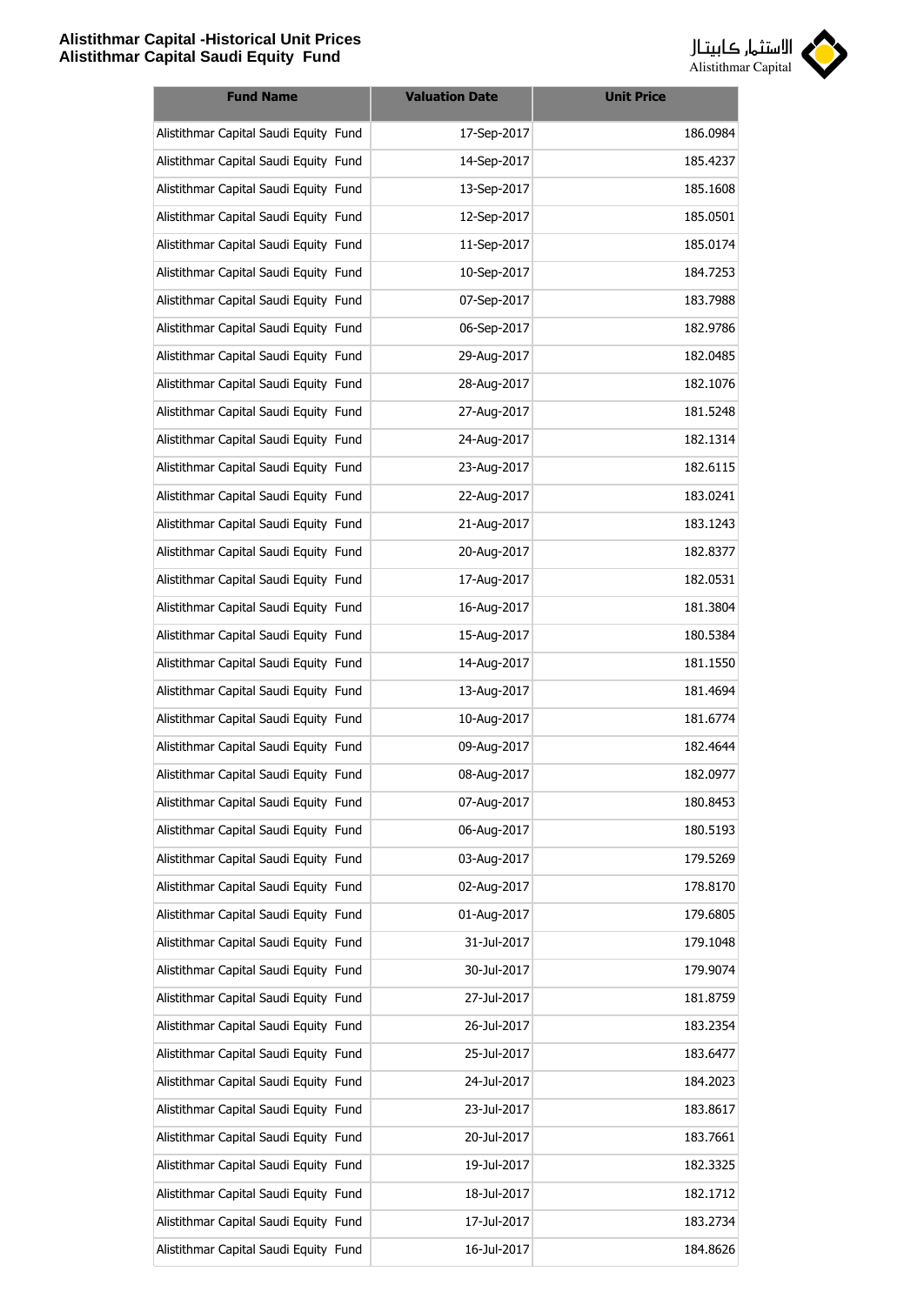

| <b>Fund Name</b>                      | <b>Valuation Date</b> | <b>Unit Price</b> |
|---------------------------------------|-----------------------|-------------------|
| Alistithmar Capital Saudi Equity Fund | 13-Jul-2017           | 183.8230          |
| Alistithmar Capital Saudi Equity Fund | 12-Jul-2017           | 183.2440          |
| Alistithmar Capital Saudi Equity Fund | 11-Jul-2017           | 181.8153          |
| Alistithmar Capital Saudi Equity Fund | 10-Jul-2017           | 181.6673          |
| Alistithmar Capital Saudi Equity Fund | 09-Jul-2017           | 178.7698          |
| Alistithmar Capital Saudi Equity Fund | 06-Jul-2017           | 179.1069          |
| Alistithmar Capital Saudi Equity Fund | 05-Jul-2017           | 179.8479          |
| Alistithmar Capital Saudi Equity Fund | 04-Jul-2017           | 179.7998          |
| Alistithmar Capital Saudi Equity Fund | 03-Jul-2017           | 183.4265          |
| Alistithmar Capital Saudi Equity Fund | 02-Jul-2017           | 183.3267          |
| Alistithmar Capital Saudi Equity Fund | 22-Jun-2017           | 183.1472          |
| Alistithmar Capital Saudi Equity Fund | 21-Jun-2017           | 180.0862          |
| Alistithmar Capital Saudi Equity Fund | 20-Jun-2017           | 172.7037          |
| Alistithmar Capital Saudi Equity Fund | 19-Jun-2017           | 174.9824          |
| Alistithmar Capital Saudi Equity Fund | 18-Jun-2017           | 171.0862          |
| Alistithmar Capital Saudi Equity Fund | 15-Jun-2017           | 170.7998          |
| Alistithmar Capital Saudi Equity Fund | 14-Jun-2017           | 171.8252          |
| Alistithmar Capital Saudi Equity Fund | 13-Jun-2017           | 171.4251          |
| Alistithmar Capital Saudi Equity Fund | 12-Jun-2017           | 170.9109          |
| Alistithmar Capital Saudi Equity Fund | 11-Jun-2017           | 170.4839          |
| Alistithmar Capital Saudi Equity Fund | 08-Jun-2017           | 172.5968          |
| Alistithmar Capital Saudi Equity Fund | 07-Jun-2017           | 174.6470          |
| Alistithmar Capital Saudi Equity Fund | 06-Jun-2017           | 174.8637          |
| Alistithmar Capital Saudi Equity Fund | 05-Jun-2017           | 176.2592          |
| Alistithmar Capital Saudi Equity Fund | 04-Jun-2017           | 176.1082          |
| Alistithmar Capital Saudi Equity Fund | 01-Jun-2017           | 174.4413          |
| Alistithmar Capital Saudi Equity Fund | 31-May-2017           | 174.3424          |
| Alistithmar Capital Saudi Equity Fund | 30-May-2017           | 174.1697          |
| Alistithmar Capital Saudi Equity Fund | 29-May-2017           | 173.3682          |
| Alistithmar Capital Saudi Equity Fund | 28-May-2017           | 171.9161          |
| Alistithmar Capital Saudi Equity Fund | 25-May-2017           | 175.1861          |
| Alistithmar Capital Saudi Equity Fund | 24-May-2017           | 175.9994          |
| Alistithmar Capital Saudi Equity Fund | 23-May-2017           | 176.9571          |
| Alistithmar Capital Saudi Equity Fund | 22-May-2017           | 178.8639          |
| Alistithmar Capital Saudi Equity Fund | 21-May-2017           | 178.7635          |
| Alistithmar Capital Saudi Equity Fund | 18-May-2017           | 177.7473          |
| Alistithmar Capital Saudi Equity Fund | 17-May-2017           | 177.7261          |
| Alistithmar Capital Saudi Equity Fund | 16-May-2017           | 177.8406          |
| Alistithmar Capital Saudi Equity Fund | 15-May-2017           | 176.8635          |
| Alistithmar Capital Saudi Equity Fund | 14-May-2017           | 175.6358          |
| Alistithmar Capital Saudi Equity Fund | 11-May-2017           | 177.1756          |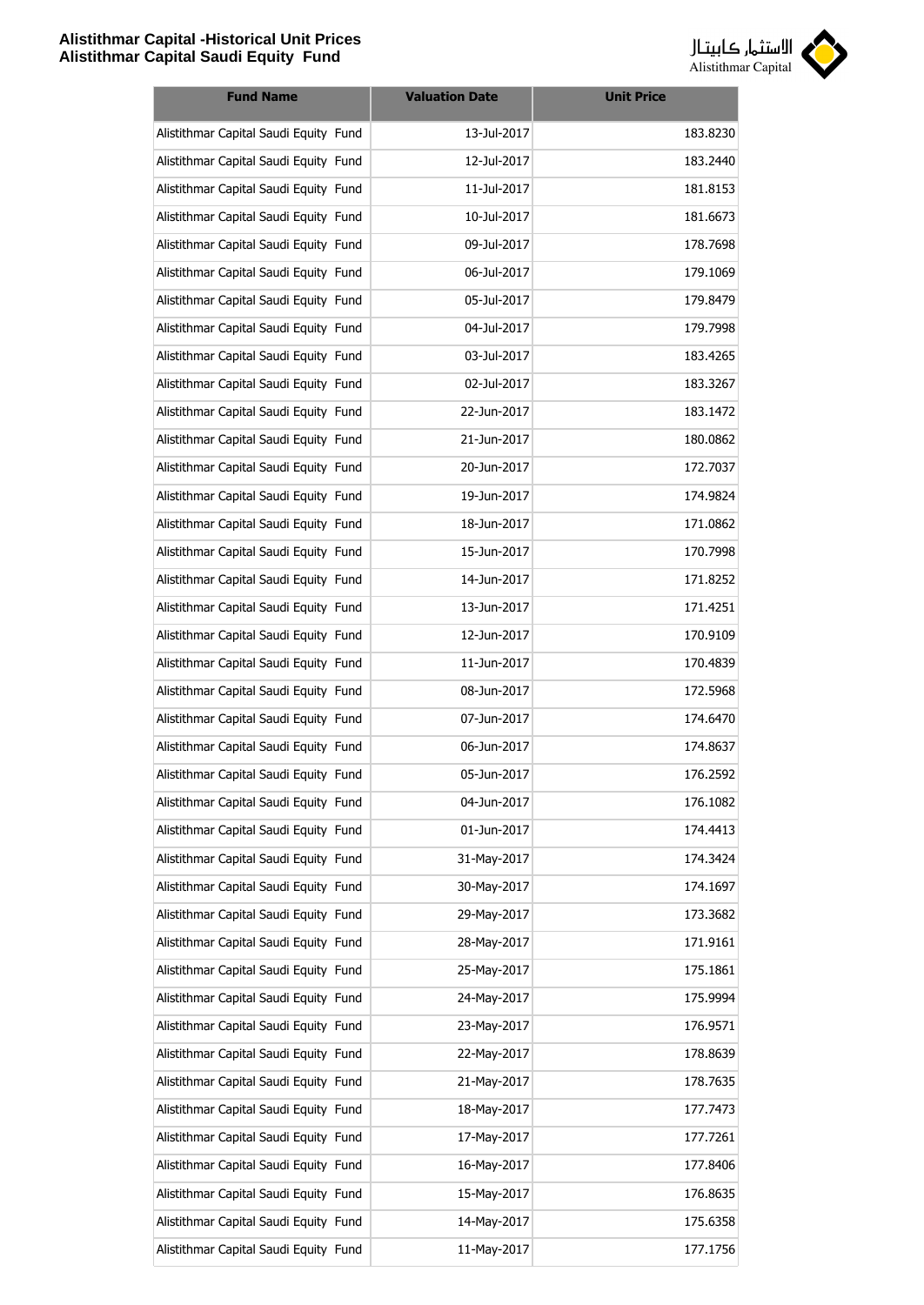

| <b>Fund Name</b>                      | <b>Valuation Date</b> | <b>Unit Price</b> |
|---------------------------------------|-----------------------|-------------------|
| Alistithmar Capital Saudi Equity Fund | 10-May-2017           | 179.1670          |
| Alistithmar Capital Saudi Equity Fund | 09-May-2017           | 178.9611          |
| Alistithmar Capital Saudi Equity Fund | 08-May-2017           | 177.8563          |
| Alistithmar Capital Saudi Equity Fund | 07-May-2017           | 177.6710          |
| Alistithmar Capital Saudi Equity Fund | 04-May-2017           | 179.5317          |
| Alistithmar Capital Saudi Equity Fund | 03-May-2017           | 180.7067          |
| Alistithmar Capital Saudi Equity Fund | 02-May-2017           | 182.1214          |
| Alistithmar Capital Saudi Equity Fund | 01-May-2017           | 181.8573          |
| Alistithmar Capital Saudi Equity Fund | 30-Apr-2017           | 182.2567          |
| Alistithmar Capital Saudi Equity Fund | 27-Apr-2017           | 180.1940          |
| Alistithmar Capital Saudi Equity Fund | 26-Apr-2017           | 179.6962          |
| Alistithmar Capital Saudi Equity Fund | 25-Apr-2017           | 179.9010          |
| Alistithmar Capital Saudi Equity Fund | 24-Apr-2017           | 181.1284          |
| Alistithmar Capital Saudi Equity Fund | 23-Apr-2017           | 180.9459          |
| Alistithmar Capital Saudi Equity Fund | 20-Apr-2017           | 178.6121          |
| Alistithmar Capital Saudi Equity Fund | 19-Apr-2017           | 179.8414          |
| Alistithmar Capital Saudi Equity Fund | 18-Apr-2017           | 179.1304          |
| Alistithmar Capital Saudi Equity Fund | 17-Apr-2017           | 180.2840          |
| Alistithmar Capital Saudi Equity Fund | 16-Apr-2017           | 179.8996          |
| Alistithmar Capital Saudi Equity Fund | 13-Apr-2017           | 181.9786          |
| Alistithmar Capital Saudi Equity Fund | 12-Apr-2017           | 182.9725          |
| Alistithmar Capital Saudi Equity Fund | 11-Apr-2017           | 180.9559          |
| Alistithmar Capital Saudi Equity Fund | 10-Apr-2017           | 181.1422          |
| Alistithmar Capital Saudi Equity Fund | 09-Apr-2017           | 181.0969          |
| Alistithmar Capital Saudi Equity Fund | 06-Apr-2017           | 182.0509          |
| Alistithmar Capital Saudi Equity Fund | 05-Apr-2017           | 181.8424          |
| Alistithmar Capital Saudi Equity Fund | 04-Apr-2017           | 180.0416          |
| Alistithmar Capital Saudi Equity Fund | 03-Apr-2017           | 179.7314          |
| Alistithmar Capital Saudi Equity Fund | 02-Apr-2017           | 180.3188          |
| Alistithmar Capital Saudi Equity Fund | 30-Mar-2017           | 180.8803          |
| Alistithmar Capital Saudi Equity Fund | 29-Mar-2017           | 109.2505          |
| Alistithmar Capital Saudi Equity Fund | 28-Mar-2017           | 176.2302          |
| Alistithmar Capital Saudi Equity Fund | 27-Mar-2017           | 175.3224          |
| Alistithmar Capital Saudi Equity Fund | 26-Mar-2017           | 175.8208          |
| Alistithmar Capital Saudi Equity Fund | 23-Mar-2017           | 175.8475          |
| Alistithmar Capital Saudi Equity Fund | 22-Mar-2017           | 174.6510          |
| Alistithmar Capital Saudi Equity Fund | 21-Mar-2017           | 177.4008          |
| Alistithmar Capital Saudi Equity Fund | 20-Mar-2017           | 178.2334          |
| Alistithmar Capital Saudi Equity Fund | 19-Mar-2017           | 178.9649          |
| Alistithmar Capital Saudi Equity Fund | 16-Mar-2017           | 178.4213          |
| Alistithmar Capital Saudi Equity Fund | 15-Mar-2017           | 175.4354          |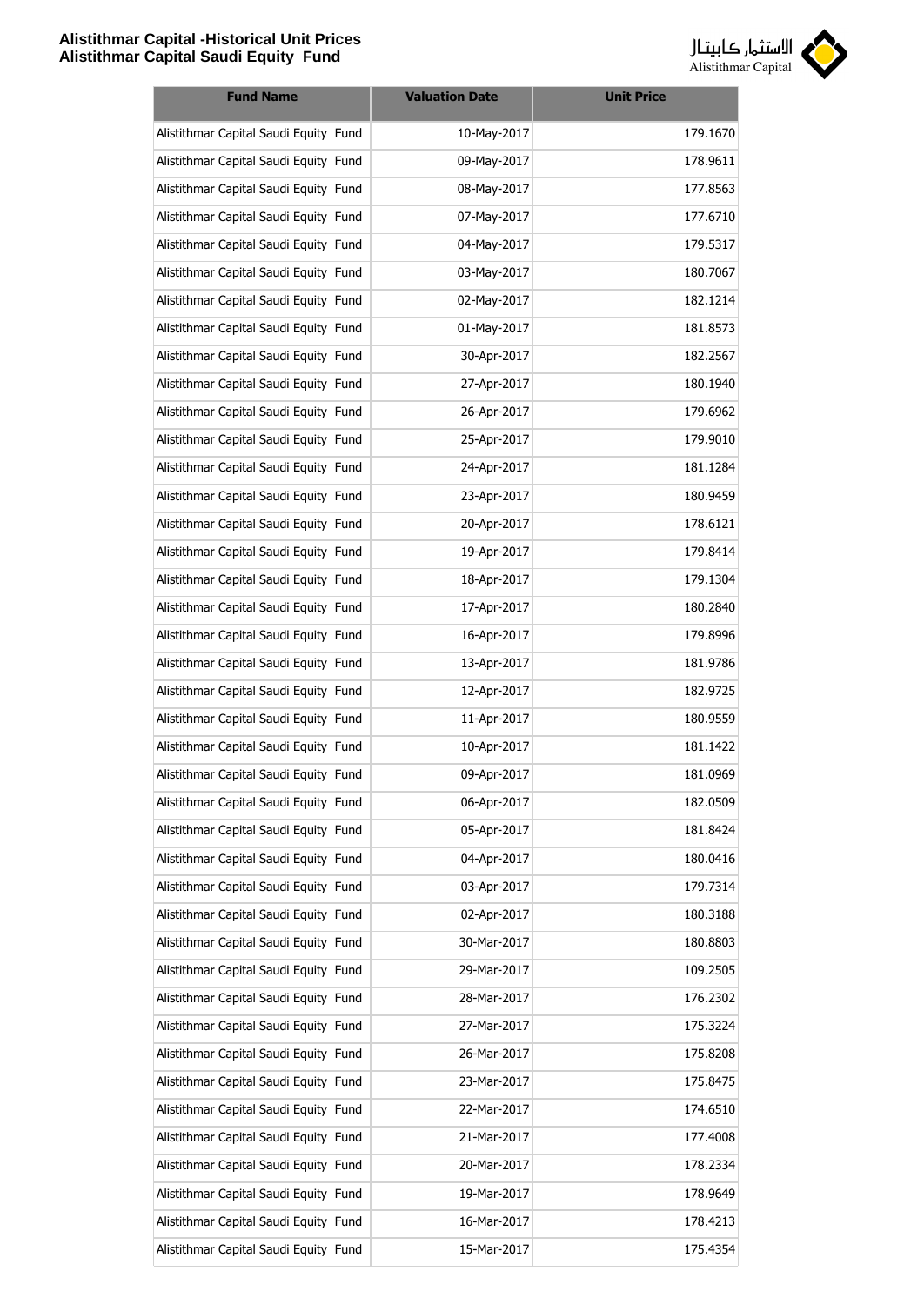

| <b>Fund Name</b>                      | <b>Valuation Date</b> | <b>Unit Price</b> |
|---------------------------------------|-----------------------|-------------------|
| Alistithmar Capital Saudi Equity Fund | 14-Mar-2017           | 173.9444          |
| Alistithmar Capital Saudi Equity Fund | 13-Mar-2017           | 174.3414          |
| Alistithmar Capital Saudi Equity Fund | 12-Mar-2017           | 175.9175          |
| Alistithmar Capital Saudi Equity Fund | 09-Mar-2017           | 178.8574          |
| Alistithmar Capital Saudi Equity Fund | 08-Mar-2017           | 181.0023          |
| Alistithmar Capital Saudi Equity Fund | 07-Mar-2017           | 181.9172          |
| Alistithmar Capital Saudi Equity Fund | 06-Mar-2017           | 181.7064          |
| Alistithmar Capital Saudi Equity Fund | 05-Mar-2017           | 181.6161          |
| Alistithmar Capital Saudi Equity Fund | 02-Mar-2017           | 183.0143          |
| Alistithmar Capital Saudi Equity Fund | 01-Mar-2017           | 182.3868          |
| Alistithmar Capital Saudi Equity Fund | 28-Feb-2017           | 182.1614          |
| Alistithmar Capital Saudi Equity Fund | 27-Feb-2017           | 182.0093          |
| Alistithmar Capital Saudi Equity Fund | 26-Feb-2017           | 184.8027          |
| Alistithmar Capital Saudi Equity Fund | 23-Feb-2017           | 182.8770          |
| Alistithmar Capital Saudi Equity Fund | 22-Feb-2017           | 182.8017          |
| Alistithmar Capital Saudi Equity Fund | 21-Feb-2017           | 182.6581          |
| Alistithmar Capital Saudi Equity Fund | 20-Feb-2017           | 183.1755          |
| Alistithmar Capital Saudi Equity Fund | 19-Feb-2017           | 185.4028          |
| Alistithmar Capital Saudi Equity Fund | 16-Feb-2017           | 185.3836          |
| Alistithmar Capital Saudi Equity Fund | 15-Feb-2017           | 183.6954          |
| Alistithmar Capital Saudi Equity Fund | 14-Feb-2017           | 182.6739          |
| Alistithmar Capital Saudi Equity Fund | 13-Feb-2017           | 183.3653          |
| Alistithmar Capital Saudi Equity Fund | 12-Feb-2017           | 182.5048          |
| Alistithmar Capital Saudi Equity Fund | 09-Feb-2017           | 180.1587          |
| Alistithmar Capital Saudi Equity Fund | 08-Feb-2017           | 180.5658          |
| Alistithmar Capital Saudi Equity Fund | 07-Feb-2017           | 182.9403          |
| Alistithmar Capital Saudi Equity Fund | 06-Feb-2017           | 183.1919          |
| Alistithmar Capital Saudi Equity Fund | 05-Feb-2017           | 182.8578          |
| Alistithmar Capital Saudi Equity Fund | 02-Feb-2017           | 184.0498          |
| Alistithmar Capital Saudi Equity Fund | 01-Feb-2017           | 183.6434          |
| Alistithmar Capital Saudi Equity Fund | 31-Jan-2017           | 183.8745          |
| Alistithmar Capital Saudi Equity Fund | 30-Jan-2017           | 184.9680          |
| Alistithmar Capital Saudi Equity Fund | 29-Jan-2017           | 186.1801          |
| Alistithmar Capital Saudi Equity Fund | 26-Jan-2017           | 184.8455          |
| Alistithmar Capital Saudi Equity Fund | 25-Jan-2017           | 185.0159          |
| Alistithmar Capital Saudi Equity Fund | 24-Jan-2017           | 184.9750          |
| Alistithmar Capital Saudi Equity Fund | 23-Jan-2017           | 183.3780          |
| Alistithmar Capital Saudi Equity Fund | 22-Jan-2017           | 180.3919          |
| Alistithmar Capital Saudi Equity Fund | 19-Jan-2017           | 179.0191          |
| Alistithmar Capital Saudi Equity Fund | 18-Jan-2017           | 177.2269          |
| Alistithmar Capital Saudi Equity Fund | 17-Jan-2017           | 177.7520          |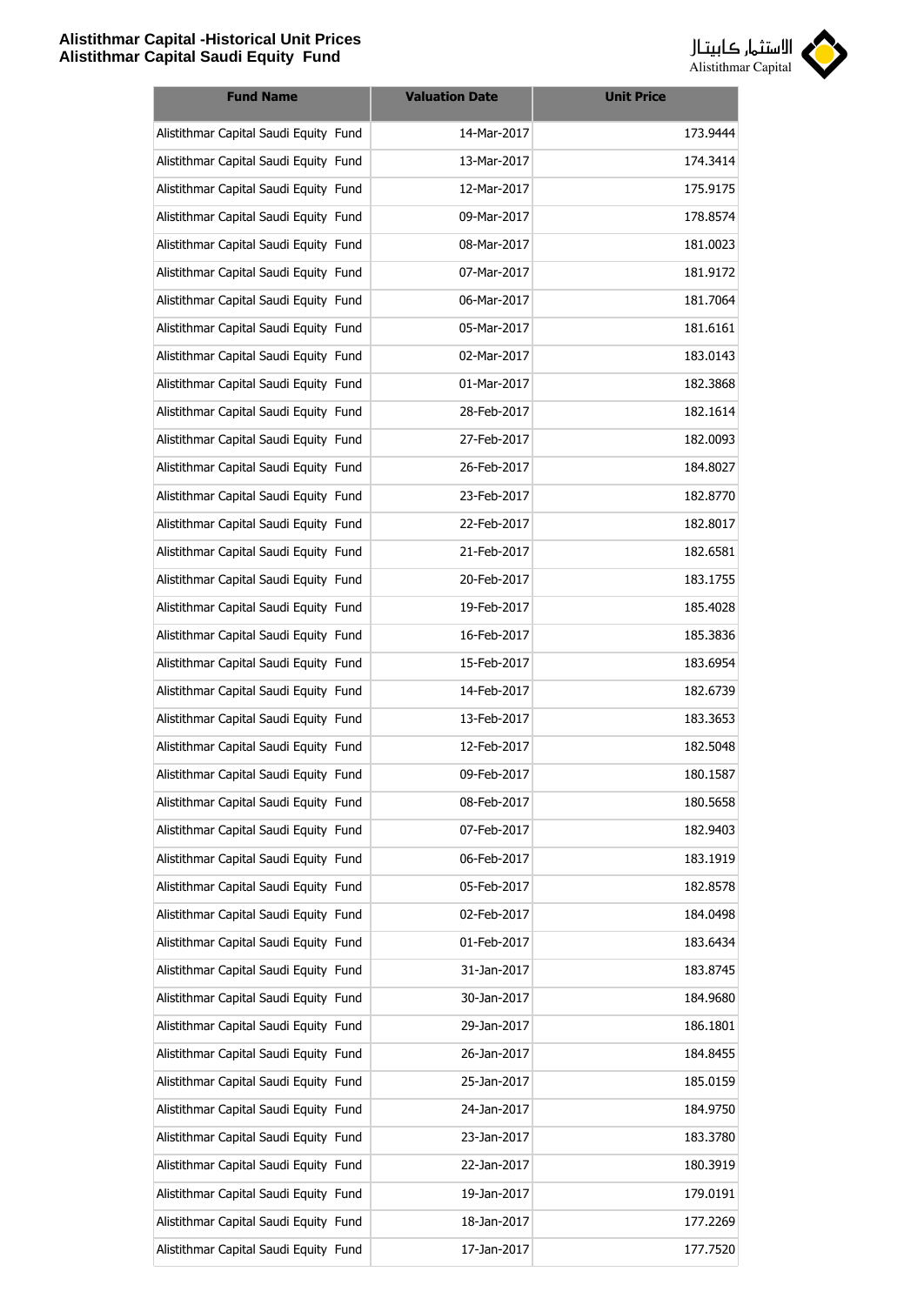

| <b>Fund Name</b>                      | <b>Valuation Date</b> | <b>Unit Price</b> |
|---------------------------------------|-----------------------|-------------------|
| Alistithmar Capital Saudi Equity Fund | 16-Jan-2017           | 175.8941          |
| Alistithmar Capital Saudi Equity Fund | 15-Jan-2017           | 178.3729          |
| Alistithmar Capital Saudi Equity Fund | 12-Jan-2017           | 178.6659          |
| Alistithmar Capital Saudi Equity Fund | 11-Jan-2017           | 177.7278          |
| Alistithmar Capital Saudi Equity Fund | 10-Jan-2017           | 180.4662          |
| Alistithmar Capital Saudi Equity Fund | 09-Jan-2017           | 180.7739          |
| Alistithmar Capital Saudi Equity Fund | 08-Jan-2017           | 182.3085          |
| Alistithmar Capital Saudi Equity Fund | 05-Jan-2017           | 184.2116          |
| Alistithmar Capital Saudi Equity Fund | 04-Jan-2017           | 184.7399          |
| Alistithmar Capital Saudi Equity Fund | 03-Jan-2017           | 186.5885          |
| Alistithmar Capital Saudi Equity Fund | 02-Jan-2017           | 187.4337          |
| Alistithmar Capital Saudi Equity Fund | 01-Jan-2017           | 187.4787          |
| Alistithmar Capital Saudi Equity Fund | 29-Dec-2016           | 187.1444          |
| Alistithmar Capital Saudi Equity Fund | 28-Dec-2016           | 187.6918          |
| Alistithmar Capital Saudi Equity Fund | 27-Dec-2016           | 187.56            |
| Alistithmar Capital Saudi Equity Fund | 26-Dec-2016           | 184.7592          |
| Alistithmar Capital Saudi Equity Fund | 25-Dec-2016           | 184.7128          |
| Alistithmar Capital Saudi Equity Fund | 22-Dec-2016           | 182.1101          |
| Alistithmar Capital Saudi Equity Fund | 21-Dec-2016           | 180.8035          |
| Alistithmar Capital Saudi Equity Fund | 20-Dec-2016           | 180.0411          |
| Alistithmar Capital Saudi Equity Fund | 19-Dec-2016           | 181.7898          |
| Alistithmar Capital Saudi Equity Fund | 18-Dec-2016           | 183.4511          |
| Alistithmar Capital Saudi Equity Fund | 15-Dec-2016           | 181.6301          |
| Alistithmar Capital Saudi Equity Fund | 14-Dec-2016           | 180.4446          |
| Alistithmar Capital Saudi Equity Fund | 13-Dec-2016           | 182.0259          |
| Alistithmar Capital Saudi Equity Fund | 12-Dec-2016           | 184.0909          |
| Alistithmar Capital Saudi Equity Fund | 11-Dec-2016           | 185.0170          |
| Alistithmar Capital Saudi Equity Fund | 08-Dec-2016           | 182.5227          |
| Alistithmar Capital Saudi Equity Fund | 07-Dec-2016           | 182.0514          |
| Alistithmar Capital Saudi Equity Fund | 06-Dec-2016           | 181.7148          |
| Alistithmar Capital Saudi Equity Fund | 05-Dec-2016           | 179.7957          |
| Alistithmar Capital Saudi Equity Fund | 04-Dec-2016           | 179.6346          |
| Alistithmar Capital Saudi Equity Fund | 01-Dec-2016           | 178.7890          |
| Alistithmar Capital Saudi Equity Fund | 30-Nov-2016           | 176.1594          |
| Alistithmar Capital Saudi Equity Fund | 29-Nov-2016           | 173.2228          |
| Alistithmar Capital Saudi Equity Fund | 28-Nov-2016           | 173.4681          |
| Alistithmar Capital Saudi Equity Fund | 27-Nov-2016           | 172.1091          |
| Alistithmar Capital Saudi Equity Fund | 24-Nov-2016           | 170.6815          |
| Alistithmar Capital Saudi Equity Fund | 23-Nov-2016           | 170.3353          |
| Alistithmar Capital Saudi Equity Fund | 22-Nov-2016           | 165.9930          |
| Alistithmar Capital Saudi Equity Fund | 21-Nov-2016           | 162.6350          |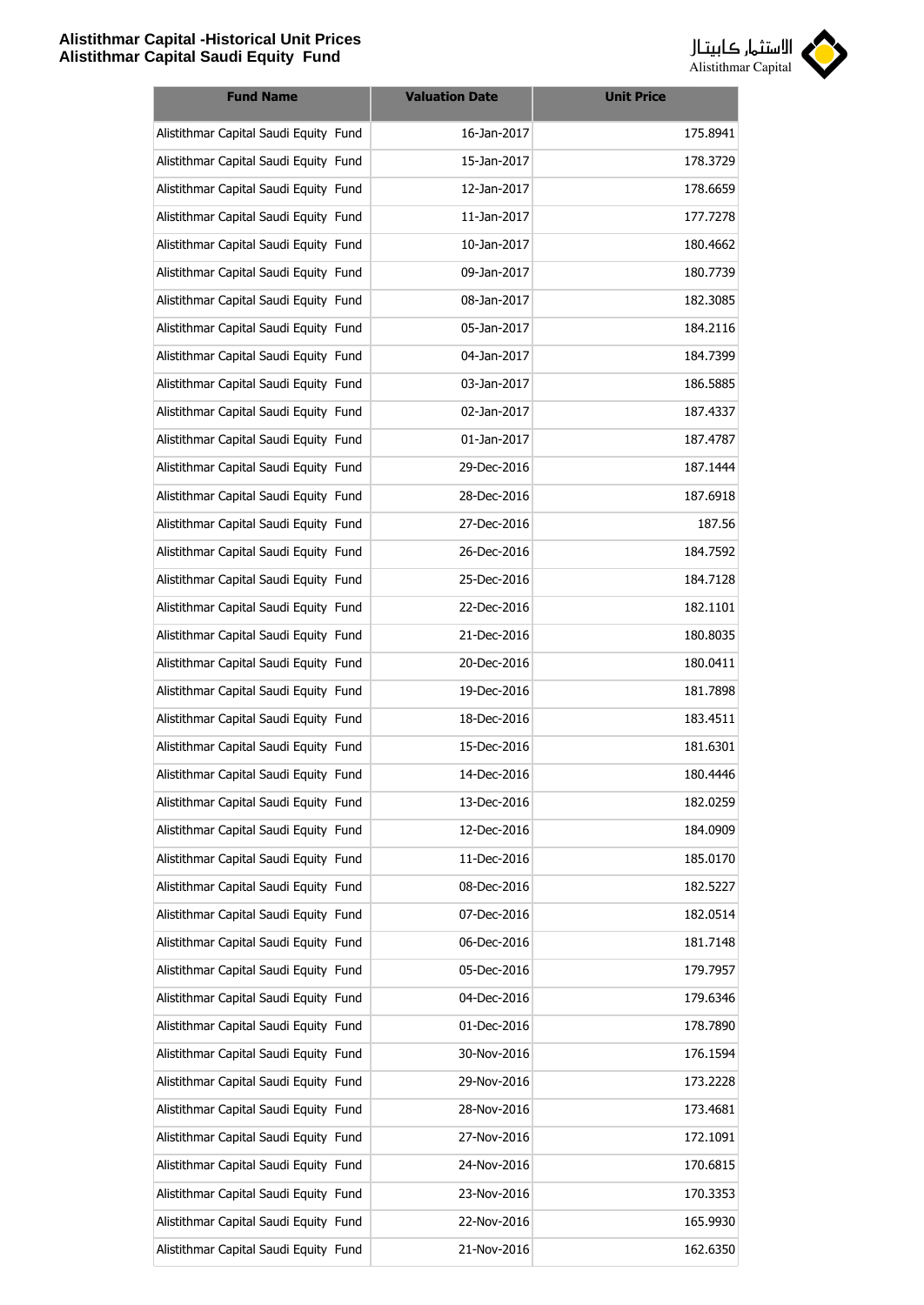

| <b>Fund Name</b>                      | <b>Valuation Date</b> | <b>Unit Price</b> |
|---------------------------------------|-----------------------|-------------------|
| Alistithmar Capital Saudi Equity Fund | 20-Nov-2016           | 164.3336          |
| Alistithmar Capital Saudi Equity Fund | 17-Nov-2016           | 165.3821          |
| Alistithmar Capital Saudi Equity Fund | 16-Nov-2016           | 165.8055          |
| Alistithmar Capital Saudi Equity Fund | 15-Nov-2016           | 162.0224          |
| Alistithmar Capital Saudi Equity Fund | 14-Nov-2016           | 165.5873          |
| Alistithmar Capital Saudi Equity Fund | 13-Nov-2016           | 166.4169          |
| Alistithmar Capital Saudi Equity Fund | 10-Nov-2016           | 163.37            |
| Alistithmar Capital Saudi Equity Fund | 09-Nov-2016           | 160.1127          |
| Alistithmar Capital Saudi Equity Fund | 08-Nov-2016           | 159.3727          |
| Alistithmar Capital Saudi Equity Fund | 07-Nov-2016           | 155.5707          |
| Alistithmar Capital Saudi Equity Fund | 06-Nov-2016           | 153.4998          |
| Alistithmar Capital Saudi Equity Fund | 03-Nov-2016           | 152.5696          |
| Alistithmar Capital Saudi Equity Fund | 02-Nov-2016           | 151.1373          |
| Alistithmar Capital Saudi Equity Fund | 01-Nov-2016           | 151.9270          |
| Alistithmar Capital Saudi Equity Fund | 31-Oct-2016           | 151.9601          |
| Alistithmar Capital Saudi Equity Fund | 30-Oct-2016           | 151.5408          |
| Alistithmar Capital Saudi Equity Fund | 27-Oct-2016           | 150.5576          |
| Alistithmar Capital Saudi Equity Fund | 26-Oct-2016           | 149.6009          |
| Alistithmar Capital Saudi Equity Fund | 25-Oct-2016           | 149.6369          |
| Alistithmar Capital Saudi Equity Fund | 24-Oct-2016           | 147.9769          |
| Alistithmar Capital Saudi Equity Fund | 23-Oct-2016           | 146.5123          |
| Alistithmar Capital Saudi Equity Fund | 20-Oct-2016           | 144.2188          |
| Alistithmar Capital Saudi Equity Fund | 19-Oct-2016           | 140.8404          |
| Alistithmar Capital Saudi Equity Fund | 18-Oct-2016           | 138.5267          |
| Alistithmar Capital Saudi Equity Fund | 17-Oct-2016           | 142.1114          |
| Alistithmar Capital Saudi Equity Fund | 16-Oct-2016           | 143.8746          |
| Alistithmar Capital Saudi Equity Fund | 13-Oct-2016           | 145.6610          |
| Alistithmar Capital Saudi Equity Fund | 12-Oct-2016           | 145.9038          |
| Alistithmar Capital Saudi Equity Fund | 11-Oct-2016           | 144.9212          |
| Alistithmar Capital Saudi Equity Fund | 10-Oct-2016           | 141.7370          |
| Alistithmar Capital Saudi Equity Fund | 09-Oct-2016           | 140.0698          |
| Alistithmar Capital Saudi Equity Fund | 06-Oct-2016           | 142.7465          |
| Alistithmar Capital Saudi Equity Fund | 05-Oct-2016           | 141.0036          |
| Alistithmar Capital Saudi Equity Fund | 04-Oct-2016           | 139.7395          |
| Alistithmar Capital Saudi Equity Fund | 03-Oct-2016           | 138.1512          |
| Alistithmar Capital Saudi Equity Fund | 02-Oct-2016           | 137.45            |
| Alistithmar Capital Saudi Equity Fund | 29-Sep-2016           | 142.9154          |
| Alistithmar Capital Saudi Equity Fund | 28-Sep-2016           | 139.8678          |
| Alistithmar Capital Saudi Equity Fund | 27-Sep-2016           | 145.7620          |
| Alistithmar Capital Saudi Equity Fund | 26-Sep-2016           | 151.9097          |
| Alistithmar Capital Saudi Equity Fund | 25-Sep-2016           | 151.2977          |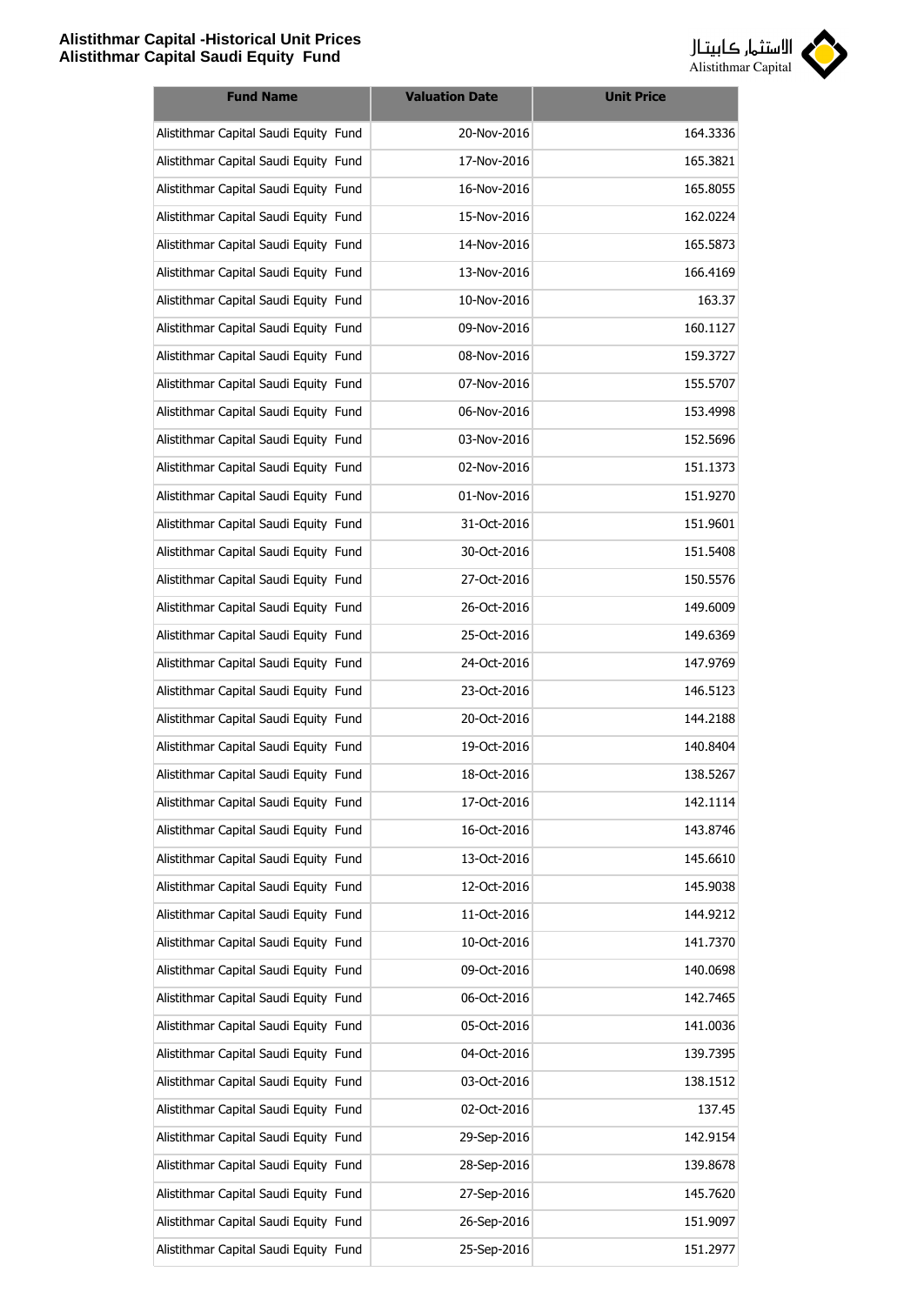

| <b>Fund Name</b>                      | <b>Valuation Date</b> | <b>Unit Price</b> |
|---------------------------------------|-----------------------|-------------------|
| Alistithmar Capital Saudi Equity Fund | 21-Sep-2016           | 152.4924          |
| Alistithmar Capital Saudi Equity Fund | 20-Sep-2016           | 151.4656          |
| Alistithmar Capital Saudi Equity Fund | 19-Sep-2016           | 151.9527          |
| Alistithmar Capital Saudi Equity Fund | 18-Sep-2016           | 155.1646          |
| Alistithmar Capital Saudi Equity Fund | 08-Sep-2016           | 158.0410          |
| Alistithmar Capital Saudi Equity Fund | 07-Sep-2016           | 156.4629          |
| Alistithmar Capital Saudi Equity Fund | 06-Sep-2016           | 158.0153          |
| Alistithmar Capital Saudi Equity Fund | 05-Sep-2016           | 158.9486          |
| Alistithmar Capital Saudi Equity Fund | 04-Sep-2016           | 156.3288          |
| Alistithmar Capital Saudi Equity Fund | 01-Sep-2016           | 153.6889          |
| Alistithmar Capital Saudi Equity Fund | 31-Aug-2016           | 156.0546          |
| Alistithmar Capital Saudi Equity Fund | 30-Aug-2016           | 158.2793          |
| Alistithmar Capital Saudi Equity Fund | 29-Aug-2016           | 156.9079          |
| Alistithmar Capital Saudi Equity Fund | 28-Aug-2016           | 156.4411          |
| Alistithmar Capital Saudi Equity Fund | 25-Aug-2016           | 152.4865          |
| Alistithmar Capital Saudi Equity Fund | 24-Aug-2016           | 153.8143          |
| Alistithmar Capital Saudi Equity Fund | 23-Aug-2016           | 156.3660          |
| Alistithmar Capital Saudi Equity Fund | 22-Aug-2016           | 156.9313          |
| Alistithmar Capital Saudi Equity Fund | 21-Aug-2016           | 160.4927          |
| Alistithmar Capital Saudi Equity Fund | 18-Aug-2016           | 160.5694          |
| Alistithmar Capital Saudi Equity Fund | 17-Aug-2016           | 160.9438          |
| Alistithmar Capital Saudi Equity Fund | 16-Aug-2016           | 163.8838          |
| Alistithmar Capital Saudi Equity Fund | 15-Aug-2016           | 164.7113          |
| Alistithmar Capital Saudi Equity Fund | 14-Aug-2016           | 165.1471          |
| Alistithmar Capital Saudi Equity Fund | 11-Aug-2016           | 164.3445          |
| Alistithmar Capital Saudi Equity Fund | 10-Aug-2016           | 165.1472          |
| Alistithmar Capital Saudi Equity Fund | 09-Aug-2016           | 166.0670          |
| Alistithmar Capital Saudi Equity Fund | 08-Aug-2016           | 164.7282          |
| Alistithmar Capital Saudi Equity Fund | 07-Aug-2016           | 163.9265          |
| Alistithmar Capital Saudi Equity Fund | 04-Aug-2016           | 163.2293          |
| Alistithmar Capital Saudi Equity Fund | 03-Aug-2016           | 162.9486          |
| Alistithmar Capital Saudi Equity Fund | 02-Aug-2016           | 163.6119          |
| Alistithmar Capital Saudi Equity Fund | 01-Aug-2016           | 165.5071          |
| Alistithmar Capital Saudi Equity Fund | 31-Jul-2016           | 164.1771          |
| Alistithmar Capital Saudi Equity Fund | 28-Jul-2016           | 164.6764          |
| Alistithmar Capital Saudi Equity Fund | 27-Jul-2016           | 166.1780          |
| Alistithmar Capital Saudi Equity Fund | 26-Jul-2016           | 167.3130          |
| Alistithmar Capital Saudi Equity Fund | 25-Jul-2016           | 168.3654          |
| Alistithmar Capital Saudi Equity Fund | 24-Jul-2016           | 168.4356          |
| Alistithmar Capital Saudi Equity Fund | 21-Jul-2016           | 170.1505          |
| Alistithmar Capital Saudi Equity Fund | 20-Jul-2016           | 170.3735          |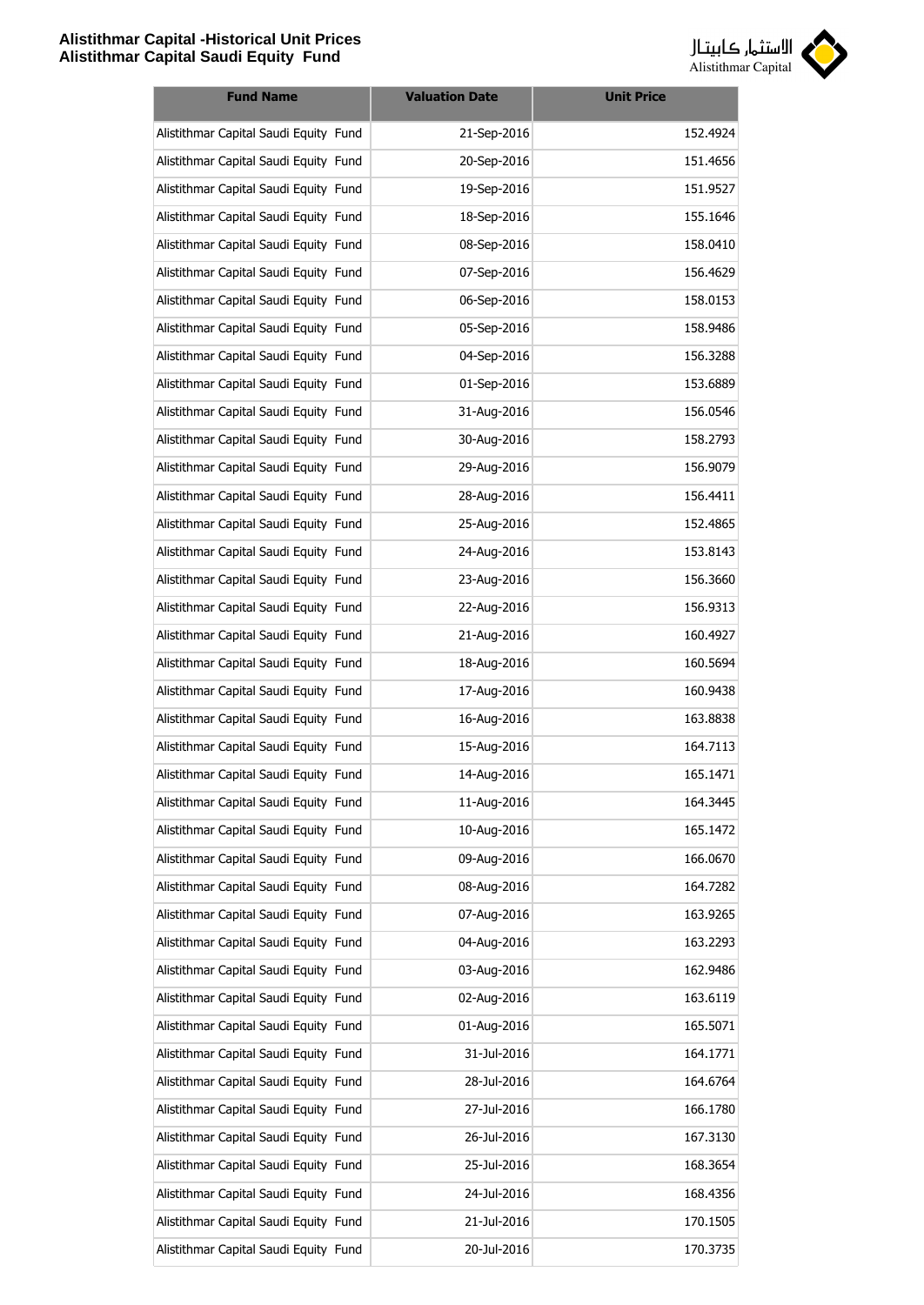

| <b>Fund Name</b>                      | <b>Valuation Date</b> | <b>Unit Price</b> |
|---------------------------------------|-----------------------|-------------------|
| Alistithmar Capital Saudi Equity Fund | 19-Jul-2016           | 170.9838          |
| Alistithmar Capital Saudi Equity Fund | 18-Jul-2016           | 172.3035          |
| Alistithmar Capital Saudi Equity Fund | 17-Jul-2016           | 172.4339          |
| Alistithmar Capital Saudi Equity Fund | 14-Jul-2016           | 172.1262          |
| Alistithmar Capital Saudi Equity Fund | 13-Jul-2016           | 172.3265          |
| Alistithmar Capital Saudi Equity Fund | 12-Jul-2016           | 170.7128          |
| Alistithmar Capital Saudi Equity Fund | 11-Jul-2016           | 169.1614          |
| Alistithmar Capital Saudi Equity Fund | 10-Jul-2016           | 168.6157          |
| Alistithmar Capital Saudi Equity Fund | 30-Jun-2016           | 167.5081          |
| Alistithmar Capital Saudi Equity Fund | 29-Jun-2016           | 167.8771          |
| Alistithmar Capital Saudi Equity Fund | 28-Jun-2016           | 166.8698          |
| Alistithmar Capital Saudi Equity Fund | 27-Jun-2016           | 166.9206          |
| Alistithmar Capital Saudi Equity Fund | 26-Jun-2016           | 166.8427          |
| Alistithmar Capital Saudi Equity Fund | 23-Jun-2016           | 168.0847          |
| Alistithmar Capital Saudi Equity Fund | 22-Jun-2016           | 167.7537          |
| Alistithmar Capital Saudi Equity Fund | 21-Jun-2016           | 167.8036          |
| Alistithmar Capital Saudi Equity Fund | 20-Jun-2016           | 168.0969          |
| Alistithmar Capital Saudi Equity Fund | 19-Jun-2016           | 167.7071          |
| Alistithmar Capital Saudi Equity Fund | 16-Jun-2016           | 167.9853          |
| Alistithmar Capital Saudi Equity Fund | 15-Jun-2016           | 168.6483          |
| Alistithmar Capital Saudi Equity Fund | 14-Jun-2016           | 169.7758          |
| Alistithmar Capital Saudi Equity Fund | 13-Jun-2016           | 169.1074          |
| Alistithmar Capital Saudi Equity Fund | 12-Jun-2016           | 168.6092          |
| Alistithmar Capital Saudi Equity Fund | 09-Jun-2016           | 169.7137          |
| Alistithmar Capital Saudi Equity Fund | 08-Jun-2016           | 169.7647          |
| Alistithmar Capital Saudi Equity Fund | 07-Jun-2016           | 167.5690          |
| Alistithmar Capital Saudi Equity Fund | 06-Jun-2016           | 166.5043          |
| Alistithmar Capital Saudi Equity Fund | 05-Jun-2016           | 165.2530          |
| Alistithmar Capital Saudi Equity Fund | 02-Jun-2016           | 167.2914          |
| Alistithmar Capital Saudi Equity Fund | 01-Jun-2016           | 166.6229          |
| Alistithmar Capital Saudi Equity Fund | 31-May-2016           | 165.9084          |
| Alistithmar Capital Saudi Equity Fund | 30-May-2016           | 163.5054          |
| Alistithmar Capital Saudi Equity Fund | 29-May-2016           | 164.9623          |
| Alistithmar Capital Saudi Equity Fund | 26-May-2016           | 166.0312          |
| Alistithmar Capital Saudi Equity Fund | 25-May-2016           | 167.1547          |
| Alistithmar Capital Saudi Equity Fund | 24-May-2016           | 166.0153          |
| Alistithmar Capital Saudi Equity Fund | 23-May-2016           | 164.9833          |
| Alistithmar Capital Saudi Equity Fund | 22-May-2016           | 169.8886          |
| Alistithmar Capital Saudi Equity Fund | 19-May-2016           | 171.2375          |
| Alistithmar Capital Saudi Equity Fund | 18-May-2016           | 172.4743          |
| Alistithmar Capital Saudi Equity Fund | 17-May-2016           | 172.5721          |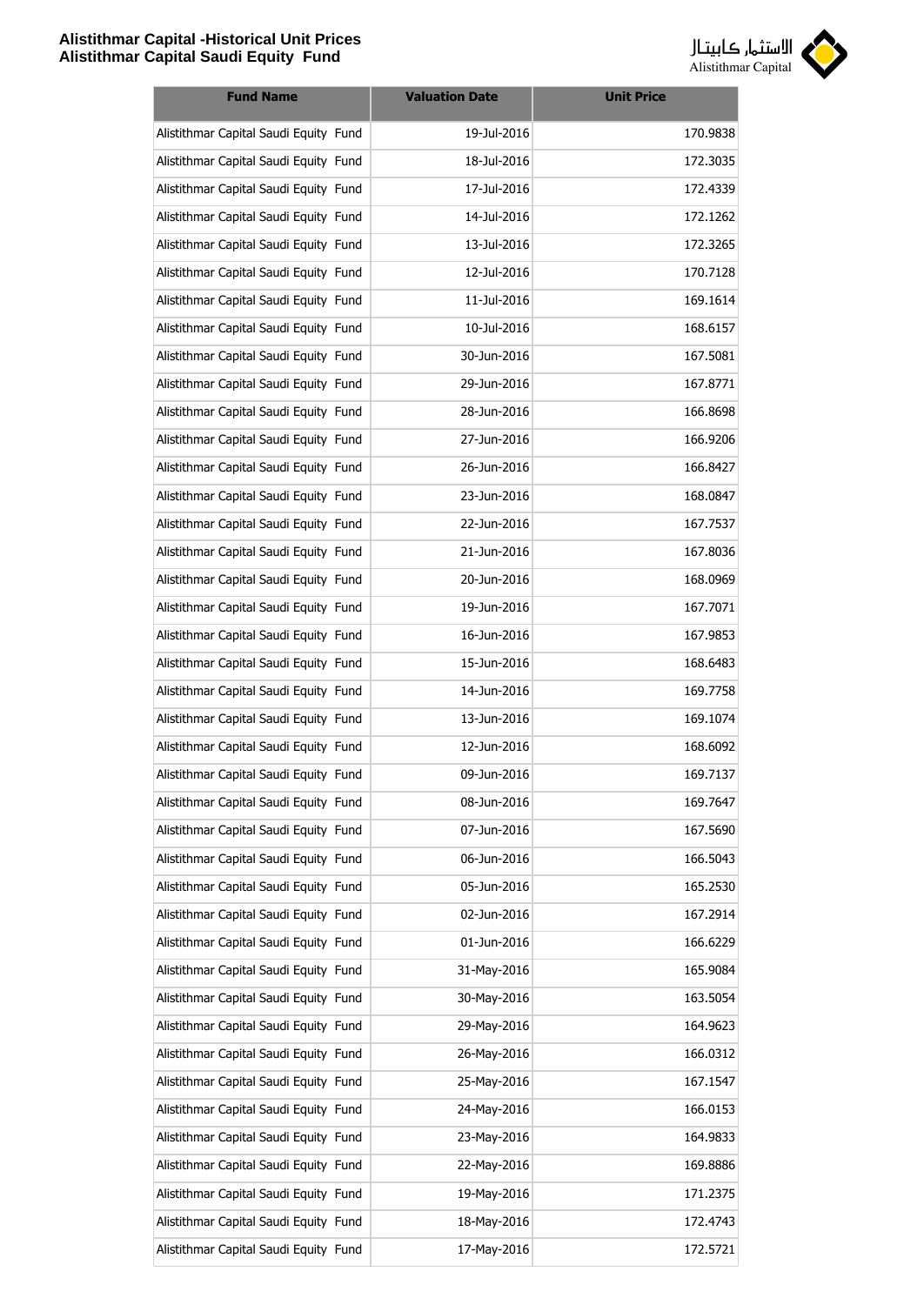

| <b>Fund Name</b>                      | <b>Valuation Date</b> | <b>Unit Price</b> |
|---------------------------------------|-----------------------|-------------------|
| Alistithmar Capital Saudi Equity Fund | 16-May-2016           | 171.1340          |
| Alistithmar Capital Saudi Equity Fund | 15-May-2016           | 170.9032          |
| Alistithmar Capital Saudi Equity Fund | 12-May-2016           | 171.3953          |
| Alistithmar Capital Saudi Equity Fund | 11-May-2016           | 169.7736          |
| Alistithmar Capital Saudi Equity Fund | 10-May-2016           | 169.0150          |
| Alistithmar Capital Saudi Equity Fund | 09-May-2016           | 170.0103          |
| Alistithmar Capital Saudi Equity Fund | 08-May-2016           | 169.5064          |
| Alistithmar Capital Saudi Equity Fund | 05-May-2016           | 168.4148          |
| Alistithmar Capital Saudi Equity Fund | 04-May-2016           | 167.0013          |
| Alistithmar Capital Saudi Equity Fund | 03-May-2016           | 167.1971          |
| Alistithmar Capital Saudi Equity Fund | 02-May-2016           | 168.8824          |
| Alistithmar Capital Saudi Equity Fund | 01-May-2016           | 169.7407          |
| Alistithmar Capital Saudi Equity Fund | 28-Apr-2016           | 170.6109          |
| Alistithmar Capital Saudi Equity Fund | 27-Apr-2016           | 170.8048          |
| Alistithmar Capital Saudi Equity Fund | 26-Apr-2016           | 169.4117          |
| Alistithmar Capital Saudi Equity Fund | 25-Apr-2016           | 171.3571          |
| Alistithmar Capital Saudi Equity Fund | 24-Apr-2016           | 167.7326          |
| Alistithmar Capital Saudi Equity Fund | 21-Apr-2016           | 164.9968          |
| Alistithmar Capital Saudi Equity Fund | 20-Apr-2016           | 162.5655          |
| Alistithmar Capital Saudi Equity Fund | 19-Apr-2016           | 161.2725          |
| Alistithmar Capital Saudi Equity Fund | 18-Apr-2016           | 158.0285          |
| Alistithmar Capital Saudi Equity Fund | 17-Apr-2016           | 157.7342          |
| Alistithmar Capital Saudi Equity Fund | 14-Apr-2016           | 160.6935          |
| Alistithmar Capital Saudi Equity Fund | 13-Apr-2016           | 159.9209          |
| Alistithmar Capital Saudi Equity Fund | 12-Apr-2016           | 158.6032          |
| Alistithmar Capital Saudi Equity Fund | 11-Apr-2016           | 155.5709          |
| Alistithmar Capital Saudi Equity Fund | 10-Apr-2016           | 155.9315          |
| Alistithmar Capital Saudi Equity Fund | 07-Apr-2016           | 154.4507          |
| Alistithmar Capital Saudi Equity Fund | 06-Apr-2016           | 153.5348          |
| Alistithmar Capital Saudi Equity Fund | 05-Apr-2016           | 151.8849          |
| Alistithmar Capital Saudi Equity Fund | 04-Apr-2016           | 151.7346          |
| Alistithmar Capital Saudi Equity Fund | 03-Apr-2016           | 149.4787          |
| Alistithmar Capital Saudi Equity Fund | 31-Mar-2016           | 152.2044          |
| Alistithmar Capital Saudi Equity Fund | 30-Mar-2016           | 151.8067          |
| Alistithmar Capital Saudi Equity Fund | 29-Mar-2016           | 150.1717          |
| Alistithmar Capital Saudi Equity Fund | 28-Mar-2016           | 151.4209          |
| Alistithmar Capital Saudi Equity Fund | 27-Mar-2016           | 151.3577          |
| Alistithmar Capital Saudi Equity Fund | 24-Mar-2016           | 153.4903          |
| Alistithmar Capital Saudi Equity Fund | 23-Mar-2016           | 156.1924          |
| Alistithmar Capital Saudi Equity Fund | 22-Mar-2016           | 156.3602          |
| Alistithmar Capital Saudi Equity Fund | 21-Mar-2016           | 156.9049          |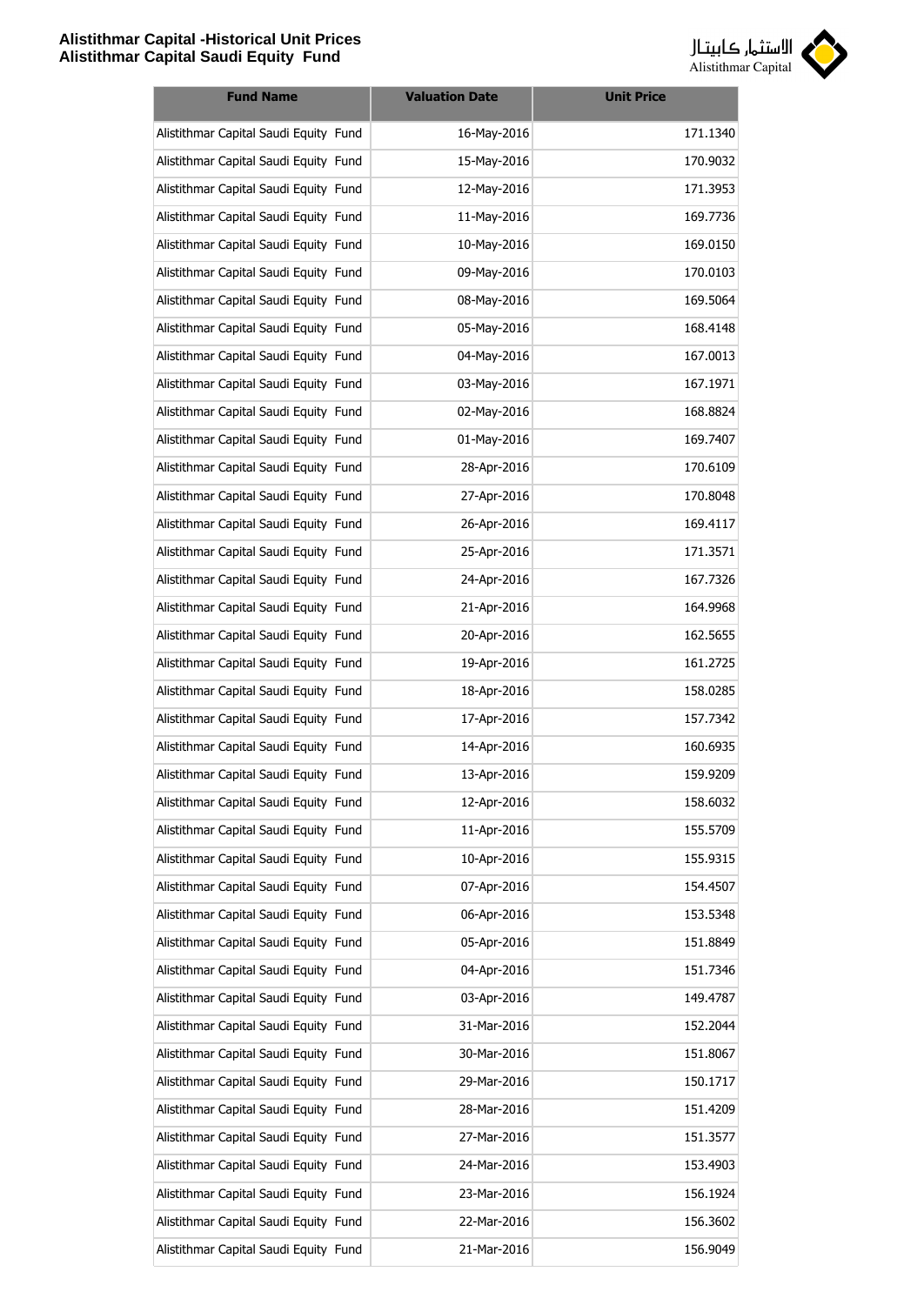

| <b>Fund Name</b>                      | <b>Valuation Date</b> | <b>Unit Price</b> |
|---------------------------------------|-----------------------|-------------------|
| Alistithmar Capital Saudi Equity Fund | 20-Mar-2016           | 157.0071          |
| Alistithmar Capital Saudi Equity Fund | 17-Mar-2016           | 154.9968          |
| Alistithmar Capital Saudi Equity Fund | 16-Mar-2016           | 153.2961          |
| Alistithmar Capital Saudi Equity Fund | 15-Mar-2016           | 151.3762          |
| Alistithmar Capital Saudi Equity Fund | 14-Mar-2016           | 153.3167          |
| Alistithmar Capital Saudi Equity Fund | 13-Mar-2016           | 155.4750          |
| Alistithmar Capital Saudi Equity Fund | 10-Mar-2016           | 154.9816          |
| Alistithmar Capital Saudi Equity Fund | 09-Mar-2016           | 154.7470          |
| Alistithmar Capital Saudi Equity Fund | 08-Mar-2016           | 156.4205          |
| Alistithmar Capital Saudi Equity Fund | 07-Mar-2016           | 155.5255          |
| Alistithmar Capital Saudi Equity Fund | 06-Mar-2016           | 156.7201          |
| Alistithmar Capital Saudi Equity Fund | 03-Mar-2016           | 153.3583          |
| Alistithmar Capital Saudi Equity Fund | 02-Mar-2016           | 152.2117          |
| Alistithmar Capital Saudi Equity Fund | 01-Mar-2016           | 152.8665          |
| Alistithmar Capital Saudi Equity Fund | 29-Feb-2016           | 150.3288          |
| Alistithmar Capital Saudi Equity Fund | 28-Feb-2016           | 149.7014          |
| Alistithmar Capital Saudi Equity Fund | 25-Feb-2016           | 146.3876          |
| Alistithmar Capital Saudi Equity Fund | 24-Feb-2016           | 145.5107          |
| Alistithmar Capital Saudi Equity Fund | 23-Feb-2016           | 147.4648          |
| Alistithmar Capital Saudi Equity Fund | 22-Feb-2016           | 146.6715          |
| Alistithmar Capital Saudi Equity Fund | 21-Feb-2016           | 144.6671          |
| Alistithmar Capital Saudi Equity Fund | 18-Feb-2016           | 144.3409          |
| Alistithmar Capital Saudi Equity Fund | 17-Feb-2016           | 142.2919          |
| Alistithmar Capital Saudi Equity Fund | 16-Feb-2016           | 140.6852          |
| Alistithmar Capital Saudi Equity Fund | 15-Feb-2016           | 139.7719          |
| Alistithmar Capital Saudi Equity Fund | 14-Feb-2016           | 136.6653          |
| Alistithmar Capital Saudi Equity Fund | 11-Feb-2016           | 140.6189          |
| Alistithmar Capital Saudi Equity Fund | 10-Feb-2016           | 144.9199          |
| Alistithmar Capital Saudi Equity Fund | 09-Feb-2016           | 145.6791          |
| Alistithmar Capital Saudi Equity Fund | 08-Feb-2016           | 146.5216          |
| Alistithmar Capital Saudi Equity Fund | 07-Feb-2016           | 146.0859          |
| Alistithmar Capital Saudi Equity Fund | 04-Feb-2016           | 148.2008          |
| Alistithmar Capital Saudi Equity Fund | 03-Feb-2016           | 146.4704          |
| Alistithmar Capital Saudi Equity Fund | 02-Feb-2016           | 145.8125          |
| Alistithmar Capital Saudi Equity Fund | 01-Feb-2016           | 148.8645          |
| Alistithmar Capital Saudi Equity Fund | 31-Jan-2016           | 149.3669          |
| Alistithmar Capital Saudi Equity Fund | 28-Jan-2016           | 146.5275          |
| Alistithmar Capital Saudi Equity Fund | 27-Jan-2016           | 143.1007          |
| Alistithmar Capital Saudi Equity Fund | 26-Jan-2016           | 141.4055          |
| Alistithmar Capital Saudi Equity Fund | 25-Jan-2016           | 141.0288          |
| Alistithmar Capital Saudi Equity Fund | 24-Jan-2016           | 141.6961          |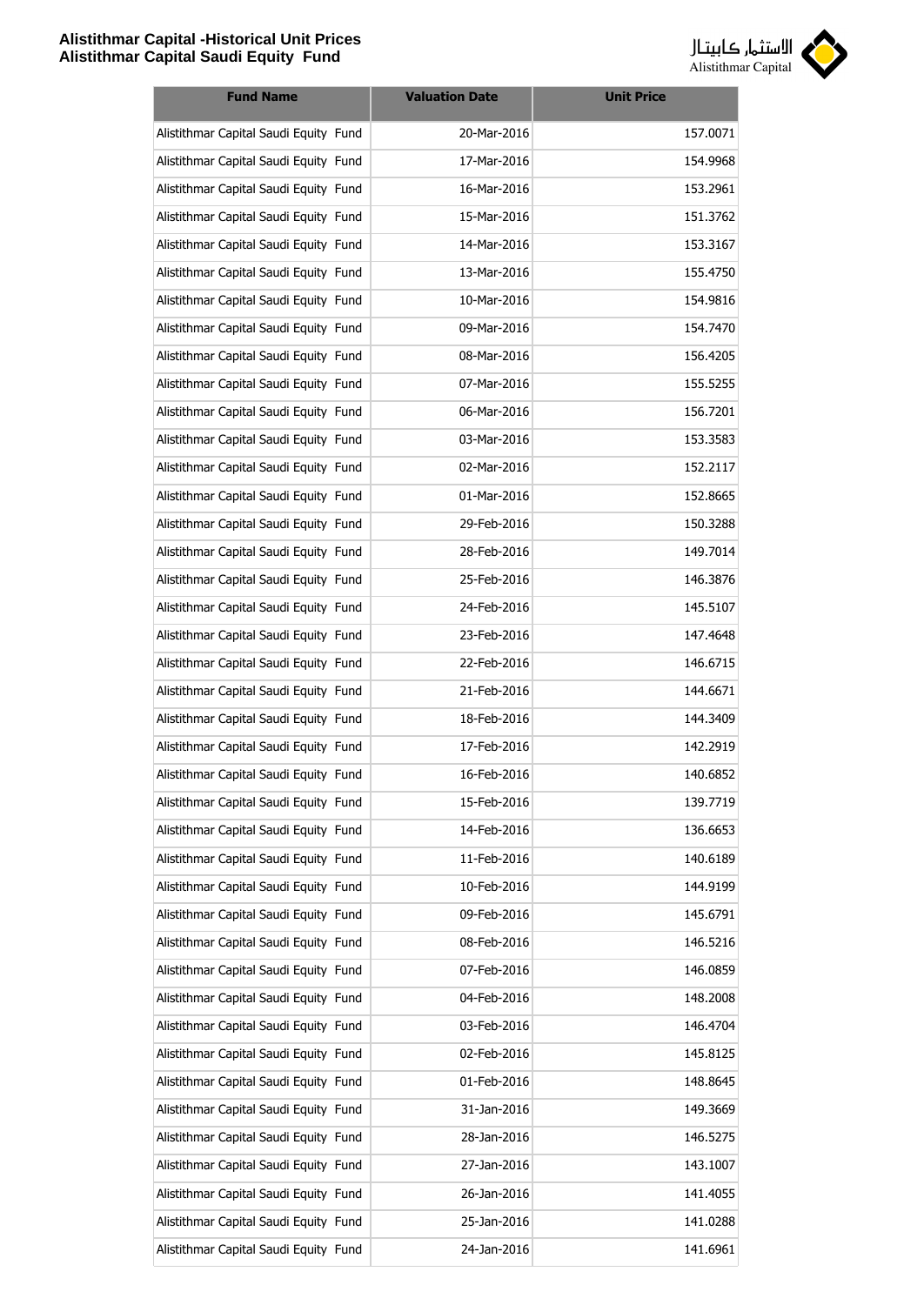

| <b>Fund Name</b>                      | <b>Valuation Date</b> | <b>Unit Price</b> |
|---------------------------------------|-----------------------|-------------------|
| Alistithmar Capital Saudi Equity Fund | 21-Jan-2016           | 138.0760          |
| Alistithmar Capital Saudi Equity Fund | 20-Jan-2016           | 137.2804          |
| Alistithmar Capital Saudi Equity Fund | 19-Jan-2016           | 143.4131          |
| Alistithmar Capital Saudi Equity Fund | 18-Jan-2016           | 137.9808          |
| Alistithmar Capital Saudi Equity Fund | 17-Jan-2016           | 138.0692          |
| Alistithmar Capital Saudi Equity Fund | 14-Jan-2016           | 144.8706          |
| Alistithmar Capital Saudi Equity Fund | 13-Jan-2016           | 150.0547          |
| Alistithmar Capital Saudi Equity Fund | 12-Jan-2016           | 150.8716          |
| Alistithmar Capital Saudi Equity Fund | 11-Jan-2016           | 152.4774          |
| Alistithmar Capital Saudi Equity Fund | 10-Jan-2016           | 151.4119          |
| Alistithmar Capital Saudi Equity Fund | 07-Jan-2016           | 154.9457          |
| Alistithmar Capital Saudi Equity Fund | 06-Jan-2016           | 162.7555          |
| Alistithmar Capital Saudi Equity Fund | 05-Jan-2016           | 167.5189          |
| Alistithmar Capital Saudi Equity Fund | 04-Jan-2016           | 167.9850          |
| Alistithmar Capital Saudi Equity Fund | 03-Jan-2016           | 171.6488          |
| Alistithmar Capital Saudi Equity Fund | 31-Dec-2015           | 169.7364          |
| Alistithmar Capital Saudi Equity Fund | 30-Dec-2015           | 168.9070          |
| Alistithmar Capital Saudi Equity Fund | 29-Dec-2015           | 169.2415          |
| Alistithmar Capital Saudi Equity Fund | 28-Dec-2015           | 169.7663          |
| Alistithmar Capital Saudi Equity Fund | 27-Dec-2015           | 169.6704          |
| Alistithmar Capital Saudi Equity Fund | 24-Dec-2015           | 169.2677          |
| Alistithmar Capital Saudi Equity Fund | 23-Dec-2015           | 169.1685          |
| Alistithmar Capital Saudi Equity Fund | 22-Dec-2015           | 171.0924          |
| Alistithmar Capital Saudi Equity Fund | 21-Dec-2015           | 168.7729          |
| Alistithmar Capital Saudi Equity Fund | 20-Dec-2015           | 168.3638          |
| Alistithmar Capital Saudi Equity Fund | 17-Dec-2015           | 171.3519          |
| Alistithmar Capital Saudi Equity Fund | 16-Dec-2015           | 167.1367          |
| Alistithmar Capital Saudi Equity Fund | 15-Dec-2015           | 165.7233          |
| Alistithmar Capital Saudi Equity Fund | 14-Dec-2015           | 163.5703          |
| Alistithmar Capital Saudi Equity Fund | 13-Dec-2015           | 165.6490          |
| Alistithmar Capital Saudi Equity Fund | 10-Dec-2015           | 170.0997          |
| Alistithmar Capital Saudi Equity Fund | 09-Dec-2015           | 171.2910          |
| Alistithmar Capital Saudi Equity Fund | 08-Dec-2015           | 171.3293          |
| Alistithmar Capital Saudi Equity Fund | 07-Dec-2015           | 175.3614          |
| Alistithmar Capital Saudi Equity Fund | 06-Dec-2015           | 177.4667          |
| Alistithmar Capital Saudi Equity Fund | 03-Dec-2015           | 178.1024          |
| Alistithmar Capital Saudi Equity Fund | 02-Dec-2015           | 179.3408          |
| Alistithmar Capital Saudi Equity Fund | 01-Dec-2015           | 178.2830          |
| Alistithmar Capital Saudi Equity Fund | 30-Nov-2015           | 176.9026          |
| Alistithmar Capital Saudi Equity Fund | 29-Nov-2015           | 177.1686          |
| Alistithmar Capital Saudi Equity Fund | 26-Nov-2015           | 177.7717          |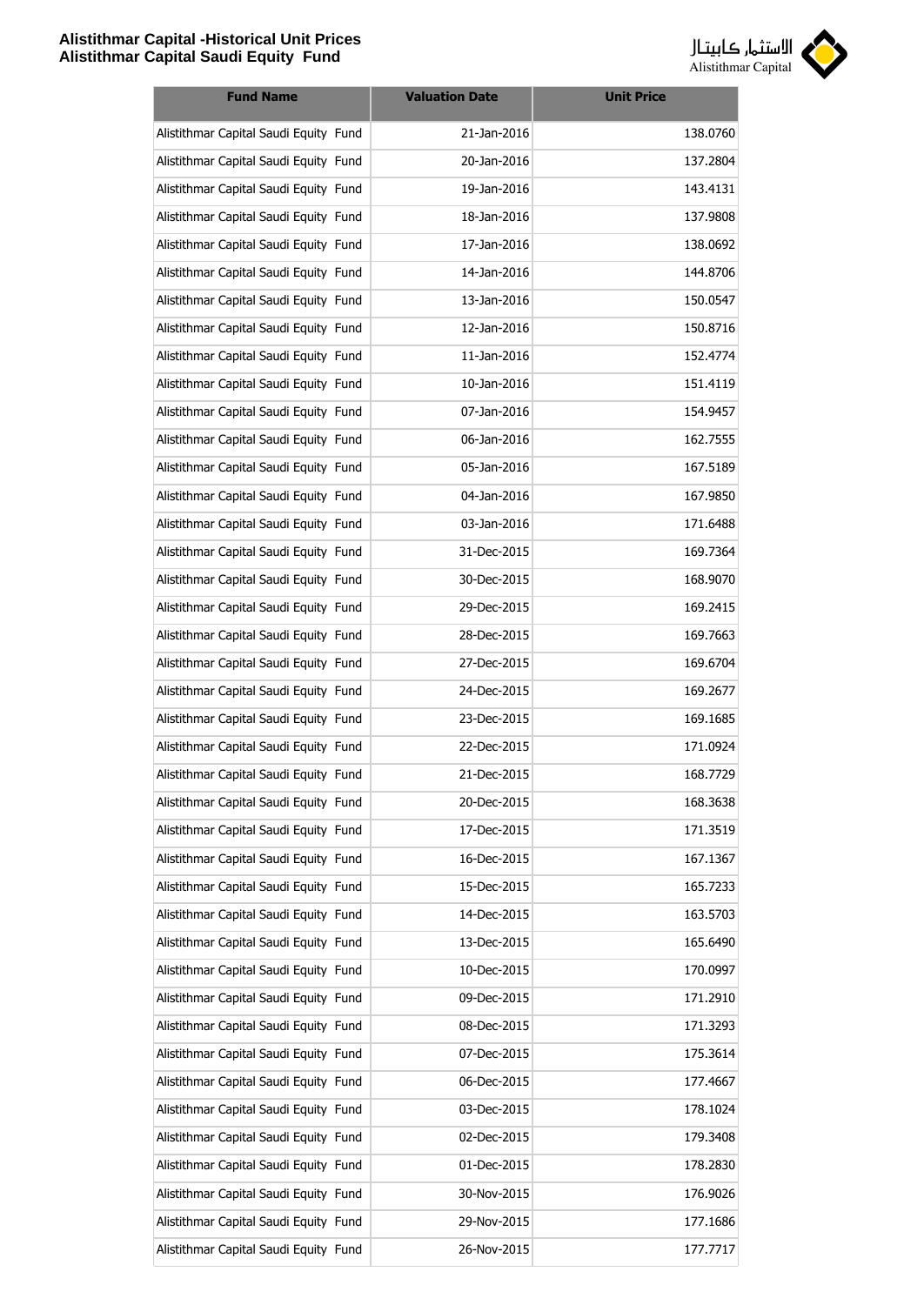

| <b>Fund Name</b>                      | <b>Valuation Date</b> | <b>Unit Price</b> |
|---------------------------------------|-----------------------|-------------------|
| Alistithmar Capital Saudi Equity Fund | 25-Nov-2015           | 177.2778          |
| Alistithmar Capital Saudi Equity Fund | 24-Nov-2015           | 177.3387          |
| Alistithmar Capital Saudi Equity Fund | 23-Nov-2015           | 176.1468          |
| Alistithmar Capital Saudi Equity Fund | 22-Nov-2015           | 177.4562          |
| Alistithmar Capital Saudi Equity Fund | 19-Nov-2015           | 174.8530          |
| Alistithmar Capital Saudi Equity Fund | 18-Nov-2015           | 173.1809          |
| Alistithmar Capital Saudi Equity Fund | 17-Nov-2015           | 172.9126          |
| Alistithmar Capital Saudi Equity Fund | 16-Nov-2015           | 174.1650          |
| Alistithmar Capital Saudi Equity Fund | 15-Nov-2015           | 172.9618          |
| Alistithmar Capital Saudi Equity Fund | 12-Nov-2015           | 178.1628          |
| Alistithmar Capital Saudi Equity Fund | 11-Nov-2015           | 179.0274          |
| Alistithmar Capital Saudi Equity Fund | 10-Nov-2015           | 176.6377          |
| Alistithmar Capital Saudi Equity Fund | 09-Nov-2015           | 177.0275          |
| Alistithmar Capital Saudi Equity Fund | 08-Nov-2015           | 175.4962          |
| Alistithmar Capital Saudi Equity Fund | 05-Nov-2015           | 176.2547          |
| Alistithmar Capital Saudi Equity Fund | 04-Nov-2015           | 177.4602          |
| Alistithmar Capital Saudi Equity Fund | 03-Nov-2015           | 175.5771          |
| Alistithmar Capital Saudi Equity Fund | 02-Nov-2015           | 177.7859          |
| Alistithmar Capital Saudi Equity Fund | 01-Nov-2015           | 177.7247          |
| Alistithmar Capital Saudi Equity Fund | 29-Oct-2015           | 178.9230          |
| Alistithmar Capital Saudi Equity Fund | 28-Oct-2015           | 177.8471          |
| Alistithmar Capital Saudi Equity Fund | 27-Oct-2015           | 176.5766          |
| Alistithmar Capital Saudi Equity Fund | 26-Oct-2015           | 181.3188          |
| Alistithmar Capital Saudi Equity Fund | 25-Oct-2015           | 179.8867          |
| Alistithmar Capital Saudi Equity Fund | 22-Oct-2015           | 182.1648          |
| Alistithmar Capital Saudi Equity Fund | 21-Oct-2015           | 185.0463          |
| Alistithmar Capital Saudi Equity Fund | 20-Oct-2015           | 189.5329          |
| Alistithmar Capital Saudi Equity Fund | 19-Oct-2015           | 191.5641          |
| Alistithmar Capital Saudi Equity Fund | 18-Oct-2015           | 191.9060          |
| Alistithmar Capital Saudi Equity Fund | 15-Oct-2015           | 190.3779          |
| Alistithmar Capital Saudi Equity Fund | 14-Oct-2015           | 191.4389          |
| Alistithmar Capital Saudi Equity Fund | 13-Oct-2015           | 192.5168          |
| Alistithmar Capital Saudi Equity Fund | 12-Oct-2015           | 193.6943          |
| Alistithmar Capital Saudi Equity Fund | 11-Oct-2015           | 193.5625          |
| Alistithmar Capital Saudi Equity Fund | 08-Oct-2015           | 190.4315          |
| Alistithmar Capital Saudi Equity Fund | 07-Oct-2015           | 188.9930          |
| Alistithmar Capital Saudi Equity Fund | 06-Oct-2015           | 185.8910          |
| Alistithmar Capital Saudi Equity Fund | 05-Oct-2015           | 185.7439          |
| Alistithmar Capital Saudi Equity Fund | 04-Oct-2015           | 183.1316          |
| Alistithmar Capital Saudi Equity Fund | 01-Oct-2015           | 181.7975          |
| Alistithmar Capital Saudi Equity Fund | 30-Sep-2015           | 182.7899          |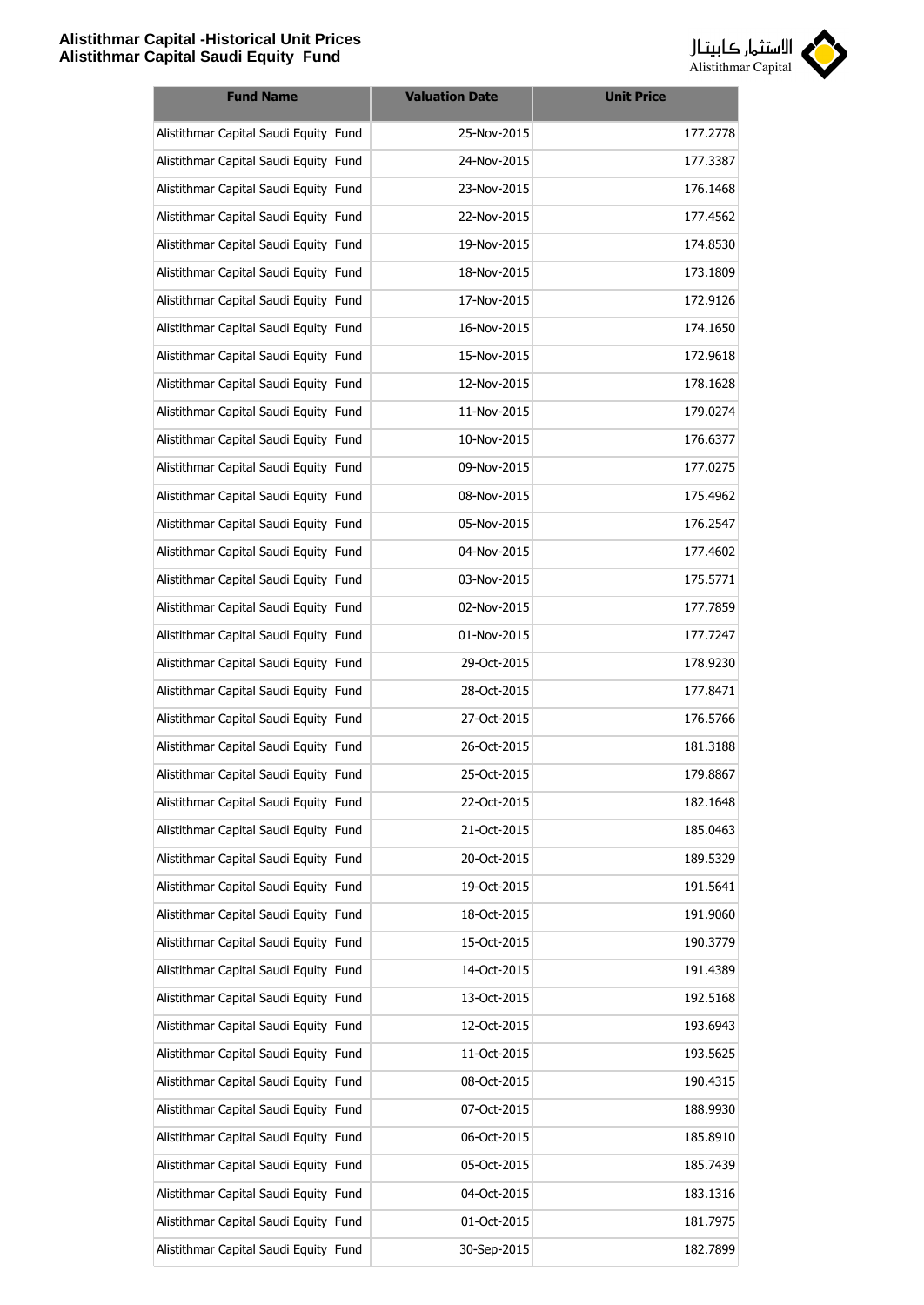

| <b>Fund Name</b>                      | <b>Valuation Date</b> | <b>Unit Price</b> |
|---------------------------------------|-----------------------|-------------------|
| Alistithmar Capital Saudi Equity Fund | 29-Sep-2015           | 180.4148          |
| Alistithmar Capital Saudi Equity Fund | 21-Sep-2015           | 182.6056          |
| Alistithmar Capital Saudi Equity Fund | 20-Sep-2015           | 180.9188          |
| Alistithmar Capital Saudi Equity Fund | 17-Sep-2015           | 183.4177          |
| Alistithmar Capital Saudi Equity Fund | 16-Sep-2015           | 184.4040          |
| Alistithmar Capital Saudi Equity Fund | 15-Sep-2015           | 184.5176          |
| Alistithmar Capital Saudi Equity Fund | 14-Sep-2015           | 185.6773          |
| Alistithmar Capital Saudi Equity Fund | 13-Sep-2015           | 189.4069          |
| Alistithmar Capital Saudi Equity Fund | 10-Sep-2015           | 190.5145          |
| Alistithmar Capital Saudi Equity Fund | 09-Sep-2015           | 190.5257          |
| Alistithmar Capital Saudi Equity Fund | 08-Sep-2015           | 186.3832          |
| Alistithmar Capital Saudi Equity Fund | 07-Sep-2015           | 183.9940          |
| Alistithmar Capital Saudi Equity Fund | 06-Sep-2015           | 183.2739          |
| Alistithmar Capital Saudi Equity Fund | 03-Sep-2015           | 182.2629          |
| Alistithmar Capital Saudi Equity Fund | 02-Sep-2015           | 181.5201          |
| Alistithmar Capital Saudi Equity Fund | 01-Sep-2015           | 183.2675          |
| Alistithmar Capital Saudi Equity Fund | 31-Aug-2015           | 184.8156          |
| Alistithmar Capital Saudi Equity Fund | 30-Aug-2015           | 188.67            |
| Alistithmar Capital Saudi Equity Fund | 27-Aug-2015           | 187.1301          |
| Alistithmar Capital Saudi Equity Fund | 26-Aug-2015           | 182.5025          |
| Alistithmar Capital Saudi Equity Fund | 25-Aug-2015           | 186.1924          |
| Alistithmar Capital Saudi Equity Fund | 24-Aug-2015           | 175.4144          |
| Alistithmar Capital Saudi Equity Fund | 23-Aug-2015           | 184.7988          |
| Alistithmar Capital Saudi Equity Fund | 20-Aug-2015           | 196.7054          |
| Alistithmar Capital Saudi Equity Fund | 19-Aug-2015           | 195.6101          |
| Alistithmar Capital Saudi Equity Fund | 18-Aug-2015           | 199.9867          |
| Alistithmar Capital Saudi Equity Fund | 17-Aug-2015           | 205.7352          |
| Alistithmar Capital Saudi Equity Fund | 16-Aug-2015           | 206.5444          |
| Alistithmar Capital Saudi Equity Fund | 13-Aug-2015           | 212.0667          |
| Alistithmar Capital Saudi Equity Fund | 12-Aug-2015           | 212.3581          |
| Alistithmar Capital Saudi Equity Fund | 11-Aug-2015           | 214.0739          |
| Alistithmar Capital Saudi Equity Fund | 10-Aug-2015           | 215.8048          |
| Alistithmar Capital Saudi Equity Fund | 09-Aug-2015           | 212.3455          |
| Alistithmar Capital Saudi Equity Fund | 06-Aug-2015           | 210.8988          |
| Alistithmar Capital Saudi Equity Fund | 05-Aug-2015           | 214.3263          |
| Alistithmar Capital Saudi Equity Fund | 04-Aug-2015           | 213.8078          |
| Alistithmar Capital Saudi Equity Fund | 03-Aug-2015           | 214.4907          |
| Alistithmar Capital Saudi Equity Fund | 02-Aug-2015           | 214.1599          |
| Alistithmar Capital Saudi Equity Fund | 30-Jul-2015           | 220.6094          |
| Alistithmar Capital Saudi Equity Fund | 29-Jul-2015           | 220.92            |
| Alistithmar Capital Saudi Equity Fund | 28-Jul-2015           | 220.6401          |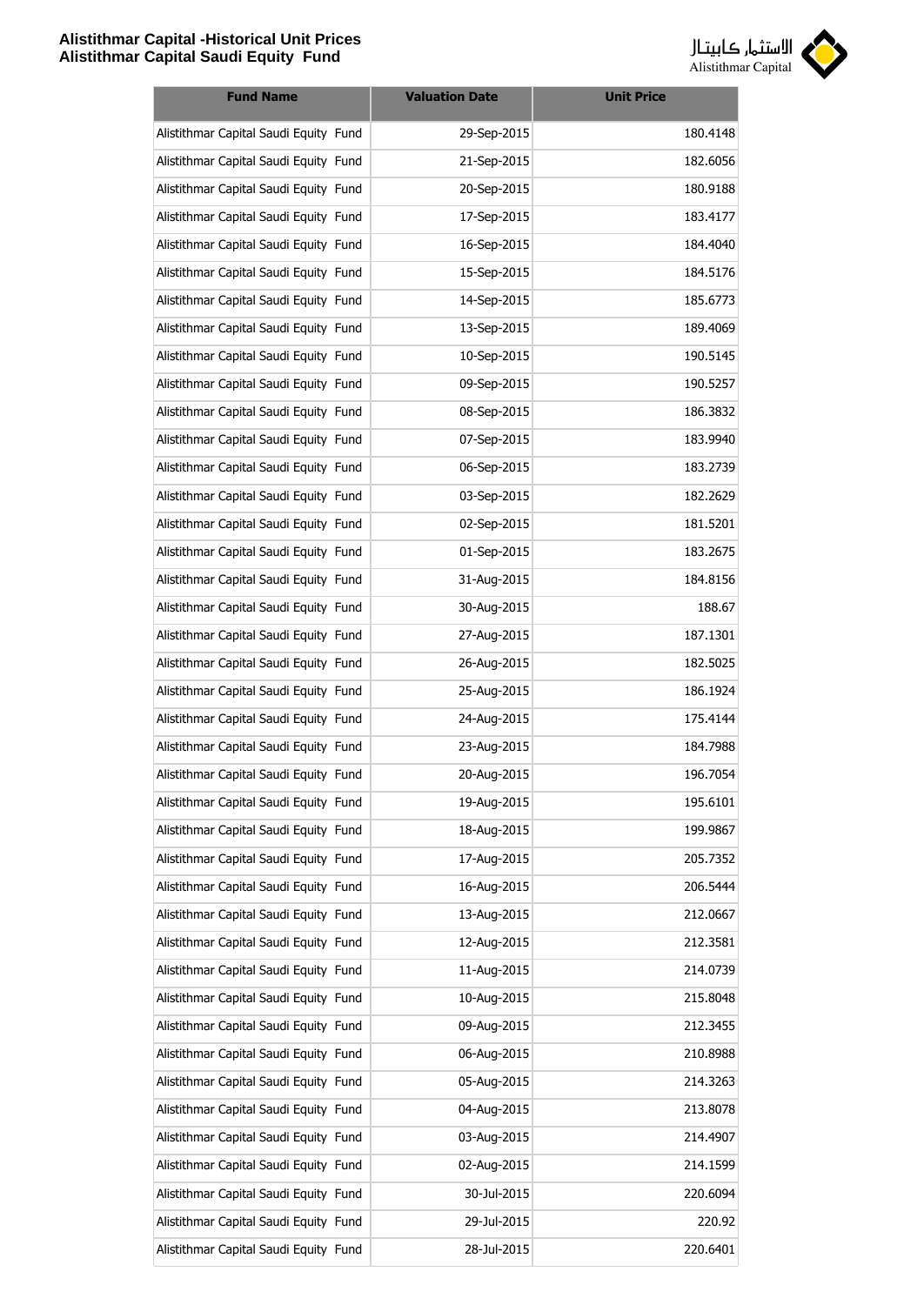

| <b>Fund Name</b>                      | <b>Valuation Date</b> | <b>Unit Price</b> |
|---------------------------------------|-----------------------|-------------------|
| Alistithmar Capital Saudi Equity Fund | 27-Jul-2015           | 220.8990          |
| Alistithmar Capital Saudi Equity Fund | 26-Jul-2015           | 225.3492          |
| Alistithmar Capital Saudi Equity Fund | 23-Jul-2015           | 227.4667          |
| Alistithmar Capital Saudi Equity Fund | 22-Jul-2015           | 227.7579          |
| Alistithmar Capital Saudi Equity Fund | 15-Jul-2015           | 226.6972          |
| Alistithmar Capital Saudi Equity Fund | 14-Jul-2015           | 227.0710          |
| Alistithmar Capital Saudi Equity Fund | 13-Jul-2015           | 226.3650          |
| Alistithmar Capital Saudi Equity Fund | 12-Jul-2015           | 225.9434          |
| Alistithmar Capital Saudi Equity Fund | 09-Jul-2015           | 225.9698          |
| Alistithmar Capital Saudi Equity Fund | 08-Jul-2015           | 221.4613          |
| Alistithmar Capital Saudi Equity Fund | 07-Jul-2015           | 222.0479          |
| Alistithmar Capital Saudi Equity Fund | 06-Jul-2015           | 224.0073          |
| Alistithmar Capital Saudi Equity Fund | 05-Jul-2015           | 224.7962          |
| Alistithmar Capital Saudi Equity Fund | 02-Jul-2015           | 223.2461          |
| Alistithmar Capital Saudi Equity Fund | 01-Jul-2015           | 223.3313          |
| Alistithmar Capital Saudi Equity Fund | 30-Jun-2015           | 222.2799          |
| Alistithmar Capital Saudi Equity Fund | 29-Jun-2015           | 220.4631          |
| Alistithmar Capital Saudi Equity Fund | 28-Jun-2015           | 222.9393          |
| Alistithmar Capital Saudi Equity Fund | 25-Jun-2015           | 225.0599          |
| Alistithmar Capital Saudi Equity Fund | 24-Jun-2015           | 222.8226          |
| Alistithmar Capital Saudi Equity Fund | 23-Jun-2015           | 221.5722          |
| Alistithmar Capital Saudi Equity Fund | 22-Jun-2015           | 220.7220          |
| Alistithmar Capital Saudi Equity Fund | 21-Jun-2015           | 221.7028          |
| Alistithmar Capital Saudi Equity Fund | 18-Jun-2015           | 225.6550          |
| Alistithmar Capital Saudi Equity Fund | 17-Jun-2015           | 226.9943          |
| Alistithmar Capital Saudi Equity Fund | 16-Jun-2015           | 226.6733          |
| Alistithmar Capital Saudi Equity Fund | 15-Jun-2015           | 226.9937          |
| Alistithmar Capital Saudi Equity Fund | 14-Jun-2015           | 229.0322          |
| Alistithmar Capital Saudi Equity Fund | 11-Jun-2015           | 226.5209          |
| Alistithmar Capital Saudi Equity Fund | 10-Jun-2015           | 227.2280          |
| Alistithmar Capital Saudi Equity Fund | 09-Jun-2015           | 226.1787          |
| Alistithmar Capital Saudi Equity Fund | 08-Jun-2015           | 227.4967          |
| Alistithmar Capital Saudi Equity Fund | 07-Jun-2015           | 228.9650          |
| Alistithmar Capital Saudi Equity Fund | 04-Jun-2015           | 230.9781          |
| Alistithmar Capital Saudi Equity Fund | 03-Jun-2015           | 231.2066          |
| Alistithmar Capital Saudi Equity Fund | 02-Jun-2015           | 231.5054          |
| Alistithmar Capital Saudi Equity Fund | 01-Jun-2015           | 231.3252          |
| Alistithmar Capital Saudi Equity Fund | 31-May-2015           | 231.0077          |
| Alistithmar Capital Saudi Equity Fund | 28-May-2015           | 231.8259          |
| Alistithmar Capital Saudi Equity Fund | 27-May-2015           | 231.1457          |
| Alistithmar Capital Saudi Equity Fund | 26-May-2015           | 231.5923          |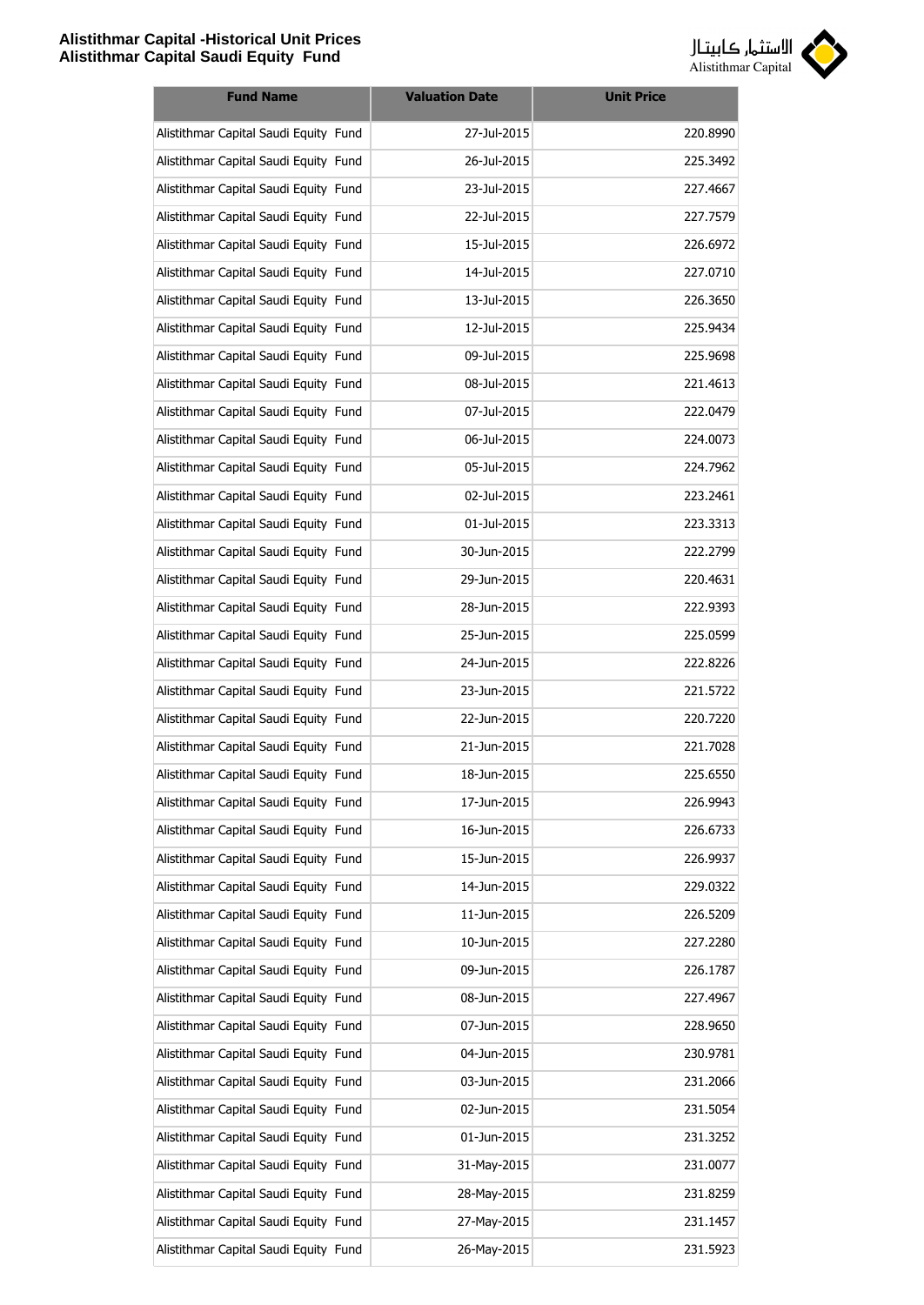

| <b>Fund Name</b>                      | <b>Valuation Date</b> | <b>Unit Price</b> |
|---------------------------------------|-----------------------|-------------------|
| Alistithmar Capital Saudi Equity Fund | 25-May-2015           | 230.6481          |
| Alistithmar Capital Saudi Equity Fund | 24-May-2015           | 231.1949          |
| Alistithmar Capital Saudi Equity Fund | 21-May-2015           | 230.8673          |
| Alistithmar Capital Saudi Equity Fund | 20-May-2015           | 229.3007          |
| Alistithmar Capital Saudi Equity Fund | 19-May-2015           | 230.6143          |
| Alistithmar Capital Saudi Equity Fund | 18-May-2015           | 228.9529          |
| Alistithmar Capital Saudi Equity Fund | 17-May-2015           | 228.7398          |
| Alistithmar Capital Saudi Equity Fund | 14-May-2015           | 226.6649          |
| Alistithmar Capital Saudi Equity Fund | 13-May-2015           | 224.6398          |
| Alistithmar Capital Saudi Equity Fund | 12-May-2015           | 223.2941          |
| Alistithmar Capital Saudi Equity Fund | 11-May-2015           | 222.0343          |
| Alistithmar Capital Saudi Equity Fund | 10-May-2015           | 225.0310          |
| Alistithmar Capital Saudi Equity Fund | 07-May-2015           | 224.7279          |
| Alistithmar Capital Saudi Equity Fund | 06-May-2015           | 225.3408          |
| Alistithmar Capital Saudi Equity Fund | 05-May-2015           | 224.4984          |
| Alistithmar Capital Saudi Equity Fund | 04-May-2015           | 223.9632          |
| Alistithmar Capital Saudi Equity Fund | 03-May-2015           | 222.8113          |
| Alistithmar Capital Saudi Equity Fund | 30-Apr-2015           | 224.5816          |
| Alistithmar Capital Saudi Equity Fund | 29-Apr-2015           | 224.2635          |
| Alistithmar Capital Saudi Equity Fund | 28-Apr-2015           | 222.4231          |
| Alistithmar Capital Saudi Equity Fund | 27-Apr-2015           | 222.2297          |
| Alistithmar Capital Saudi Equity Fund | 26-Apr-2015           | 222.8389          |
| Alistithmar Capital Saudi Equity Fund | 23-Apr-2015           | 220.4191          |
| Alistithmar Capital Saudi Equity Fund | 22-Apr-2015           | 219.0364          |
| Alistithmar Capital Saudi Equity Fund | 21-Apr-2015           | 219.2235          |
| Alistithmar Capital Saudi Equity Fund | 20-Apr-2015           | 219.2389          |
| Alistithmar Capital Saudi Equity Fund | 19-Apr-2015           | 221.2249          |
| Alistithmar Capital Saudi Equity Fund | 16-Apr-2015           | 214.2713          |
| Alistithmar Capital Saudi Equity Fund | 15-Apr-2015           | 212.7566          |
| Alistithmar Capital Saudi Equity Fund | 14-Apr-2015           | 209.3249          |
| Alistithmar Capital Saudi Equity Fund | 13-Apr-2015           | 211.0443          |
| Alistithmar Capital Saudi Equity Fund | 12-Apr-2015           | 209.4475          |
| Alistithmar Capital Saudi Equity Fund | 09-Apr-2015           | 208.1812          |
| Alistithmar Capital Saudi Equity Fund | 08-Apr-2015           | 206.0912          |
| Alistithmar Capital Saudi Equity Fund | 07-Apr-2015           | 203.7313          |
| Alistithmar Capital Saudi Equity Fund | 06-Apr-2015           | 199.7010          |
| Alistithmar Capital Saudi Equity Fund | 05-Apr-2015           | 198.0211          |
| Alistithmar Capital Saudi Equity Fund | 02-Apr-2015           | 201.0699          |
| Alistithmar Capital Saudi Equity Fund | 01-Apr-2015           | 202.3629          |
| Alistithmar Capital Saudi Equity Fund | 31-Mar-2015           | 201.3299          |
| Alistithmar Capital Saudi Equity Fund | 30-Mar-2015           | 205.6607          |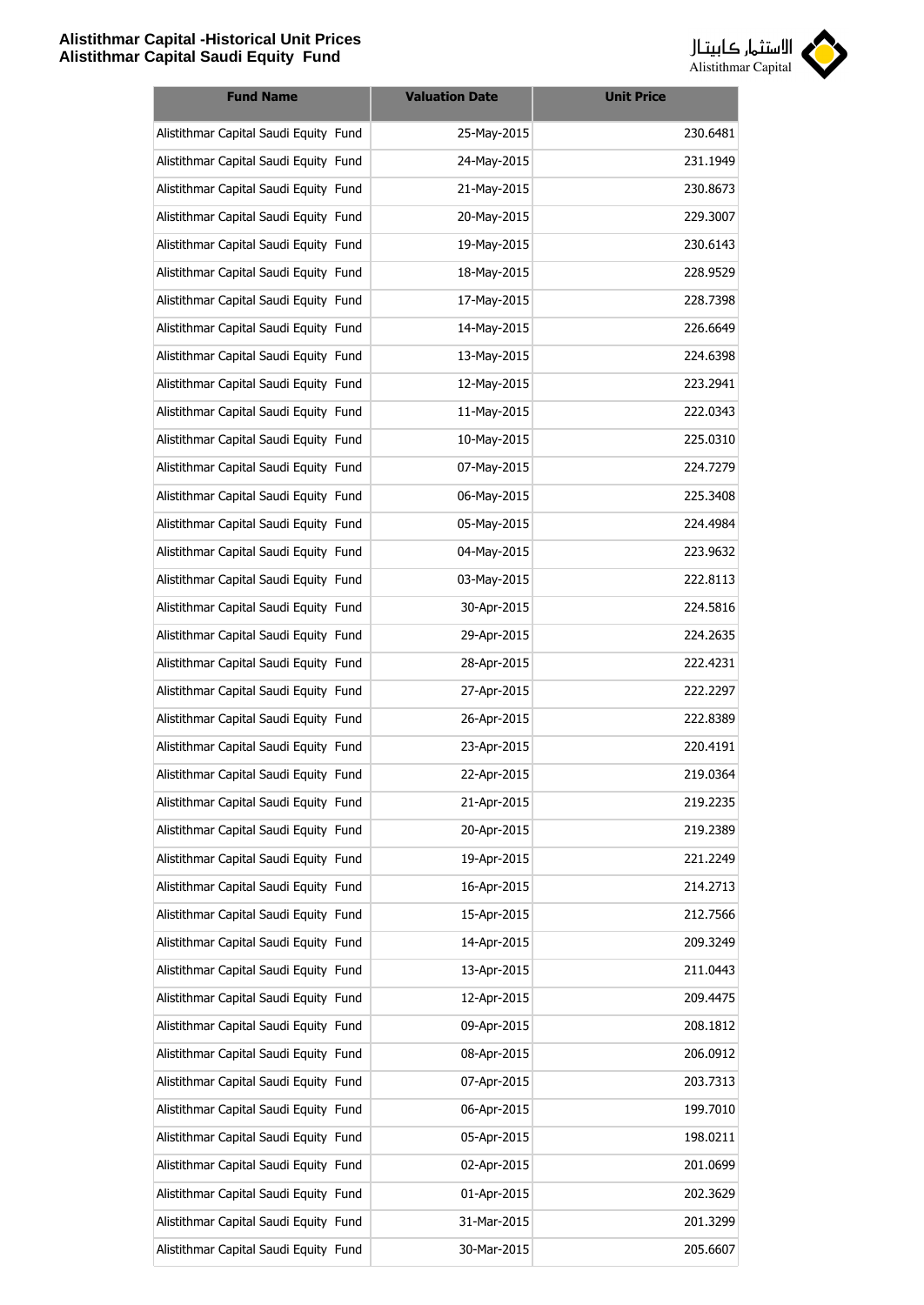

| <b>Fund Name</b>                      | <b>Valuation Date</b> | <b>Unit Price</b> |
|---------------------------------------|-----------------------|-------------------|
| Alistithmar Capital Saudi Equity Fund | 29-Mar-2015           | 208.3537          |
| Alistithmar Capital Saudi Equity Fund | 26-Mar-2015           | 204.2895          |
| Alistithmar Capital Saudi Equity Fund | 25-Mar-2015           | 203.9617          |
| Alistithmar Capital Saudi Equity Fund | 24-Mar-2015           | 213.5608          |
| Alistithmar Capital Saudi Equity Fund | 23-Mar-2015           | 213.15            |
| Alistithmar Capital Saudi Equity Fund | 22-Mar-2015           | 213.6862          |
| Alistithmar Capital Saudi Equity Fund | 19-Mar-2015           | 210.7815          |
| Alistithmar Capital Saudi Equity Fund | 18-Mar-2015           | 210.0249          |
| Alistithmar Capital Saudi Equity Fund | 17-Mar-2015           | 213.6946          |
| Alistithmar Capital Saudi Equity Fund | 16-Mar-2015           | 217.0019          |
| Alistithmar Capital Saudi Equity Fund | 15-Mar-2015           | 220.9881          |
| Alistithmar Capital Saudi Equity Fund | 12-Mar-2015           | 221.7147          |
| Alistithmar Capital Saudi Equity Fund | 11-Mar-2015           | 221.0835          |
| Alistithmar Capital Saudi Equity Fund | 10-Mar-2015           | 220.3942          |
| Alistithmar Capital Saudi Equity Fund | 09-Mar-2015           | 220.4358          |
| Alistithmar Capital Saudi Equity Fund | 08-Mar-2015           | 219.4425          |
| Alistithmar Capital Saudi Equity Fund | 05-Mar-2015           | 218.3368          |
| Alistithmar Capital Saudi Equity Fund | 04-Mar-2015           | 217.4322          |
| Alistithmar Capital Saudi Equity Fund | 03-Mar-2015           | 217.3025          |
| Alistithmar Capital Saudi Equity Fund | 02-Mar-2015           | 215.63            |
| Alistithmar Capital Saudi Equity Fund | 01-Mar-2015           | 214.1884          |
| Alistithmar Capital Saudi Equity Fund | 26-Feb-2015           | 212.8179          |
| Alistithmar Capital Saudi Equity Fund | 25-Feb-2015           | 213.1129          |
| Alistithmar Capital Saudi Equity Fund | 24-Feb-2015           | 212.0386          |
| Alistithmar Capital Saudi Equity Fund | 23-Feb-2015           | 210.3012          |
| Alistithmar Capital Saudi Equity Fund | 22-Feb-2015           | 211.8454          |
| Alistithmar Capital Saudi Equity Fund | 19-Feb-2015           | 211.3911          |
| Alistithmar Capital Saudi Equity Fund | 18-Feb-2015           | 213.5534          |
| Alistithmar Capital Saudi Equity Fund | 17-Feb-2015           | 213.6849          |
| Alistithmar Capital Saudi Equity Fund | 16-Feb-2015           | 215.0433          |
| Alistithmar Capital Saudi Equity Fund | 15-Feb-2015           | 214.0364          |
| Alistithmar Capital Saudi Equity Fund | 12-Feb-2015           | 209.0857          |
| Alistithmar Capital Saudi Equity Fund | 11-Feb-2015           | 206.0657          |
| Alistithmar Capital Saudi Equity Fund | 10-Feb-2015           | 209.5917          |
| Alistithmar Capital Saudi Equity Fund | 09-Feb-2015           | 211.4126          |
| Alistithmar Capital Saudi Equity Fund | 08-Feb-2015           | 209.9290          |
| Alistithmar Capital Saudi Equity Fund | 05-Feb-2015           | 205.7607          |
| Alistithmar Capital Saudi Equity Fund | 04-Feb-2015           | 205.8914          |
| Alistithmar Capital Saudi Equity Fund | 03-Feb-2015           | 207.7342          |
| Alistithmar Capital Saudi Equity Fund | 02-Feb-2015           | 207.4280          |
| Alistithmar Capital Saudi Equity Fund | 01-Feb-2015           | 205.8780          |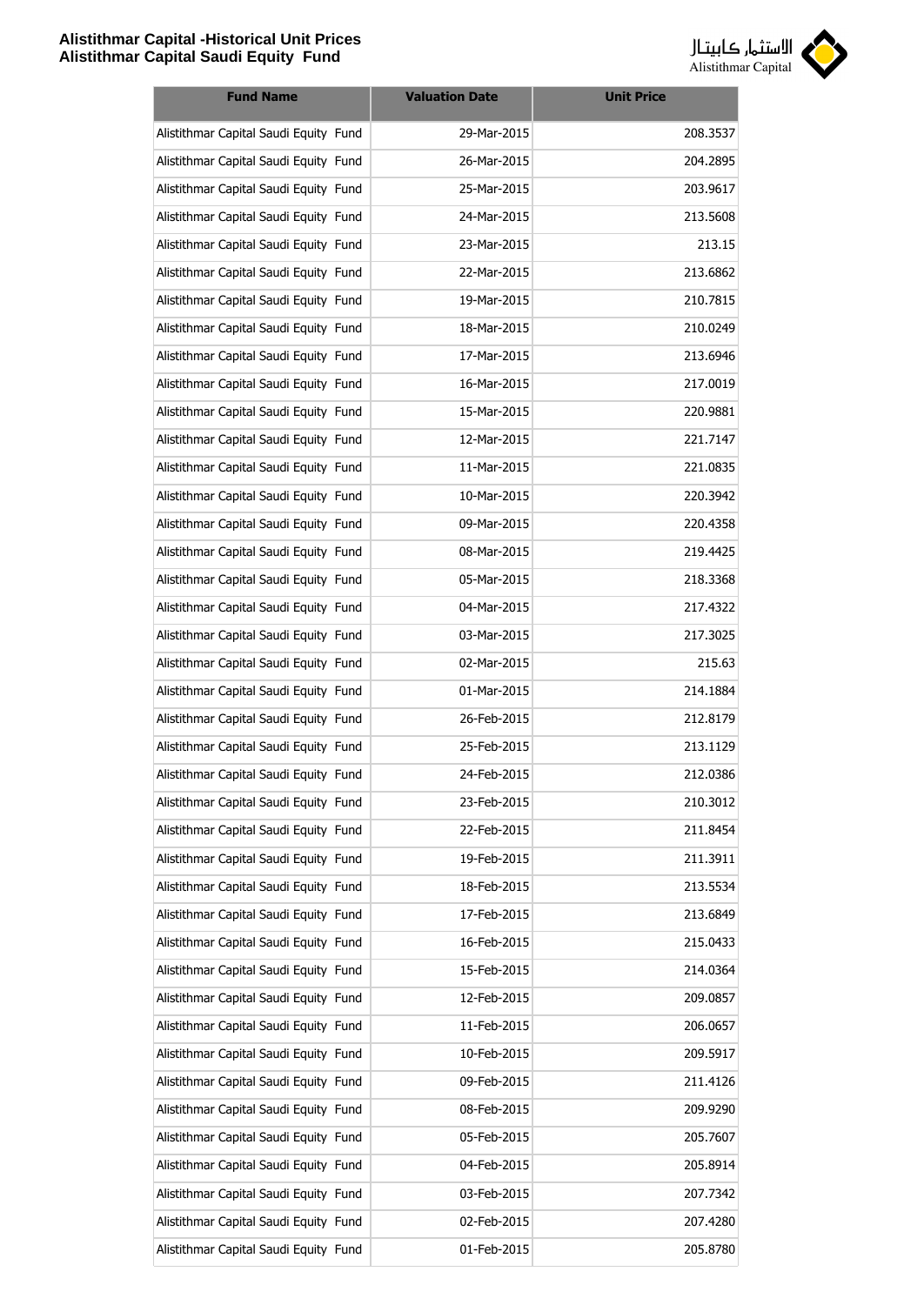

| <b>Fund Name</b>                      | <b>Valuation Date</b> | <b>Unit Price</b> |
|---------------------------------------|-----------------------|-------------------|
| Alistithmar Capital Saudi Equity Fund | 29-Jan-2015           | 199.5337          |
| Alistithmar Capital Saudi Equity Fund | 28-Jan-2015           | 200.5139          |
| Alistithmar Capital Saudi Equity Fund | 27-Jan-2015           | 194.7741          |
| Alistithmar Capital Saudi Equity Fund | 26-Jan-2015           | 190.1902          |
| Alistithmar Capital Saudi Equity Fund | 22-Jan-2015           | 188.7475          |
| Alistithmar Capital Saudi Equity Fund | 21-Jan-2015           | 188.4060          |
| Alistithmar Capital Saudi Equity Fund | 20-Jan-2015           | 190.8037          |
| Alistithmar Capital Saudi Equity Fund | 19-Jan-2015           | 190.5088          |
| Alistithmar Capital Saudi Equity Fund | 18-Jan-2015           | 191.5162          |
| Alistithmar Capital Saudi Equity Fund | 15-Jan-2015           | 189.2127          |
| Alistithmar Capital Saudi Equity Fund | 14-Jan-2015           | 191.9860          |
| Alistithmar Capital Saudi Equity Fund | 13-Jan-2015           | 190.1534          |
| Alistithmar Capital Saudi Equity Fund | 12-Jan-2015           | 189.1781          |
| Alistithmar Capital Saudi Equity Fund | 11-Jan-2015           | 188.4504          |
| Alistithmar Capital Saudi Equity Fund | 08-Jan-2015           | 185.0850          |
| Alistithmar Capital Saudi Equity Fund | 07-Jan-2015           | 181.8699          |
| Alistithmar Capital Saudi Equity Fund | 06-Jan-2015           | 179.6820          |
| Alistithmar Capital Saudi Equity Fund | 05-Jan-2015           | 181.8058          |
| Alistithmar Capital Saudi Equity Fund | 04-Jan-2015           | 186.9222          |
| Alistithmar Capital Saudi Equity Fund | 01-Jan-2015           | 188.8012          |
| Alistithmar Capital Saudi Equity Fund | 31-Dec-2014           | 185.7672          |
| Alistithmar Capital Saudi Equity Fund | 30-Dec-2014           | 189.2493          |
| Alistithmar Capital Saudi Equity Fund | 29-Dec-2014           | 197.9622          |
| Alistithmar Capital Saudi Equity Fund | 28-Dec-2014           | 197.3476          |
| Alistithmar Capital Saudi Equity Fund | 25-Dec-2014           | 193.1360          |
| Alistithmar Capital Saudi Equity Fund | 24-Dec-2014           | 192.0860          |
| Alistithmar Capital Saudi Equity Fund | 23-Dec-2014           | 188.6452          |
| Alistithmar Capital Saudi Equity Fund | 22-Dec-2014           | 189.3083          |
| Alistithmar Capital Saudi Equity Fund | 21-Dec-2014           | 187.8878          |
| Alistithmar Capital Saudi Equity Fund | 18-Dec-2014           | 183.8652          |
| Alistithmar Capital Saudi Equity Fund | 17-Dec-2014           | 170.2011          |
| Alistithmar Capital Saudi Equity Fund | 16-Dec-2014           | 164.3348          |
| Alistithmar Capital Saudi Equity Fund | 15-Dec-2014           | 176.6466          |
| Alistithmar Capital Saudi Equity Fund | 14-Dec-2014           | 182.8960          |
| Alistithmar Capital Saudi Equity Fund | 11-Dec-2014           | 189.6607          |
| Alistithmar Capital Saudi Equity Fund | 10-Dec-2014           | 191.0735          |
| Alistithmar Capital Saudi Equity Fund | 09-Dec-2014           | 195.6344          |
| Alistithmar Capital Saudi Equity Fund | 08-Dec-2014           | 197.6337          |
| Alistithmar Capital Saudi Equity Fund | 07-Dec-2014           | 199.4585          |
| Alistithmar Capital Saudi Equity Fund | 04-Dec-2014           | 198.7442          |
| Alistithmar Capital Saudi Equity Fund | 03-Dec-2014           | 195.5274          |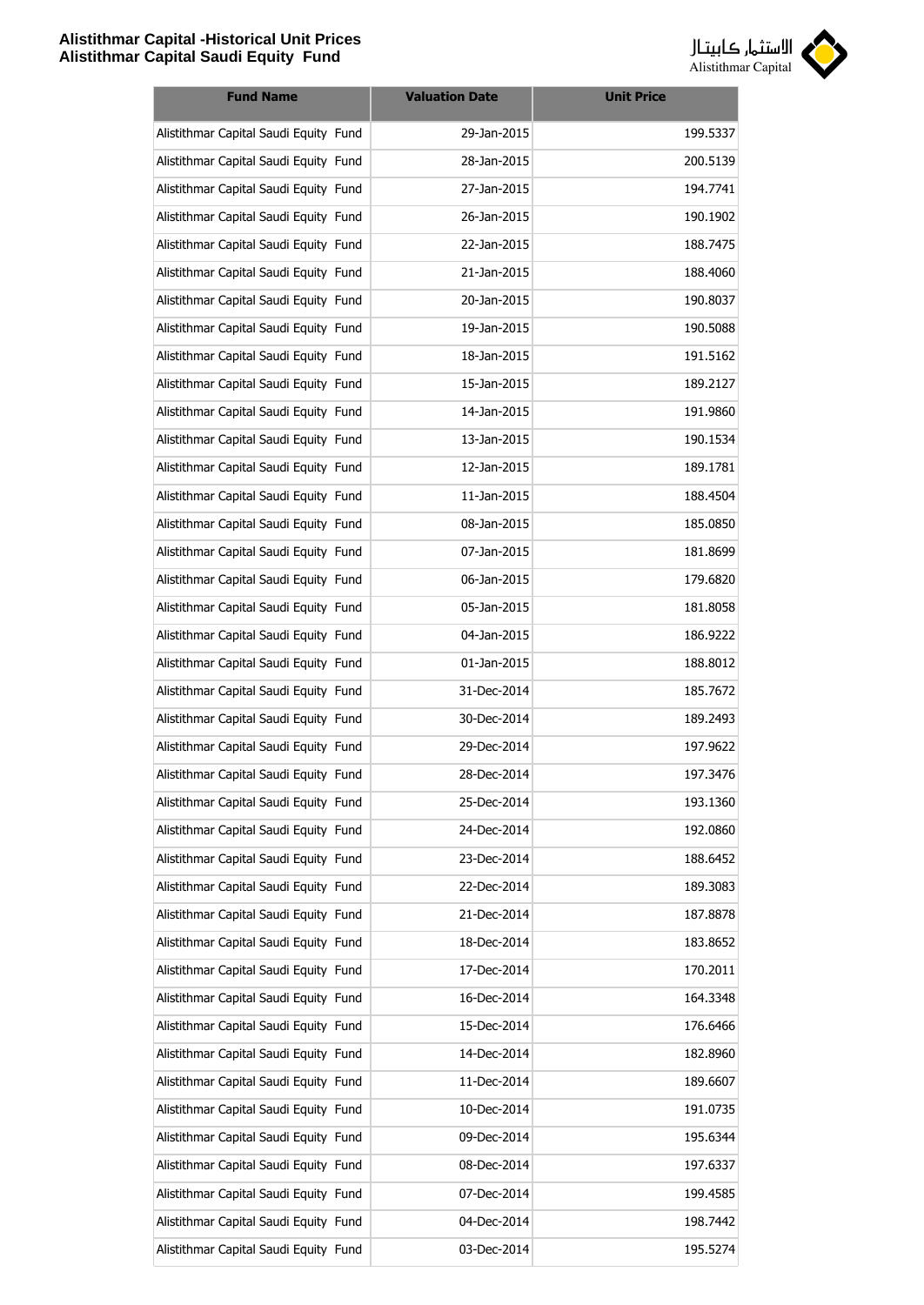

| <b>Fund Name</b>                      | <b>Valuation Date</b> | <b>Unit Price</b> |
|---------------------------------------|-----------------------|-------------------|
| Alistithmar Capital Saudi Equity Fund | 02-Dec-2014           | 194.1859          |
| Alistithmar Capital Saudi Equity Fund | 01-Dec-2014           | 193.1836          |
| Alistithmar Capital Saudi Equity Fund | 30-Nov-2014           | 191.0553          |
| Alistithmar Capital Saudi Equity Fund | 27-Nov-2014           | 201.0936          |
| Alistithmar Capital Saudi Equity Fund | 26-Nov-2014           | 202.0951          |
| Alistithmar Capital Saudi Equity Fund | 25-Nov-2014           | 205.6550          |
| Alistithmar Capital Saudi Equity Fund | 24-Nov-2014           | 209.6808          |
| Alistithmar Capital Saudi Equity Fund | 23-Nov-2014           | 211.7428          |
| Alistithmar Capital Saudi Equity Fund | 20-Nov-2014           | 209.3995          |
| Alistithmar Capital Saudi Equity Fund | 19-Nov-2014           | 209.0320          |
| Alistithmar Capital Saudi Equity Fund | 18-Nov-2014           | 208.2822          |
| Alistithmar Capital Saudi Equity Fund | 17-Nov-2014           | 206.2264          |
| Alistithmar Capital Saudi Equity Fund | 16-Nov-2014           | 212.1489          |
| Alistithmar Capital Saudi Equity Fund | 13-Nov-2014           | 215.6920          |
| Alistithmar Capital Saudi Equity Fund | 12-Nov-2014           | 218.0205          |
| Alistithmar Capital Saudi Equity Fund | 11-Nov-2014           | 218.0743          |
| Alistithmar Capital Saudi Equity Fund | 10-Nov-2014           | 219.1551          |
| Alistithmar Capital Saudi Equity Fund | 09-Nov-2014           | 216.2020          |
| Alistithmar Capital Saudi Equity Fund | 06-Nov-2014           | 214.6785          |
| Alistithmar Capital Saudi Equity Fund | 05-Nov-2014           | 213.4460          |
| Alistithmar Capital Saudi Equity Fund | 04-Nov-2014           | 216.2293          |
| Alistithmar Capital Saudi Equity Fund | 03-Nov-2014           | 224.5003          |
| Alistithmar Capital Saudi Equity Fund | 02-Nov-2014           | 223.4926          |
| Alistithmar Capital Saudi Equity Fund | 30-Oct-2014           | 221.7779          |
| Alistithmar Capital Saudi Equity Fund | 29-Oct-2014           | 222.4903          |
| Alistithmar Capital Saudi Equity Fund | 28-Oct-2014           | 224.4749          |
| Alistithmar Capital Saudi Equity Fund | 27-Oct-2014           | 225.3012          |
| Alistithmar Capital Saudi Equity Fund | 26-Oct-2014           | 227.4312          |
| Alistithmar Capital Saudi Equity Fund | 23-Oct-2014           | 224.5647          |
| Alistithmar Capital Saudi Equity Fund | 22-Oct-2014           | 226.0154          |
| Alistithmar Capital Saudi Equity Fund | 21-Oct-2014           | 225.2093          |
| Alistithmar Capital Saudi Equity Fund | 20-Oct-2014           | 219.1807          |
| Alistithmar Capital Saudi Equity Fund | 19-Oct-2014           | 216.5185          |
| Alistithmar Capital Saudi Equity Fund | 16-Oct-2014           | 209.9569          |
| Alistithmar Capital Saudi Equity Fund | 15-Oct-2014           | 219.2240          |
| Alistithmar Capital Saudi Equity Fund | 14-Oct-2014           | 225.7419          |
| Alistithmar Capital Saudi Equity Fund | 13-Oct-2014           | 230.3582          |
| Alistithmar Capital Saudi Equity Fund | 12-Oct-2014           | 225.6298          |
| Alistithmar Capital Saudi Equity Fund | 02-Oct-2014           | 242.9792          |
| Alistithmar Capital Saudi Equity Fund | 01-Oct-2014           | 243.6723          |
| Alistithmar Capital Saudi Equity Fund | 30-Sep-2014           | 243.7051          |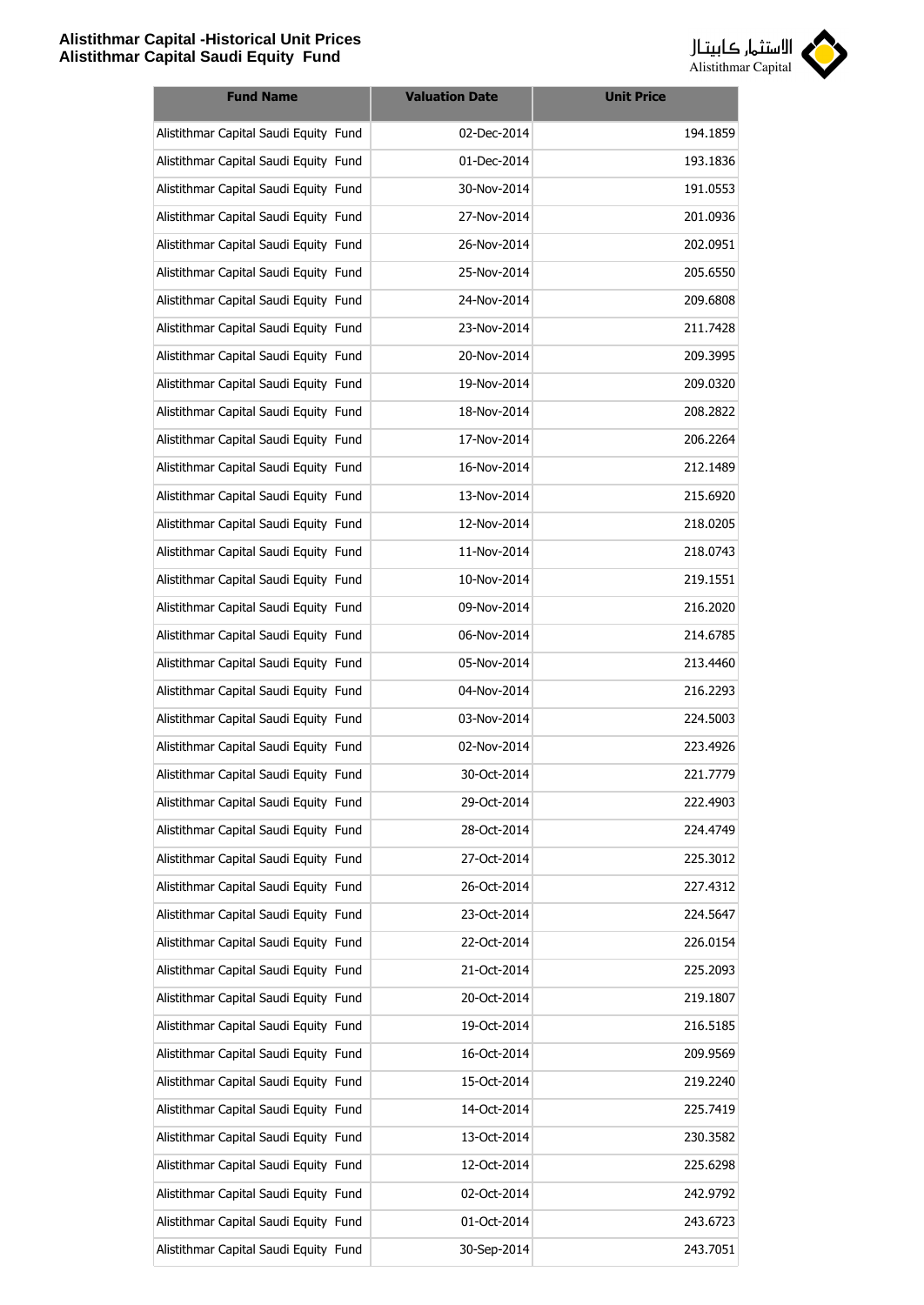

| <b>Fund Name</b>                      | <b>Valuation Date</b> | <b>Unit Price</b> |
|---------------------------------------|-----------------------|-------------------|
| Alistithmar Capital Saudi Equity Fund | 29-Sep-2014           | 241.5856          |
| Alistithmar Capital Saudi Equity Fund | 28-Sep-2014           | 238.6994          |
| Alistithmar Capital Saudi Equity Fund | 25-Sep-2014           | 240.1566          |
| Alistithmar Capital Saudi Equity Fund | 24-Sep-2014           | 239.9257          |
| Alistithmar Capital Saudi Equity Fund | 22-Sep-2014           | 244.2501          |
| Alistithmar Capital Saudi Equity Fund | 21-Sep-2014           | 246.5840          |
| Alistithmar Capital Saudi Equity Fund | 18-Sep-2014           | 247.8498          |
| Alistithmar Capital Saudi Equity Fund | 17-Sep-2014           | 248.0962          |
| Alistithmar Capital Saudi Equity Fund | 16-Sep-2014           | 246.3915          |
| Alistithmar Capital Saudi Equity Fund | 15-Sep-2014           | 245.6509          |
| Alistithmar Capital Saudi Equity Fund | 14-Sep-2014           | 247.2767          |
| Alistithmar Capital Saudi Equity Fund | 11-Sep-2014           | 248.3017          |
| Alistithmar Capital Saudi Equity Fund | 10-Sep-2014           | 250.1067          |
| Alistithmar Capital Saudi Equity Fund | 09-Sep-2014           | 250.5123          |
| Alistithmar Capital Saudi Equity Fund | 08-Sep-2014           | 250.5487          |
| Alistithmar Capital Saudi Equity Fund | 07-Sep-2014           | 250.9702          |
| Alistithmar Capital Saudi Equity Fund | 04-Sep-2014           | 250.4328          |
| Alistithmar Capital Saudi Equity Fund | 03-Sep-2014           | 250.9716          |
| Alistithmar Capital Saudi Equity Fund | 02-Sep-2014           | 251.0016          |
| Alistithmar Capital Saudi Equity Fund | 01-Sep-2014           | 252.6662          |
| Alistithmar Capital Saudi Equity Fund | 31-Aug-2014           | 252.3905          |
| Alistithmar Capital Saudi Equity Fund | 28-Aug-2014           | 251.2437          |
| Alistithmar Capital Saudi Equity Fund | 27-Aug-2014           | 250.9550          |
| Alistithmar Capital Saudi Equity Fund | 26-Aug-2014           | 248.7365          |
| Alistithmar Capital Saudi Equity Fund | 25-Aug-2014           | 246.0689          |
| Alistithmar Capital Saudi Equity Fund | 24-Aug-2014           | 247.2034          |
| Alistithmar Capital Saudi Equity Fund | 21-Aug-2014           | 243.5971          |
| Alistithmar Capital Saudi Equity Fund | 20-Aug-2014           | 243.7417          |
| Alistithmar Capital Saudi Equity Fund | 19-Aug-2014           | 240.8443          |
| Alistithmar Capital Saudi Equity Fund | 18-Aug-2014           | 239.7801          |
| Alistithmar Capital Saudi Equity Fund | 17-Aug-2014           | 239.3561          |
| Alistithmar Capital Saudi Equity Fund | 14-Aug-2014           | 238.0130          |
| Alistithmar Capital Saudi Equity Fund | 13-Aug-2014           | 238.7194          |
| Alistithmar Capital Saudi Equity Fund | 12-Aug-2014           | 238.6764          |
| Alistithmar Capital Saudi Equity Fund | 11-Aug-2014           | 237.9416          |
| Alistithmar Capital Saudi Equity Fund | 10-Aug-2014           | 236.2839          |
| Alistithmar Capital Saudi Equity Fund | 07-Aug-2014           | 235.4516          |
| Alistithmar Capital Saudi Equity Fund | 06-Aug-2014           | 233.8409          |
| Alistithmar Capital Saudi Equity Fund | 05-Aug-2014           | 233.9306          |
| Alistithmar Capital Saudi Equity Fund | 04-Aug-2014           | 232.1658          |
| Alistithmar Capital Saudi Equity Fund | 03-Aug-2014           | 228.9473          |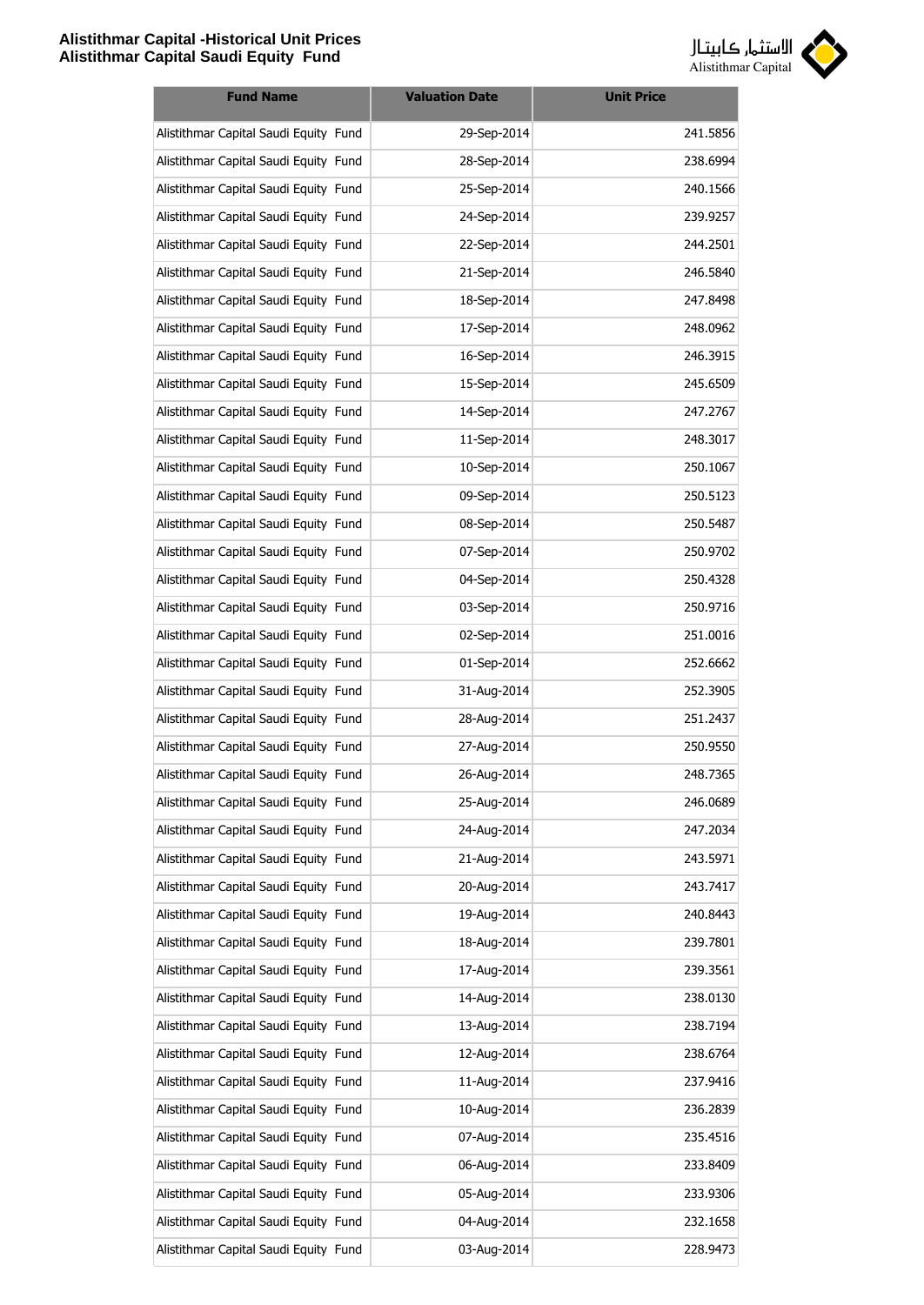

| <b>Fund Name</b>                      | <b>Valuation Date</b> | <b>Unit Price</b> |
|---------------------------------------|-----------------------|-------------------|
| Alistithmar Capital Saudi Equity Fund | 24-Jul-2014           | 225.9696          |
| Alistithmar Capital Saudi Equity Fund | 23-Jul-2014           | 224.2216          |
| Alistithmar Capital Saudi Equity Fund | 22-Jul-2014           | 220.3784          |
| Alistithmar Capital Saudi Equity Fund | 21-Jul-2014           | 214.6769          |
| Alistithmar Capital Saudi Equity Fund | 20-Jul-2014           | 213.0847          |
| Alistithmar Capital Saudi Equity Fund | 17-Jul-2014           | 215.0392          |
| Alistithmar Capital Saudi Equity Fund | 16-Jul-2014           | 214.9521          |
| Alistithmar Capital Saudi Equity Fund | 15-Jul-2014           | 214.2049          |
| Alistithmar Capital Saudi Equity Fund | 14-Jul-2014           | 213.3146          |
| Alistithmar Capital Saudi Equity Fund | 13-Jul-2014           | 213.2596          |
| Alistithmar Capital Saudi Equity Fund | 10-Jul-2014           | 212.8857          |
| Alistithmar Capital Saudi Equity Fund | 09-Jul-2014           | 212.1466          |
| Alistithmar Capital Saudi Equity Fund | 08-Jul-2014           | 210.7461          |
| Alistithmar Capital Saudi Equity Fund | 07-Jul-2014           | 210.5914          |
| Alistithmar Capital Saudi Equity Fund | 06-Jul-2014           | 209.8444          |
| Alistithmar Capital Saudi Equity Fund | 03-Jul-2014           | 208.4677          |
| Alistithmar Capital Saudi Equity Fund | 02-Jul-2014           | 208.1593          |
| Alistithmar Capital Saudi Equity Fund | 01-Jul-2014           | 205.5128          |
| Alistithmar Capital Saudi Equity Fund | 30-Jun-2014           | 203.0206          |
| Alistithmar Capital Saudi Equity Fund | 29-Jun-2014           | 202.0571          |
| Alistithmar Capital Saudi Equity Fund | 26-Jun-2014           | 203.3913          |
| Alistithmar Capital Saudi Equity Fund | 25-Jun-2014           | 202.8787          |
| Alistithmar Capital Saudi Equity Fund | 24-Jun-2014           | 201.6335          |
| Alistithmar Capital Saudi Equity Fund | 23-Jun-2014           | 203.0139          |
| Alistithmar Capital Saudi Equity Fund | 22-Jun-2014           | 205.0320          |
| Alistithmar Capital Saudi Equity Fund | 19-Jun-2014           | 204.5871          |
| Alistithmar Capital Saudi Equity Fund | 18-Jun-2014           | 204.3362          |
| Alistithmar Capital Saudi Equity Fund | 17-Jun-2014           | 202.8670          |
| Alistithmar Capital Saudi Equity Fund | 16-Jun-2014           | 202.5188          |
| Alistithmar Capital Saudi Equity Fund | 15-Jun-2014           | 205.9653          |
| Alistithmar Capital Saudi Equity Fund | 12-Jun-2014           | 208.1635          |
| Alistithmar Capital Saudi Equity Fund | 11-Jun-2014           | 209.3856          |
| Alistithmar Capital Saudi Equity Fund | 10-Jun-2014           | 210.5561          |
| Alistithmar Capital Saudi Equity Fund | 09-Jun-2014           | 209.9926          |
| Alistithmar Capital Saudi Equity Fund | 08-Jun-2014           | 208.9895          |
| Alistithmar Capital Saudi Equity Fund | 05-Jun-2014           | 208.4676          |
| Alistithmar Capital Saudi Equity Fund | 04-Jun-2014           | 207.8501          |
| Alistithmar Capital Saudi Equity Fund | 03-Jun-2014           | 207.2909          |
| Alistithmar Capital Saudi Equity Fund | 02-Jun-2014           | 207.3193          |
| Alistithmar Capital Saudi Equity Fund | 01-Jun-2014           | 207.6666          |
| Alistithmar Capital Saudi Equity Fund | 29-May-2014           | 206.9123          |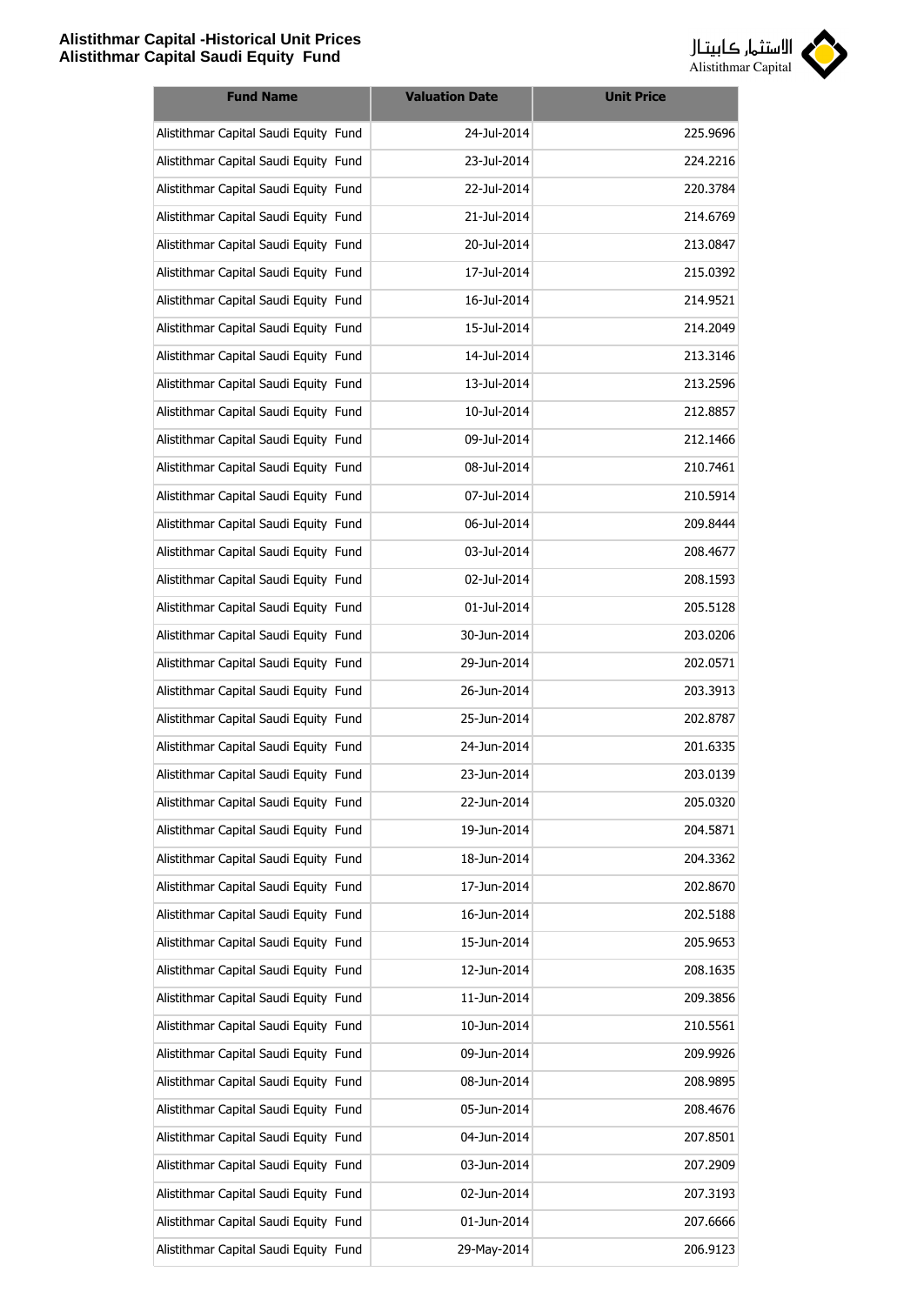

| <b>Fund Name</b>                      | <b>Valuation Date</b> | <b>Unit Price</b> |
|---------------------------------------|-----------------------|-------------------|
| Alistithmar Capital Saudi Equity Fund | 28-May-2014           | 206.6729          |
| Alistithmar Capital Saudi Equity Fund | 27-May-2014           | 207.3356          |
| Alistithmar Capital Saudi Equity Fund | 26-May-2014           | 207.0410          |
| Alistithmar Capital Saudi Equity Fund | 25-May-2014           | 205.8873          |
| Alistithmar Capital Saudi Equity Fund | 22-May-2014           | 205.4645          |
| Alistithmar Capital Saudi Equity Fund | 21-May-2014           | 205.1782          |
| Alistithmar Capital Saudi Equity Fund | 20-May-2014           | 204.6923          |
| Alistithmar Capital Saudi Equity Fund | 19-May-2014           | 205.0408          |
| Alistithmar Capital Saudi Equity Fund | 18-May-2014           | 207.5479          |
| Alistithmar Capital Saudi Equity Fund | 15-May-2014           | 207.1145          |
| Alistithmar Capital Saudi Equity Fund | 14-May-2014           | 208.0608          |
| Alistithmar Capital Saudi Equity Fund | 13-May-2014           | 206.5322          |
| Alistithmar Capital Saudi Equity Fund | 12-May-2014           | 204.6545          |
| Alistithmar Capital Saudi Equity Fund | 11-May-2014           | 204.2330          |
| Alistithmar Capital Saudi Equity Fund | 08-May-2014           | 205.2159          |
| Alistithmar Capital Saudi Equity Fund | 07-May-2014           | 204.7151          |
| Alistithmar Capital Saudi Equity Fund | 06-May-2014           | 204.6098          |
| Alistithmar Capital Saudi Equity Fund | 05-May-2014           | 204.2058          |
| Alistithmar Capital Saudi Equity Fund | 04-May-2014           | 204.9057          |
| Alistithmar Capital Saudi Equity Fund | 01-May-2014           | 203.1196          |
| Alistithmar Capital Saudi Equity Fund | 30-Apr-2014           | 201.0622          |
| Alistithmar Capital Saudi Equity Fund | 29-Apr-2014           | 199.8089          |
| Alistithmar Capital Saudi Equity Fund | 28-Apr-2014           | 199.7063          |
| Alistithmar Capital Saudi Equity Fund | 27-Apr-2014           | 200.1430          |
| Alistithmar Capital Saudi Equity Fund | 24-Apr-2014           | 200.2087          |
| Alistithmar Capital Saudi Equity Fund | 23-Apr-2014           | 200.1622          |
| Alistithmar Capital Saudi Equity Fund | 22-Apr-2014           | 202.1336          |
| Alistithmar Capital Saudi Equity Fund | 21-Apr-2014           | 202.6766          |
| Alistithmar Capital Saudi Equity Fund | 20-Apr-2014           | 203.3138          |
| Alistithmar Capital Saudi Equity Fund | 17-Apr-2014           | 200.8259          |
| Alistithmar Capital Saudi Equity Fund | 16-Apr-2014           | 200.2795          |
| Alistithmar Capital Saudi Equity Fund | 15-Apr-2014           | 199.8473          |
| Alistithmar Capital Saudi Equity Fund | 14-Apr-2014           | 198.0194          |
| Alistithmar Capital Saudi Equity Fund | 13-Apr-2014           | 197.1401          |
| Alistithmar Capital Saudi Equity Fund | 10-Apr-2014           | 199.2537          |
| Alistithmar Capital Saudi Equity Fund | 09-Apr-2014           | 199.9912          |
| Alistithmar Capital Saudi Equity Fund | 08-Apr-2014           | 200.0104          |
| Alistithmar Capital Saudi Equity Fund | 07-Apr-2014           | 198.8194          |
| Alistithmar Capital Saudi Equity Fund | 06-Apr-2014           | 198.7505          |
| Alistithmar Capital Saudi Equity Fund | 03-Apr-2014           | 199.6218          |
| Alistithmar Capital Saudi Equity Fund | 02-Apr-2014           | 199.3244          |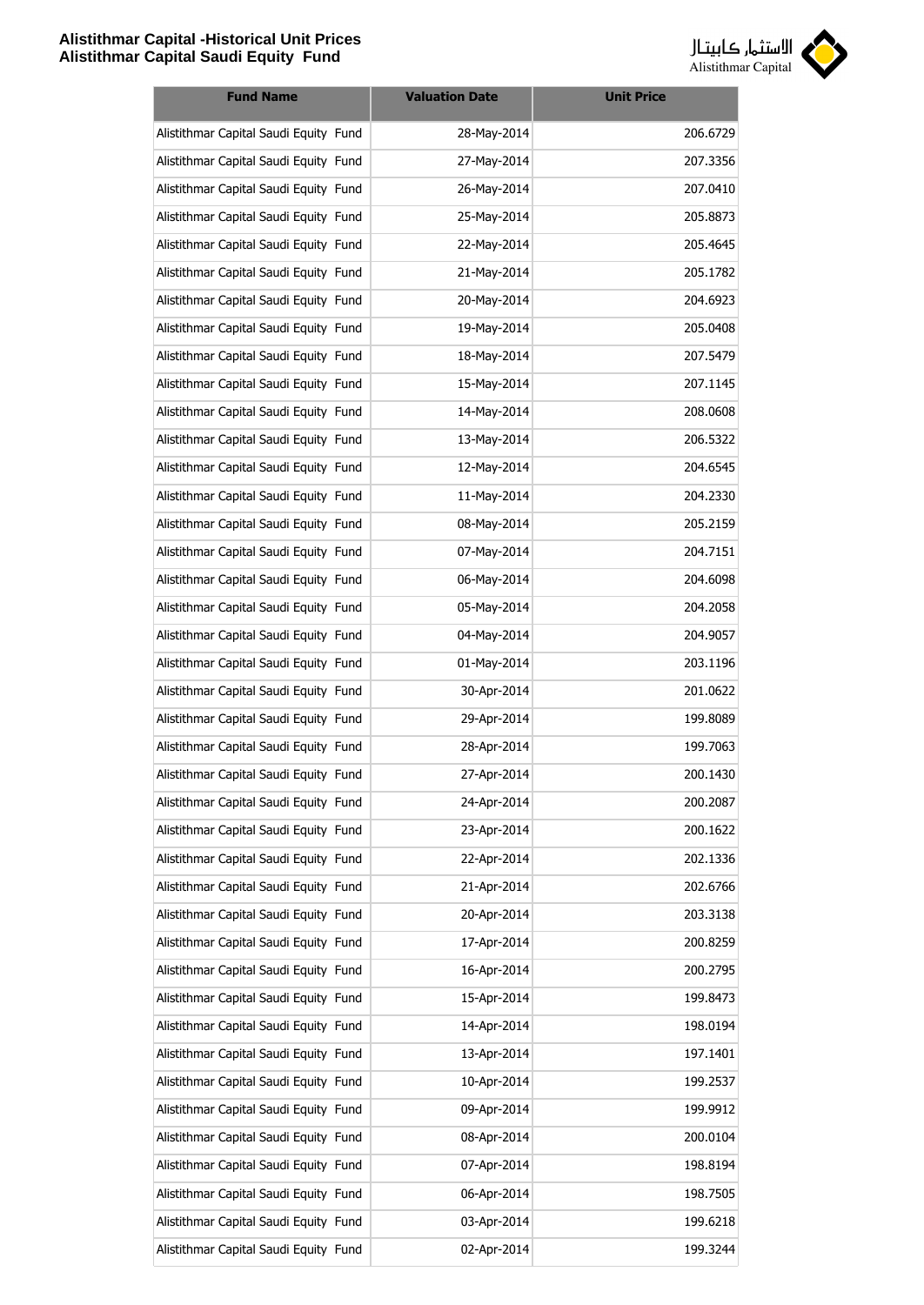

| <b>Fund Name</b>                      | <b>Valuation Date</b> | <b>Unit Price</b> |
|---------------------------------------|-----------------------|-------------------|
| Alistithmar Capital Saudi Equity Fund | 01-Apr-2014           | 197.7859          |
| Alistithmar Capital Saudi Equity Fund | 31-Mar-2014           | 196.6154          |
| Alistithmar Capital Saudi Equity Fund | 30-Mar-2014           | 196.6086          |
| Alistithmar Capital Saudi Equity Fund | 27-Mar-2014           | 196.22            |
| Alistithmar Capital Saudi Equity Fund | 26-Mar-2014           | 196.8050          |
| Alistithmar Capital Saudi Equity Fund | 25-Mar-2014           | 196.3099          |
| Alistithmar Capital Saudi Equity Fund | 24-Mar-2014           | 195.6112          |
| Alistithmar Capital Saudi Equity Fund | 23-Mar-2014           | 195.6249          |
| Alistithmar Capital Saudi Equity Fund | 20-Mar-2014           | 192.4327          |
| Alistithmar Capital Saudi Equity Fund | 19-Mar-2014           | 192.5441          |
| Alistithmar Capital Saudi Equity Fund | 18-Mar-2014           | 192.3584          |
| Alistithmar Capital Saudi Equity Fund | 17-Mar-2014           | 192.4966          |
| Alistithmar Capital Saudi Equity Fund | 16-Mar-2014           | 192.0380          |
| Alistithmar Capital Saudi Equity Fund | 13-Mar-2014           | 192.3118          |
| Alistithmar Capital Saudi Equity Fund | 12-Mar-2014           | 191.5625          |
| Alistithmar Capital Saudi Equity Fund | 11-Mar-2014           | 192.5442          |
| Alistithmar Capital Saudi Equity Fund | 10-Mar-2014           | 192.4036          |
| Alistithmar Capital Saudi Equity Fund | 09-Mar-2014           | 192.2999          |
| Alistithmar Capital Saudi Equity Fund | 06-Mar-2014           | 190.7302          |
| Alistithmar Capital Saudi Equity Fund | 05-Mar-2014           | 188.6746          |
| Alistithmar Capital Saudi Equity Fund | 04-Mar-2014           | 188.8854          |
| Alistithmar Capital Saudi Equity Fund | 03-Mar-2014           | 186.5646          |
| Alistithmar Capital Saudi Equity Fund | 02-Mar-2014           | 188.0784          |
| Alistithmar Capital Saudi Equity Fund | 27-Feb-2014           | 189.0918          |
| Alistithmar Capital Saudi Equity Fund | 26-Feb-2014           | 188.1084          |
| Alistithmar Capital Saudi Equity Fund | 25-Feb-2014           | 188.2570          |
| Alistithmar Capital Saudi Equity Fund | 24-Feb-2014           | 187.8767          |
| Alistithmar Capital Saudi Equity Fund | 23-Feb-2014           | 187.5636          |
| Alistithmar Capital Saudi Equity Fund | 20-Feb-2014           | 185.8532          |
| Alistithmar Capital Saudi Equity Fund | 19-Feb-2014           | 185.3311          |
| Alistithmar Capital Saudi Equity Fund | 18-Feb-2014           | 184.5873          |
| Alistithmar Capital Saudi Equity Fund | 17-Feb-2014           | 184.3274          |
| Alistithmar Capital Saudi Equity Fund | 16-Feb-2014           | 184.7102          |
| Alistithmar Capital Saudi Equity Fund | 13-Feb-2014           | 183.8135          |
| Alistithmar Capital Saudi Equity Fund | 12-Feb-2014           | 183.5763          |
| Alistithmar Capital Saudi Equity Fund | 11-Feb-2014           | 182.4527          |
| Alistithmar Capital Saudi Equity Fund | 10-Feb-2014           | 182.5139          |
| Alistithmar Capital Saudi Equity Fund | 09-Feb-2014           | 182.9336          |
| Alistithmar Capital Saudi Equity Fund | 06-Feb-2014           | 181.5799          |
| Alistithmar Capital Saudi Equity Fund | 05-Feb-2014           | 181.1753          |
| Alistithmar Capital Saudi Equity Fund | 04-Feb-2014           | 180.5990          |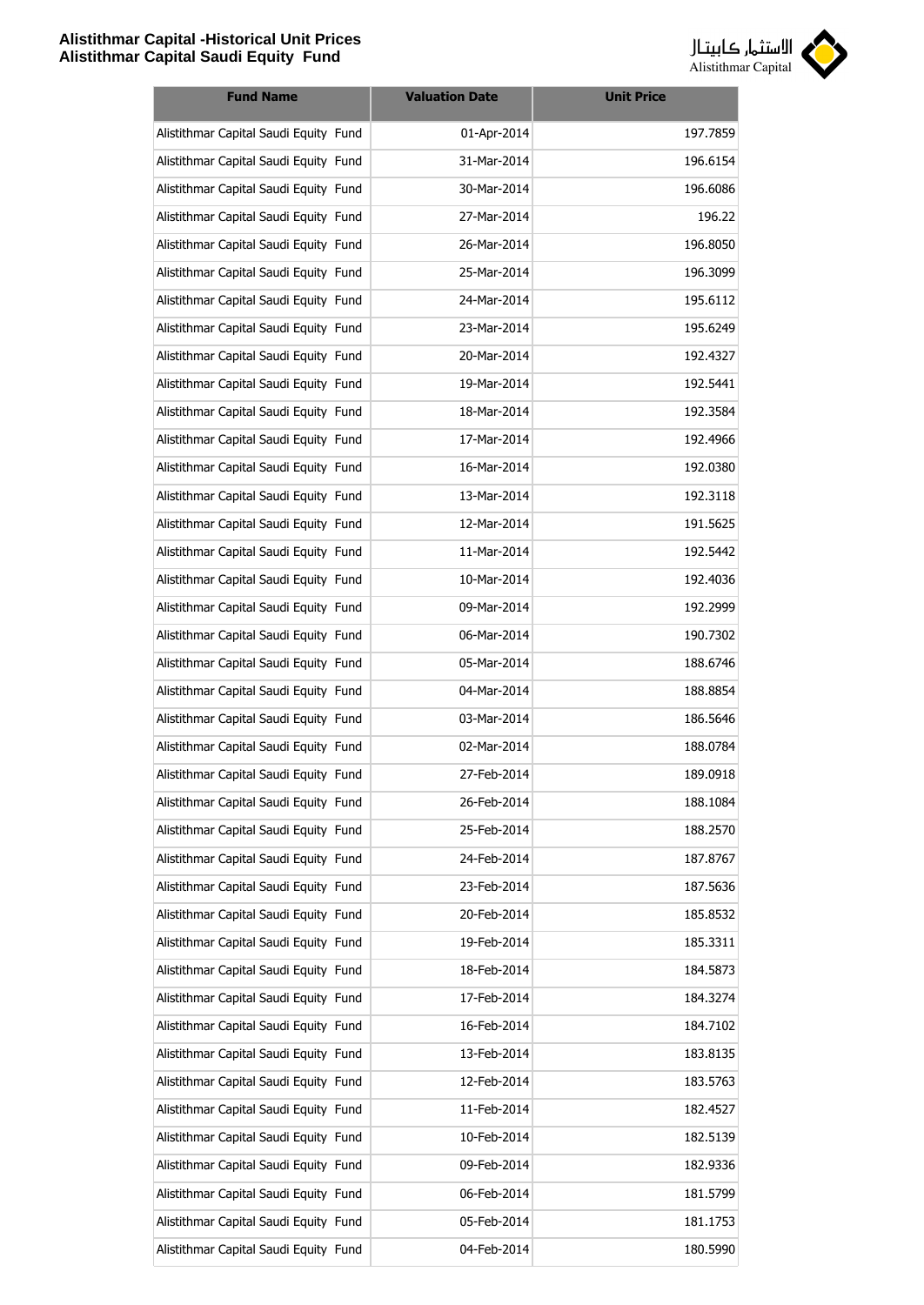

| <b>Fund Name</b>                      | <b>Valuation Date</b> | <b>Unit Price</b> |
|---------------------------------------|-----------------------|-------------------|
| Alistithmar Capital Saudi Equity Fund | 03-Feb-2014           | 181.7991          |
| Alistithmar Capital Saudi Equity Fund | 02-Feb-2014           | 182.5949          |
| Alistithmar Capital Saudi Equity Fund | 30-Jan-2014           | 180.7046          |
| Alistithmar Capital Saudi Equity Fund | 29-Jan-2014           | 180.0025          |
| Alistithmar Capital Saudi Equity Fund | 28-Jan-2014           | 179.1116          |
| Alistithmar Capital Saudi Equity Fund | 27-Jan-2014           | 179.1603          |
| Alistithmar Capital Saudi Equity Fund | 26-Jan-2014           | 180.6222          |
| Alistithmar Capital Saudi Equity Fund | 23-Jan-2014           | 181.1672          |
| Alistithmar Capital Saudi Equity Fund | 22-Jan-2014           | 180.7633          |
| Alistithmar Capital Saudi Equity Fund | 21-Jan-2014           | 180.4171          |
| Alistithmar Capital Saudi Equity Fund | 20-Jan-2014           | 179.9690          |
| Alistithmar Capital Saudi Equity Fund | 19-Jan-2014           | 180.6772          |
| Alistithmar Capital Saudi Equity Fund | 16-Jan-2014           | 180.9131          |
| Alistithmar Capital Saudi Equity Fund | 15-Jan-2014           | 180.5790          |
| Alistithmar Capital Saudi Equity Fund | 14-Jan-2014           | 179.1721          |
| Alistithmar Capital Saudi Equity Fund | 13-Jan-2014           | 180.1491          |
| Alistithmar Capital Saudi Equity Fund | 12-Jan-2014           | 180.7761          |
| Alistithmar Capital Saudi Equity Fund | 09-Jan-2014           | 180.5593          |
| Alistithmar Capital Saudi Equity Fund | 08-Jan-2014           | 179.7126          |
| Alistithmar Capital Saudi Equity Fund | 07-Jan-2014           | 178.4984          |
| Alistithmar Capital Saudi Equity Fund | 06-Jan-2014           | 178.2639          |
| Alistithmar Capital Saudi Equity Fund | 05-Jan-2014           | 178.4854          |
| Alistithmar Capital Saudi Equity Fund | 02-Jan-2014           | 178.0544          |
| Alistithmar Capital Saudi Equity Fund | 01-Jan-2014           | 178.6718          |
| Alistithmar Capital Saudi Equity Fund | 31-Dec-2013           | 176.9174          |
| Alistithmar Capital Saudi Equity Fund | 30-Dec-2013           | 176.1126          |
| Alistithmar Capital Saudi Equity Fund | 29-Dec-2013           | 175.0071          |
| Alistithmar Capital Saudi Equity Fund | 26-Dec-2013           | 174.2357          |
| Alistithmar Capital Saudi Equity Fund | 25-Dec-2013           | 173.9494          |
| Alistithmar Capital Saudi Equity Fund | 24-Dec-2013           | 174.0145          |
| Alistithmar Capital Saudi Equity Fund | 23-Dec-2013           | 174.3561          |
| Alistithmar Capital Saudi Equity Fund | 22-Dec-2013           | 174.2628          |
| Alistithmar Capital Saudi Equity Fund | 19-Dec-2013           | 173.5773          |
| Alistithmar Capital Saudi Equity Fund | 18-Dec-2013           | 172.1084          |
| Alistithmar Capital Saudi Equity Fund | 17-Dec-2013           | 171.6671          |
| Alistithmar Capital Saudi Equity Fund | 16-Dec-2013           | 171.3144          |
| Alistithmar Capital Saudi Equity Fund | 15-Dec-2013           | 171.6584          |
| Alistithmar Capital Saudi Equity Fund | 12-Dec-2013           | 171.5254          |
| Alistithmar Capital Saudi Equity Fund | 11-Dec-2013           | 171.6621          |
| Alistithmar Capital Saudi Equity Fund | 10-Dec-2013           | 171.5710          |
| Alistithmar Capital Saudi Equity Fund | 09-Dec-2013           | 170.6301          |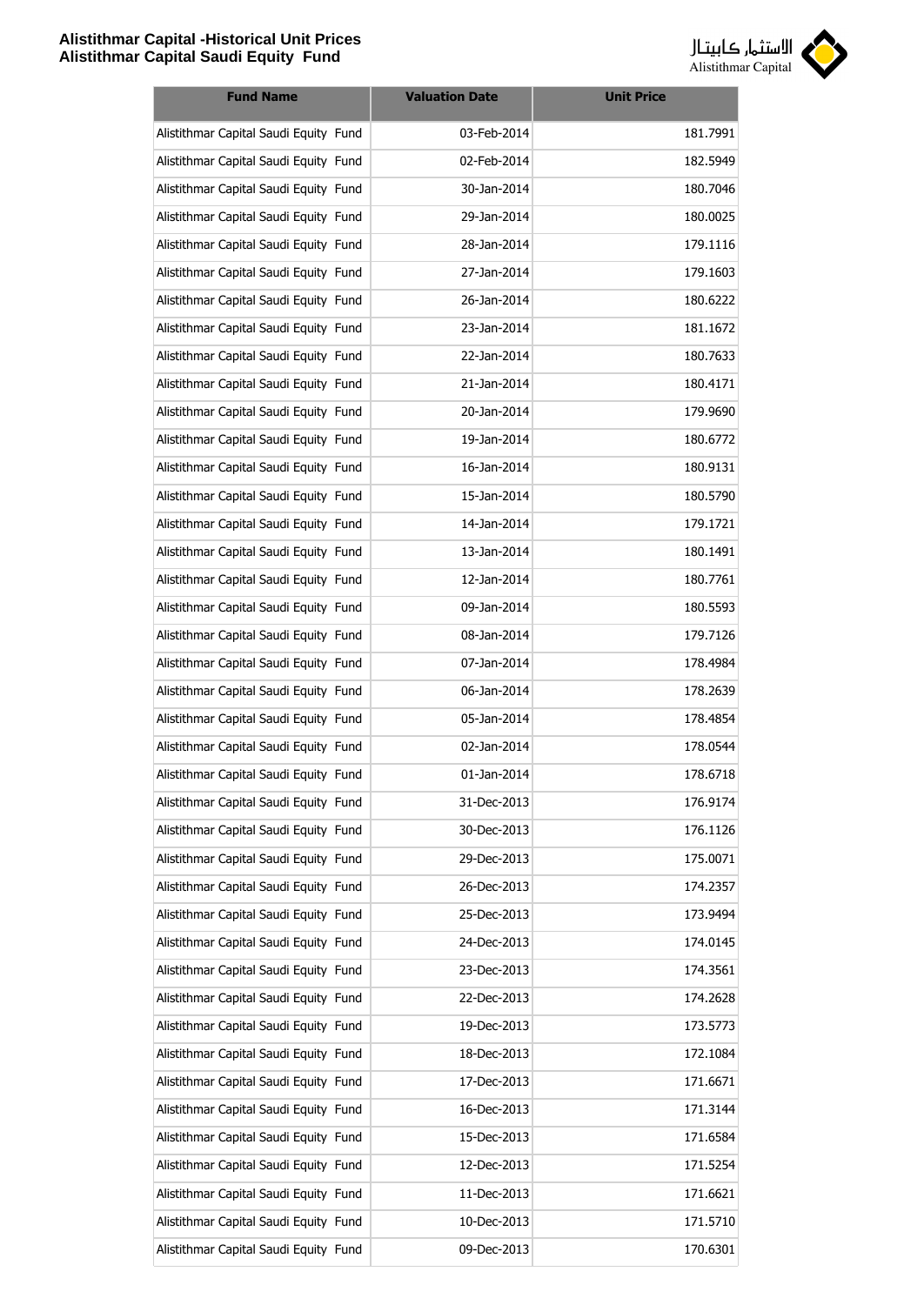

| <b>Fund Name</b>                      | <b>Valuation Date</b> | <b>Unit Price</b> |
|---------------------------------------|-----------------------|-------------------|
| Alistithmar Capital Saudi Equity Fund | 08-Dec-2013           | 169.6521          |
| Alistithmar Capital Saudi Equity Fund | 05-Dec-2013           | 168.1448          |
| Alistithmar Capital Saudi Equity Fund | 04-Dec-2013           | 167.7969          |
| Alistithmar Capital Saudi Equity Fund | 03-Dec-2013           | 167.7789          |
| Alistithmar Capital Saudi Equity Fund | 02-Dec-2013           | 169.6427          |
| Alistithmar Capital Saudi Equity Fund | 01-Dec-2013           | 168.8273          |
| Alistithmar Capital Saudi Equity Fund | 28-Nov-2013           | 169.3216          |
| Alistithmar Capital Saudi Equity Fund | 27-Nov-2013           | 168.9402          |
| Alistithmar Capital Saudi Equity Fund | 26-Nov-2013           | 168.8281          |
| Alistithmar Capital Saudi Equity Fund | 25-Nov-2013           | 169.6928          |
| Alistithmar Capital Saudi Equity Fund | 24-Nov-2013           | 170.8925          |
| Alistithmar Capital Saudi Equity Fund | 21-Nov-2013           | 170.1522          |
| Alistithmar Capital Saudi Equity Fund | 20-Nov-2013           | 170.2779          |
| Alistithmar Capital Saudi Equity Fund | 19-Nov-2013           | 170.8140          |
| Alistithmar Capital Saudi Equity Fund | 18-Nov-2013           | 171.8955          |
| Alistithmar Capital Saudi Equity Fund | 17-Nov-2013           | 171.0713          |
| Alistithmar Capital Saudi Equity Fund | 14-Nov-2013           | 169.5524          |
| Alistithmar Capital Saudi Equity Fund | 13-Nov-2013           | 169.3916          |
| Alistithmar Capital Saudi Equity Fund | 11-Nov-2013           | 168.6215          |
| Alistithmar Capital Saudi Equity Fund | 06-Nov-2013           | 167.0011          |
| Alistithmar Capital Saudi Equity Fund | 04-Nov-2013           | 164.2454          |
| Alistithmar Capital Saudi Equity Fund | 30-Oct-2013           | 163.5771          |
| Alistithmar Capital Saudi Equity Fund | 28-Oct-2013           | 164.1225          |
| Alistithmar Capital Saudi Equity Fund | 23-Oct-2013           | 166.4823          |
| Alistithmar Capital Saudi Equity Fund | 21-Oct-2013           | 166.3754          |
| Alistithmar Capital Saudi Equity Fund | 09-Oct-2013           | 163.7457          |
| Alistithmar Capital Saudi Equity Fund | 07-Oct-2013           | 164.2121          |
| Alistithmar Capital Saudi Equity Fund | 02-Oct-2013           | 164.4723          |
| Alistithmar Capital Saudi Equity Fund | 30-Sep-2013           | 163.4853          |
| Alistithmar Capital Saudi Equity Fund | 25-Sep-2013           | 164.3176          |
| Alistithmar Capital Saudi Equity Fund | 24-Sep-2013           | 164.6095          |
| Alistithmar Capital Saudi Equity Fund | 18-Sep-2013           | 164.1956          |
| Alistithmar Capital Saudi Equity Fund | 16-Sep-2013           | 165.8118          |
| Alistithmar Capital Saudi Equity Fund | 11-Sep-2013           | 161.3531          |
| Alistithmar Capital Saudi Equity Fund | 09-Sep-2013           | 157.3781          |
| Alistithmar Capital Saudi Equity Fund | 04-Sep-2013           | 157.6101          |
| Alistithmar Capital Saudi Equity Fund | 02-Sep-2013           | 163.1105          |
| Alistithmar Capital Saudi Equity Fund | 28-Aug-2013           | 159.5059          |
| Alistithmar Capital Saudi Equity Fund | 26-Aug-2013           | 165.0324          |
| Alistithmar Capital Saudi Equity Fund | 21-Aug-2013           | 168.7368          |
| Alistithmar Capital Saudi Equity Fund | 19-Aug-2013           | 168.2123          |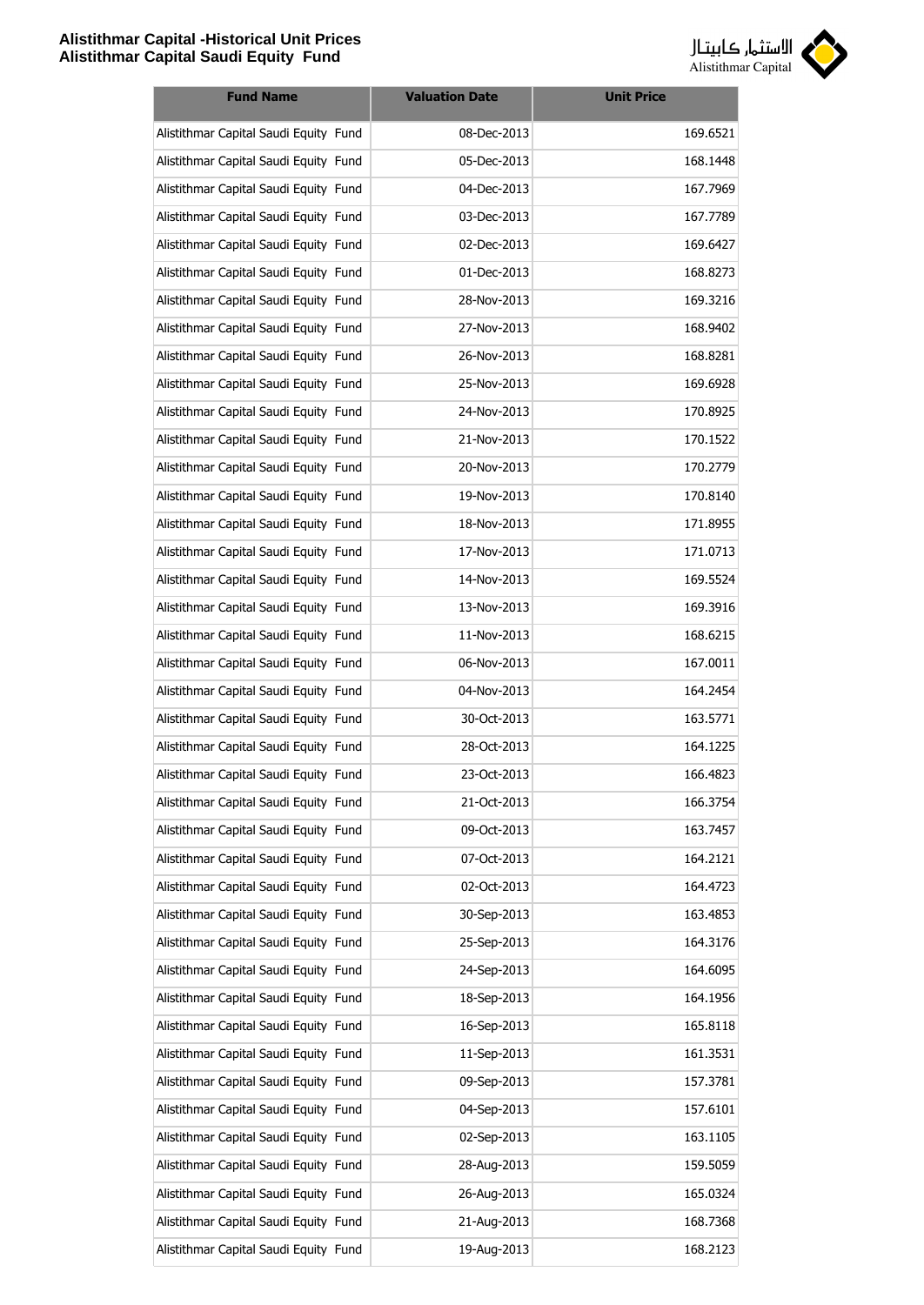

| <b>Fund Name</b>                      | <b>Valuation Date</b> | <b>Unit Price</b> |
|---------------------------------------|-----------------------|-------------------|
| Alistithmar Capital Saudi Equity Fund | 14-Aug-2013           | 165.6112          |
| Alistithmar Capital Saudi Equity Fund | 05-Aug-2013           | 166.0626          |
| Alistithmar Capital Saudi Equity Fund | 31-Jul-2013           | 163.0054          |
| Alistithmar Capital Saudi Equity Fund | 29-Jul-2013           | 160.9145          |
| Alistithmar Capital Saudi Equity Fund | 24-Jul-2013           | 160.5162          |
| Alistithmar Capital Saudi Equity Fund | 22-Jul-2013           | 161.3054          |
| Alistithmar Capital Saudi Equity Fund | 17-Jul-2013           | 157.9017          |
| Alistithmar Capital Saudi Equity Fund | 15-Jul-2013           | 157.7262          |
| Alistithmar Capital Saudi Equity Fund | 10-Jul-2013           | 157.2062          |
| Alistithmar Capital Saudi Equity Fund | 08-Jul-2013           | 156.6476          |
| Alistithmar Capital Saudi Equity Fund | 03-Jul-2013           | 154.4469          |
| Alistithmar Capital Saudi Equity Fund | 01-Jul-2013           | 154.2507          |
| Alistithmar Capital Saudi Equity Fund | 26-Jun-2013           | 152.6832          |
| Alistithmar Capital Saudi Equity Fund | 24-Jun-2013           | 152.1854          |
| Alistithmar Capital Saudi Equity Fund | 19-Jun-2013           | 153.1805          |
| Alistithmar Capital Saudi Equity Fund | 17-Jun-2013           | 151.9505          |
| Alistithmar Capital Saudi Equity Fund | 12-Jun-2013           | 155.1701          |
| Alistithmar Capital Saudi Equity Fund | 10-Jun-2013           | 155.2266          |
| Alistithmar Capital Saudi Equity Fund | 05-Jun-2013           | 155.5595          |
| Alistithmar Capital Saudi Equity Fund | 03-Jun-2013           | 154.3915          |
| Alistithmar Capital Saudi Equity Fund | 29-May-2013           | 151.4240          |
| Alistithmar Capital Saudi Equity Fund | 27-May-2013           | 150.0960          |
| Alistithmar Capital Saudi Equity Fund | 22-May-2013           | 150.4555          |
| Alistithmar Capital Saudi Equity Fund | 20-May-2013           | 149.1968          |
| Alistithmar Capital Saudi Equity Fund | 15-May-2013           | 146.7454          |
| Alistithmar Capital Saudi Equity Fund | 13-May-2013           | 146.5161          |
| Alistithmar Capital Saudi Equity Fund | 08-May-2013           | 147.1573          |
| Alistithmar Capital Saudi Equity Fund | 06-May-2013           | 146.5028          |
| Alistithmar Capital Saudi Equity Fund | 01-May-2013           | 146.4879          |
| Alistithmar Capital Saudi Equity Fund | 29-Apr-2013           | 146.2171          |
| Alistithmar Capital Saudi Equity Fund | 24-Apr-2013           | 145.3336          |
| Alistithmar Capital Saudi Equity Fund | 22-Apr-2013           | 145.2884          |
| Alistithmar Capital Saudi Equity Fund | 17-Apr-2013           | 143.5822          |
| Alistithmar Capital Saudi Equity Fund | 15-Apr-2013           | 145.1326          |
| Alistithmar Capital Saudi Equity Fund | 10-Apr-2013           | 146.6769          |
| Alistithmar Capital Saudi Equity Fund | 08-Apr-2013           | 144.8260          |
| Alistithmar Capital Saudi Equity Fund | 03-Apr-2013           | 145.1779          |
| Alistithmar Capital Saudi Equity Fund | 01-Apr-2013           | 144.4641          |
| Alistithmar Capital Saudi Equity Fund | 27-Mar-2013           | 144.6381          |
| Alistithmar Capital Saudi Equity Fund | 25-Mar-2013           | 144.59            |
| Alistithmar Capital Saudi Equity Fund | 20-Mar-2013           | 143.0639          |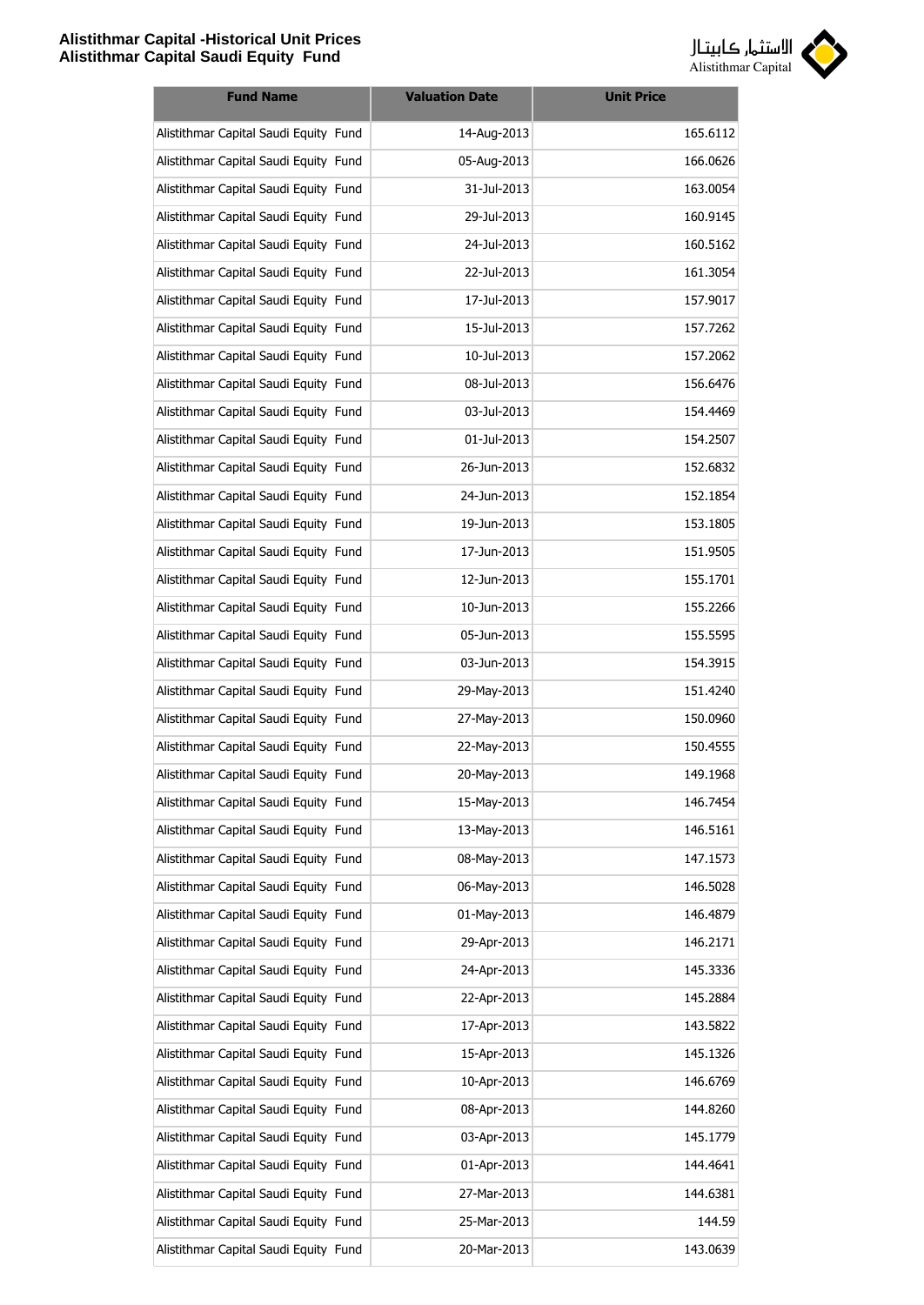

| <b>Fund Name</b>                      | <b>Valuation Date</b> | <b>Unit Price</b> |
|---------------------------------------|-----------------------|-------------------|
| Alistithmar Capital Saudi Equity Fund | 18-Mar-2013           | 142.2158          |
| Alistithmar Capital Saudi Equity Fund | 13-Mar-2013           | 141.4222          |
| Alistithmar Capital Saudi Equity Fund | 11-Mar-2013           | 137.6760          |
| Alistithmar Capital Saudi Equity Fund | 06-Mar-2013           | 137.0084          |
| Alistithmar Capital Saudi Equity Fund | 04-Mar-2013           | 135.4324          |
| Alistithmar Capital Saudi Equity Fund | 27-Feb-2013           | 136.2940          |
| Alistithmar Capital Saudi Equity Fund | 25-Feb-2013           | 137.0119          |
| Alistithmar Capital Saudi Equity Fund | 20-Feb-2013           | 137.0258          |
| Alistithmar Capital Saudi Equity Fund | 18-Feb-2013           | 137.1110          |
| Alistithmar Capital Saudi Equity Fund | 13-Feb-2013           | 137.3798          |
| Alistithmar Capital Saudi Equity Fund | 11-Feb-2013           | 136.6474          |
| Alistithmar Capital Saudi Equity Fund | 06-Feb-2013           | 135.4950          |
| Alistithmar Capital Saudi Equity Fund | 04-Feb-2013           | 136.2247          |
| Alistithmar Capital Saudi Equity Fund | 30-Jan-2013           | 136.5306          |
| Alistithmar Capital Saudi Equity Fund | 28-Jan-2013           | 135.8973          |
| Alistithmar Capital Saudi Equity Fund | 23-Jan-2013           | 135.7221          |
| Alistithmar Capital Saudi Equity Fund | 21-Jan-2013           | 135.2771          |
| Alistithmar Capital Saudi Equity Fund | 16-Jan-2013           | 136.7526          |
| Alistithmar Capital Saudi Equity Fund | 14-Jan-2013           | 137.4951          |
| Alistithmar Capital Saudi Equity Fund | 09-Jan-2013           | 138.3587          |
| Alistithmar Capital Saudi Equity Fund | 07-Jan-2013           | 135.7903          |
| Alistithmar Capital Saudi Equity Fund | 02-Jan-2013           | 134.7038          |
| Alistithmar Capital Saudi Equity Fund | 31-Dec-2012           | 131.7152          |
| Alistithmar Capital Saudi Equity Fund | 26-Dec-2012           | 132.5970          |
| Alistithmar Capital Saudi Equity Fund | 24-Dec-2012           | 132.8534          |
| Alistithmar Capital Saudi Equity Fund | 19-Dec-2012           | 133.1177          |
| Alistithmar Capital Saudi Equity Fund | 17-Dec-2012           | 132.7131          |
| Alistithmar Capital Saudi Equity Fund | 12-Dec-2012           | 129.8907          |
| Alistithmar Capital Saudi Equity Fund | 10-Dec-2012           | 129.4973          |
| Alistithmar Capital Saudi Equity Fund | 05-Dec-2012           | 129.0984          |
| Alistithmar Capital Saudi Equity Fund | 03-Dec-2012           | 129.3615          |
| Alistithmar Capital Saudi Equity Fund | 28-Nov-2012           | 125.7571          |
| Alistithmar Capital Saudi Equity Fund | 26-Nov-2012           | 125.8711          |
| Alistithmar Capital Saudi Equity Fund | 21-Nov-2012           | 126.1294          |
| Alistithmar Capital Saudi Equity Fund | 19-Nov-2012           | 127.5794          |
| Alistithmar Capital Saudi Equity Fund | 14-Nov-2012           | 130.7533          |
| Alistithmar Capital Saudi Equity Fund | 12-Nov-2012           | 130.9588          |
| Alistithmar Capital Saudi Equity Fund | 07-Nov-2012           | 132.9491          |
| Alistithmar Capital Saudi Equity Fund | 05-Nov-2012           | 130.5954          |
| Alistithmar Capital Saudi Equity Fund | 24-Oct-2012           | 129.7348          |
| Alistithmar Capital Saudi Equity Fund | 22-Oct-2012           | 128.3482          |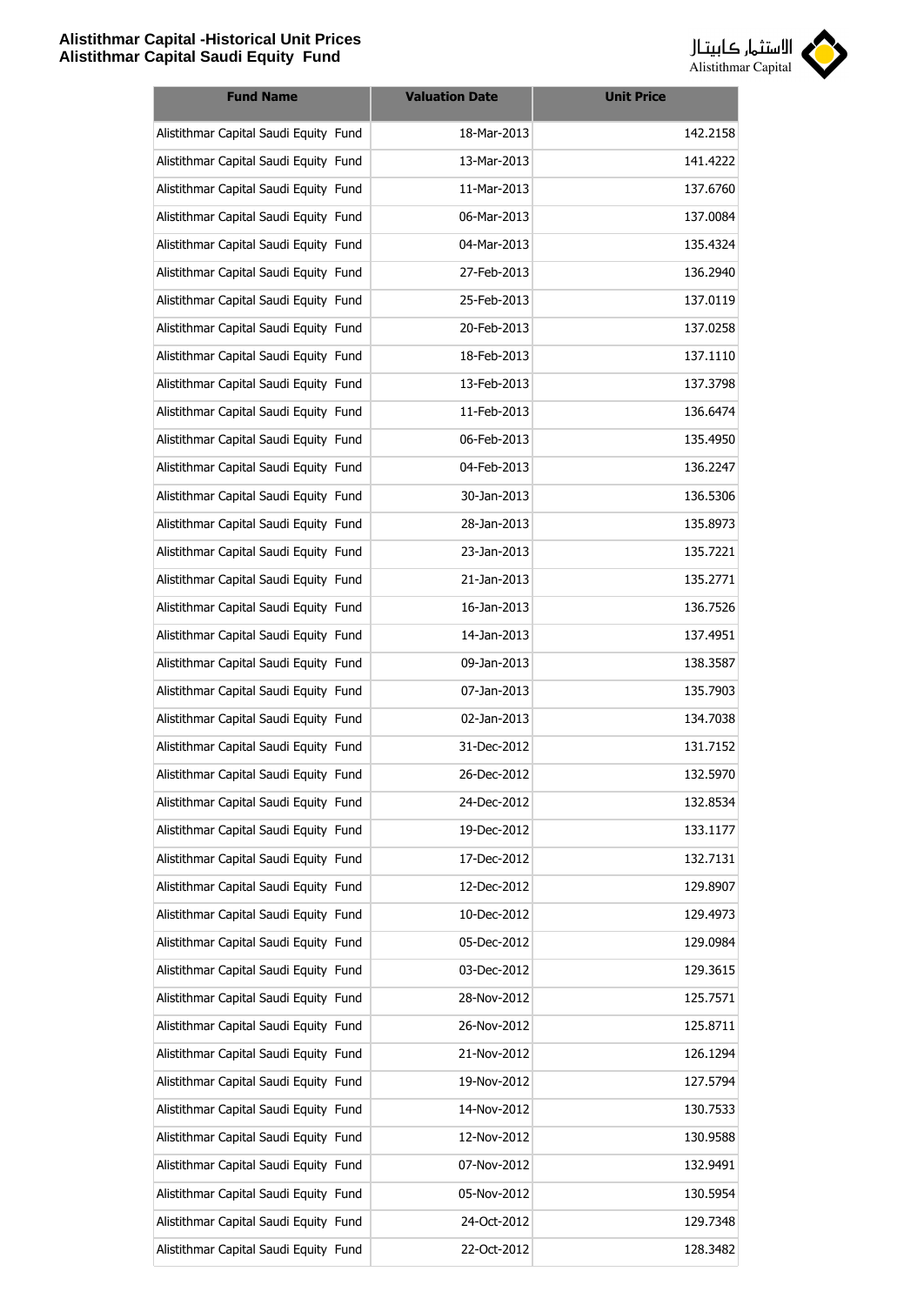

| <b>Fund Name</b>                      | <b>Valuation Date</b> | <b>Unit Price</b> |
|---------------------------------------|-----------------------|-------------------|
| Alistithmar Capital Saudi Equity Fund | 17-Oct-2012           | 130.1195          |
| Alistithmar Capital Saudi Equity Fund | 15-Oct-2012           | 128.7568          |
| Alistithmar Capital Saudi Equity Fund | 10-Oct-2012           | 130.1241          |
| Alistithmar Capital Saudi Equity Fund | 08-Oct-2012           | 130.2712          |
| Alistithmar Capital Saudi Equity Fund | 03-Oct-2012           | 130.9183          |
| Alistithmar Capital Saudi Equity Fund | 01-Oct-2012           | 130.7548          |
| Alistithmar Capital Saudi Equity Fund | 26-Sep-2012           | 130.2204          |
| Alistithmar Capital Saudi Equity Fund | 24-Sep-2012           | 131.5819          |
| Alistithmar Capital Saudi Equity Fund | 19-Sep-2012           | 133.4877          |
| Alistithmar Capital Saudi Equity Fund | 17-Sep-2012           | 135.2105          |
| Alistithmar Capital Saudi Equity Fund | 12-Sep-2012           | 134.0975          |
| Alistithmar Capital Saudi Equity Fund | 10-Sep-2012           | 133.2335          |
| Alistithmar Capital Saudi Equity Fund | 05-Sep-2012           | 133.5118          |
| Alistithmar Capital Saudi Equity Fund | 03-Sep-2012           | 134.1524          |
| Alistithmar Capital Saudi Equity Fund | 29-Aug-2012           | 135.2785          |
| Alistithmar Capital Saudi Equity Fund | 27-Aug-2012           | 135.3172          |
| Alistithmar Capital Saudi Equity Fund | 15-Aug-2012           | 133.5518          |
| Alistithmar Capital Saudi Equity Fund | 13-Aug-2012           | 132.9569          |
| Alistithmar Capital Saudi Equity Fund | 08-Aug-2012           | 133.1083          |
| Alistithmar Capital Saudi Equity Fund | 06-Aug-2012           | 133.0526          |
| Alistithmar Capital Saudi Equity Fund | 01-Aug-2012           | 132.1854          |
| Alistithmar Capital Saudi Equity Fund | 30-Jul-2012           | 131.2430          |
| Alistithmar Capital Saudi Equity Fund | 25-Jul-2012           | 128.1335          |
| Alistithmar Capital Saudi Equity Fund | 23-Jul-2012           | 127.5959          |
| Alistithmar Capital Saudi Equity Fund | 18-Jul-2012           | 127.6246          |
| Alistithmar Capital Saudi Equity Fund | 16-Jul-2012           | 127.7810          |
| Alistithmar Capital Saudi Equity Fund | 11-Jul-2012           | 127.8170          |
| Alistithmar Capital Saudi Equity Fund | 09-Jul-2012           | 128.9883          |
| Alistithmar Capital Saudi Equity Fund | 04-Jul-2012           | 130.3039          |
| Alistithmar Capital Saudi Equity Fund | 02-Jul-2012           | 128.5028          |
| Alistithmar Capital Saudi Equity Fund | 27-Jun-2012           | 126.1122          |
| Alistithmar Capital Saudi Equity Fund | 25-Jun-2012           | 127.7592          |
| Alistithmar Capital Saudi Equity Fund | 20-Jun-2012           | 130.5609          |
| Alistithmar Capital Saudi Equity Fund | 18-Jun-2012           | 129.9432          |
| Alistithmar Capital Saudi Equity Fund | 13-Jun-2012           | 129.2789          |
| Alistithmar Capital Saudi Equity Fund | 11-Jun-2012           | 130.3363          |
| Alistithmar Capital Saudi Equity Fund | 06-Jun-2012           | 128.1393          |
| Alistithmar Capital Saudi Equity Fund | 04-Jun-2012           | 129.6429          |
| Alistithmar Capital Saudi Equity Fund | 30-May-2012           | 132.8994          |
| Alistithmar Capital Saudi Equity Fund | 28-May-2012           | 133.9427          |
| Alistithmar Capital Saudi Equity Fund | 23-May-2012           | 134.2642          |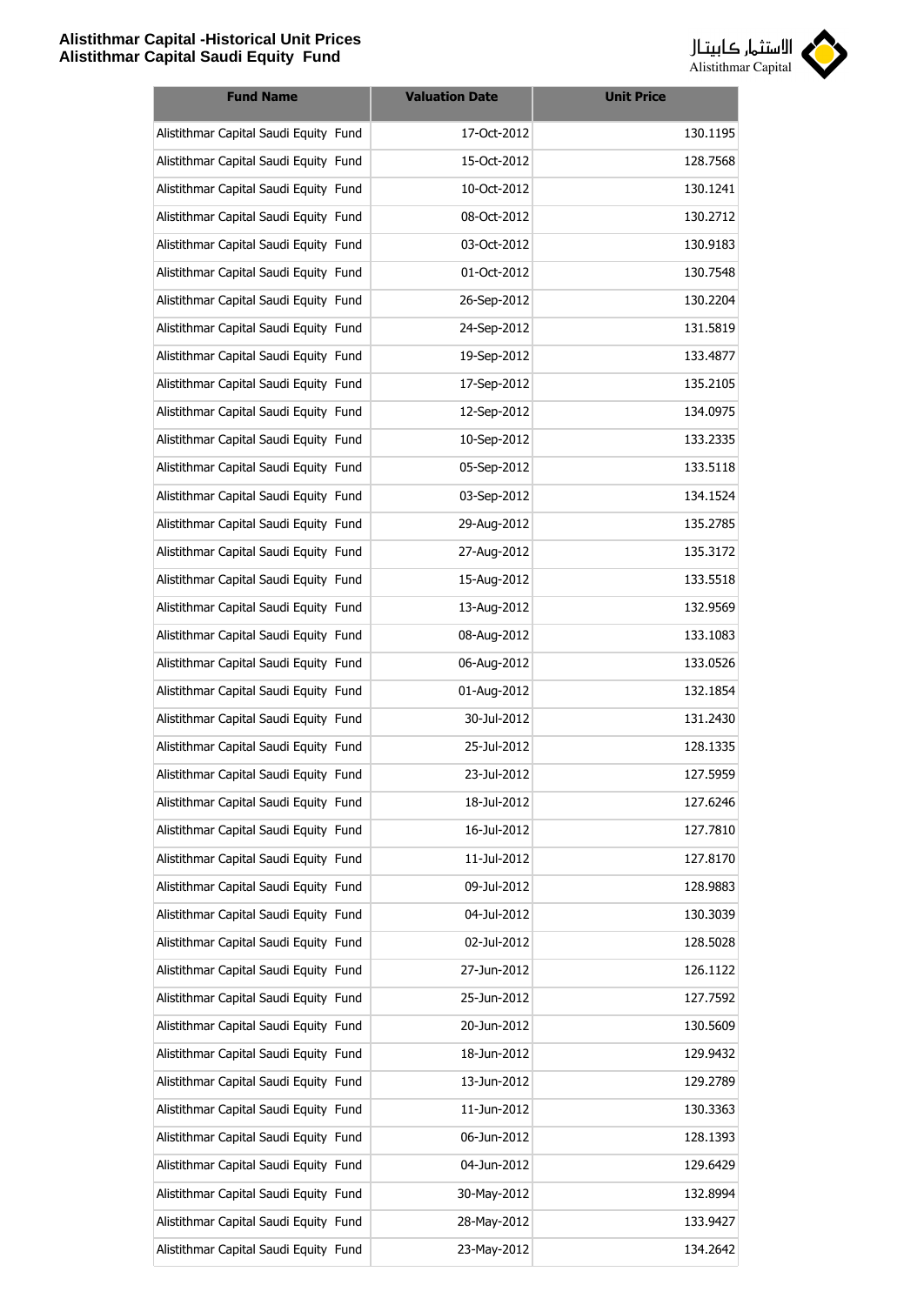

| <b>Fund Name</b>                      | <b>Valuation Date</b> | <b>Unit Price</b> |
|---------------------------------------|-----------------------|-------------------|
| Alistithmar Capital Saudi Equity Fund | 21-May-2012           | 133.4576          |
| Alistithmar Capital Saudi Equity Fund | 16-May-2012           | 134.9174          |
| Alistithmar Capital Saudi Equity Fund | 14-May-2012           | 134.8107          |
| Alistithmar Capital Saudi Equity Fund | 09-May-2012           | 137.1427          |
| Alistithmar Capital Saudi Equity Fund | 07-May-2012           | 138.91            |
| Alistithmar Capital Saudi Equity Fund | 02-May-2012           | 142.2679          |
| Alistithmar Capital Saudi Equity Fund | 30-Apr-2012           | 142.9024          |
| Alistithmar Capital Saudi Equity Fund | 25-Apr-2012           | 142.3103          |
| Alistithmar Capital Saudi Equity Fund | 23-Apr-2012           | 142.7387          |
| Alistithmar Capital Saudi Equity Fund | 18-Apr-2012           | 142.8279          |
| Alistithmar Capital Saudi Equity Fund | 16-Apr-2012           | 139.2510          |
| Alistithmar Capital Saudi Equity Fund | 11-Apr-2012           | 143.5001          |
| Alistithmar Capital Saudi Equity Fund | 09-Apr-2012           | 145.3648          |
| Alistithmar Capital Saudi Equity Fund | 04-Apr-2012           | 148.4330          |
| Alistithmar Capital Saudi Equity Fund | 02-Apr-2012           | 148.6663          |
| Alistithmar Capital Saudi Equity Fund | 28-Mar-2012           | 146.0447          |
| Alistithmar Capital Saudi Equity Fund | 26-Mar-2012           | 145.3218          |
| Alistithmar Capital Saudi Equity Fund | 21-Mar-2012           | 141.0816          |
| Alistithmar Capital Saudi Equity Fund | 19-Mar-2012           | 141.2885          |
| Alistithmar Capital Saudi Equity Fund | 14-Mar-2012           | 141.3905          |
| Alistithmar Capital Saudi Equity Fund | 12-Mar-2012           | 141.2387          |
| Alistithmar Capital Saudi Equity Fund | 07-Mar-2012           | 138.6722          |
| Alistithmar Capital Saudi Equity Fund | 05-Mar-2012           | 138.3136          |
| Alistithmar Capital Saudi Equity Fund | 29-Feb-2012           | 136.6978          |
| Alistithmar Capital Saudi Equity Fund | 27-Feb-2012           | 135.0363          |
| Alistithmar Capital Saudi Equity Fund | 22-Feb-2012           | 132.1170          |
| Alistithmar Capital Saudi Equity Fund | 20-Feb-2012           | 129.4705          |
| Alistithmar Capital Saudi Equity Fund | 15-Feb-2012           | 127.9843          |
| Alistithmar Capital Saudi Equity Fund | 13-Feb-2012           | 128.6158          |
| Alistithmar Capital Saudi Equity Fund | 08-Feb-2012           | 128.1191          |
| Alistithmar Capital Saudi Equity Fund | 06-Feb-2012           | 127.1395          |
| Alistithmar Capital Saudi Equity Fund | 01-Feb-2012           | 125.7744          |
| Alistithmar Capital Saudi Equity Fund | 30-Jan-2012           | 123.7740          |
| Alistithmar Capital Saudi Equity Fund | 25-Jan-2012           | 122.5717          |
| Alistithmar Capital Saudi Equity Fund | 23-Jan-2012           | 122.3231          |
| Alistithmar Capital Saudi Equity Fund | 18-Jan-2012           | 120.7045          |
| Alistithmar Capital Saudi Equity Fund | 16-Jan-2012           | 122.2386          |
| Alistithmar Capital Saudi Equity Fund | 11-Jan-2012           | 123.3348          |
| Alistithmar Capital Saudi Equity Fund | 09-Jan-2012           | 122.5922          |
| Alistithmar Capital Saudi Equity Fund | 04-Jan-2012           | 122.3022          |
| Alistithmar Capital Saudi Equity Fund | 02-Jan-2012           | 122.0443          |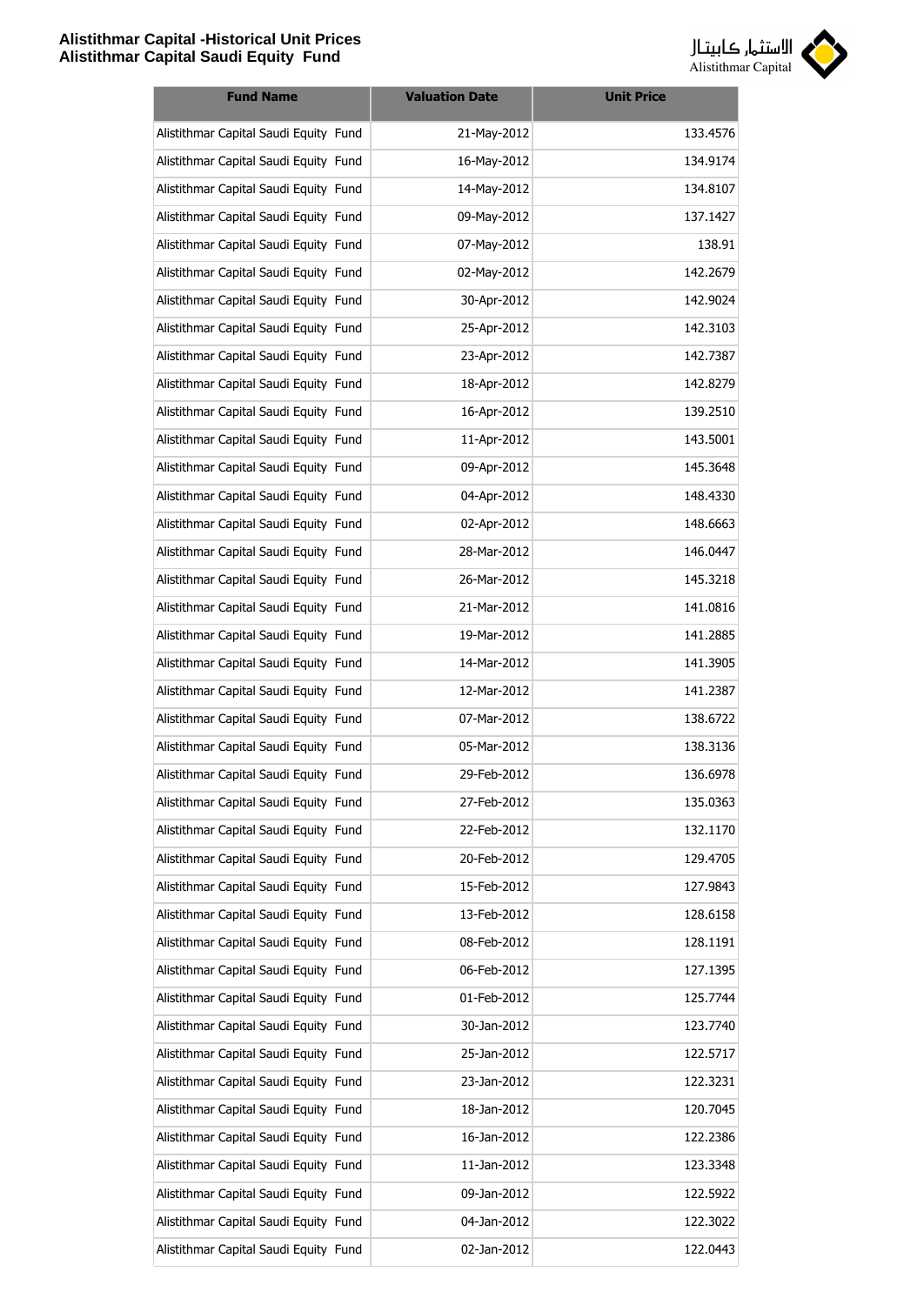

| <b>Fund Name</b>                      | <b>Valuation Date</b> | <b>Unit Price</b> |
|---------------------------------------|-----------------------|-------------------|
| Alistithmar Capital Saudi Equity Fund | 28-Dec-2011           | 122.7262          |
| Alistithmar Capital Saudi Equity Fund | 26-Dec-2011           | 122.2858          |
| Alistithmar Capital Saudi Equity Fund | 21-Dec-2011           | 120.8732          |
| Alistithmar Capital Saudi Equity Fund | 19-Dec-2011           | 119.7847          |
| Alistithmar Capital Saudi Equity Fund | 14-Dec-2011           | 119.7442          |
| Alistithmar Capital Saudi Equity Fund | 12-Dec-2011           | 120.2516          |
| Alistithmar Capital Saudi Equity Fund | 07-Dec-2011           | 120.1696          |
| Alistithmar Capital Saudi Equity Fund | 05-Dec-2011           | 119.7355          |
| Alistithmar Capital Saudi Equity Fund | 30-Nov-2011           | 117.2850          |
| Alistithmar Capital Saudi Equity Fund | 28-Nov-2011           | 117.8652          |
| Alistithmar Capital Saudi Equity Fund | 23-Nov-2011           | 117.4677          |
| Alistithmar Capital Saudi Equity Fund | 21-Nov-2011           | 118.8596          |
| Alistithmar Capital Saudi Equity Fund | 16-Nov-2011           | 120.6151          |
| Alistithmar Capital Saudi Equity Fund | 14-Nov-2011           | 121.1361          |
| Alistithmar Capital Saudi Equity Fund | 02-Nov-2011           | 121.0414          |
| Alistithmar Capital Saudi Equity Fund | 31-Oct-2011           | 121.1656          |
| Alistithmar Capital Saudi Equity Fund | 26-Oct-2011           | 119.5316          |
| Alistithmar Capital Saudi Equity Fund | 24-Oct-2011           | 119.1406          |
| Alistithmar Capital Saudi Equity Fund | 19-Oct-2011           | 119.1504          |
| Alistithmar Capital Saudi Equity Fund | 17-Oct-2011           | 119.9158          |
| Alistithmar Capital Saudi Equity Fund | 12-Oct-2011           | 119.33            |
| Alistithmar Capital Saudi Equity Fund | 10-Oct-2011           | 119.9769          |
| Alistithmar Capital Saudi Equity Fund | 05-Oct-2011           | 117.3743          |
| Alistithmar Capital Saudi Equity Fund | 03-Oct-2011           | 117.8518          |
| Alistithmar Capital Saudi Equity Fund | 28-Sep-2011           | 119.7890          |
| Alistithmar Capital Saudi Equity Fund | 26-Sep-2011           | 119.6412          |
| Alistithmar Capital Saudi Equity Fund | 21-Sep-2011           | 120.7219          |
| Alistithmar Capital Saudi Equity Fund | 19-Sep-2011           | 120.4066          |
| Alistithmar Capital Saudi Equity Fund | 14-Sep-2011           | 119.6789          |
| Alistithmar Capital Saudi Equity Fund | 12-Sep-2011           | 119.0853          |
| Alistithmar Capital Saudi Equity Fund | 07-Sep-2011           | 120.7546          |
| Alistithmar Capital Saudi Equity Fund | 05-Sep-2011           | 120.2469          |
| Alistithmar Capital Saudi Equity Fund | 24-Aug-2011           | 118.0556          |
| Alistithmar Capital Saudi Equity Fund | 22-Aug-2011           | 116.7050          |
| Alistithmar Capital Saudi Equity Fund | 17-Aug-2011           | 120.2284          |
| Alistithmar Capital Saudi Equity Fund | 15-Aug-2011           | 121.3130          |
| Alistithmar Capital Saudi Equity Fund | 10-Aug-2011           | 119.5109          |
| Alistithmar Capital Saudi Equity Fund | 08-Aug-2011           | 119.8099          |
| Alistithmar Capital Saudi Equity Fund | 03-Aug-2011           | 126.6897          |
| Alistithmar Capital Saudi Equity Fund | 01-Aug-2011           | 127.5218          |
| Alistithmar Capital Saudi Equity Fund | 27-Jul-2011           | 127.0848          |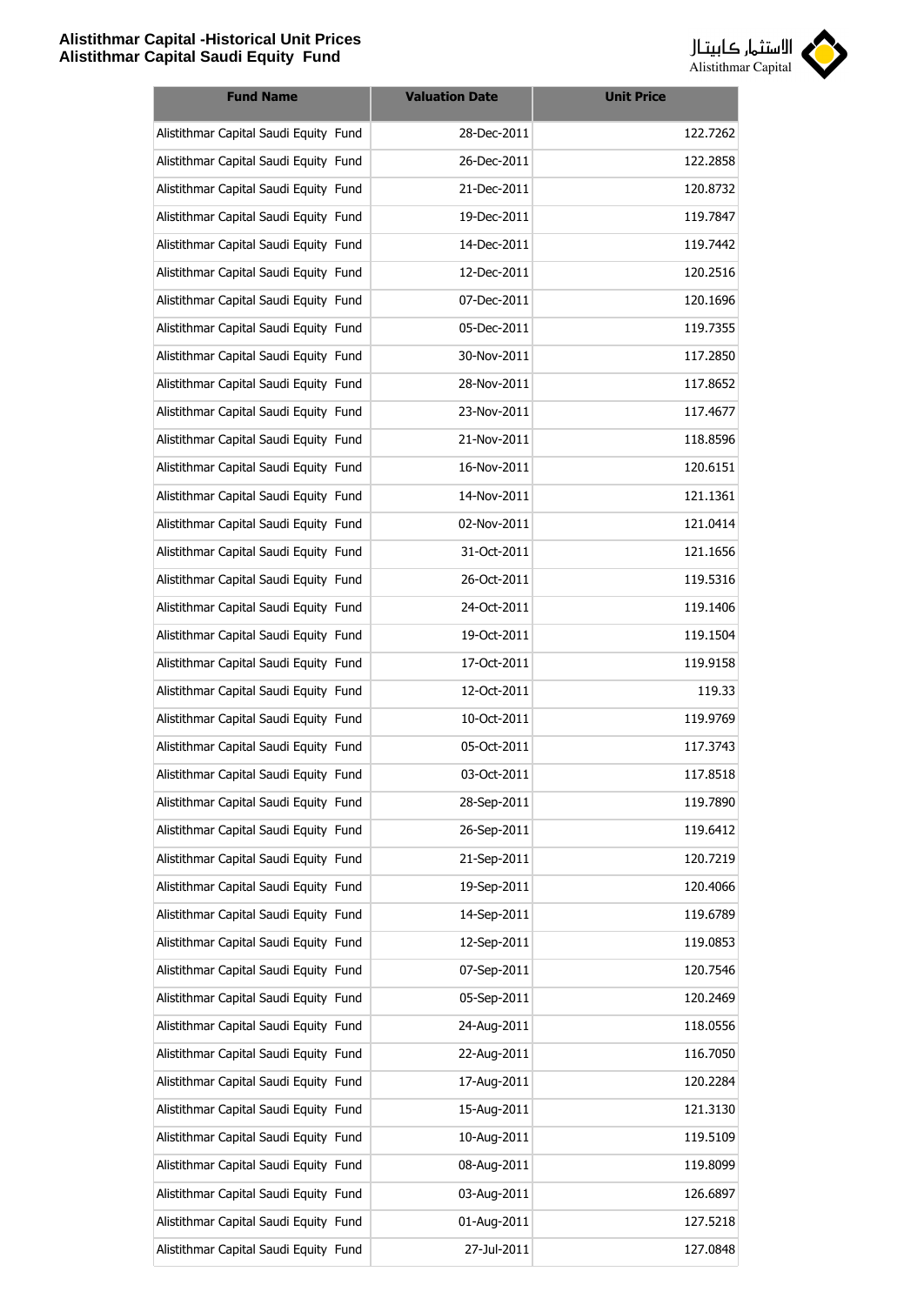

| <b>Fund Name</b>                      | <b>Valuation Date</b> | <b>Unit Price</b> |
|---------------------------------------|-----------------------|-------------------|
| Alistithmar Capital Saudi Equity Fund | 25-Jul-2011           | 127.2674          |
| Alistithmar Capital Saudi Equity Fund | 20-Jul-2011           | 127.3485          |
| Alistithmar Capital Saudi Equity Fund | 18-Jul-2011           | 125.9930          |
| Alistithmar Capital Saudi Equity Fund | 13-Jul-2011           | 127.6357          |
| Alistithmar Capital Saudi Equity Fund | 11-Jul-2011           | 128.3988          |
| Alistithmar Capital Saudi Equity Fund | 06-Jul-2011           | 129.0950          |
| Alistithmar Capital Saudi Equity Fund | 04-Jul-2011           | 128.7894          |
| Alistithmar Capital Saudi Equity Fund | 29-Jun-2011           | 127.7050          |
| Alistithmar Capital Saudi Equity Fund | 27-Jun-2011           | 126.2561          |
| Alistithmar Capital Saudi Equity Fund | 22-Jun-2011           | 125.2093          |
| Alistithmar Capital Saudi Equity Fund | 20-Jun-2011           | 123.8123          |
| Alistithmar Capital Saudi Equity Fund | 15-Jun-2011           | 126.8517          |
| Alistithmar Capital Saudi Equity Fund | 13-Jun-2011           | 127.5768          |
| Alistithmar Capital Saudi Equity Fund | 08-Jun-2011           | 126.8234          |
| Alistithmar Capital Saudi Equity Fund | 06-Jun-2011           | 128.7255          |
| Alistithmar Capital Saudi Equity Fund | 01-Jun-2011           | 130.3320          |
| Alistithmar Capital Saudi Equity Fund | 30-May-2011           | 130.1514          |
| Alistithmar Capital Saudi Equity Fund | 25-May-2011           | 130.6278          |
| Alistithmar Capital Saudi Equity Fund | 23-May-2011           | 130.4205          |
| Alistithmar Capital Saudi Equity Fund | 18-May-2011           | 130.1656          |
| Alistithmar Capital Saudi Equity Fund | 16-May-2011           | 129.2798          |
| Alistithmar Capital Saudi Equity Fund | 11-May-2011           | 131.0057          |
| Alistithmar Capital Saudi Equity Fund | 09-May-2011           | 129.9737          |
| Alistithmar Capital Saudi Equity Fund | 04-May-2011           | 130.3595          |
| Alistithmar Capital Saudi Equity Fund | 02-May-2011           | 131.2259          |
| Alistithmar Capital Saudi Equity Fund | 27-Apr-2011           | 131.5008          |
| Alistithmar Capital Saudi Equity Fund | 25-Apr-2011           | 130.8827          |
| Alistithmar Capital Saudi Equity Fund | 20-Apr-2011           | 128.2204          |
| Alistithmar Capital Saudi Equity Fund | 18-Apr-2011           | 127.4695          |
| Alistithmar Capital Saudi Equity Fund | 13-Apr-2011           | 128.9683          |
| Alistithmar Capital Saudi Equity Fund | 11-Apr-2011           | 129.0040          |
| Alistithmar Capital Saudi Equity Fund | 06-Apr-2011           | 128.6107          |
| Alistithmar Capital Saudi Equity Fund | 04-Apr-2011           | 129.2436          |
| Alistithmar Capital Saudi Equity Fund | 30-Mar-2011           | 128.0787          |
| Alistithmar Capital Saudi Equity Fund | 28-Mar-2011           | 126.7419          |
| Alistithmar Capital Saudi Equity Fund | 23-Mar-2011           | 123.8975          |
| Alistithmar Capital Saudi Equity Fund | 21-Mar-2011           | 123.8135          |
| Alistithmar Capital Saudi Equity Fund | 16-Mar-2011           | 118.3307          |
| Alistithmar Capital Saudi Equity Fund | 14-Mar-2011           | 121.2513          |
| Alistithmar Capital Saudi Equity Fund | 09-Mar-2011           | 119.9655          |
| Alistithmar Capital Saudi Equity Fund | 07-Mar-2011           | 116.5430          |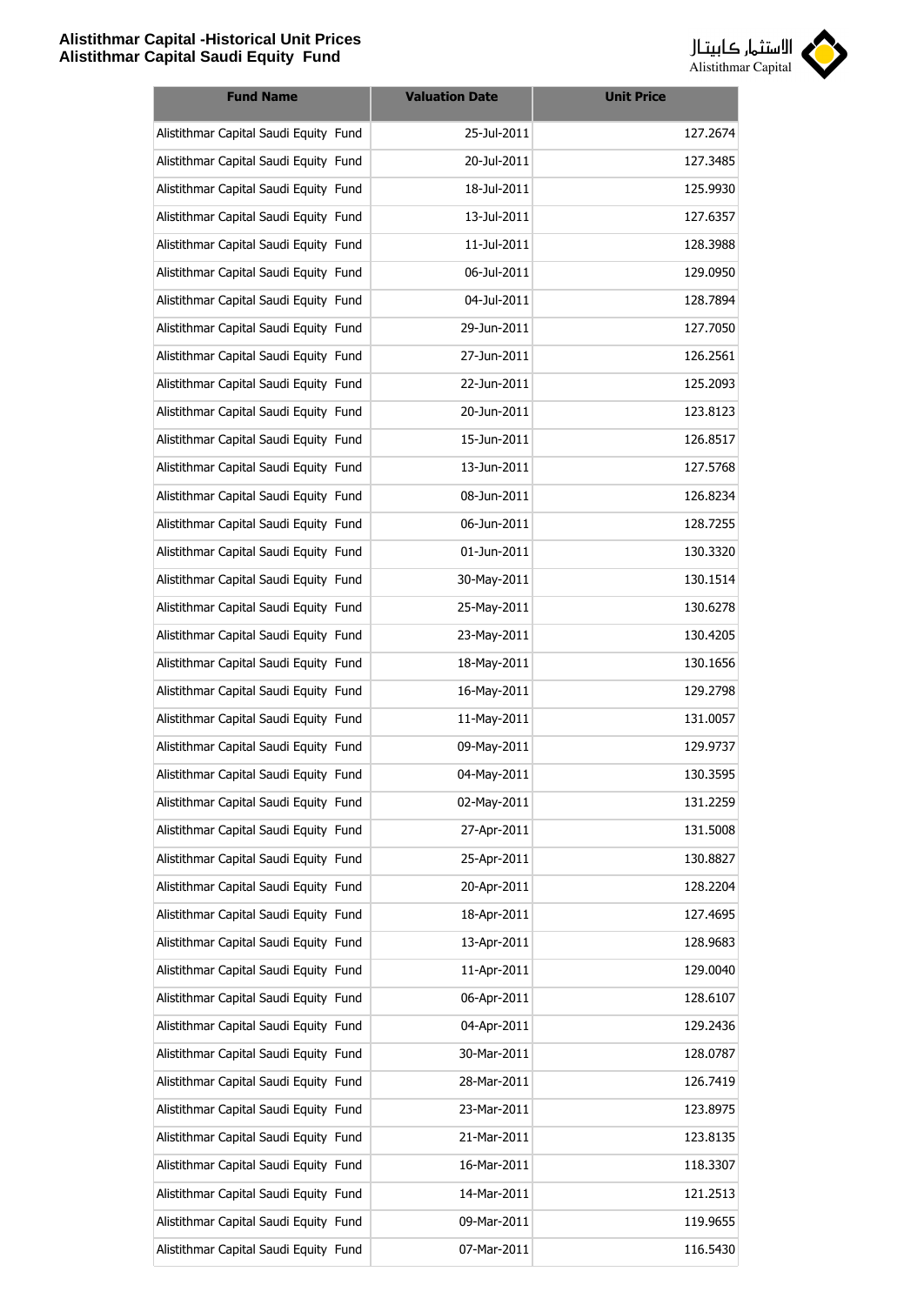

| <b>Fund Name</b>                      | <b>Valuation Date</b> | <b>Unit Price</b> |
|---------------------------------------|-----------------------|-------------------|
| Alistithmar Capital Saudi Equity Fund | 02-Mar-2011           | 103.65            |
| Alistithmar Capital Saudi Equity Fund | 28-Feb-2011           | 115.1359          |
| Alistithmar Capital Saudi Equity Fund | 23-Feb-2011           | 121.0478          |
| Alistithmar Capital Saudi Equity Fund | 21-Feb-2011           | 121.8379          |
| Alistithmar Capital Saudi Equity Fund | 16-Feb-2011           | 125.3996          |
| Alistithmar Capital Saudi Equity Fund | 14-Feb-2011           | 128.1002          |
| Alistithmar Capital Saudi Equity Fund | 09-Feb-2011           | 128.1811          |
| Alistithmar Capital Saudi Equity Fund | 07-Feb-2011           | 128.3125          |
| Alistithmar Capital Saudi Equity Fund | 02-Feb-2011           | 126.6365          |
| Alistithmar Capital Saudi Equity Fund | 31-Jan-2011           | 123.7399          |
| Alistithmar Capital Saudi Equity Fund | 26-Jan-2011           | 130.0425          |
| Alistithmar Capital Saudi Equity Fund | 24-Jan-2011           | 130.4473          |
| Alistithmar Capital Saudi Equity Fund | 19-Jan-2011           | 129.4121          |
| Alistithmar Capital Saudi Equity Fund | 17-Jan-2011           | 131.7349          |
| Alistithmar Capital Saudi Equity Fund | 12-Jan-2011           | 130.7584          |
| Alistithmar Capital Saudi Equity Fund | 10-Jan-2011           | 129.9327          |
| Alistithmar Capital Saudi Equity Fund | 05-Jan-2011           | 130.9167          |
| Alistithmar Capital Saudi Equity Fund | 03-Jan-2011           | 130.5219          |
| Alistithmar Capital Saudi Equity Fund | 29-Dec-2010           | 129.7332          |
| Alistithmar Capital Saudi Equity Fund | 27-Dec-2010           | 129.0714          |
| Alistithmar Capital Saudi Equity Fund | 22-Dec-2010           | 129.7607          |
| Alistithmar Capital Saudi Equity Fund | 20-Dec-2010           | 129.5686          |
| Alistithmar Capital Saudi Equity Fund | 15-Dec-2010           | 127.6601          |
| Alistithmar Capital Saudi Equity Fund | 13-Dec-2010           | 127.7718          |
| Alistithmar Capital Saudi Equity Fund | 08-Dec-2010           | 126.6656          |
| Alistithmar Capital Saudi Equity Fund | 06-Dec-2010           | 125.8034          |
| Alistithmar Capital Saudi Equity Fund | 01-Dec-2010           | 124.4776          |
| Alistithmar Capital Saudi Equity Fund | 29-Nov-2010           | 124.2568          |
| Alistithmar Capital Saudi Equity Fund | 24-Nov-2010           | 123.2408          |
| Alistithmar Capital Saudi Equity Fund | 22-Nov-2010           | 124.5716          |
| Alistithmar Capital Saudi Equity Fund | 10-Nov-2010           | 126.1280          |
| Alistithmar Capital Saudi Equity Fund | 08-Nov-2010           | 125.8104          |
| Alistithmar Capital Saudi Equity Fund | 03-Nov-2010           | 124.1587          |
| Alistithmar Capital Saudi Equity Fund | 01-Nov-2010           | 124.8272          |
| Alistithmar Capital Saudi Equity Fund | 27-Oct-2010           | 123.4181          |
| Alistithmar Capital Saudi Equity Fund | 25-Oct-2010           | 123.9959          |
| Alistithmar Capital Saudi Equity Fund | 20-Oct-2010           | 121.7681          |
| Alistithmar Capital Saudi Equity Fund | 18-Oct-2010           | 123.0558          |
| Alistithmar Capital Saudi Equity Fund | 13-Oct-2010           | 123.4360          |
| Alistithmar Capital Saudi Equity Fund | 11-Oct-2010           | 124.8078          |
| Alistithmar Capital Saudi Equity Fund | 06-Oct-2010           | 125.9473          |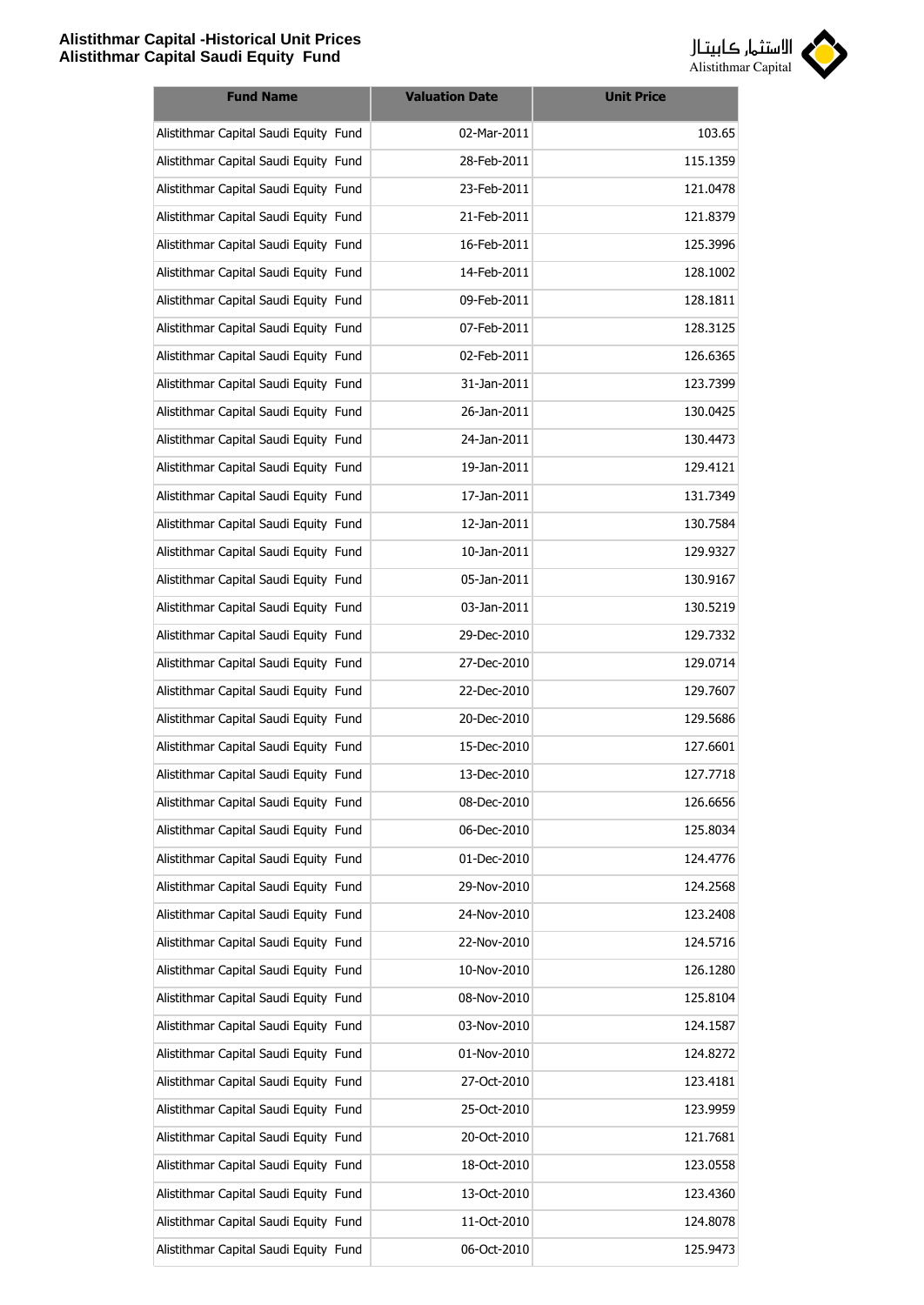

| <b>Fund Name</b>                      | <b>Valuation Date</b> | <b>Unit Price</b> |
|---------------------------------------|-----------------------|-------------------|
| Alistithmar Capital Saudi Equity Fund | 04-Oct-2010           | 125.3241          |
| Alistithmar Capital Saudi Equity Fund | 29-Sep-2010           | 125.1566          |
| Alistithmar Capital Saudi Equity Fund | 27-Sep-2010           | 126.4182          |
| Alistithmar Capital Saudi Equity Fund | 22-Sep-2010           | 126.7297          |
| Alistithmar Capital Saudi Equity Fund | 20-Sep-2010           | 126.0227          |
| Alistithmar Capital Saudi Equity Fund | 15-Sep-2010           | 124.7273          |
| Alistithmar Capital Saudi Equity Fund | 06-Sep-2010           | 123.8456          |
| Alistithmar Capital Saudi Equity Fund | 01-Sep-2010           | 120.7871          |
| Alistithmar Capital Saudi Equity Fund | 30-Aug-2010           | 119.1778          |
| Alistithmar Capital Saudi Equity Fund | 25-Aug-2010           | 117.8130          |
| Alistithmar Capital Saudi Equity Fund | 23-Aug-2010           | 119.8112          |
| Alistithmar Capital Saudi Equity Fund | 18-Aug-2010           | 120.1909          |
| Alistithmar Capital Saudi Equity Fund | 16-Aug-2010           | 121.0857          |
| Alistithmar Capital Saudi Equity Fund | 11-Aug-2010           | 121.6375          |
| Alistithmar Capital Saudi Equity Fund | 09-Aug-2010           | 124.0832          |
| Alistithmar Capital Saudi Equity Fund | 04-Aug-2010           | 123.6525          |
| Alistithmar Capital Saudi Equity Fund | 02-Aug-2010           | 124.4120          |
| Alistithmar Capital Saudi Equity Fund | 28-Jul-2010           | 123.4117          |
| Alistithmar Capital Saudi Equity Fund | 26-Jul-2010           | 122.3384          |
| Alistithmar Capital Saudi Equity Fund | 21-Jul-2010           | 119.1902          |
| Alistithmar Capital Saudi Equity Fund | 19-Jul-2010           | 119.7543          |
| Alistithmar Capital Saudi Equity Fund | 14-Jul-2010           | 120.4289          |
| Alistithmar Capital Saudi Equity Fund | 12-Jul-2010           | 121.2067          |
| Alistithmar Capital Saudi Equity Fund | 07-Jul-2010           | 117.7590          |
| Alistithmar Capital Saudi Equity Fund | 05-Jul-2010           | 117.2633          |
| Alistithmar Capital Saudi Equity Fund | 30-Jun-2010           | 118.1998          |
| Alistithmar Capital Saudi Equity Fund | 28-Jun-2010           | 122.1687          |
| Alistithmar Capital Saudi Equity Fund | 23-Jun-2010           | 122.9342          |
| Alistithmar Capital Saudi Equity Fund | 21-Jun-2010           | 125.2566          |
| Alistithmar Capital Saudi Equity Fund | 16-Jun-2010           | 123.3835          |
| Alistithmar Capital Saudi Equity Fund | 14-Jun-2010           | 123.1220          |
| Alistithmar Capital Saudi Equity Fund | 09-Jun-2010           | 118.3229          |
| Alistithmar Capital Saudi Equity Fund | 07-Jun-2010           | 115.8517          |
| Alistithmar Capital Saudi Equity Fund | 02-Jun-2010           | 115.7493          |
| Alistithmar Capital Saudi Equity Fund | 31-May-2010           | 118.0506          |
| Alistithmar Capital Saudi Equity Fund | 26-May-2010           | 113.1325          |
| Alistithmar Capital Saudi Equity Fund | 24-May-2010           | 118.9913          |
| Alistithmar Capital Saudi Equity Fund | 19-May-2010           | 123.6702          |
| Alistithmar Capital Saudi Equity Fund | 17-May-2010           | 125.53            |
| Alistithmar Capital Saudi Equity Fund | 12-May-2010           | 129.1186          |
| Alistithmar Capital Saudi Equity Fund | 10-May-2010           | 130.4901          |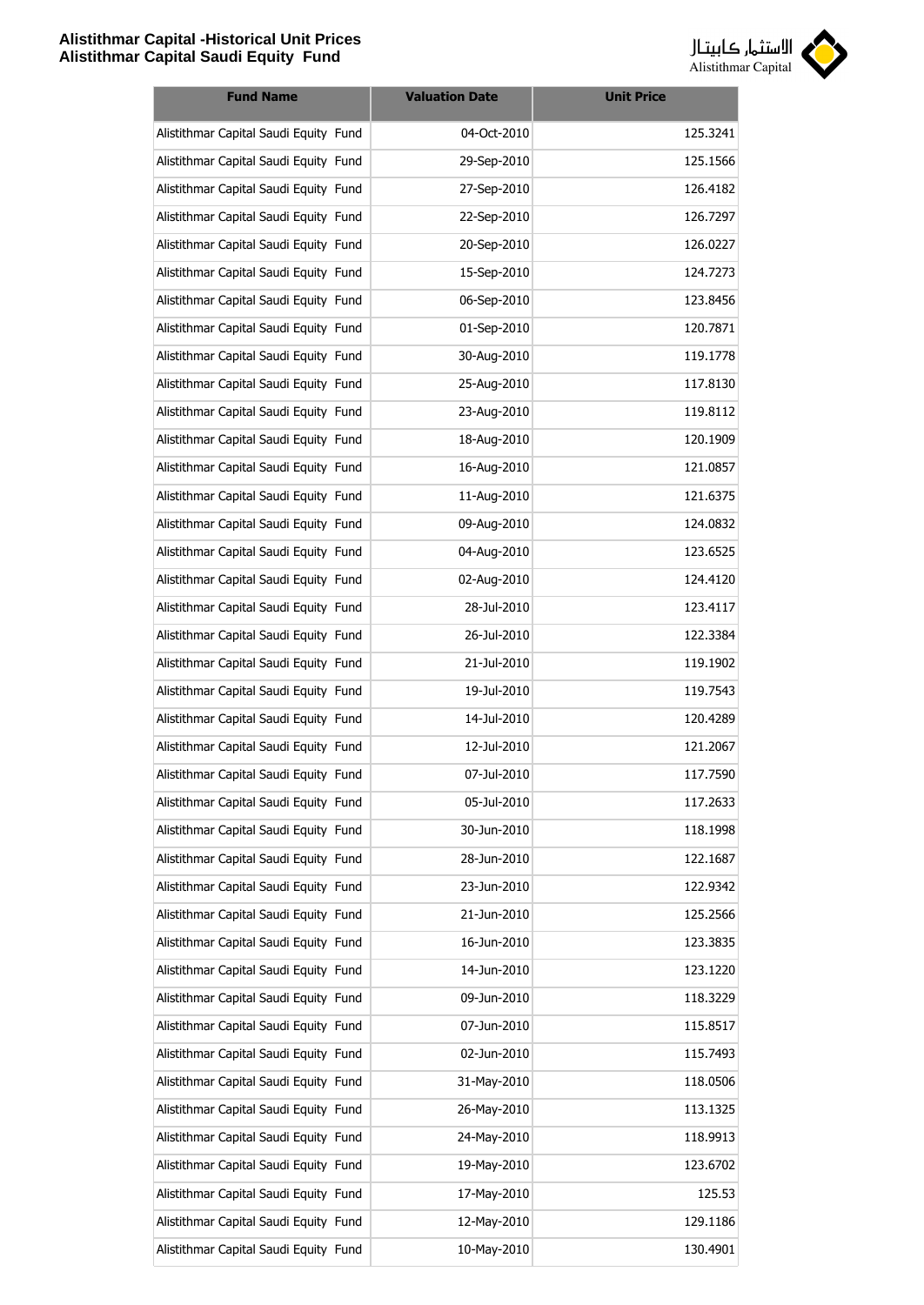

| <b>Fund Name</b>                      | <b>Valuation Date</b> | <b>Unit Price</b> |
|---------------------------------------|-----------------------|-------------------|
| Alistithmar Capital Saudi Equity Fund | 05-May-2010           | 131.4911          |
| Alistithmar Capital Saudi Equity Fund | 03-May-2010           | 132.9360          |
| Alistithmar Capital Saudi Equity Fund | 28-Apr-2010           | 132.5062          |
| Alistithmar Capital Saudi Equity Fund | 26-Apr-2010           | 133.3750          |
| Alistithmar Capital Saudi Equity Fund | 21-Apr-2010           | 129.7545          |
| Alistithmar Capital Saudi Equity Fund | 19-Apr-2010           | 131.9899          |
| Alistithmar Capital Saudi Equity Fund | 14-Apr-2010           | 132.4901          |
| Alistithmar Capital Saudi Equity Fund | 12-Apr-2010           | 132.3398          |
| Alistithmar Capital Saudi Equity Fund | 07-Apr-2010           | 129.8595          |
| Alistithmar Capital Saudi Equity Fund | 05-Apr-2010           | 130.2329          |
| Alistithmar Capital Saudi Equity Fund | 31-Mar-2010           | 129.6859          |
| Alistithmar Capital Saudi Equity Fund | 29-Mar-2010           | 128.7591          |
| Alistithmar Capital Saudi Equity Fund | 24-Mar-2010           | 128.3610          |
| Alistithmar Capital Saudi Equity Fund | 22-Mar-2010           | 127.0472          |
| Alistithmar Capital Saudi Equity Fund | 17-Mar-2010           | 126.4249          |
| Alistithmar Capital Saudi Equity Fund | 15-Mar-2010           | 124.61            |
| Alistithmar Capital Saudi Equity Fund | 10-Mar-2010           | 124.4619          |
| Alistithmar Capital Saudi Equity Fund | 08-Mar-2010           | 124.2984          |
| Alistithmar Capital Saudi Equity Fund | 03-Mar-2010           | 122.6391          |
| Alistithmar Capital Saudi Equity Fund | 01-Mar-2010           | 121.3559          |
| Alistithmar Capital Saudi Equity Fund | 24-Feb-2010           | 121.9079          |
| Alistithmar Capital Saudi Equity Fund | 22-Feb-2010           | 122.4315          |
| Alistithmar Capital Saudi Equity Fund | 17-Feb-2010           | 120.8980          |
| Alistithmar Capital Saudi Equity Fund | 15-Feb-2010           | 119.5645          |
| Alistithmar Capital Saudi Equity Fund | 10-Feb-2010           | 117.5432          |
| Alistithmar Capital Saudi Equity Fund | 08-Feb-2010           | 117.3291          |
| Alistithmar Capital Saudi Equity Fund | 03-Feb-2010           | 118.3056          |
| Alistithmar Capital Saudi Equity Fund | 01-Feb-2010           | 117.7245          |
| Alistithmar Capital Saudi Equity Fund | 27-Jan-2010           | 117.9109          |
| Alistithmar Capital Saudi Equity Fund | 25-Jan-2010           | 118.8923          |
| Alistithmar Capital Saudi Equity Fund | 20-Jan-2010           | 119.9955          |
| Alistithmar Capital Saudi Equity Fund | 18-Jan-2010           | 120.6599          |
| Alistithmar Capital Saudi Equity Fund | 13-Jan-2010           | 118.0216          |
| Alistithmar Capital Saudi Equity Fund | 11-Jan-2010           | 118.5539          |
| Alistithmar Capital Saudi Equity Fund | 06-Jan-2010           | 118.0589          |
| Alistithmar Capital Saudi Equity Fund | 04-Jan-2010           | 116.8671          |
| Alistithmar Capital Saudi Equity Fund | 30-Dec-2009           | 115.3362          |
| Alistithmar Capital Saudi Equity Fund | 28-Dec-2009           | 116.1756          |
| Alistithmar Capital Saudi Equity Fund | 23-Dec-2009           | 117.3301          |
| Alistithmar Capital Saudi Equity Fund | 21-Dec-2009           | 117.6407          |
| Alistithmar Capital Saudi Equity Fund | 16-Dec-2009           | 115.8855          |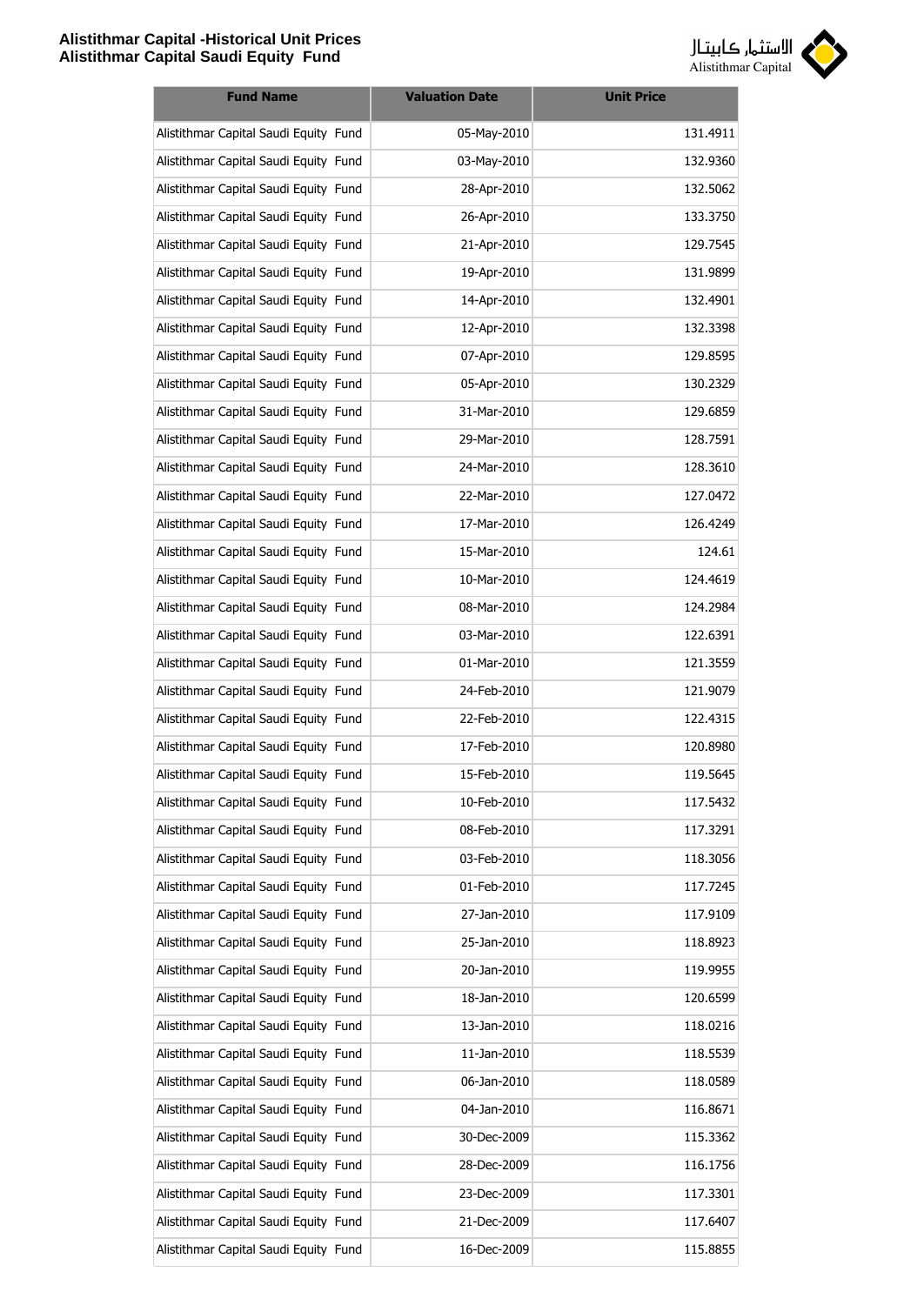

| <b>Fund Name</b>                      | <b>Valuation Date</b> | <b>Unit Price</b> |
|---------------------------------------|-----------------------|-------------------|
| Alistithmar Capital Saudi Equity Fund | 14-Dec-2009           | 115.7386          |
| Alistithmar Capital Saudi Equity Fund | 09-Dec-2009           | 112.0558          |
| Alistithmar Capital Saudi Equity Fund | 07-Dec-2009           | 117.2519          |
| Alistithmar Capital Saudi Equity Fund | 25-Nov-2009           | 119.3216          |
| Alistithmar Capital Saudi Equity Fund | 23-Nov-2009           | 118.1193          |
| Alistithmar Capital Saudi Equity Fund | 18-Nov-2009           | 118.5620          |
| Alistithmar Capital Saudi Equity Fund | 16-Nov-2009           | 118.2787          |
| Alistithmar Capital Saudi Equity Fund | 11-Nov-2009           | 117.1928          |
| Alistithmar Capital Saudi Equity Fund | 09-Nov-2009           | 117.4565          |
| Alistithmar Capital Saudi Equity Fund | 04-Nov-2009           | 118.9663          |
| Alistithmar Capital Saudi Equity Fund | 02-Nov-2009           | 119.5990          |
| Alistithmar Capital Saudi Equity Fund | 28-Oct-2009           | 121.0023          |
| Alistithmar Capital Saudi Equity Fund | 26-Oct-2009           | 123.0037          |
| Alistithmar Capital Saudi Equity Fund | 21-Oct-2009           | 122.2582          |
| Alistithmar Capital Saudi Equity Fund | 19-Oct-2009           | 122.5237          |
| Alistithmar Capital Saudi Equity Fund | 14-Oct-2009           | 121.1242          |
| Alistithmar Capital Saudi Equity Fund | 12-Oct-2009           | 120.2276          |
| Alistithmar Capital Saudi Equity Fund | 07-Oct-2009           | 118.6518          |
| Alistithmar Capital Saudi Equity Fund | 05-Oct-2009           | 118.0251          |
| Alistithmar Capital Saudi Equity Fund | 30-Sep-2009           | 118.6573          |
| Alistithmar Capital Saudi Equity Fund | 28-Sep-2009           | 117.0075          |
| Alistithmar Capital Saudi Equity Fund | 16-Sep-2009           | 112.1681          |
| Alistithmar Capital Saudi Equity Fund | 14-Sep-2009           | 109.9176          |
| Alistithmar Capital Saudi Equity Fund | 09-Sep-2009           | 108.0729          |
| Alistithmar Capital Saudi Equity Fund | 07-Sep-2009           | 107.6903          |
| Alistithmar Capital Saudi Equity Fund | 02-Sep-2009           | 106.5362          |
| Alistithmar Capital Saudi Equity Fund | 31-Aug-2009           | 107.1320          |
| Alistithmar Capital Saudi Equity Fund | 26-Aug-2009           | 108.8304          |
| Alistithmar Capital Saudi Equity Fund | 24-Aug-2009           | 109.2875          |
| Alistithmar Capital Saudi Equity Fund | 19-Aug-2009           | 106.5051          |
| Alistithmar Capital Saudi Equity Fund | 17-Aug-2009           | 107.9923          |
| Alistithmar Capital Saudi Equity Fund | 12-Aug-2009           | 110.1490          |
| Alistithmar Capital Saudi Equity Fund | 10-Aug-2009           | 110.9967          |
| Alistithmar Capital Saudi Equity Fund | 05-Aug-2009           | 108.9812          |
| Alistithmar Capital Saudi Equity Fund | 03-Aug-2009           | 109.9153          |
| Alistithmar Capital Saudi Equity Fund | 29-Jul-2009           | 109.2156          |
| Alistithmar Capital Saudi Equity Fund | 27-Jul-2009           | 110.2557          |
| Alistithmar Capital Saudi Equity Fund | 22-Jul-2009           | 107.3990          |
| Alistithmar Capital Saudi Equity Fund | 20-Jul-2009           | 108.2182          |
| Alistithmar Capital Saudi Equity Fund | 15-Jul-2009           | 106.6680          |
| Alistithmar Capital Saudi Equity Fund | 13-Jul-2009           | 103.1879          |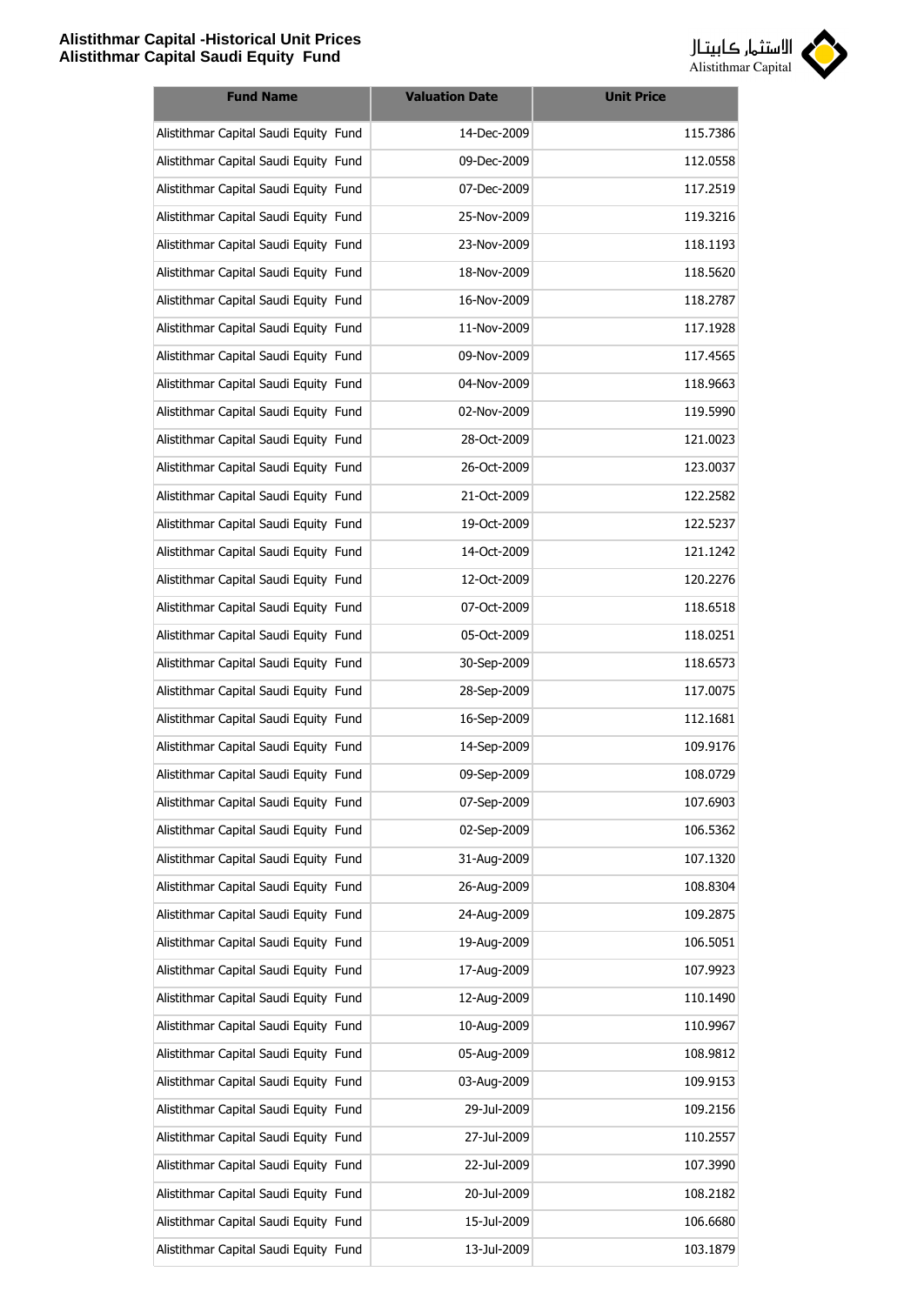

| <b>Fund Name</b>                      | <b>Valuation Date</b> | <b>Unit Price</b> |
|---------------------------------------|-----------------------|-------------------|
| Alistithmar Capital Saudi Equity Fund | 08-Jul-2009           | 102.3682          |
| Alistithmar Capital Saudi Equity Fund | 06-Jul-2009           | 101.9815          |
| Alistithmar Capital Saudi Equity Fund | 01-Jul-2009           | 105.2602          |
| Alistithmar Capital Saudi Equity Fund | 29-Jun-2009           | 104.3810          |
| Alistithmar Capital Saudi Equity Fund | 24-Jun-2009           | 105.4886          |
| Alistithmar Capital Saudi Equity Fund | 22-Jun-2009           | 107.1046          |
| Alistithmar Capital Saudi Equity Fund | 17-Jun-2009           | 111.9940          |
| Alistithmar Capital Saudi Equity Fund | 15-Jun-2009           | 113.0611          |
| Alistithmar Capital Saudi Equity Fund | 10-Jun-2009           | 111.2054          |
| Alistithmar Capital Saudi Equity Fund | 08-Jun-2009           | 110.1524          |
| Alistithmar Capital Saudi Equity Fund | 03-Jun-2009           | 113.1520          |
| Alistithmar Capital Saudi Equity Fund | 01-Jun-2009           | 111.8848          |
| Alistithmar Capital Saudi Equity Fund | 27-May-2009           | 108.3976          |
| Alistithmar Capital Saudi Equity Fund | 25-May-2009           | 110.6682          |
| Alistithmar Capital Saudi Equity Fund | 20-May-2009           | 112.8947          |
| Alistithmar Capital Saudi Equity Fund | 18-May-2009           | 111.4899          |
| Alistithmar Capital Saudi Equity Fund | 13-May-2009           | 112.8249          |
| Alistithmar Capital Saudi Equity Fund | 11-May-2009           | 111.0983          |
| Alistithmar Capital Saudi Equity Fund | 06-May-2009           | 108.7654          |
| Alistithmar Capital Saudi Equity Fund | 04-May-2009           | 107.6648          |
| Alistithmar Capital Saudi Equity Fund | 29-Apr-2009           | 105.9486          |
| Alistithmar Capital Saudi Equity Fund | 27-Apr-2009           | 102.5231          |
| Alistithmar Capital Saudi Equity Fund | 22-Apr-2009           | 99.0450           |
| Alistithmar Capital Saudi Equity Fund | 20-Apr-2009           | 98.8195           |
| Alistithmar Capital Saudi Equity Fund | 15-Apr-2009           | 101.6089          |
| Alistithmar Capital Saudi Equity Fund | 13-Apr-2009           | 100.6128          |
| Alistithmar Capital Saudi Equity Fund | 08-Apr-2009           | 95.9242           |
| Alistithmar Capital Saudi Equity Fund | 06-Apr-2009           | 96.6955           |
| Alistithmar Capital Saudi Equity Fund | 01-Apr-2009           | 90.1725           |
| Alistithmar Capital Saudi Equity Fund | 30-Mar-2009           | 88.2223           |
| Alistithmar Capital Saudi Equity Fund | 25-Mar-2009           | 88.5344           |
| Alistithmar Capital Saudi Equity Fund | 23-Mar-2009           | 85.9259           |
| Alistithmar Capital Saudi Equity Fund | 18-Mar-2009           | 83.4827           |
| Alistithmar Capital Saudi Equity Fund | 16-Mar-2009           | 82.7659           |
| Alistithmar Capital Saudi Equity Fund | 11-Mar-2009           | 78.5902           |
| Alistithmar Capital Saudi Equity Fund | 09-Mar-2009           | 78.8074           |
| Alistithmar Capital Saudi Equity Fund | 04-Mar-2009           | 82.5690           |
| Alistithmar Capital Saudi Equity Fund | 02-Mar-2009           | 82.3056           |
| Alistithmar Capital Saudi Equity Fund | 25-Feb-2009           | 85.5147           |
| Alistithmar Capital Saudi Equity Fund | 23-Feb-2009           | 89.1328           |
| Alistithmar Capital Saudi Equity Fund | 18-Feb-2009           | 89.1183           |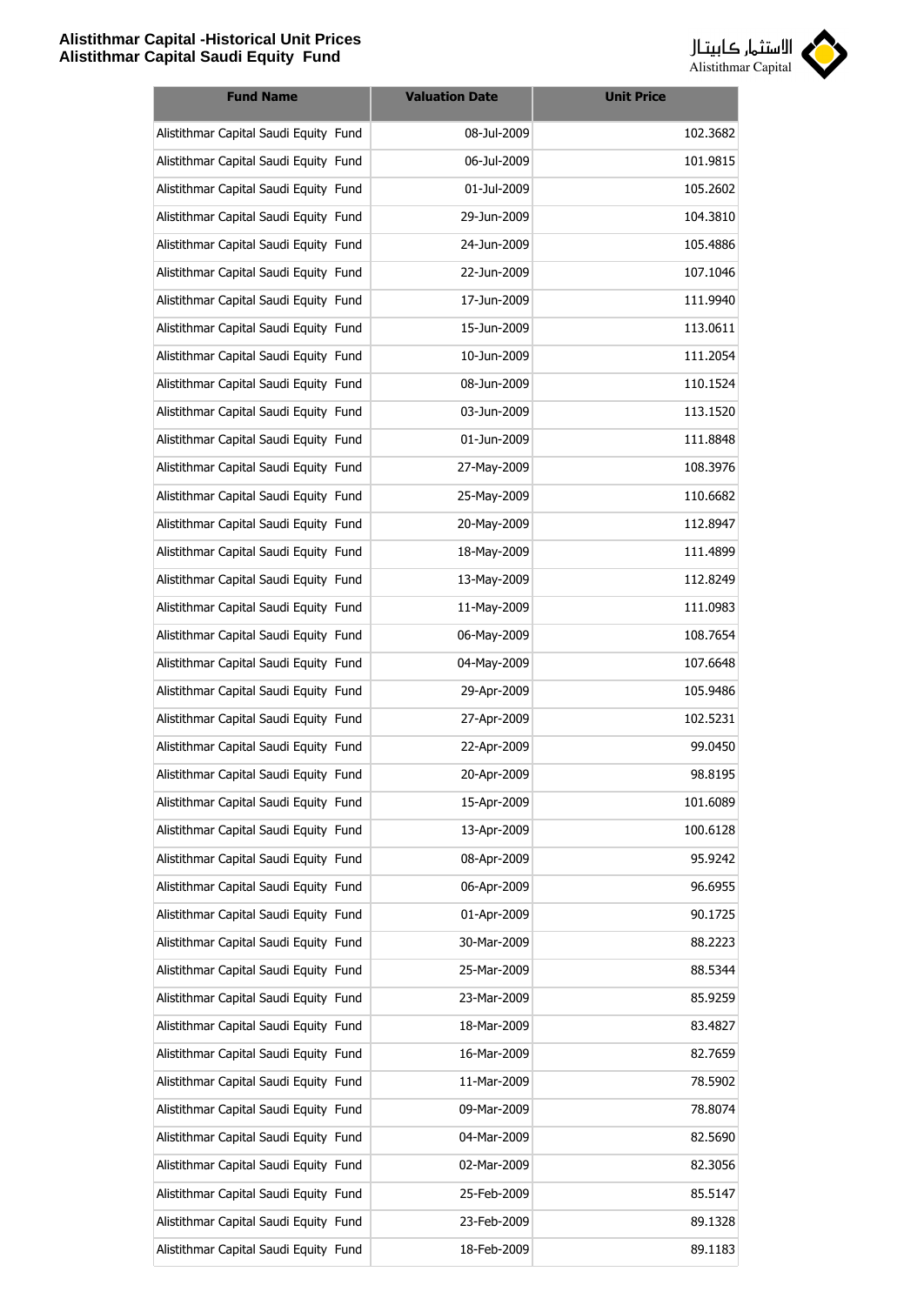

| <b>Fund Name</b>                      | <b>Valuation Date</b> | <b>Unit Price</b> |
|---------------------------------------|-----------------------|-------------------|
| Alistithmar Capital Saudi Equity Fund | 16-Feb-2009           | 90.8287           |
| Alistithmar Capital Saudi Equity Fund | 11-Feb-2009           | 90.2635           |
| Alistithmar Capital Saudi Equity Fund | 04-Feb-2009           | 89.1686           |
| Alistithmar Capital Saudi Equity Fund | 28-Jan-2009           | 89.4970           |
| Alistithmar Capital Saudi Equity Fund | 21-Jan-2009           | 85.7814           |
| Alistithmar Capital Saudi Equity Fund | 14-Jan-2009           | 92.8168           |
| Alistithmar Capital Saudi Equity Fund | 07-Jan-2009           | 99.5417           |
| Alistithmar Capital Saudi Equity Fund | 31-Dec-2008           | 90.4507           |
| Alistithmar Capital Saudi Equity Fund | 24-Dec-2008           | 88.2221           |
| Alistithmar Capital Saudi Equity Fund | 17-Dec-2008           | 93.2314           |
| Alistithmar Capital Saudi Equity Fund | 10-Dec-2008           | 88.5177           |
| Alistithmar Capital Saudi Equity Fund | 26-Nov-2008           | 83.6663           |
| Alistithmar Capital Saudi Equity Fund | 19-Nov-2008           | 91.9418           |
| Alistithmar Capital Saudi Equity Fund | 12-Nov-2008           | 103.5063          |
| Alistithmar Capital Saudi Equity Fund | 05-Nov-2008           | 114.7692          |
| Alistithmar Capital Saudi Equity Fund | 29-Oct-2008           | 104.5953          |
| Alistithmar Capital Saudi Equity Fund | 22-Oct-2008           | 116.1916          |
| Alistithmar Capital Saudi Equity Fund | 15-Oct-2008           | 129.9603          |
| Alistithmar Capital Saudi Equity Fund | 08-Oct-2008           | 116.4260          |
| Alistithmar Capital Saudi Equity Fund | 24-Sep-2008           | 133.9574          |
| Alistithmar Capital Saudi Equity Fund | 17-Sep-2008           | 138.5354          |
| Alistithmar Capital Saudi Equity Fund | 10-Sep-2008           | 153.0713          |
| Alistithmar Capital Saudi Equity Fund | 27-Aug-2008           | 167.7084          |
| Alistithmar Capital Saudi Equity Fund | 20-Aug-2008           | 159.7284          |
| Alistithmar Capital Saudi Equity Fund | 13-Aug-2008           | 154.4515          |
| Alistithmar Capital Saudi Equity Fund | 06-Aug-2008           | 159.8572          |
| Alistithmar Capital Saudi Equity Fund | 30-Jul-2008           | 165.6059          |
| Alistithmar Capital Saudi Equity Fund | 23-Jul-2008           | 171.5353          |
| Alistithmar Capital Saudi Equity Fund | 16-Jul-2008           | 166.6689          |
| Alistithmar Capital Saudi Equity Fund | 09-Jul-2008           | 169.4165          |
| Alistithmar Capital Saudi Equity Fund | 02-Jul-2008           | 178.0606          |
| Alistithmar Capital Saudi Equity Fund | 25-Jun-2008           | 179.6951          |
| Alistithmar Capital Saudi Equity Fund | 18-Jun-2008           | 183.8366          |
| Alistithmar Capital Saudi Equity Fund | 11-Jun-2008           | 181.9235          |
| Alistithmar Capital Saudi Equity Fund | 04-Jun-2008           | 181.0749          |
| Alistithmar Capital Saudi Equity Fund | 28-May-2008           | 177.9016          |
| Alistithmar Capital Saudi Equity Fund | 21-May-2008           | 180.1003          |
| Alistithmar Capital Saudi Equity Fund | 14-May-2008           | 181.5418          |
| Alistithmar Capital Saudi Equity Fund | 07-May-2008           | 181.3735          |
| Alistithmar Capital Saudi Equity Fund | 30-Apr-2008           | 186.9190          |
| Alistithmar Capital Saudi Equity Fund | 23-Apr-2008           | 182.0232          |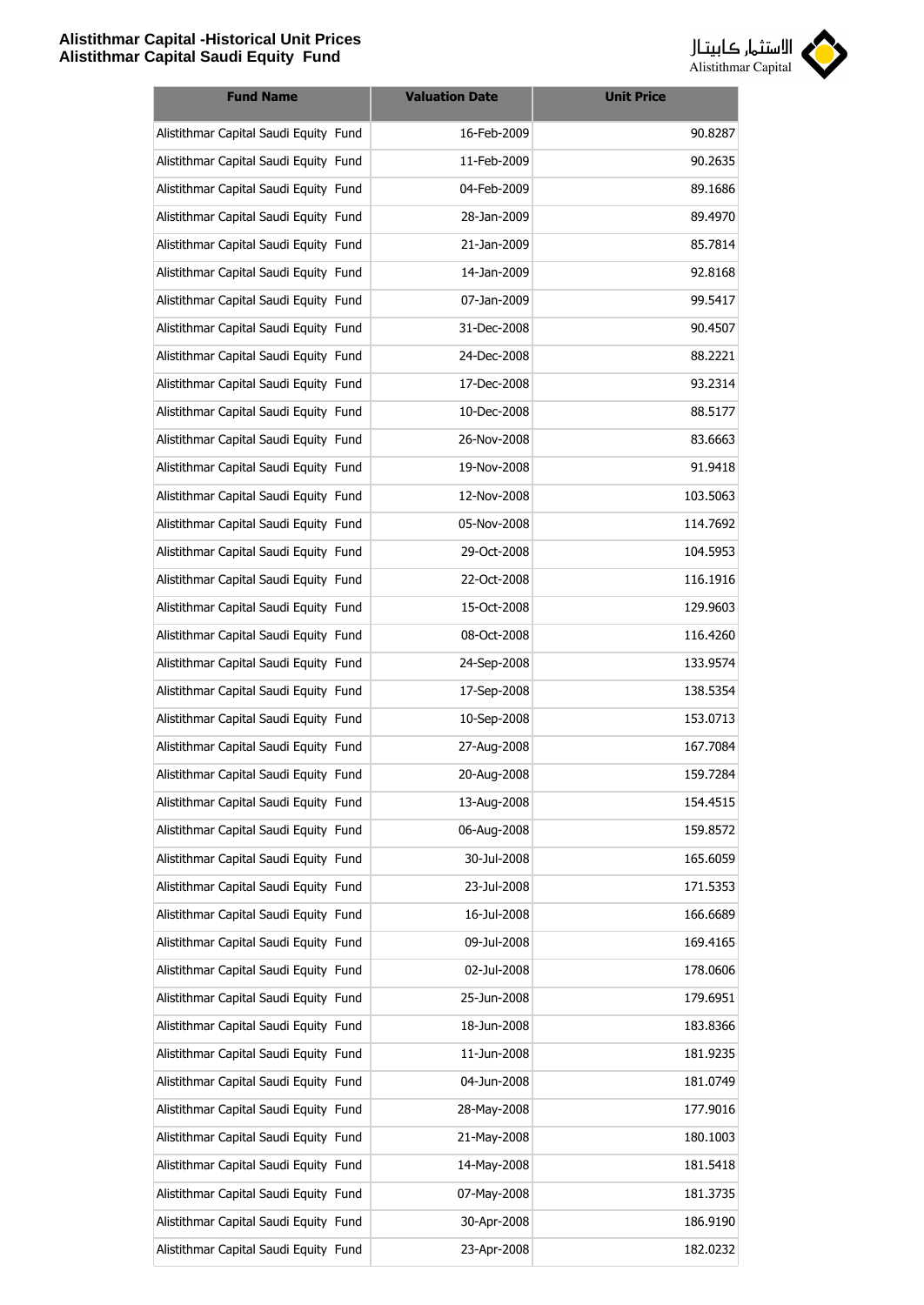

| <b>Fund Name</b>                      | <b>Valuation Date</b> | <b>Unit Price</b> |
|---------------------------------------|-----------------------|-------------------|
| Alistithmar Capital Saudi Equity Fund | 16-Apr-2008           | 179.8601          |
| Alistithmar Capital Saudi Equity Fund | 09-Apr-2008           | 177.6135          |
| Alistithmar Capital Saudi Equity Fund | 02-Apr-2008           | 170.1785          |
| Alistithmar Capital Saudi Equity Fund | 26-Mar-2008           | 169.8588          |
| Alistithmar Capital Saudi Equity Fund | 19-Mar-2008           | 170.1639          |
| Alistithmar Capital Saudi Equity Fund | 12-Mar-2008           | 176.6890          |
| Alistithmar Capital Saudi Equity Fund | 05-Mar-2008           | 177.9215          |
| Alistithmar Capital Saudi Equity Fund | 27-Feb-2008           | 183.4198          |
| Alistithmar Capital Saudi Equity Fund | 20-Feb-2008           | 180.1841          |
| Alistithmar Capital Saudi Equity Fund | 13-Feb-2008           | 164.9411          |
| Alistithmar Capital Saudi Equity Fund | 06-Feb-2008           | 170.4593          |
| Alistithmar Capital Saudi Equity Fund | 30-Jan-2008           | 173.6547          |
| Alistithmar Capital Saudi Equity Fund | 23-Jan-2008           | 165.2936          |
| Alistithmar Capital Saudi Equity Fund | 16-Jan-2008           | 201.8120          |
| Alistithmar Capital Saudi Equity Fund | 09-Jan-2008           | 203.6934          |
| Alistithmar Capital Saudi Equity Fund | 02-Jan-2008           | 192.3518          |
| Alistithmar Capital Saudi Equity Fund | 26-Dec-2007           | 196.7160          |
| Alistithmar Capital Saudi Equity Fund | 19-Dec-2007           | 189.7431          |
| Alistithmar Capital Saudi Equity Fund | 12-Dec-2007           | 191.4676          |
| Alistithmar Capital Saudi Equity Fund | 05-Dec-2007           | 172.3375          |
| Alistithmar Capital Saudi Equity Fund | 28-Nov-2007           | 165.9037          |
| Alistithmar Capital Saudi Equity Fund | 21-Nov-2007           | 166.39            |
| Alistithmar Capital Saudi Equity Fund | 14-Nov-2007           | 162.5424          |
| Alistithmar Capital Saudi Equity Fund | 07-Nov-2007           | 159.1565          |
| Alistithmar Capital Saudi Equity Fund | 31-Oct-2007           | 151.8526          |
| Alistithmar Capital Saudi Equity Fund | 24-Oct-2007           | 145.0335          |
| Alistithmar Capital Saudi Equity Fund | 17-Oct-2007           | 140.7973          |
| Alistithmar Capital Saudi Equity Fund | 03-Oct-2007           | 138.4625          |
| Alistithmar Capital Saudi Equity Fund | 26-Sep-2007           | 140.4613          |
| Alistithmar Capital Saudi Equity Fund | 19-Sep-2007           | 139.7357          |
| Alistithmar Capital Saudi Equity Fund | 12-Sep-2007           | 138.3978          |
| Alistithmar Capital Saudi Equity Fund | 05-Sep-2007           | 139.2830          |
| Alistithmar Capital Saudi Equity Fund | 29-Aug-2007           | 145.0771          |
| Alistithmar Capital Saudi Equity Fund | 22-Aug-2007           | 143.0918          |
| Alistithmar Capital Saudi Equity Fund | 15-Aug-2007           | 140.3302          |
| Alistithmar Capital Saudi Equity Fund | 08-Aug-2007           | 137.2825          |
| Alistithmar Capital Saudi Equity Fund | 01-Aug-2007           | 134.4052          |
| Alistithmar Capital Saudi Equity Fund | 25-Jul-2007           | 136.0401          |
| Alistithmar Capital Saudi Equity Fund | 18-Jul-2007           | 133.0715          |
| Alistithmar Capital Saudi Equity Fund | 11-Jul-2007           | 130.4559          |
| Alistithmar Capital Saudi Equity Fund | 04-Jul-2007           | 125.8325          |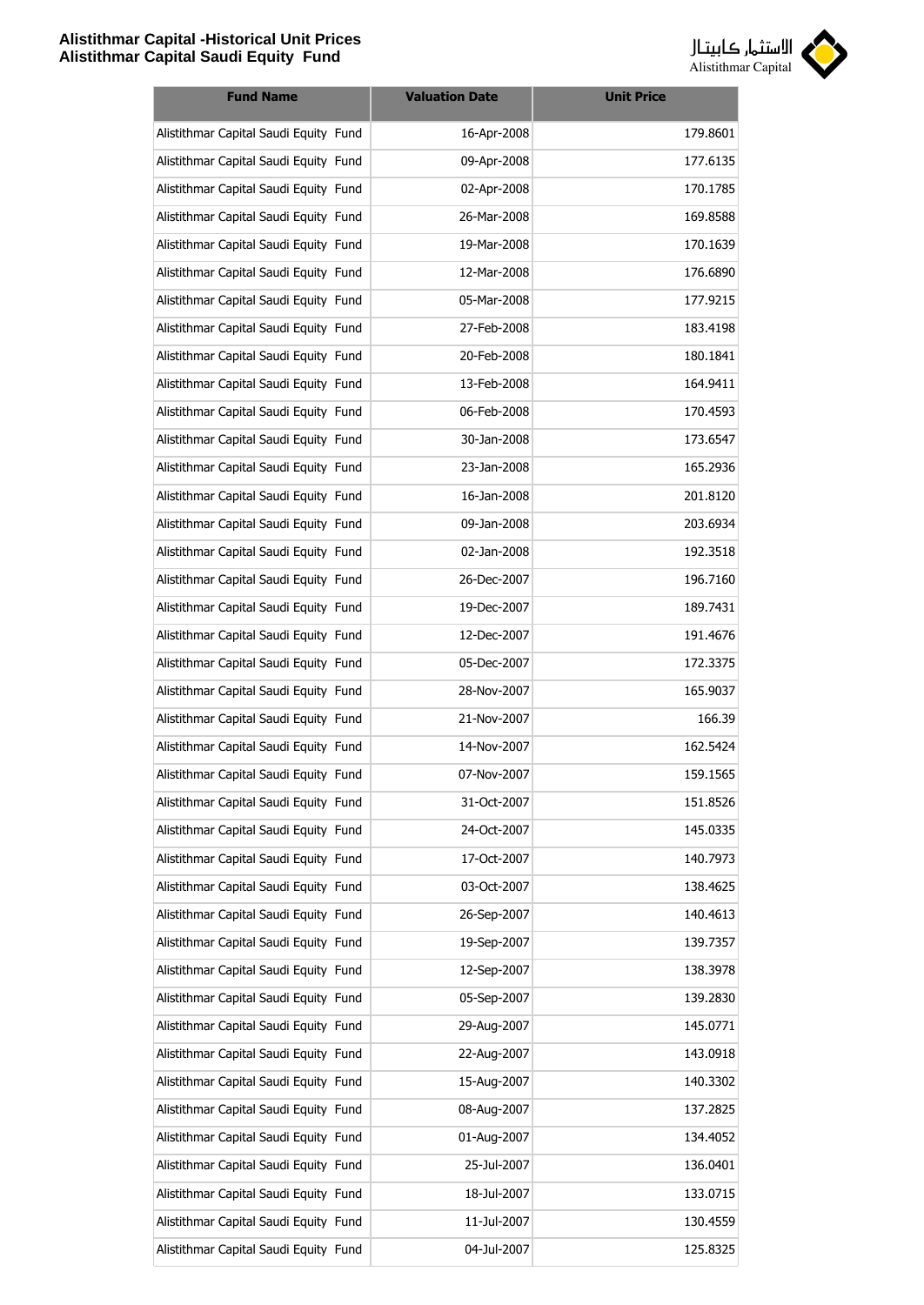

| <b>Fund Name</b>                      | <b>Valuation Date</b> | <b>Unit Price</b> |
|---------------------------------------|-----------------------|-------------------|
| Alistithmar Capital Saudi Equity Fund | 27-Jun-2007           | 123.1013          |
| Alistithmar Capital Saudi Equity Fund | 20-Jun-2007           | 123.2339          |
| Alistithmar Capital Saudi Equity Fund | 13-Jun-2007           | 123.2144          |
| Alistithmar Capital Saudi Equity Fund | 06-Jun-2007           | 127.7038          |
| Alistithmar Capital Saudi Equity Fund | 30-May-2007           | 129.2480          |
| Alistithmar Capital Saudi Equity Fund | 23-May-2007           | 132.2237          |
| Alistithmar Capital Saudi Equity Fund | 16-May-2007           | 129.5370          |
| Alistithmar Capital Saudi Equity Fund | 09-May-2007           | 127.0418          |
| Alistithmar Capital Saudi Equity Fund | 02-May-2007           | 129.24            |
| Alistithmar Capital Saudi Equity Fund | 25-Apr-2007           | 125.5534          |
| Alistithmar Capital Saudi Equity Fund | 18-Apr-2007           | 128.7394          |
| Alistithmar Capital Saudi Equity Fund | 11-Apr-2007           | 132.5235          |
| Alistithmar Capital Saudi Equity Fund | 04-Apr-2007           | 131.0474          |
| Alistithmar Capital Saudi Equity Fund | 28-Mar-2007           | 133.6295          |
| Alistithmar Capital Saudi Equity Fund | 21-Mar-2007           | 141.3709          |
| Alistithmar Capital Saudi Equity Fund | 14-Mar-2007           | 142.2121          |
| Alistithmar Capital Saudi Equity Fund | 07-Mar-2007           | 144.0801          |
| Alistithmar Capital Saudi Equity Fund | 28-Feb-2007           | 136.9336          |
| Alistithmar Capital Saudi Equity Fund | 21-Feb-2007           | 138.1583          |
| Alistithmar Capital Saudi Equity Fund | 14-Feb-2007           | 133.5662          |
| Alistithmar Capital Saudi Equity Fund | 07-Feb-2007           | 125.5185          |
| Alistithmar Capital Saudi Equity Fund | 31-Jan-2007           | 121.0679          |
| Alistithmar Capital Saudi Equity Fund | 24-Jan-2007           | 120.7880          |
| Alistithmar Capital Saudi Equity Fund | 17-Jan-2007           | 123.5869          |
| Alistithmar Capital Saudi Equity Fund | 10-Jan-2007           | 128.4519          |
| Alistithmar Capital Saudi Equity Fund | 27-Dec-2006           | 134.2422          |
| Alistithmar Capital Saudi Equity Fund | 20-Dec-2006           | 133.1011          |
| Alistithmar Capital Saudi Equity Fund | 13-Dec-2006           | 134.9173          |
| Alistithmar Capital Saudi Equity Fund | 06-Dec-2006           | 134.1562          |
| Alistithmar Capital Saudi Equity Fund | 29-Nov-2006           | 139.1469          |
| Alistithmar Capital Saudi Equity Fund | 22-Nov-2006           | 142.9879          |
| Alistithmar Capital Saudi Equity Fund | 15-Nov-2006           | 138.1623          |
| Alistithmar Capital Saudi Equity Fund | 08-Nov-2006           | 138.2773          |
| Alistithmar Capital Saudi Equity Fund | 01-Nov-2006           | 145.3725          |
| Alistithmar Capital Saudi Equity Fund | 18-Oct-2006           | 158.5171          |
| Alistithmar Capital Saudi Equity Fund | 11-Oct-2006           | 162.6373          |
| Alistithmar Capital Saudi Equity Fund | 04-Oct-2006           | 161.4826          |
| Alistithmar Capital Saudi Equity Fund | 27-Sep-2006           | 165.0428          |
| Alistithmar Capital Saudi Equity Fund | 20-Sep-2006           | 164.7786          |
| Alistithmar Capital Saudi Equity Fund | 13-Sep-2006           | 165.1899          |
| Alistithmar Capital Saudi Equity Fund | 06-Sep-2006           | 167.7683          |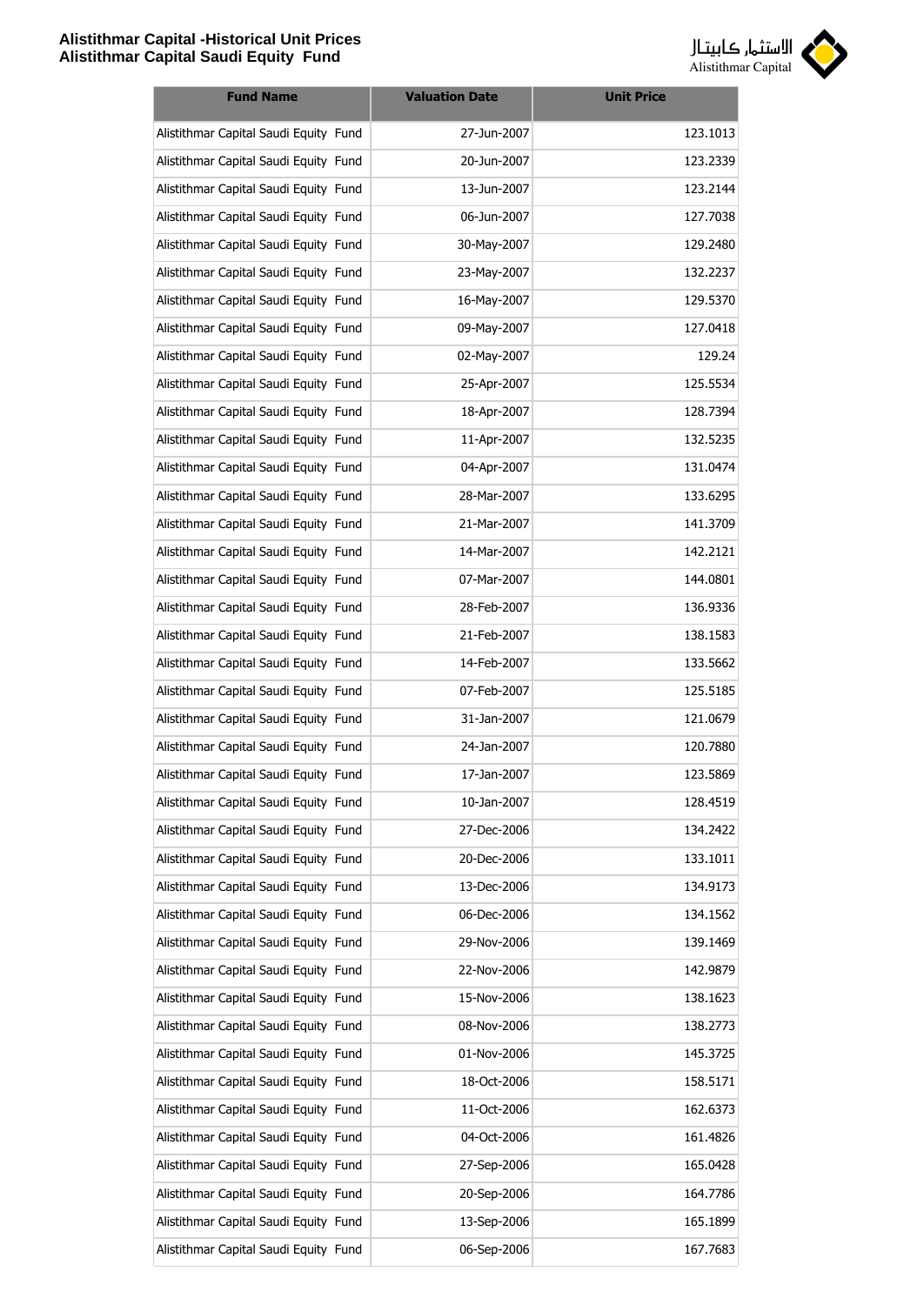

| <b>Fund Name</b>                      | <b>Valuation Date</b> | <b>Unit Price</b> |
|---------------------------------------|-----------------------|-------------------|
| Alistithmar Capital Saudi Equity Fund | 30-Aug-2006           | 165.5036          |
| Alistithmar Capital Saudi Equity Fund | 23-Aug-2006           | 168.5140          |
| Alistithmar Capital Saudi Equity Fund | 16-Aug-2006           | 170.5336          |
| Alistithmar Capital Saudi Equity Fund | 09-Aug-2006           | 168.3627          |
| Alistithmar Capital Saudi Equity Fund | 02-Aug-2006           | 162.5170          |
| Alistithmar Capital Saudi Equity Fund | 26-Jul-2006           | 159.2271          |
| Alistithmar Capital Saudi Equity Fund | 19-Jul-2006           | 159.8301          |
| Alistithmar Capital Saudi Equity Fund | 12-Jul-2006           | 173.3997          |
| Alistithmar Capital Saudi Equity Fund | 06-Jul-2006           | 186.7547          |
| Alistithmar Capital Saudi Equity Fund | 29-Jun-2006           | 187.9112          |
| Alistithmar Capital Saudi Equity Fund | 22-Jun-2006           | 183.1650          |
| Alistithmar Capital Saudi Equity Fund | 15-Jun-2006           | 176.0774          |
| Alistithmar Capital Saudi Equity Fund | 08-Jun-2006           | 176.04            |
| Alistithmar Capital Saudi Equity Fund | 01-Jun-2006           | 173.9587          |
| Alistithmar Capital Saudi Equity Fund | 25-May-2006           | 158.8423          |
| Alistithmar Capital Saudi Equity Fund | 18-May-2006           | 167.4073          |
| Alistithmar Capital Saudi Equity Fund | 11-May-2006           | 157.5110          |
| Alistithmar Capital Saudi Equity Fund | 04-May-2006           | 189.3691          |
| Alistithmar Capital Saudi Equity Fund | 27-Apr-2006           | 201.8589          |
| Alistithmar Capital Saudi Equity Fund | 20-Apr-2006           | 198.2753          |
| Alistithmar Capital Saudi Equity Fund | 13-Apr-2006           | 231.3162          |
| Alistithmar Capital Saudi Equity Fund | 06-Apr-2006           | 258.0082          |
| Alistithmar Capital Saudi Equity Fund | 30-Mar-2006           | 250.8667          |
| Alistithmar Capital Saudi Equity Fund | 23-Mar-2006           | 233.6101          |
| Alistithmar Capital Saudi Equity Fund | 16-Mar-2006           | 239.4583          |
| Alistithmar Capital Saudi Equity Fund | 09-Mar-2006           | 261.6856          |
| Alistithmar Capital Saudi Equity Fund | 02-Mar-2006           | 268.3337          |
| Alistithmar Capital Saudi Equity Fund | 23-Feb-2006           | 298.7771          |
| Alistithmar Capital Saudi Equity Fund | 16-Feb-2006           | 282.4958          |
| Alistithmar Capital Saudi Equity Fund | 09-Feb-2006           | 284.9283          |
| Alistithmar Capital Saudi Equity Fund | 02-Feb-2006           | 278.3144          |
| Alistithmar Capital Saudi Equity Fund | 26-Jan-2006           | 274.0605          |
| Alistithmar Capital Saudi Equity Fund | 19-Jan-2006           | 259.7109          |
| Alistithmar Capital Saudi Equity Fund | 12-Jan-2006           | 261.3104          |
| Alistithmar Capital Saudi Equity Fund | 05-Jan-2006           | 258.1089          |
| Alistithmar Capital Saudi Equity Fund | 29-Dec-2005           | 248.2299          |
| Alistithmar Capital Saudi Equity Fund | 22-Dec-2005           | 250.0564          |
| Alistithmar Capital Saudi Equity Fund | 15-Dec-2005           | 256.1963          |
| Alistithmar Capital Saudi Equity Fund | 08-Dec-2005           | 249.9984          |
| Alistithmar Capital Saudi Equity Fund | 01-Dec-2005           | 243.8172          |
| Alistithmar Capital Saudi Equity Fund | 24-Nov-2005           | 244.4442          |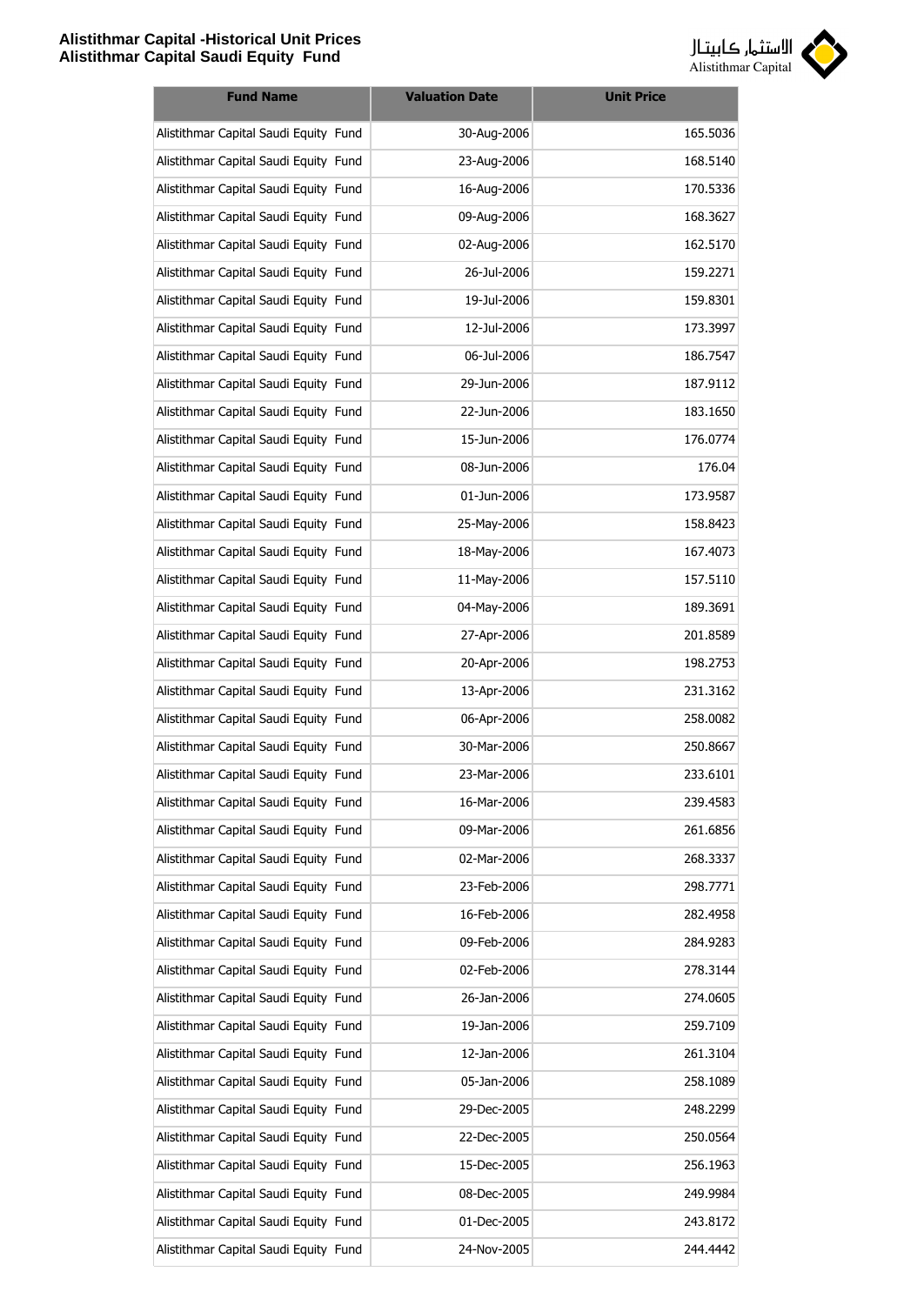

| <b>Fund Name</b>                      | <b>Valuation Date</b> | <b>Unit Price</b> |
|---------------------------------------|-----------------------|-------------------|
| Alistithmar Capital Saudi Equity Fund | 17-Nov-2005           | 244.1368          |
| Alistithmar Capital Saudi Equity Fund | 10-Nov-2005           | 243.9273          |
| Alistithmar Capital Saudi Equity Fund | 03-Nov-2005           | 239.0115          |
| Alistithmar Capital Saudi Equity Fund | 27-Oct-2005           | 229.1238          |
| Alistithmar Capital Saudi Equity Fund | 20-Oct-2005           | 229.4476          |
| Alistithmar Capital Saudi Equity Fund | 13-Oct-2005           | 228.8398          |
| Alistithmar Capital Saudi Equity Fund | 06-Oct-2005           | 221.5876          |
| Alistithmar Capital Saudi Equity Fund | 29-Sep-2005           | 228.4241          |
| Alistithmar Capital Saudi Equity Fund | 22-Sep-2005           | 228.9892          |
| Alistithmar Capital Saudi Equity Fund | 15-Sep-2005           | 227.9132          |
| Alistithmar Capital Saudi Equity Fund | 08-Sep-2005           | 217.8541          |
| Alistithmar Capital Saudi Equity Fund | 01-Sep-2005           | 227.0898          |
| Alistithmar Capital Saudi Equity Fund | 25-Aug-2005           | 227.5784          |
| Alistithmar Capital Saudi Equity Fund | 18-Aug-2005           | 219.3164          |
| Alistithmar Capital Saudi Equity Fund | 11-Aug-2005           | 213.9632          |
| Alistithmar Capital Saudi Equity Fund | 04-Aug-2005           | 208.9022          |
| Alistithmar Capital Saudi Equity Fund | 28-Jul-2005           | 199.1288          |
| Alistithmar Capital Saudi Equity Fund | 21-Jul-2005           | 189.2902          |
| Alistithmar Capital Saudi Equity Fund | 14-Jul-2005           | 195.1654          |
| Alistithmar Capital Saudi Equity Fund | 07-Jul-2005           | 198.4931          |
| Alistithmar Capital Saudi Equity Fund | 30-Jun-2005           | 209.7730          |
| Alistithmar Capital Saudi Equity Fund | 23-Jun-2005           | 211.7888          |
| Alistithmar Capital Saudi Equity Fund | 16-Jun-2005           | 209.3699          |
| Alistithmar Capital Saudi Equity Fund | 09-Jun-2005           | 203.3633          |
| Alistithmar Capital Saudi Equity Fund | 02-Jun-2005           | 194.3454          |
| Alistithmar Capital Saudi Equity Fund | 26-May-2005           | 195.4850          |
| Alistithmar Capital Saudi Equity Fund | 19-May-2005           | 193.5037          |
| Alistithmar Capital Saudi Equity Fund | 12-May-2005           | 184.2850          |
| Alistithmar Capital Saudi Equity Fund | 05-May-2005           | 175.6902          |
| Alistithmar Capital Saudi Equity Fund | 28-Apr-2005           | 179.4474          |
| Alistithmar Capital Saudi Equity Fund | 21-Apr-2005           | 175.4134          |
| Alistithmar Capital Saudi Equity Fund | 14-Apr-2005           | 178.9767          |
| Alistithmar Capital Saudi Equity Fund | 07-Apr-2005           | 181.2855          |
| Alistithmar Capital Saudi Equity Fund | 31-Mar-2005           | 163.0267          |
| Alistithmar Capital Saudi Equity Fund | 24-Mar-2005           | 160.7554          |
| Alistithmar Capital Saudi Equity Fund | 17-Mar-2005           | 154.4706          |
| Alistithmar Capital Saudi Equity Fund | 10-Mar-2005           | 144.4507          |
| Alistithmar Capital Saudi Equity Fund | 03-Mar-2005           | 139.3715          |
| Alistithmar Capital Saudi Equity Fund | 24-Feb-2005           | 135.7383          |
| Alistithmar Capital Saudi Equity Fund | 17-Feb-2005           | 134.4890          |
| Alistithmar Capital Saudi Equity Fund | 10-Feb-2005           | 128.5746          |